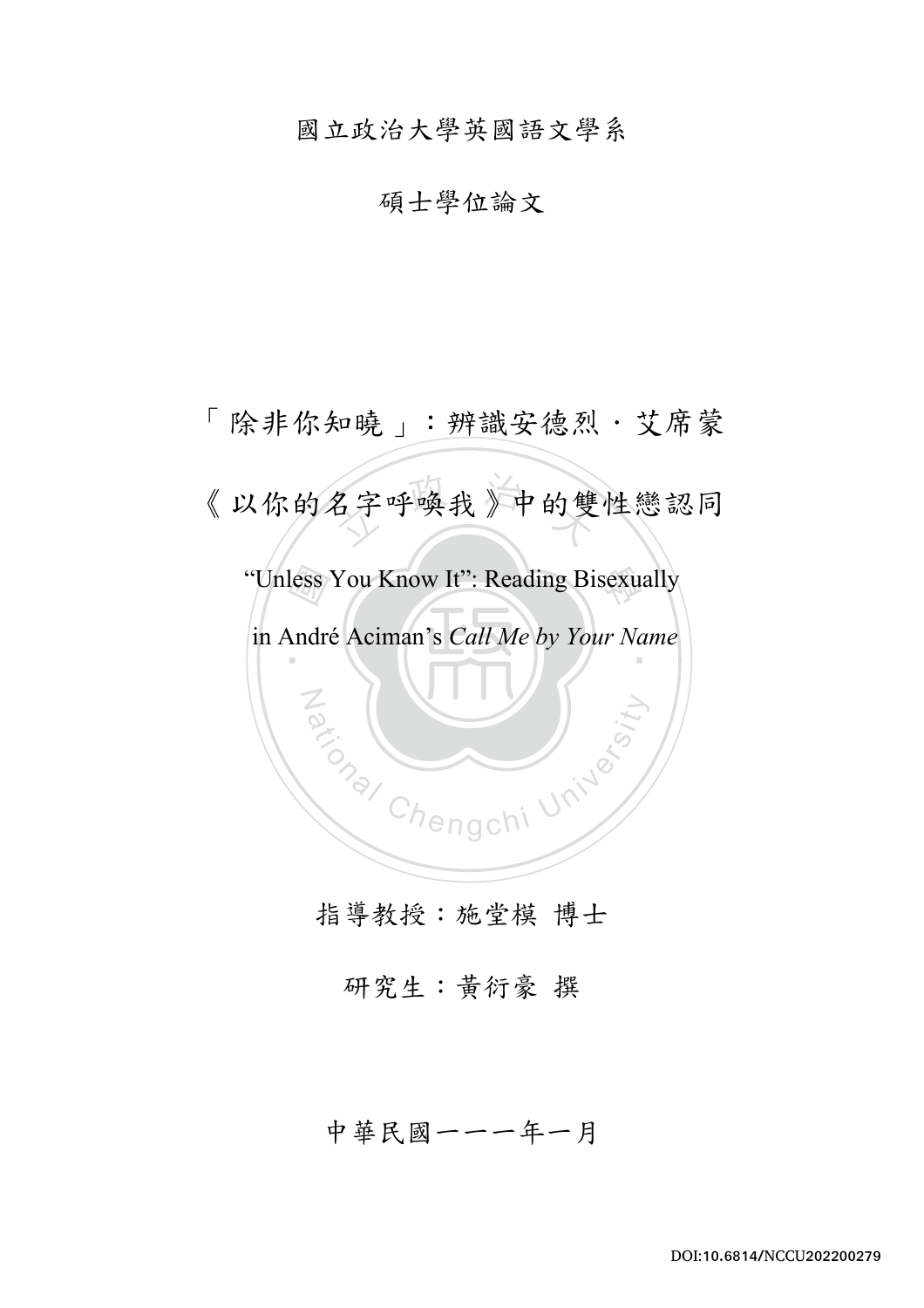# "UNLESS YOU KNOW IT": READING BISEXUALLY IN ANDRÉ ACIMAN'S *CALL ME BY YOUR NAME*

A Master Thesis

Presented to

Presented to

National Chengchi University

學

‧

國

Noi

ational Chengchi University In Partial Fulfillment

of the Requirements for the Degree of

Master of Arts

by

Brendan Yan-Hao Huang

January 2022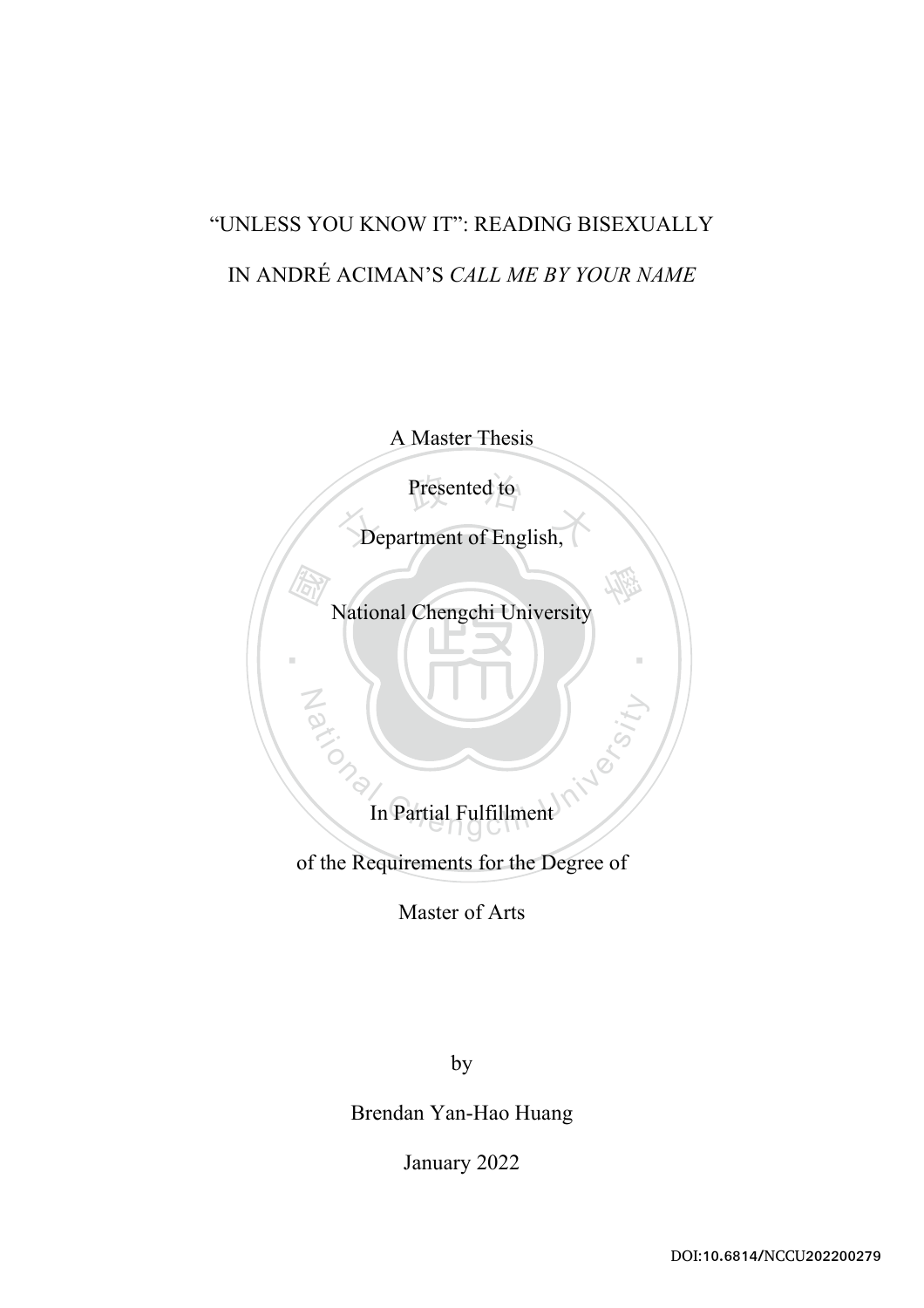To those who are in their quest for self-knowledge

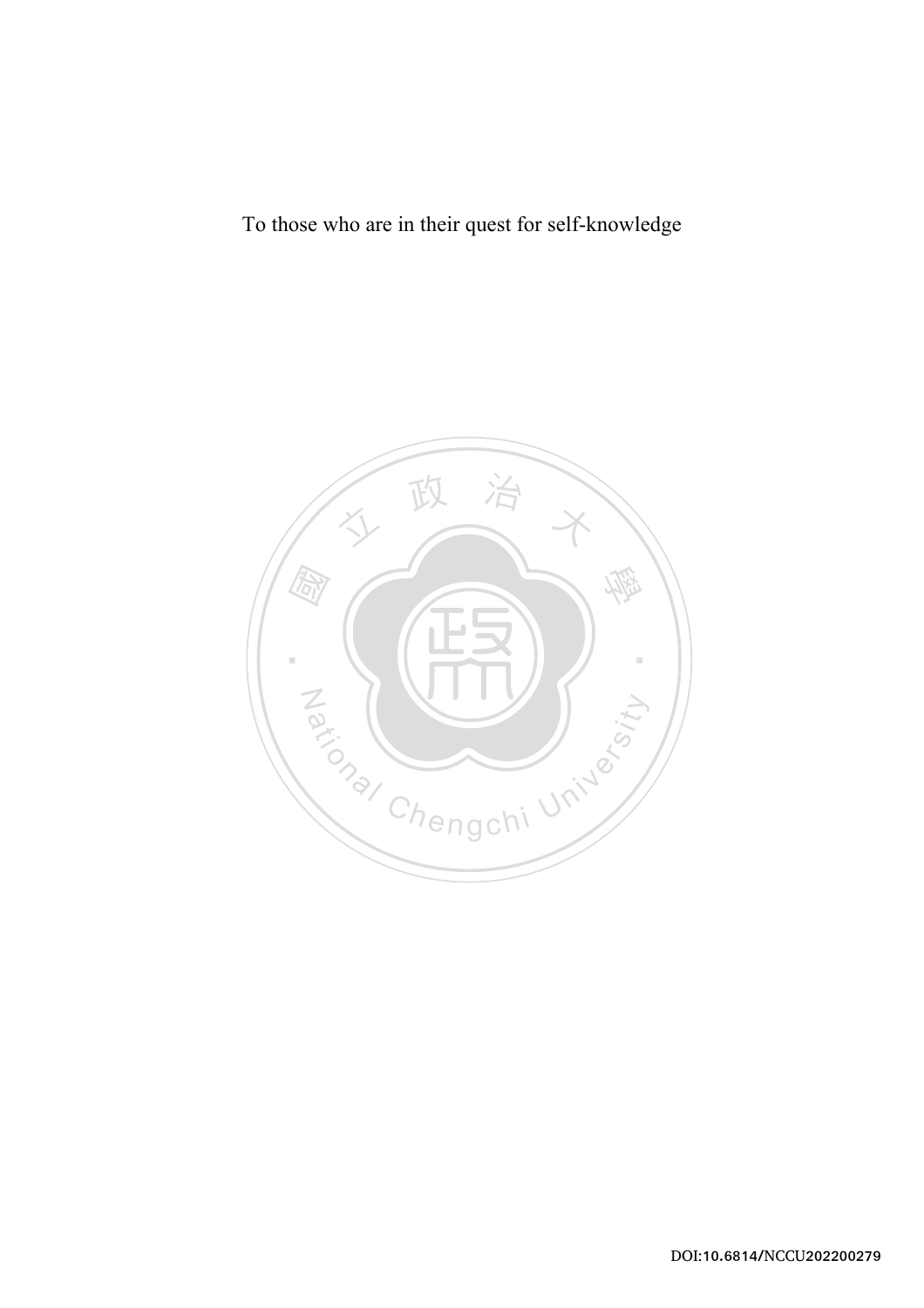# **Acknowledgments**

My first and foremost gratitude goes to my parents for their kindness and support.

I am deeply grateful to my advisor, Prof. Sellari, for his encouraging and witty guidance on the completion of this work. My gratitude is also extended to my teachers, for always being constant inspirations: Dr. Mieke K.T. Desmet, Carol Tsai, and Dr. Shu-Chu Wei (Tunghai University), Dr. Nanne Timmer and Dr. Eliza Steinbock (Leiden University), and those of National Chengchi University.

for m<br>to the to the set of the set of the set of the set of the set of the set of the set of the set of the set of the set of the set of the set of the set of the set of the set of the set of the set of the set of the set ed to Alen Chen, without whom and<br>ot have come to light; to Monica Li 學 I am especially indebted to Alen Chen, without whom and whose novel insight so much of my thoughts would not have come to light; to Monica Lin, who was always there for discussion when I encountered interpretative barriers. The time that you shared with me is an indispensable necessity for my writing.

I would also like to thank my ride or dies: Gordan Lee, Mark Huang, River Lee, and N Willie Yang, for their unwavering belief in me and generously offering me a space to finish iate your companionship. Rona Hu, Yu-Chun Order friends have helped me in ways too variable. the work. Lee Li, I appreciate your companionship. Rona Hu, Yu-Chun Chiu, Cristal Chiou, Alice Lin, Wendy Hu, and other friends have helped me in ways too various to specify, so: Thank you for making the whole writing process bearable.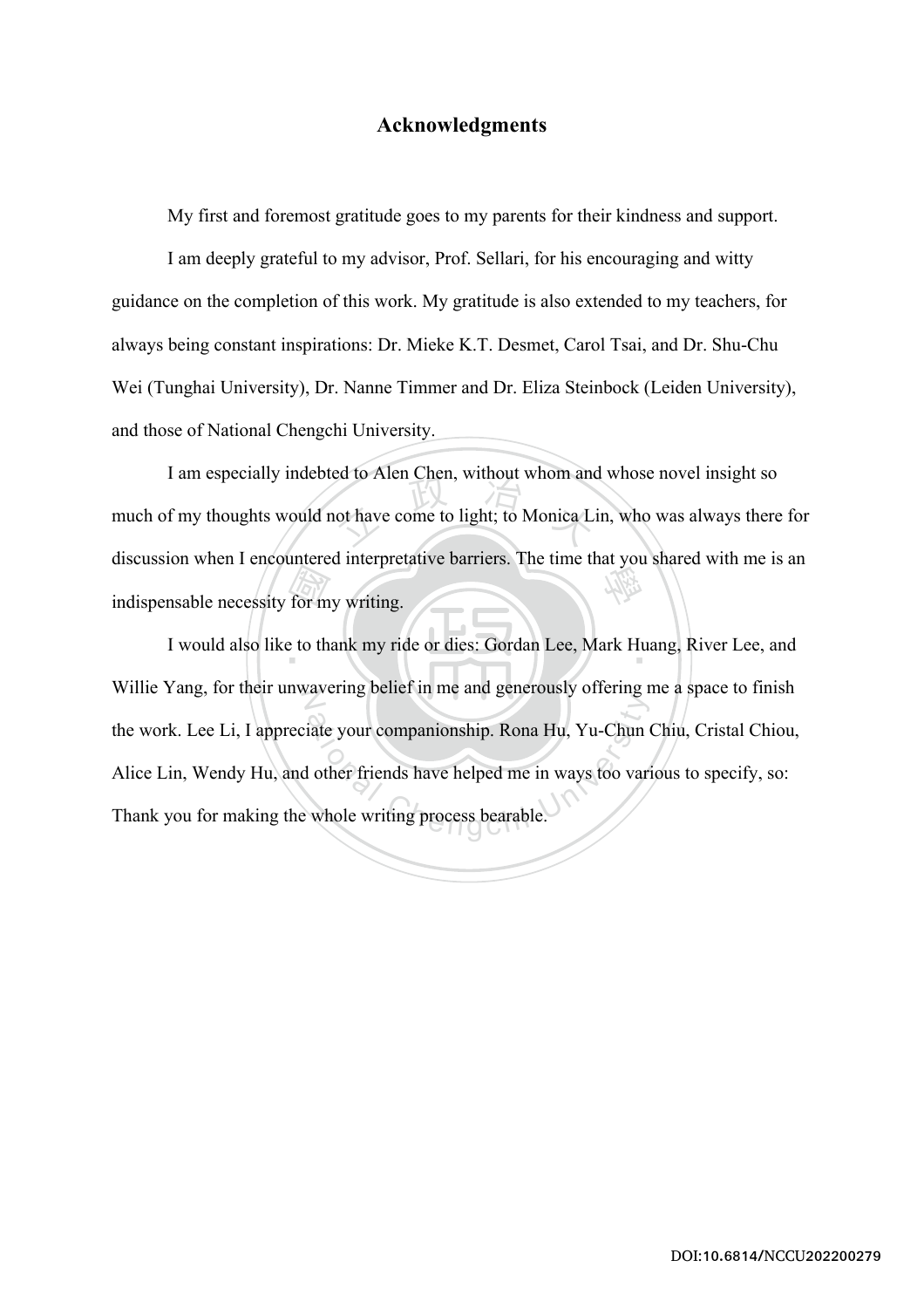# 國立政治大學英國語文學系碩士班

## 碩士論文提要

論文名稱:「除非你知曉」:辨識安德烈·艾席蒙《以你的名字呼喚我》中的雙性戀認同 指導教授:施堂模 博士

研究生: 黃衍豪

論文提要內容:

Name),近年因改編為同名影視作品而知名。由於故事本身更為彰顯同性浪漫取向,<br>掩蓋了兩位男主角各自與異性發展的浪漫關係,進而使得他們雙性戀之性認同 ( sexual<br>identitv ) 被讀者忽略。現今關於非異性戀性認同的理解, 主要仍以同性戀認同為主, <sup>立</sup> <sup>政</sup> <sup>治</sup> <sup>大</sup> 安德烈・艾席蒙(André Aciman)的小說《以你的名字呼喚我》(*Call Me by Your*  ‧ N 的認知,往往停留在他們的單性浪漫關係,<br><br>2.忽略人的浪漫關係與性取向不必然一致<br>《篇論文中,我首先點出雙性戀 ( bisexualit 掩蓋了兩位男主角各自與異性發展的浪漫關係,進而使得他們雙性戀之性認同(sexual identity)被讀者忽略。現今關於非異性戀性認同的理解,主要仍以同性戀認同為主, 因此大眾對於雙性戀者的認知,往往停留在他們的單性浪漫關係,即化約為異性戀的 或同性戀的性取向,卻忽略人的浪漫關係與性取向不必然一致,如同主角艾里歐 (Elio)所遭遇的。在本篇論文中,我首先點出雙性戀(bisexuality)作為多元性取向 之一環,並提出一種辨識雙性戀認同 (reading bisexually)的閱讀方式,重新解讀《以 你的名字呼喚我》,企圖檢視該作品主角們對多於一種性別的可能浪漫傾向,賦予讀 者全面的雙性戀認同觀點;其中,我以酷兒時間性(queer temporalities)的概念強調 特定時空對於雙性戀者性認同形成過程中的重要性。

關鍵詞:《以你的名字呼喚我》、性認同、艾里歐、雙性戀、辨識雙性戀認同、 酷兒時間性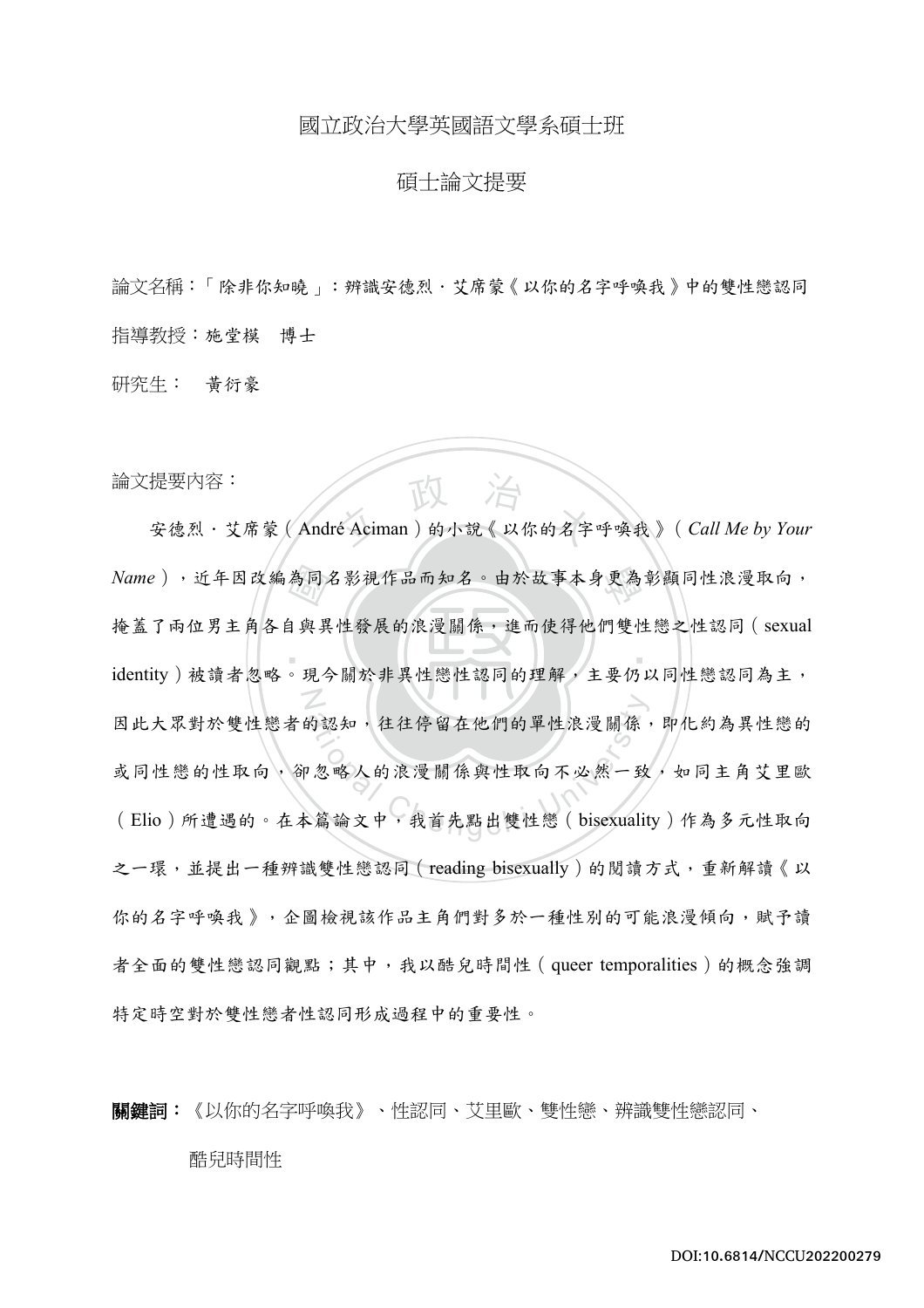# **Abstract**

ding l cters sexualities as either neterose<br>t's sexual identity and relationships propose a strategy of reading bisexually, which examines characters' possible sexualities when they experience attractions to people of more than one gender. I focus mainly on an analysis of Elio's bisexuality, and use the concept of queer temporalities to emphasize that time and space e formation of bisexuality. More often than not, research on bisexuality has been lumped into discussions of heterosexuality and homosexuality, with bisexual behaviors and identities being taken as lesbian or gay ones. Prior analyses of André Aciman's *Call Me by Your Name* likewise focus on the gay relationship between the protagonists and thus bestow gay identities on them. Yet both characters also develop relationships with women, and their bisexuality is ignored. Such a perspective of reading characters' sexualities as either heterosexual or homosexual is rather exclusive. I argue that a subject's sexual identity and relationships do not necessarily align with each other. In this thesis, I first pinpoint the use of bisexuality as a sexual orientation and play significant roles in the formation of bisexuality.

**Keywords:** reading bisexually, *Call Me by Your Name*, sexual identity, Elio, bisexuality, queer temporalities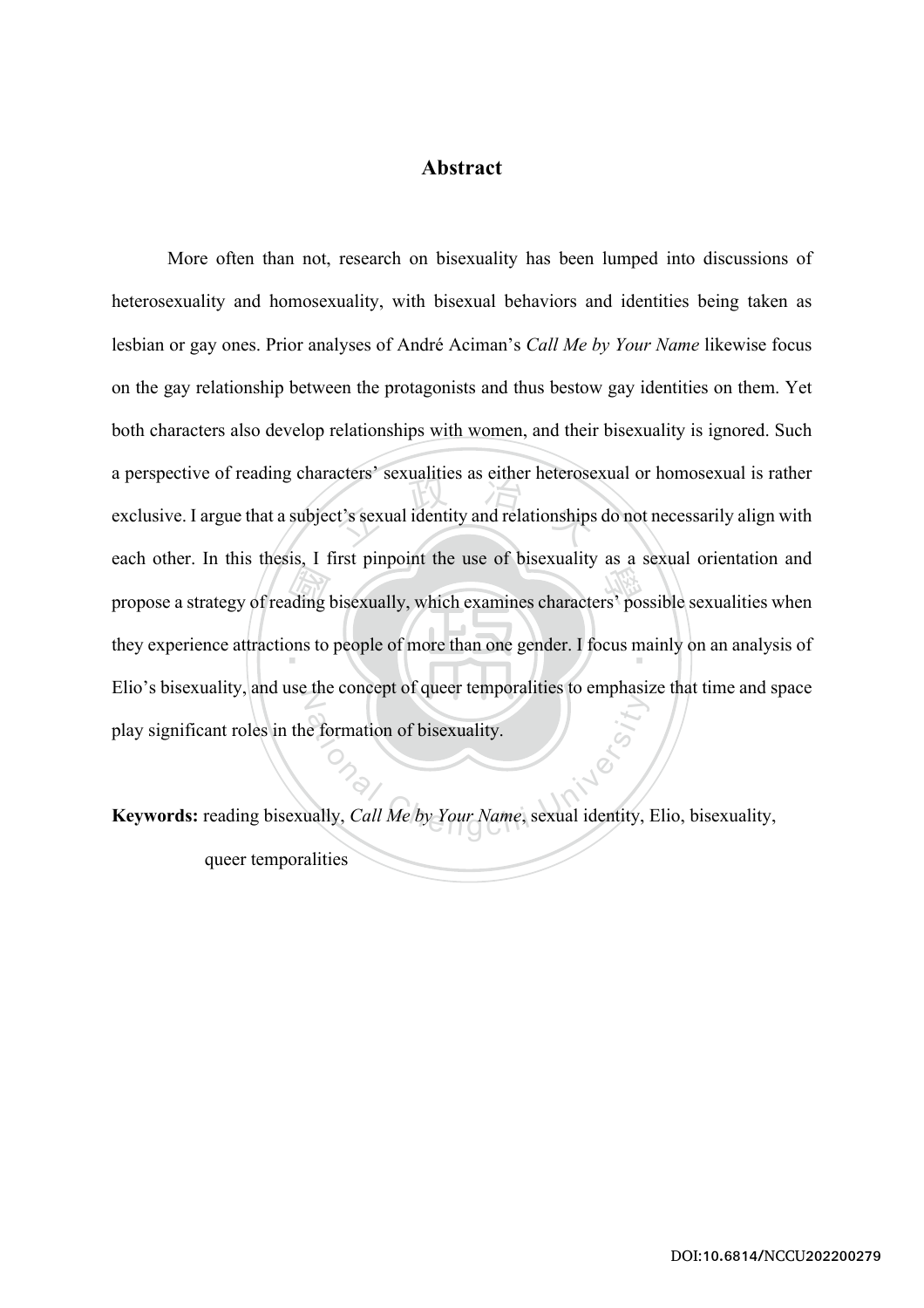| ELIO'S IDIOSYNCRASY                                                                                                       |  |
|---------------------------------------------------------------------------------------------------------------------------|--|
| ELIO AND MARZIA                                                                                                           |  |
|                                                                                                                           |  |
| Jewishness and Queerness.                                                                                                 |  |
| Same-sex Desire $\frac{7}{2}$ 1                                                                                           |  |
|                                                                                                                           |  |
|                                                                                                                           |  |
| S0<br>Chapter Four: Exposure Of Bisexuality<br>English Manuscription S1<br>REVISITING RISEVILLE TO CHAPTER OF BISEXUALITY |  |
| REVISITING BISEXUALITY                                                                                                    |  |
|                                                                                                                           |  |
|                                                                                                                           |  |
|                                                                                                                           |  |
|                                                                                                                           |  |
|                                                                                                                           |  |
|                                                                                                                           |  |
|                                                                                                                           |  |
|                                                                                                                           |  |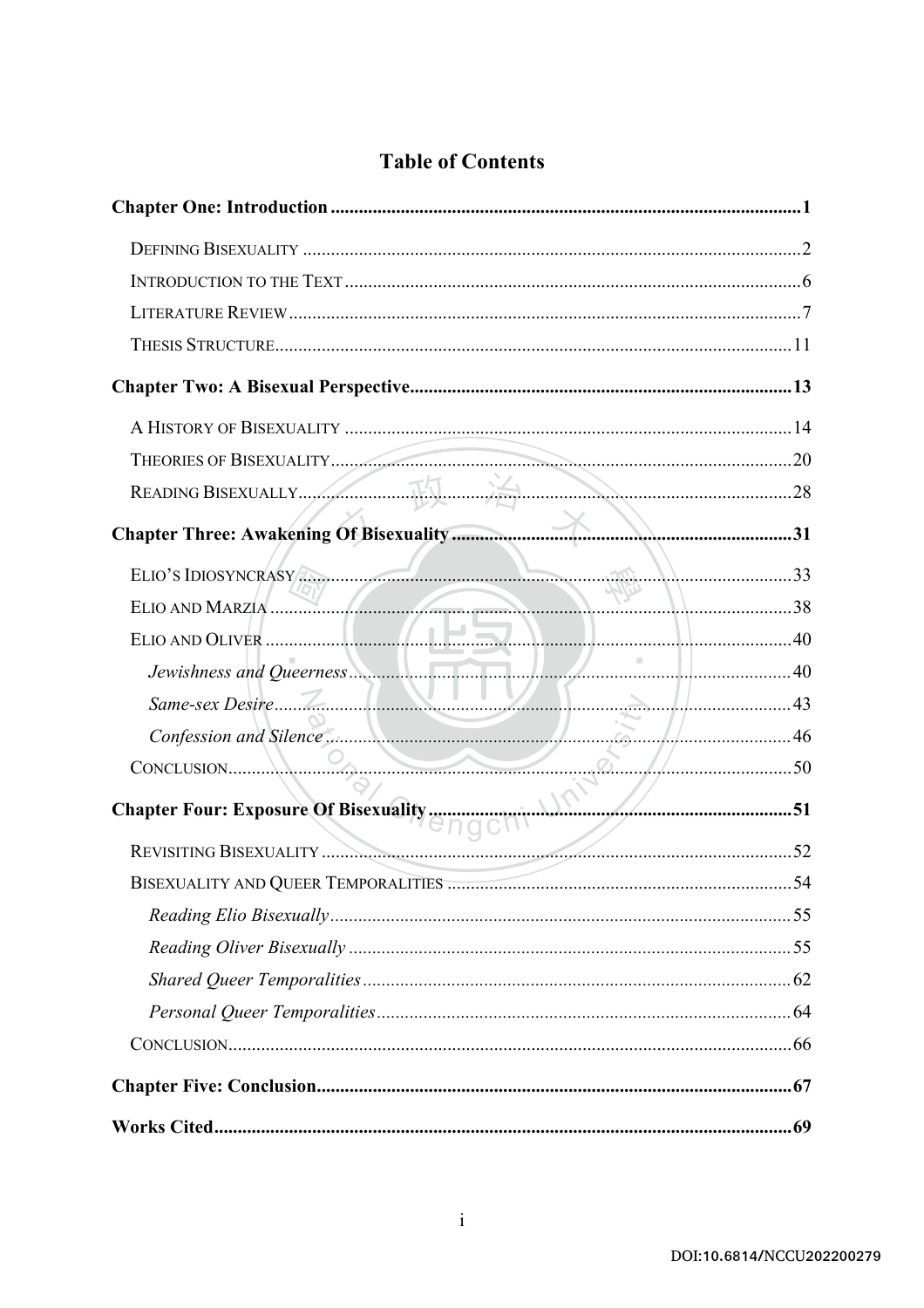#### Chapter One

#### Introduction

Is insincerity such a terrible thing? I think not. It is merely a method by which we can multiply our personalities.

—Oscar Wilde, *The Picture of Dorian Gray*, p. 137

sexuality" (Tyson 335). Despite that awareness, readers find it intuitive to identify one's<br>sexual orientation through one's relationship or the object choice in relation to the subject ly fall into heterosexuality and home  $\ddot{\phantom{a}}$ N I identity because "bisexuals have commonly of<br>gn meaning to their desire in spaces that rarely<br>sexual Theoretical" 20). Hemmings' observation What readers talk about when they talk about literary romance novels is habitually the development of a relationship between two people in love, and the couple are conceivably heterosexual, gay, or lesbian. Through the lens of a queer reading, readers may grasp that human sexuality does not easily fall into heterosexuality and homosexuality because "queer theory defines individual sexuality as a fluid, fragmented, dynamic collectivity of possible sexual orientation through one's relationship or the object choice in relation to the subject. However, this kind of recognition is hardly conducive to understanding bisexual orientation and bisexuality as a sexual identity because "bisexuals have commonly occupied gay, lesbian or straight spaces and assign meaning to their desire in spaces that rarely reflect their named identity" (Hemmings, "Bisexual Theoretical" 20). Hemmings' observation responds to Kaiser's review of *Call Me by Your Name*: "Love That Knows No Boundaries," in which Kaiser describes Elio's feeling as "homoerotic" and the two male protagonists embody the argument that "'gay' describes an act rather than a person" (n. pag.). This view leaves open the question of the proper term to describe the characters' identity and relationship. In this thesis, I analyze Elio's sexuality and other male characters' notion of sexual attraction in André Aciman's *Call Me by Your Name* from a bisexual perspective. By reading the text bisexually, I also examine how bisexuality further affects the existing concept of binary sexual desire and romantic relationships.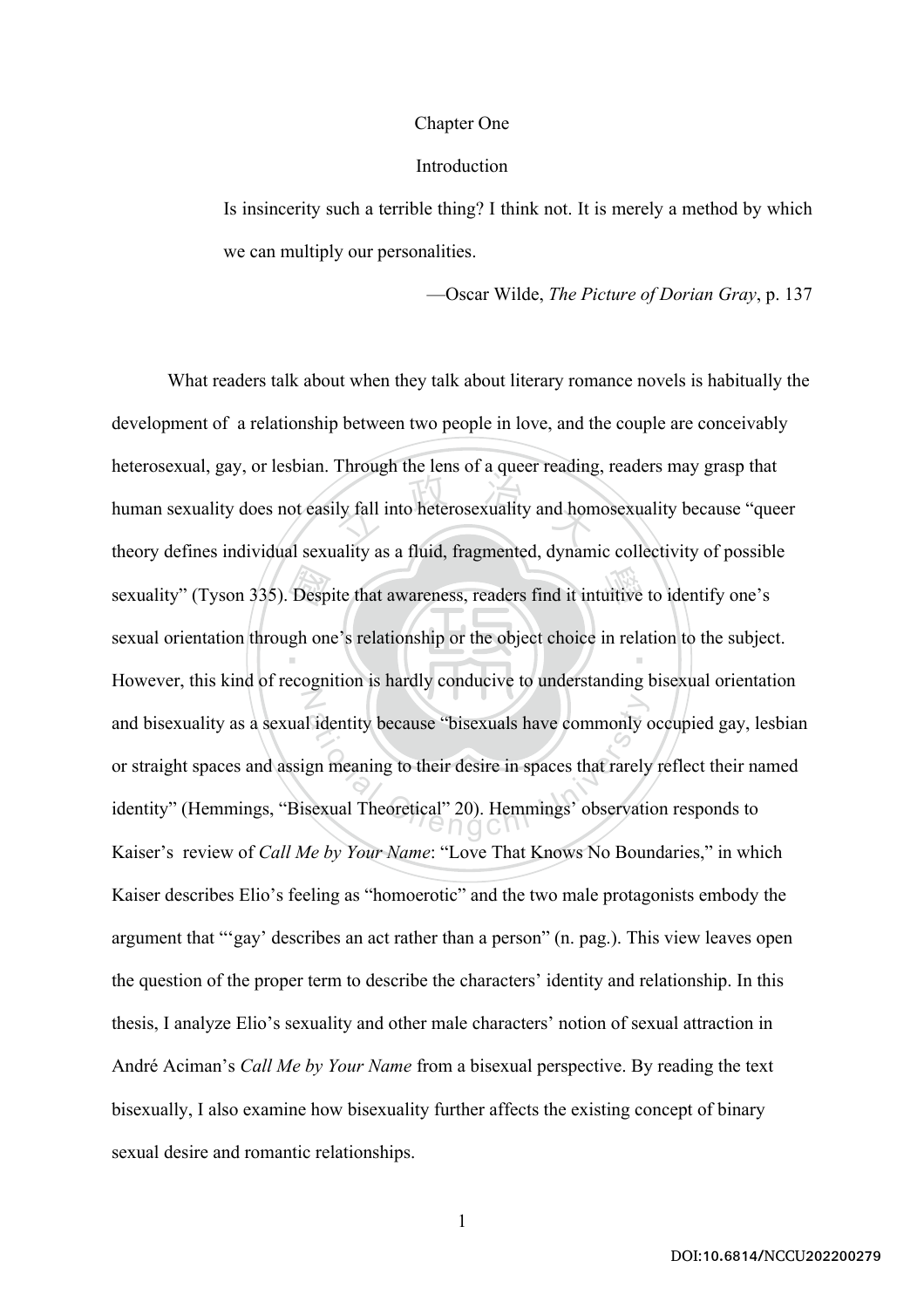#### DEFINING BISEXUALITY

say that if a male character having a relationship with a girl also happens to have sex with<br>men, he is likely to be considered gay, and vice versa. Therefore, the common bisexual<br>representing males a concept around that " (b). Monosexual reading reflects the ‧ N opf 158). The intention of validating bisexuality<br>ng the binary assumption of sexuality with que<br>al reading of literary works resonates with Fox Since the early 1990s, there have been works on bisexuality from a wide range of disciplines within the humanities and social sciences. However, literary studies that can bring forth a robust cross-disciplinary approach to bisexuality have not appeared. Such a lack explains the trend of scholars being inclined to read bisexuality in literary texts by rereading what is previously read from a heterosexual or gay/lesbian perspective (Knopf 144). In the bibliography regarding bisexuality she draws up, the bisexual activist and scholar Robyn Ochs finds that "[b]isexuals whose lives are celibate, monogamous, and/or without conflict or triangulation are rarely read as bisexual by the outside viewer, but rather are seen by others as either straight or gay" (218-19). Monosexual reading reflects the tendency to regard sexual behavior and partners' biological sex as the primary indicator of sexual orientation. That is to men, he is likely to be considered gay, and vice versa. Therefore, the common bisexual rereading makes a general argument that "Reading bisexually means not assuming an either/or conclusion" (Knopf 158). The intention of validating bisexuality fades away when it develops into deconstructing the binary assumption of sexuality with queer theory.

A common bisexual reading of literary works resonates with Fox's research on bisexual identity, which contends that bisexual subjects "need to acknowledge and validate both the homosexual and the heterosexual components of their identities, regardless of the degree to which either or both of these are actualized in sexual behavior or relationships" (75). The scholars looking for bisexual identity may first empower the characters to claim their bisexuality by adding the heterosexual or homosexual supplement to what is less discussed in the earlier interpretation. During the validating process, their common goal is to raise the awareness of bisexual invisibility while arguing that its erasure stems from the binary system of understanding sexuality. At its very essence, this reading is quite

DOI:10.6814/NCCU202200279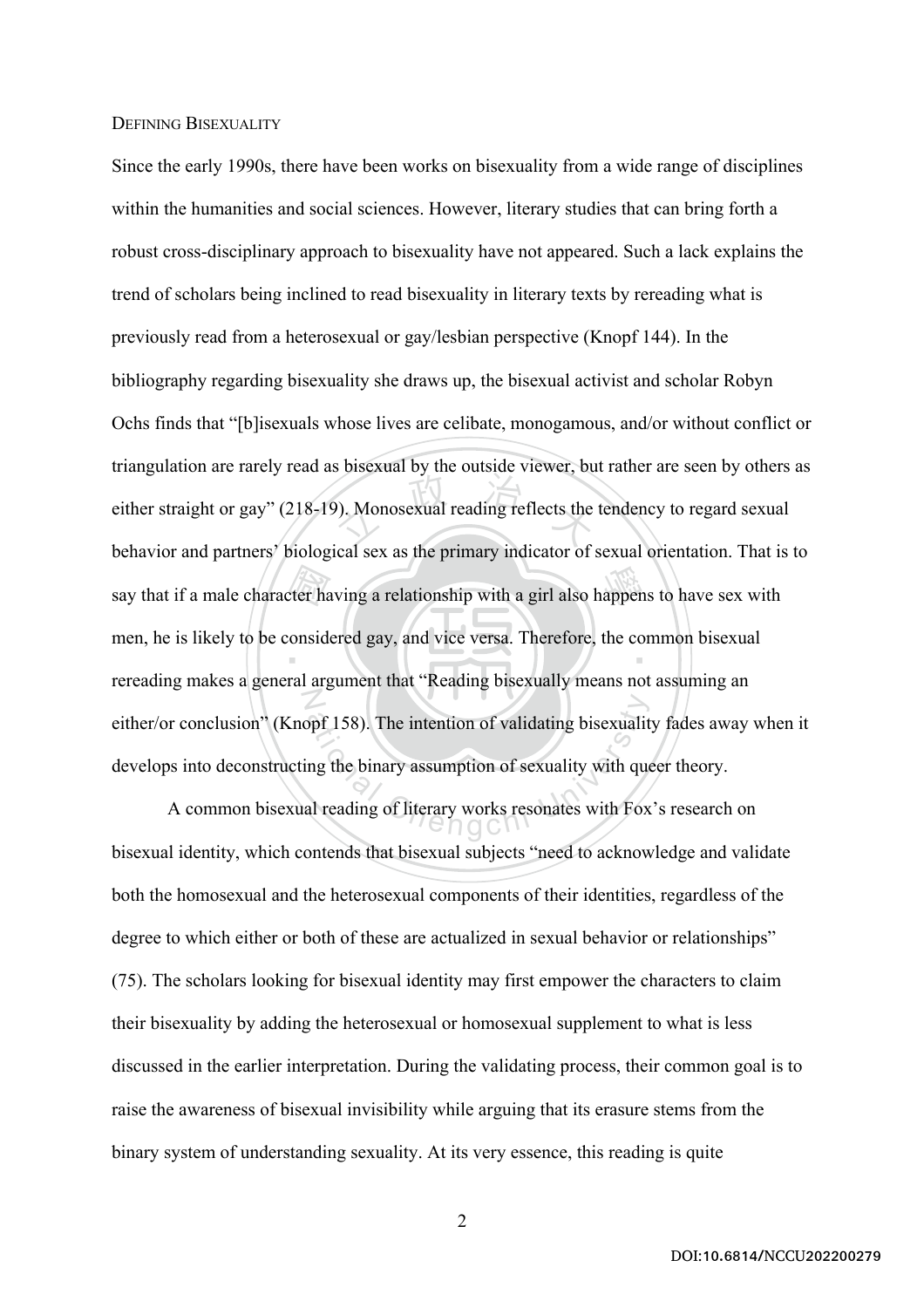comprehensive information. When scholars review the development of sexuality studies over<br>the last few decades, they find out that the discussion of bisexuality tends to be "broader<br>gritismes of gave and lapking identity p  $\frac{1}{2}$  consolidate bisexual theory in acade ‧ N style choice' —rather than a sexual 'orientation<br>
es of discrimination'' (675). Such research supposes of discrimination'' (675). Such research supposes contradictory, if not null. First of all, those who adopt this bisexual reading are reluctant to take bisexuality as a sexual orientation because in their opinion, this gesture does little to deconstruct ways of viewing sexuality. Secondly, the characters may even not know the possibility of claiming bisexuality to describe their sexuality. The historiography of bisexuality with its multiple meanings and references easily makes those who attempt to theorize it inconsistent. Some theorists of bisexuality who view bisexuality as sexual desire take bisexuality as an instrument to subvert heteronormativity (Däumer 92) or to question the structure of sexual identity (Hemmings, "Bisexual" 17). Their approaches mainly focus on what bisexuality can do vis-à-vis other types of sexuality instead of what bisexuality is. On the one hand it is practical to consolidate bisexual theory in academia; on the other hand, the theory would scarcely be developed without establishing a reliable framework for the last few decades, they find out that the discussion of bisexuality tends to be "broader critiques of gay and lesbian identity politics" (Monro et al. 672) and "often positioned as a cultural practice — a 'lifestyle choice' —rather than a sexual 'orientation' that falls under the rubric of structural analyses of discrimination" (675). Such research supports my concern that without a plausible definition, bisexuality will remain unappreciated by the potential readership and on the periphery not only of sexuality studies but also of public recognition.

In addition to sexuality, the use of binary categorization is a human tendency, and without them people would simply create pairs of words that are less ill-disposed such as normative and nonnormative. What readers can do is to think and read "both/and" as well as "more than one." Therefore, before proposing a revised bisexual reading in the next chapter, I first provide a definition of bisexuality and regard bisexuality as a sexual orientation so that the characters who can be identified with it possess bisexual identity and simultaneously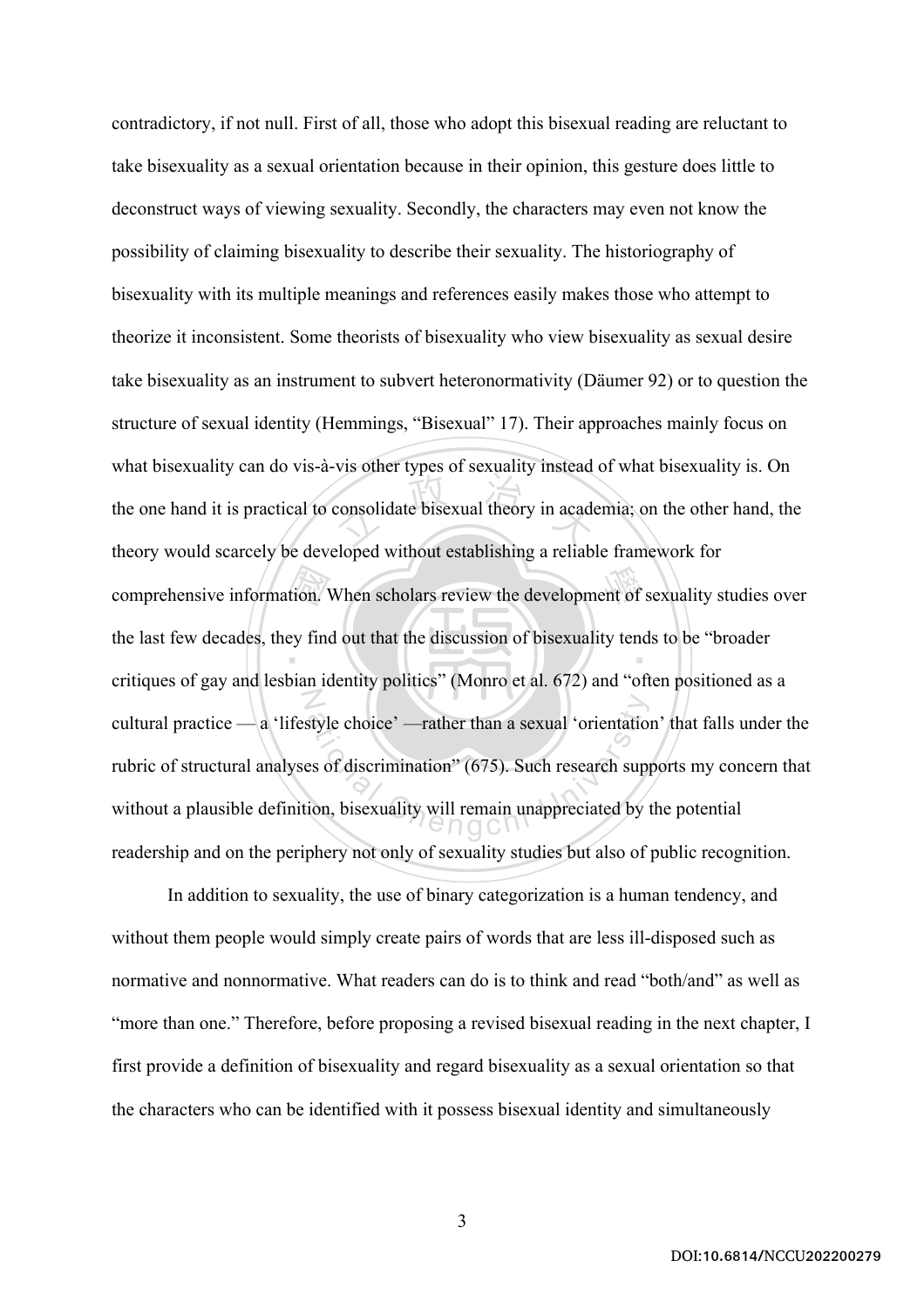occupy their own space. Moreover, such a definition can also be a source of information for readers when they encounter characters' potential bisexuality or other sexual possibilities.

to "one person's sex and the person's attraction to another person's sex" (31). More often<br>than not, the categories of sex and gender overlap when adopted to describe one's sexuality<br>but the intrinory between the two is no  $\therefore$  in a broad sense when I analyze the  $\therefore$  $\ddot{\phantom{0}}$ N ions of the unpredictable nature of sexuality. T<br>
rm bisexual can "denote a specific identity as y<br>
ad "fluid" is on the spectrum to be defined as " It would be helpful to first discuss the terminology I am going to use regarding sexuality. Most explanations of terms are from Tony Adams's *Narrating the Closet*, in which individual experience is taken as the starting point to investigate sexual identity. Sex, gender, and sexuality are interrelated. The term "sex" refers to the biological indicator for categorizing persons as females and males (Adams 30). The term "gender" tends to be considered from social and cultural perspectives, and thus it refers to "the enactment of criteria for classifying persons as male or female, man or woman, masculine or feminine" (31). I use the term "sexuality" in a broad sense when I analyze the characters of the novel, including the meanings of sexual orientation, sexual attraction, and sexual identity, referring than not, the categories of sex and gender overlap when adopted to describe one's sexuality, but the intricacy between the two is not the main focus here. The term "fluid/fluidity" has become trendy in descriptions of the unpredictable nature of sexuality. The bisexual activist Eisner explains that the term bisexual can "denote a specific identity as well as a multipleidentity umbrella term," and "fluid" is on the spectrum to be defined as "attraction that changes or might change over time (toward people of various genders)" (28-29). In her masterpiece on women's sexual fluidity, Diamond explains that "fluidity can be thought of as an additional component of a [person's] sexuality" and "changes of [fluidity] are unexpected" (*Sexual Fluidity* 10-11). In other words, sexual orientation is a consistent pattern, whereas fluidity depends on contexts and occasional events. Diamond further argues that "though the concept of fluidity overlaps with the phenomenon of bisexuality (since fluidity, by definition, makes nonexclusive attractions possible), they are not the same things" (43). Social science literature has not made such a clear distinction between sexual orientation and fluidity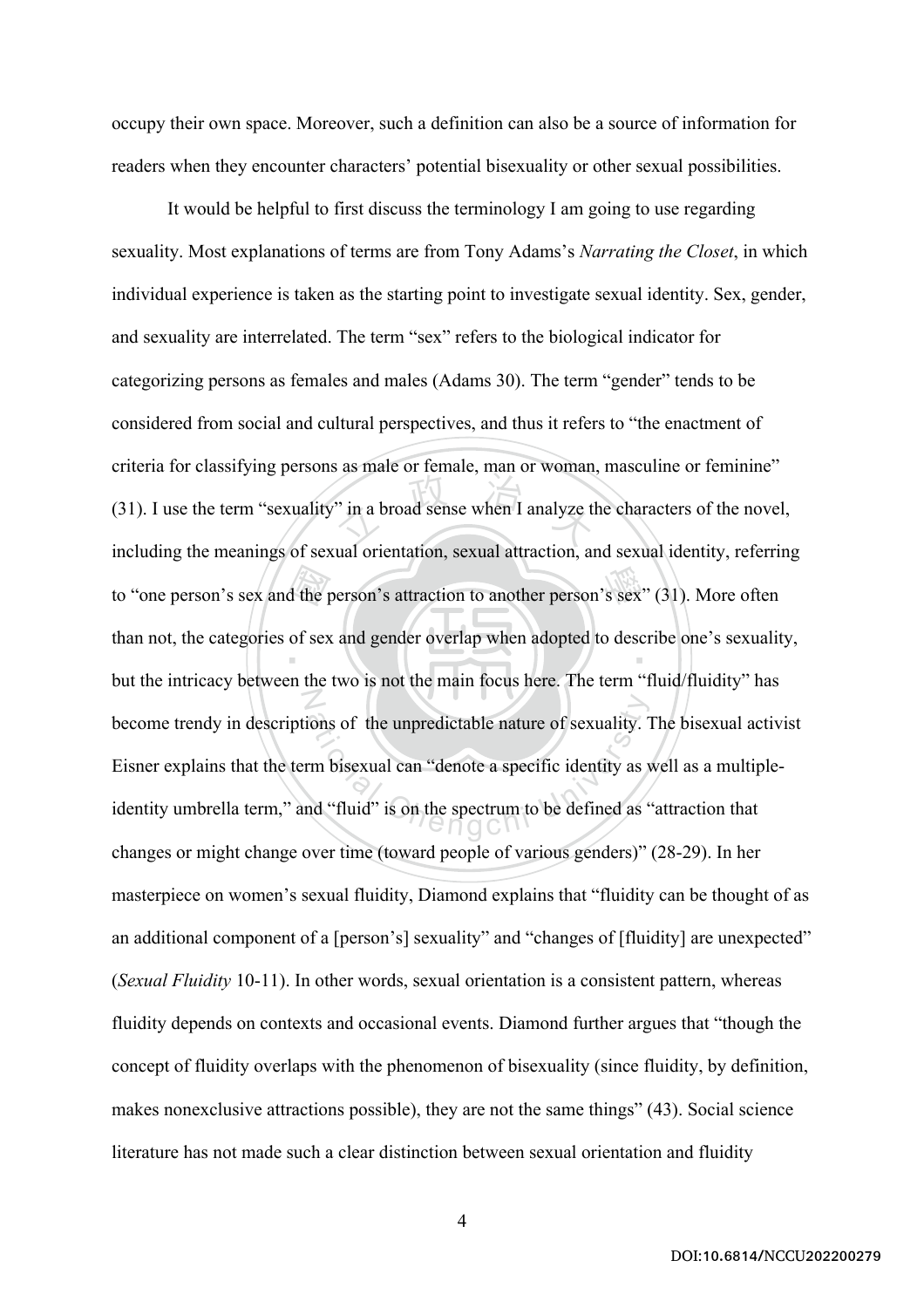because of the complexity of these concepts. Claiming sexual fluidity allows people to stand in an open position regarding their sexual desire even though they have not met the objects of their desires.

in a monosexual culture. "It is not until later, finding both the heterosexual and gay/lesbian<br>labels unsatisfactory, that many people are able to recognize the nuances of their attractions<br>and decises and some to realize erosexual, and he or she may later ‧ N bbservation of the possible process of recognized<br>I fluidity gives a bisexual individual the capacity<br>erent objects of sexual desire. A clear definition Identity labels may sometimes be reductive to an individual's subjectivity, but they can be functional for understanding. People take different labels such as sexual identities across different contexts. It is significant for them to recognize a label without discrimination. Gender and sexuality are socially and culturally constructed norms, and therefore they have to be revised and expanded when there are people who do not fit in or are unaware of the existing categories. The bisexual orientation is considered sexually fluid because one is conventionally considered heterosexual, and he or she may later explore same-sex attraction and identify oneself as gay or lesbian owning to the prevailing idea of fitting in one sexuality labels unsatisfactory, that many people are able to recognize the nuances of their attractions and desires and come to realize sexual identity is not limited to heterosexual or gay/lesbian" (Swan 51). From Swan's observation of the possible process of recognizing bisexual identity, It easy obvious that sexual fluidity gives a bisexual individual the capacity to respond nonexclusively to the different objects of sexual desire. A clear definition may help bisexual people to identify themselves without confusion and those who are monosexual to acknowledge bisexuality and non-monosexualities. Swan delineates the definition of bisexuality as comprising identity, attraction, and behavior :

Bisexuality is a collective term for a sexual orientation that encompasses a continuum of relational possibilities including, [*sic*] sexual behaviors and/or feelings toward, emotional attachment to, and/or desires or fantasies for, both men and women. These attractions do not have to be acted on or equal in either their magnitude or in the ratio of men and women to whom they are targeted. (55)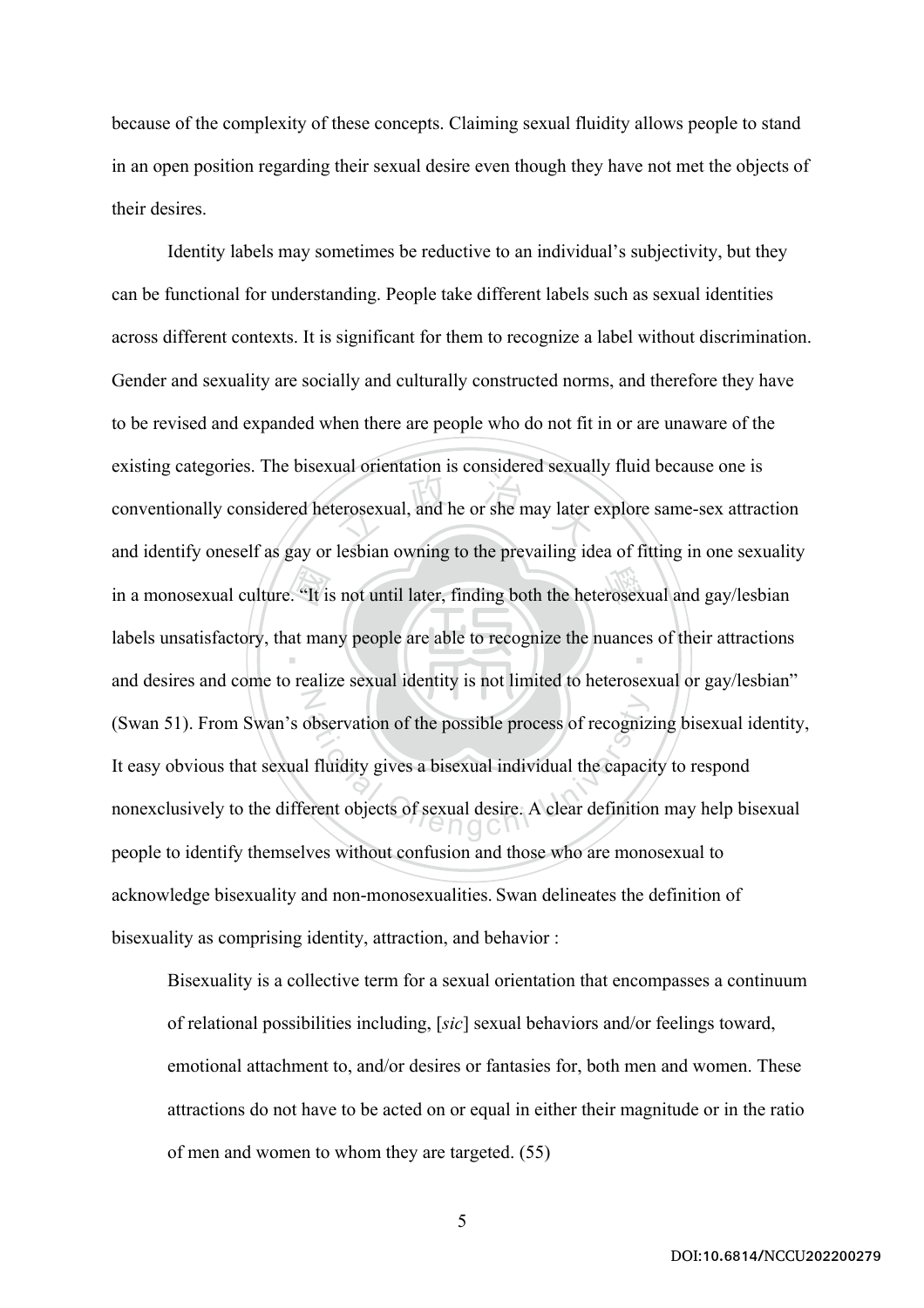The term "continuum" in Swan's definition of bisexuality signifies time and the ongoing involvement in cross-sex relationships during the course of a life. It specifies the unique life experience of a bisexual individual and a possible sexual identity for characters.

#### INTRODUCTION TO THE TEXT

antho his other nonfiction works pertinen *Memory*, and the edited anthology *The Proust Projects*. As a Jew born in Alexandria, Egypt, and raised by biracial parents, Aciman speaks multiple languages and has stayed in many N brity identities well. The intense feeling of loss<br>past strike Aciman ceaselessly. In his essay "I<br>the sea in different life stages to the question, Instead of the previous strategy of rereading by looking for bisexuality in classic gay or lesbian novels, it may be more meaningful to establish new research on contemporary novels. André Aciman's reflective and dense writing depicts the subtle nuance of emotions and responds to how one loves and lives through identity exploration. His debut novel *Call Me by Your Name* is an extension of his other nonfiction works pertinent to time, place, love, and loss: the memoir *Out of Egypt*, the essay collection *False Papers: Essays on Exile and*  countries since the family was expelled from Egypt in the 1950s. His related experience enables him to depict minority identities well. The intense feeling of loss and the endeavor to retrieve selfhood from the past strike Aciman ceaselessly. In his essay "In Search of Blue," Aciman traces his love for the sea in different life stages to the question, "*What do you do with so much blue once you've seen it?* What is it if not the desire to prod some kind of admission from those we cannot have and wish we hadn't met or gotten to love and are condemned to crave?" (28; emphasis in original). The concept of irreversibility weighs so heavily on Aciman's mind that he never stops thinking about what was lost. "My love of the sea is in part a result of having lost Alexandria, not necessarily something I experienced in Alexandria. I love it precisely because it was lost" ("In Search" 28-29). That void invigorates Aciman to return to his memory, where nothing is gone; in the novel, he makes Elio, the protagonist, his proxy to fathom the impact of desires on personal transformation and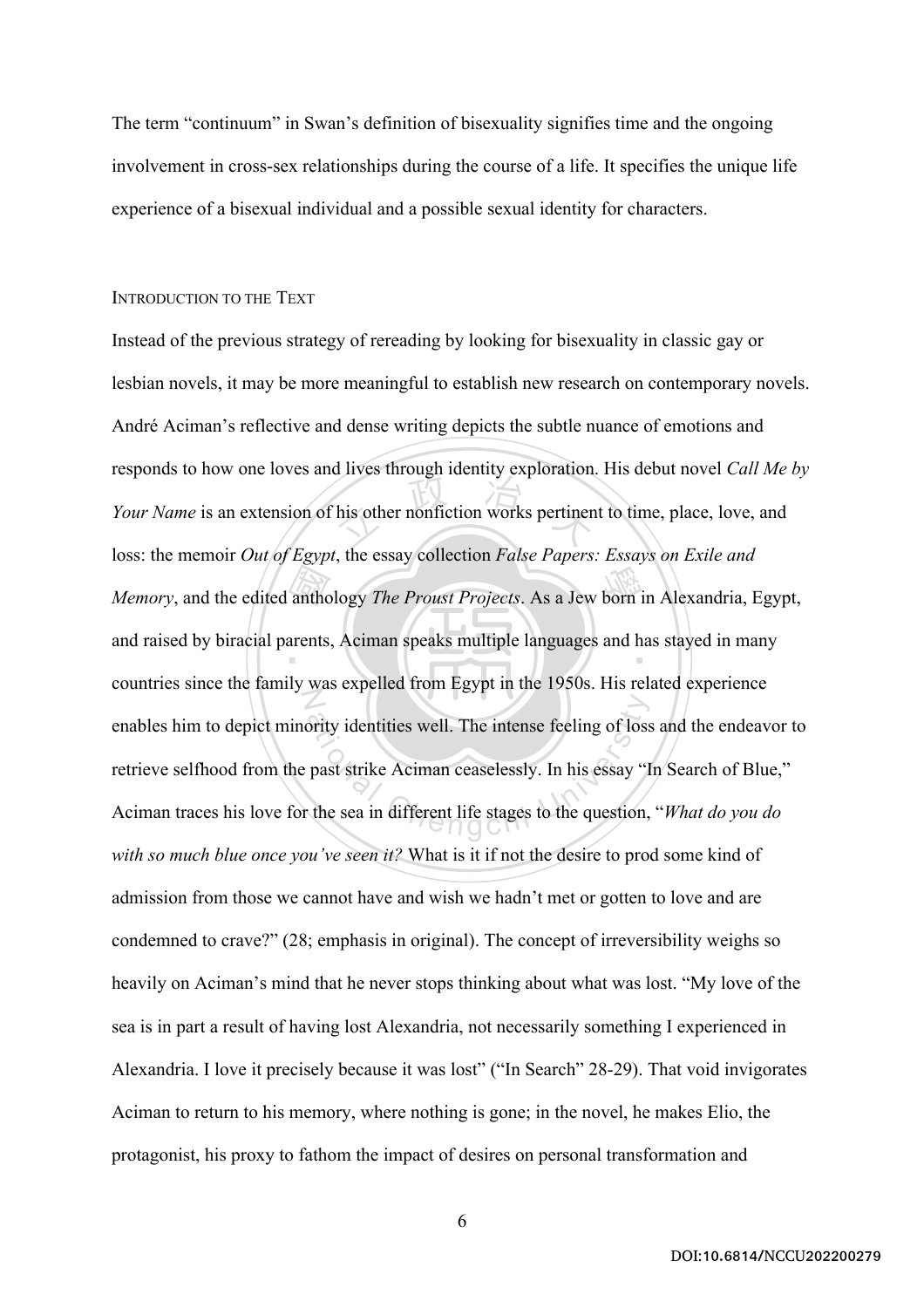interpersonal relationships. The spirit of inquiry visits Elio regularly to provoke a similar sentiment: what do you do and how do you go on once you have experienced the most profound desire that you try to clench in your fist but must release your hold on? Although Aciman avoids labeling sexuality to emphasize the nature of human desire and intimacy in the novel, I find this idea would be best addressed from a bisexual perspective.

then she split. But we stayed friends" (139). "My lover helped me cast [taboos] off. He was<br>my first" (141). Elio's bisexuality is clear. On the face of the story, it is an amorous<br>meniniscance of the relationship between asked about having someone species  $\ddot{\phantom{0}}$ N to a conclusion about his sexuality and/or iden<br>isexual subject in *Call Me by Your Name* explore.<br>what is at stake by claiming bisexuality. Aciman adopts a nonsequential narrative style to tell a coming-of-age story lasting more than twenty years starting in the late 1980s; when Elio looks back on his development of love for Oliver, he also finds his feelings for Marzia and recognizes his bisexuality. The process of looking for bisexuality in retrospection is prominent. In *Find Me,* the sequel to *Call Me by Your Name*, being asked about having someone special, Elio refers to his relationships with Marzia and Oliver, respectively: "We were friends, then we were lovers, my first" (141). Elio's bisexuality is clear. On the face of the story, it is an amorous reminiscence of the relationship between two men, but to take Elio's sexuality as sheer homosexuality is to jump to a conclusion about his sexuality and/or identity. To avoid such a jump, I focus on Elio as bisexual subject in *Call Me by Your Name* exploring his relationships with men and women and what is at stake by claiming bisexuality.

#### LITERATURE REVIEW

Although this thesis is focalized around the central protagonists in the novel, I include some discussion and analyses of its film adaptation in the literature review to show that the exclusive perspective on sexuality is quite common. Most critics and reviewers of the novel and its film adaptation may disagree with my argument of Elio's bisexuality since most of them pay attention only to the gay relationship instead of to both of Elio's relationships, which suggest his bisexuality. Roden analyzes the novel from a theological perspective, but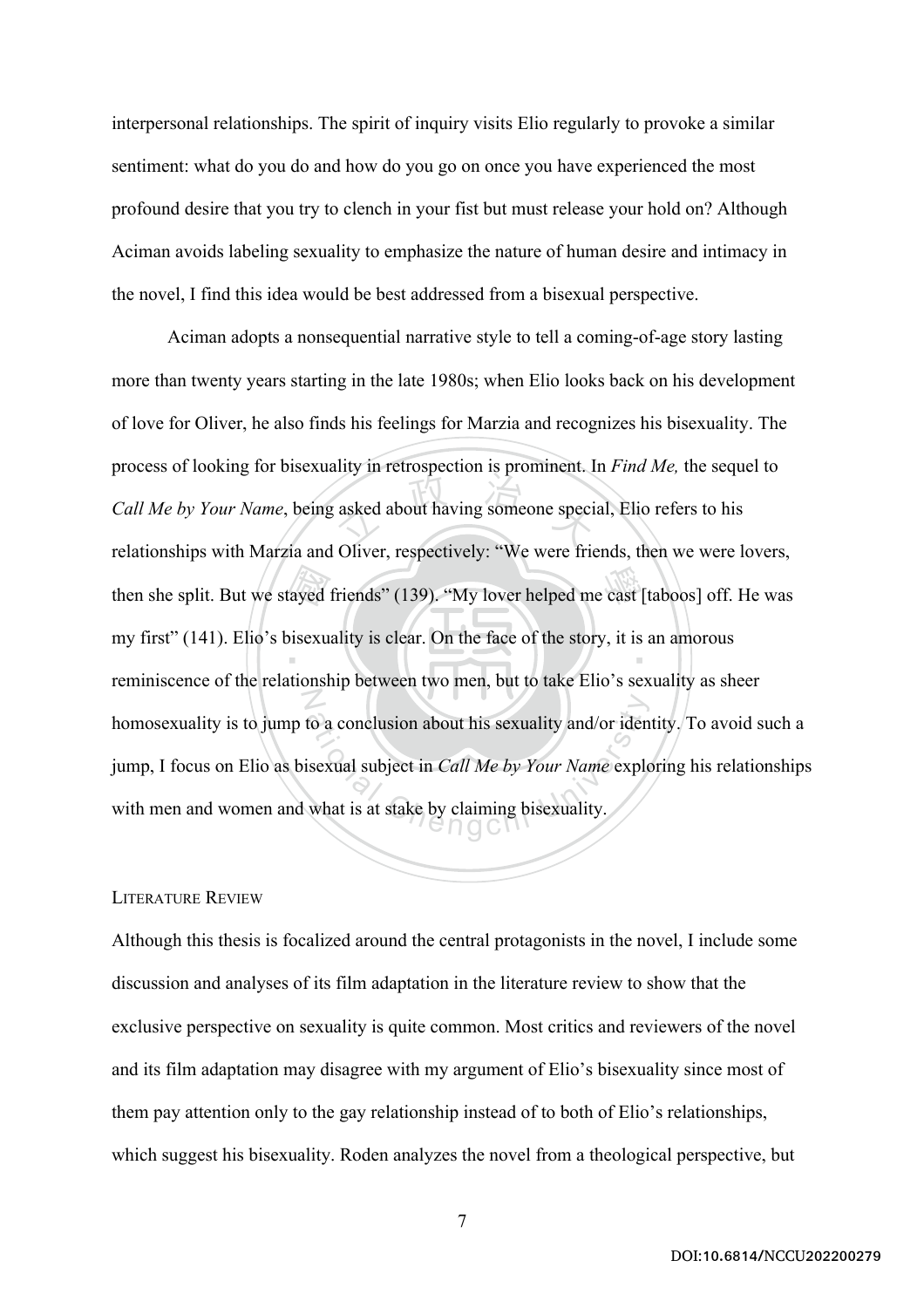torn between love of women (like bisexual Oliver), having wooed and made love to a local<br>girl, and the Platonic soul's pursuit of its carnal whole," but he does not look deeper at Elio bespite the lauded same-sex relation  $\ddot{\ }$ N at the same time he registers, though he does not pursue, Elio's bisexuality. His "Queer Jewish Memory" treats the novel as a piece of art in relation to the memorial and looks at how Jewish identity played out in the novel. Most reviewers note the Jewish identity shared between Elio and Oliver, but only a few mention that Jewishness is also a suppressed identity for Elio. Engaging his feeling with Jewish history, Elio describes an intimacy taken away would be like "*galut*, the Hebrew word for exile and dispersal" (Aciman 49). Roden argues that the story is told as "Elio's interior narrative: it is his Jewish and homoerotic closet" (201). He also adopts Aristophanes' speech in Plato's *Symposium* to highlight Elio's and Oliver's homosexual desire: "'Love' is the name for our pursuit of wholeness, for our desire to be complete" (Plato 841). Despite the lauded same-sex relationship, it does not represent Elio's sexual identity. Roden acknowledges Elio's bisexuality by pointing out that Elio "is girl, and the Platonic soul's pursuit of its carnal whole," but he does not look deeper at Elio's love of women (204).

blished book reviews agree that the novel is abits core is sexual awakening, longing, and obset<br>ality, however, is mostly absent. Although the Other online or published book reviews agree that the novel is about the process of identity formation, and at its core is sexual awakening, longing, and obsession. The acknowledgment of bisexuality, however, is mostly absent. Although the novel seems to present a harm-free environment to allow one to be whom one wants to be, there are still taboos and moral codes that the two protagonists have to overcome before and after they consummate their desire, such as the conservative milieu in the 1980s and the seven-year age gap between the two (Kaiser; Simon 1918). Hence, in exploring Elio's sexuality, readers should consider various perspectives of his identities. The formation of Elio's sexual identity involves Oliver and Marzia, but only three reviews mention the existence of the female character involved. Some reviewers avoid labels of sexuality and draw attention to personal longing and desire from a universal viewpoint (Campbell; Reyn; J. Freeman). However, these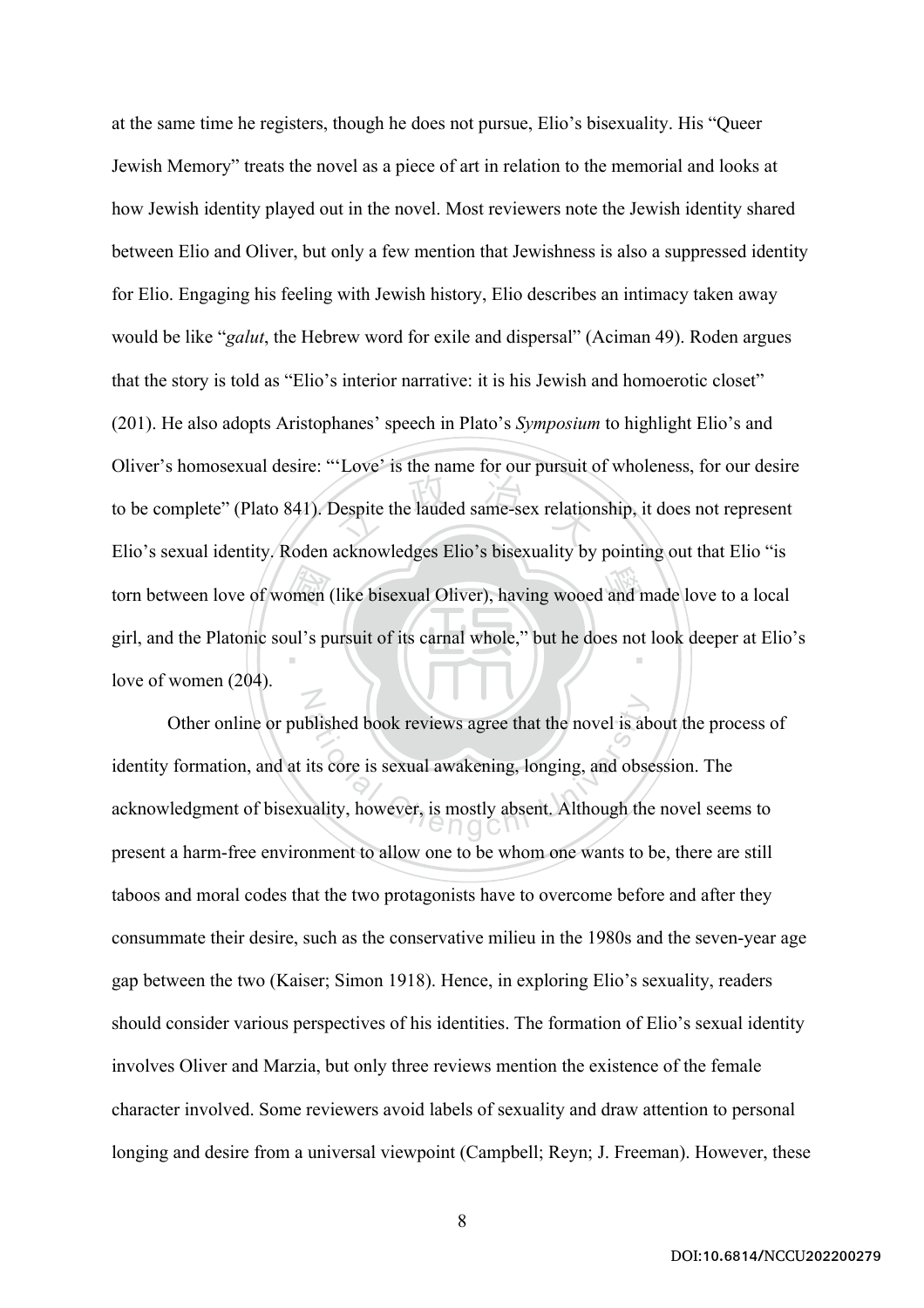intense feelings are not merely portrayed as romantic love in the novel. The relationships among Aciman's protagonists reflect the human desires' intricacies and the difficulties of actualizing the subject's sexuality.

Winslow, Combrinck-Graham's claim that "*Call Me by Your Name* is not about<br>homosexuality, though the lovers are men," indicates Elio's ambivalent sexual of the compatible circulary essed his desire to be with men and ‧ N t can make adolescence a time to be relished"<br>
is initiating identity formation (1611). Yet, she<br>
develops into. Upchurch also speaks highly of D'Erasmo, after pointing out the ungraspable essence of desire depicted in the novel, indicates that "[t]he younger Elio has apparently been more or less heterosexual until Oliver arrives, but in fewer than 15 pages he's already in a state he calls the 'swoon'" (n. pag.). She omits Elio's adaptation to his sexual identity except for frenetic lust. Despite the lack of references to bisexuality, Winslow regards the novel as a "coming-into-homosexualawareness" and argues that reading it just as a gay romance would be "a compromising view" because Elio has already expressed his desire to be with men and women (n. pag.). Combrinck-Graham examines the novel from the standpoint of a psychologist. Similar to homosexuality, though the lovers are men," indicates Elio's ambivalent sexual orientation (1611). She considers the book "a refreshing reminder of the nonpathological love obsession and search for identity that can make adolescence a time to be relished" and a celebration of the adolescent experiences initiating identity formation (1611). Yet, she fails to provide a specific identity that Elio develops into. Upchurch also speaks highly of Aciman's work, seeing it as "a great love story, whether you're gay or straight" (n. pag.). There is a telling ambiguity in Elio's sexuality that deserves personal and cultural intelligibility throughout these reviews. Bisexuality is a proper interpretation of Elio's ambiguous sexual identity.

In respect of the characters' sexuality, Tóibín uses the term "fluid" to describe "[t]he ambiguity [that] belongs to an older world" (14). Unlike other reviewers who moderately reckon Elio's sexuality as more or less heterosexual or almost gay but not absolutely gay, Tóibín considers the characters' fluid traits deliberately played with in novel as "a sweet alternative to [homosexual] rigidities" (14). As an openly gay writer, Tóibín enunciates his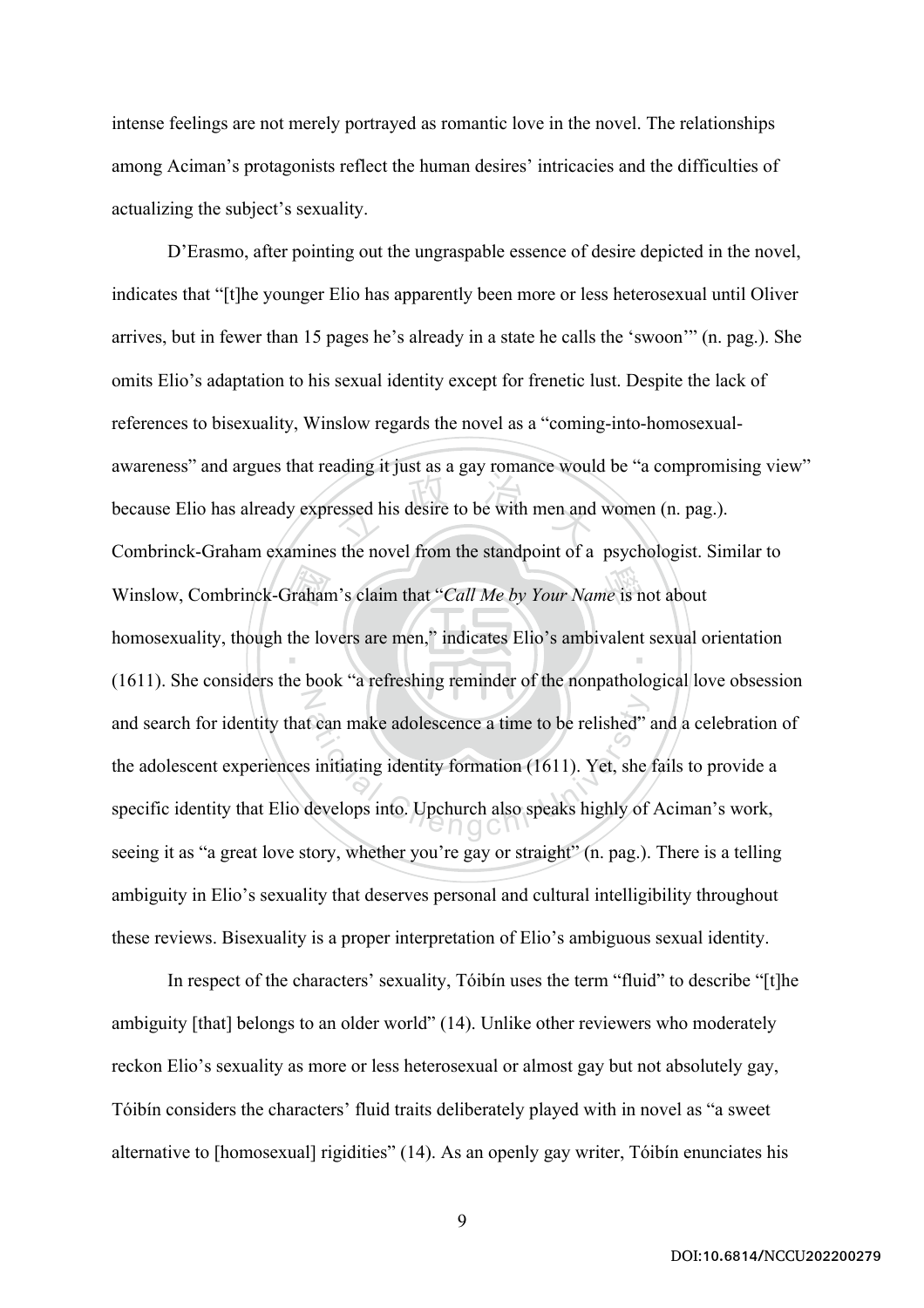sexual politics and identity politics by finding the novel "unsatisfactory to readers who will surely want Elio and Oliver to be either one thing or another" (14). The characters' unspecified sexual identities in the novel challenge habitual approaches assuming a dual sexuality, and Tóibín's interpretation suggests the need for an intelligible identity on the part of possible readers. The heterosexual and gay/lesbian readings might be limited, if not problematic, when the characters' sexual identity is arguably not either of them. The reviewers' comments make Elio's sexuality ambiguous, while the narrator endeavors to figure it out. Those equivocal remarks inspire me to propose a bisexual reading for the ambiguity of the protagonists' sexual identity.

of sexuality through his characters when asked about the impact of his love story on the<br>contemporary recognition of sexuality: "They are fluid in their sexuality, and this<br>embivalence seve more shout how we think shout se laptation also lack a discussion of p ‧ N Farman n. pag.). The discussion of sexual ambit<br>atities, but a starting point for analyzing non-ming. Galupo stresses that "sexual orientation en Reviews of the film adaptation also lack a discussion of potential bisexual identity. In responding to the hit of the movie version of the novel in 2017, Aciman reveals his ideology contemporary recognition of sexuality: "They are fluid in their sexuality, and this ambivalence says more about how we think about sex today. . . . Most of us don't know who we are sexually" (qtd. in Harman n. pag.). The discussion of sexual ambivalence may enlarge the space for different identities, but a starting point for analyzing non-monosexual identities such as bisexuality is missing. Galupo stresses that "sexual orientation encompasses attraction, behavior, and identity, although it has been consistently noted that the three are not congruent" (62). Only a few readers and viewers consider all three indicators of sexuality in their analysis of literature or film because not every sexual attraction follows up on desire. They tend to look at the most apparent marks, such as the portrayal of a sex scene or a preferred relationship over another. Therefore, subtle demonstrations of the sexual ambiguity and fluidity, where the most contradictory feelings and emotions are entwined, are ignored.

Galt and Schoonover question the film adaptation's inauthentic presentation of gayness. They point out that the film has been accused of not being gay enough because of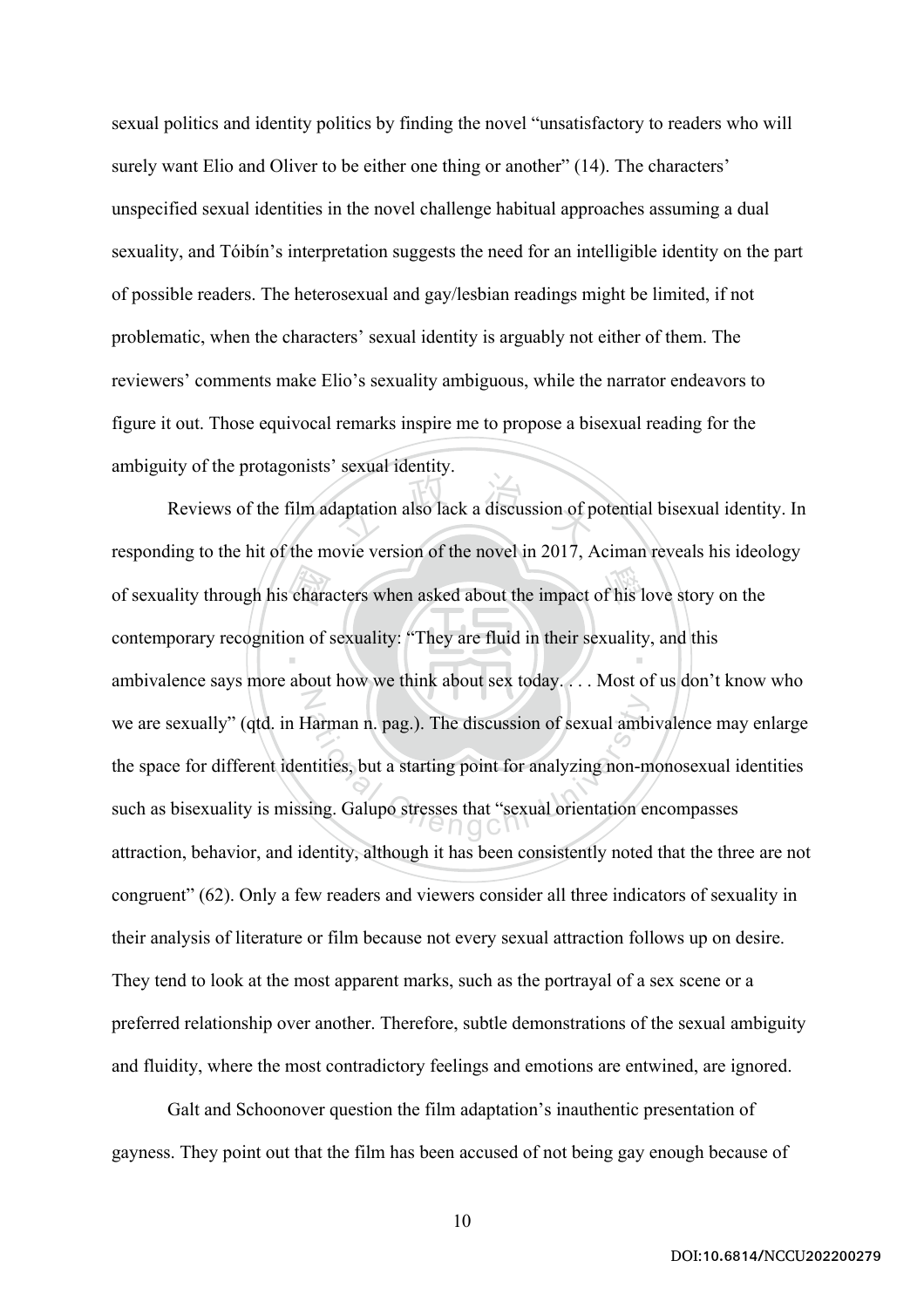"an understandably doomed sexual relationship," (n. pag.) but as a matter of fact, the relationship between Elio and Oliver does not last to the end of the movie, either. I sh its intensity" with a film still of Elic ‧ N woking to see that Lee demands visible queern<br>a-sex relationship because Elio has to be gay in<br>do, these film reviews reveal the paucity of co the absence of explicit sex scenes between the two men (70). I argue that the movie is "not gay enough" precisely because it aims to show the fluid sexuality and bisexuality at its, and the novel's, core. Some reviews from mainstream media like *The Guardian* position the characters as gay. For example, Peter Bradshaw subtitles his review "Gorgeous Gay Love Story Seduces and Overwhelms" and observes that "Both Elio and Oliver are to have romantic associations with local young women, but it is more than clear where this is heading" (n. pag.). It suggests that bisexuality is just a phase for the two men. Benjamin Lee considers the movie "tender, erotic, awkward, poignant and unarguably, unavoidably, unmistakably *gay*" (n. pag.). A tweet on Twitter infuriates Lee because it praises the movie as "a romance overwhelming in its intensity" with a film still of Elio and Marzia. Lee argues that such a post is deliberately misleading since the relationship that Elio and Marzia have is relationship between Elio and Oliver does not last to the end of the movie, either. I share Lee's concern that "studios are still trying to straight-wash gay films," and yet at the same time, it is also thought-provoking to see that Lee demands visible queerness while he invalidates Elio's opposite-sex relationship because Elio has to be gay instead of bisexual. Much as the book reviews do, these film reviews reveal the paucity of common recognition for bisexuality.

#### THESIS STRUCTURE

From the literature review above, some issues need to be addressed and are expected to be answered in this thesis: What are the possible reasons that make bisexuality a passing topic in discussion? How to read bisexually? What vulnerabilities may a bisexual subject encounter in consummating his or her sexuality? The bisexuality discussed in this thesis mainly focuses on male bisexuality because of the primary text I examine. Female bisexuality encounters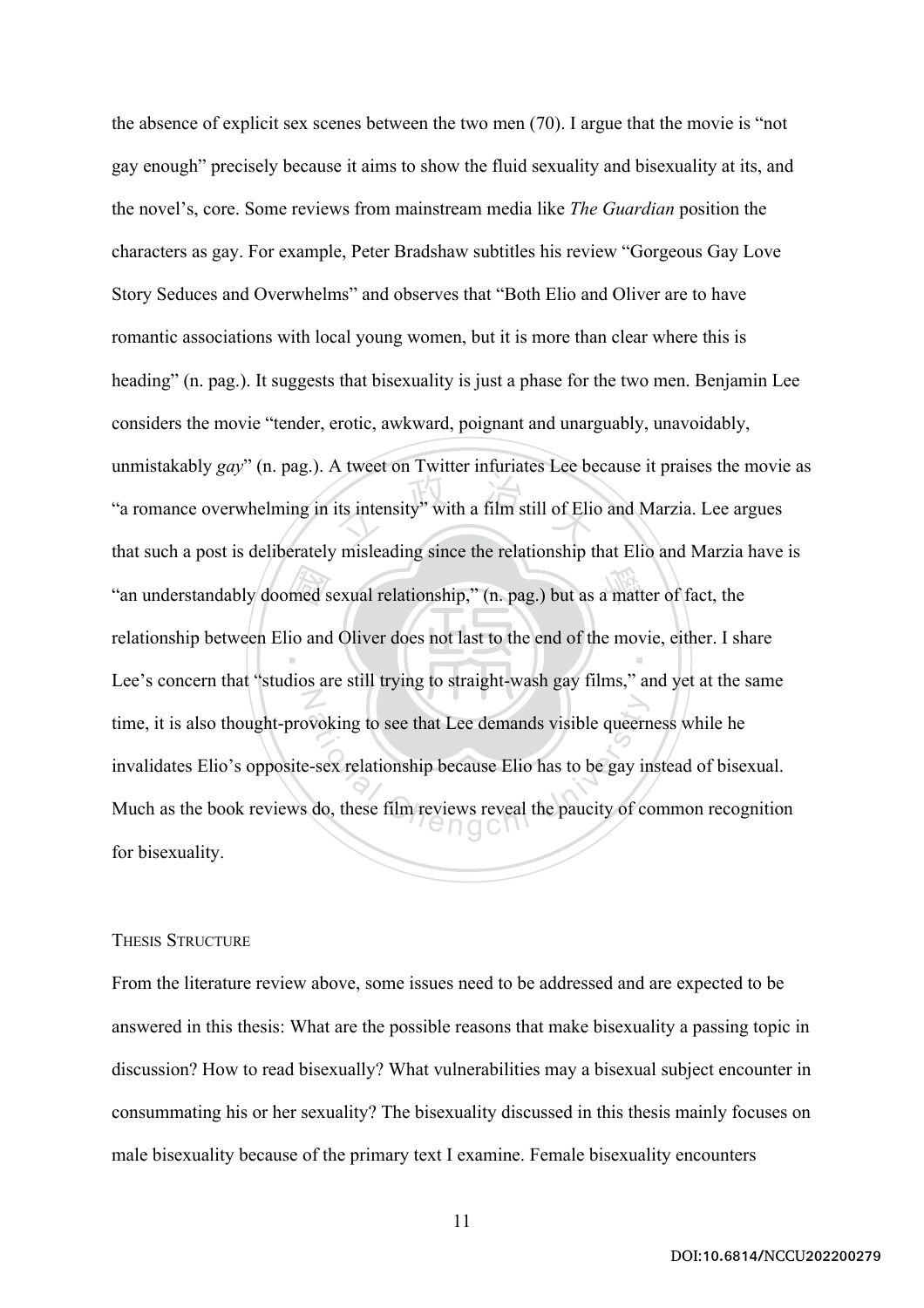romantic love and sexual desire would be less exclusive than those that assume a sexual<br>binary. In sum, reading *Call Me by Your Name* from a bisexual perspective, readers can<br>understand the formation of bisexual identity,  $\frac{1}{2}$  and  $\frac{1}{2}$  is opposite-‧ N different identity issues in a different context, so I avoid sweeping generalizations. The thesis is composed of five chapters. The introduction raises awareness of bisexuality, gives a synopsis of the novel, and examines related reviews of the story. It pays particular attention to the need for a competent bisexual definition and bisexual reading. In chapter two, with a refined history and review of studies of bisexuality, I propose a strategy to read the novel from a bisexual perspective. By reading bisexually, I examine characters' sexuality when they experience attractions to people of more than one gender, attempting to discuss possible sexuality other than heterosexuality and homosexuality. Chapter three takes up the application of the bisexual reading strategy in Aciman's *Call Me by Your Name*. It presents the awakening of Elio's bisexuality by investigating his opposite-sex and same-sex relationships. Chapter four looks at how by exposing the potential bisexuality, discussions of binary. In sum, reading *Call Me by Your Name* from a bisexual perspective, readers can understand the formation of bisexual identity, learn about bisexual experiences, and have a representative literary novel for future gender and sexuality studies.

**Onal Chengchi University**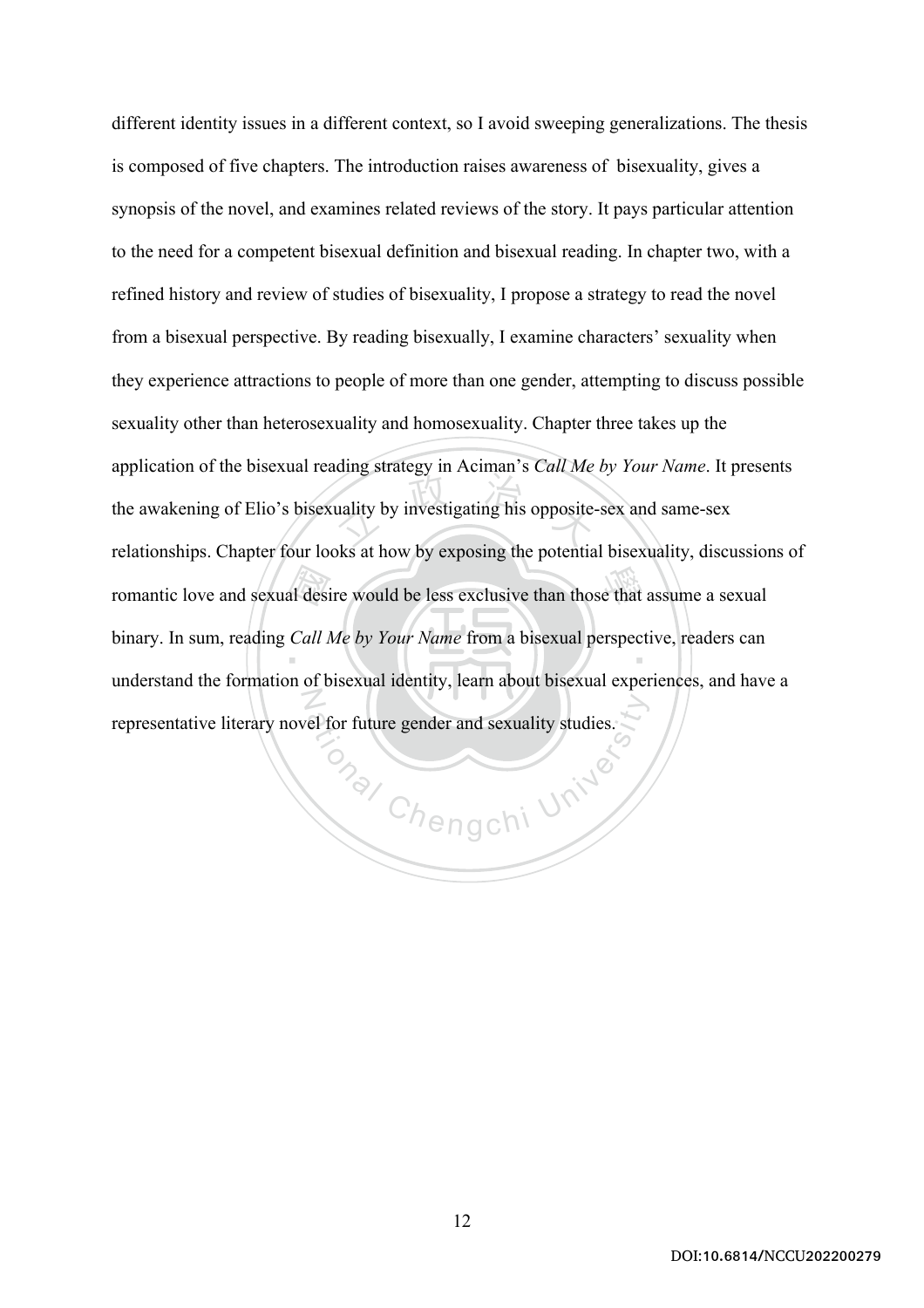#### Chapter Two

#### A Bisexual Perspective

What we reach for and what ultimately touches us is the radiance we've projected on things, not the things themselves—the envelope, not the letter, the wrapping, not the gift.

—André Aciman, "Intimacy," p. 33.

section about bisexuality under the heading of "Lesbian, gay, and queer criticism." Some<br>introductory textbooks about LGBT and queer studies also provide limited discussion abo  $\frac{1}{2}$  are within the related fields. There are ‧  $\ddot{\mathbb{Z}}$ The Bisexual Menace: Or, Will the Real Bisex<br>
lltiple questions about what bisexuality is and<br>
g 13). Besides, there is only three-page discuss Despite the increasing number of works addressing bisexuality in gender, sexuality, and queer studies since the 1990s, bisexual studies (as well as transgender studies) are still struggling to occupy their place within the related fields. There are several instances reflecting this situation. For example, in Lois Tyson's *Critical Theory Today*, there is no introductory textbooks about LGBT and queer studies also provide limited discussion about bisexuality. In *Handbook of Lesbian and Gay Studies*, the only chapter that directly addresses to bisexuality is entitled "The Bisexual Menace: Or, Will the Real Bisexual Please Stand Up?". It opens up with multiple questions about what bisexuality is and leaves unclear answers to them (Esterberg 13). Besides, there is only three-page discussion about bisexuality and its erasure in the queer community in *Finding Out: An Introduction to LGBT Studies* (Gibson et al.). What causes bisexuality to become invisible or be lumped into lesbian and gay studies is its varied meanings and definitions, reflecting the predicament of theorization.

This chapter proposes a revised strategy of reading bisexually to locate potential bisexual subjectivity. In so doing, I trace the history of bisexuality in the United States and Western Europe from the late nineteenth century to the present, and examine how it negotiates its juxtaposition with heterosexuality, homosexuality, and monosexuality. After that, I review theories regarding bisexuality and the application of them in other literary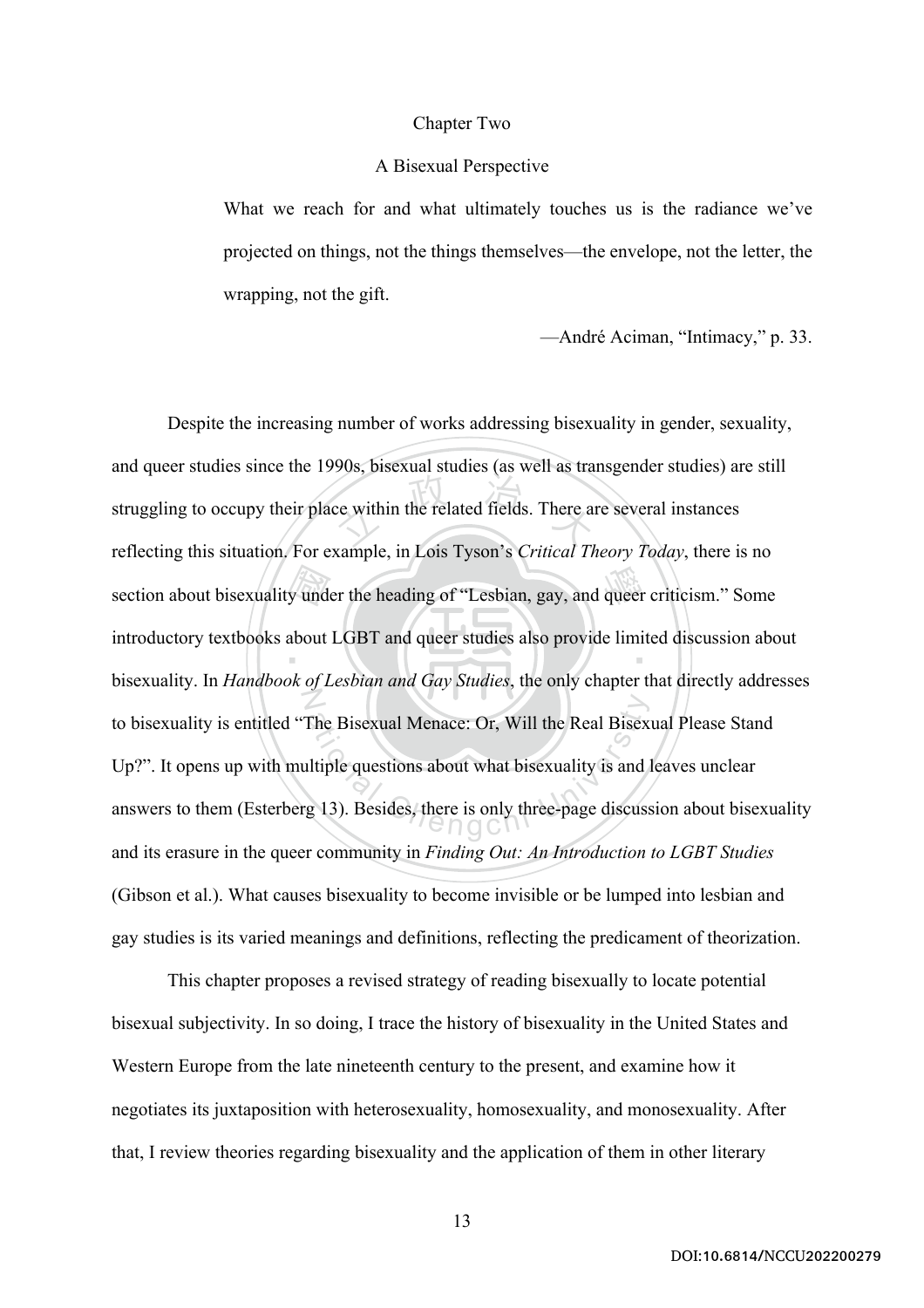works. I conclude with a revised strategy of reading bisexually and my reading of Aciman's *Call Me by Your Name* as a bisexual text.

#### A HISTORY OF BISEXUALITY

gans. h and early twentieth centuries when through one's sexual organs. At that point in time, heterosexuality was the only sexual paradigm, and any other form of sexuality was pathologized and psychologized as a mental N In the 1860s, the German gay activist Karl Heir<br>neory of homosexuality (uranism): he hypothes<br>as embryos with homogenous sex organs, and Even though bisexual theory to date relies on psychology, sexology, and identity politics, it was biology researchers who first utilized the term and influenced the follow-through formation of meaning in other fields. In biology, "bisexuality" means "the state or condition of having both male and female characteristics; the state or condition of having both male and female reproductive organs, hermaphroditism" ("Bisexuality"). This biological notion prevailed in the late nineteenth and early twentieth centuries when psychologists and sexologists then characterized bisexuality: one's sexuality could spontaneously be predicted illness instead of deviance. Homosexuality became the main representative of the non-hetero sexualities. For instance, in the 1860s, the German gay activist Karl Heinrich Ulrichs proposed his "third sex" theory of homosexuality (uranism): he hypothesized that people are inherently hermaphrodites as embryos with homogenous sex organs, and the ultimate split results in (heterosexual) men, (heterosexual) women, and a (homosexual) third sex. Those who were in the "third sex" category were considered "sexual inverts," indicating female souls confined in the male bodies and vice versa (qtd. in Bowes-Catton and Hayfield 43). In the mid-1890s, the Austrian psychiatrist Richard von Krafft-Ebing adopted the notion of the hermaphroditic state of a fetus, terming the condition of those who were emotionally or behaviorally engaged with both sexes as psychosexual hermaphroditism, "a condition in which an individual experiences the psychological equivalent of physical possession of both male and female sex organs" (qtd. in Elia et al. 3). He interpreted bisexuality as a throwback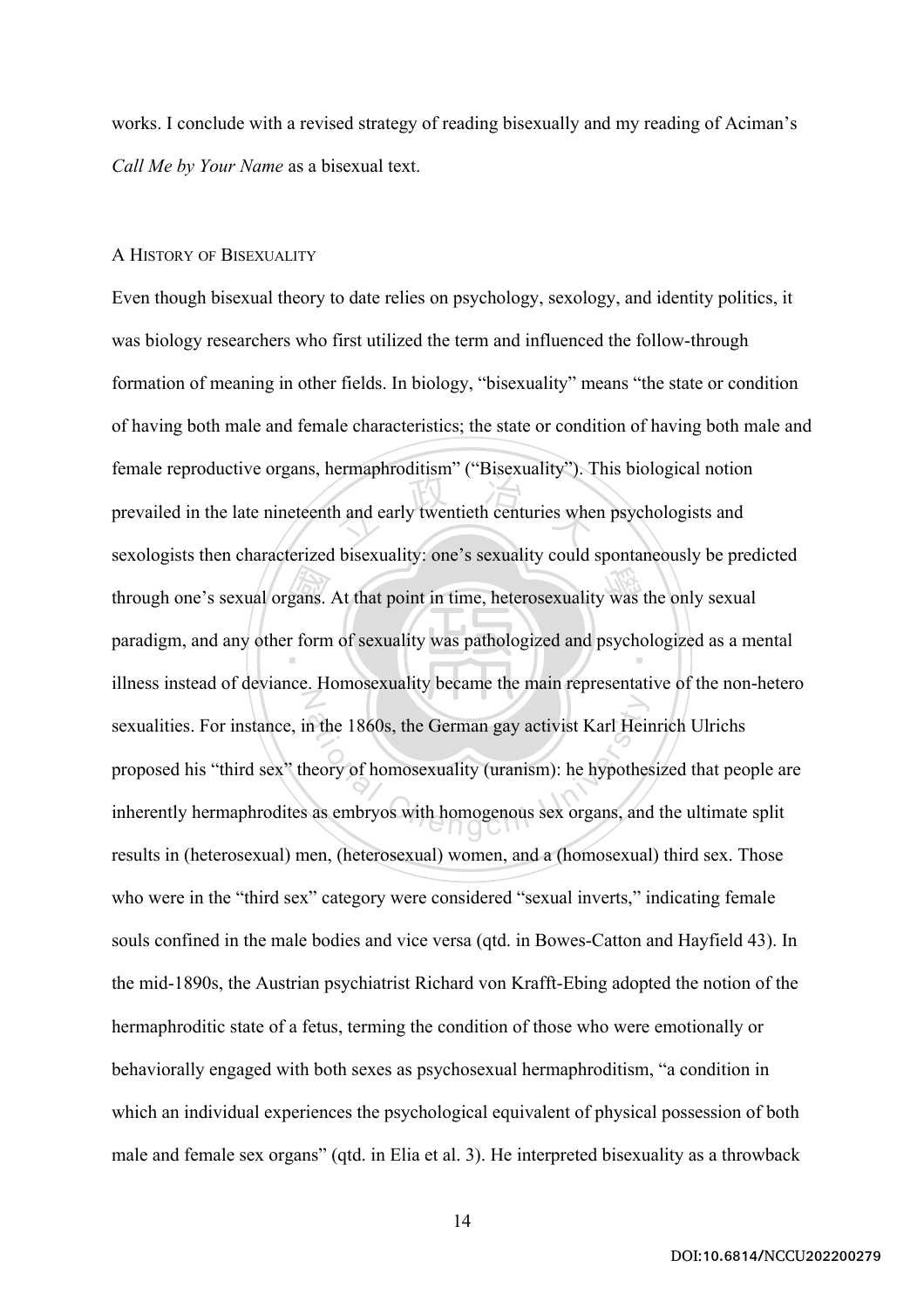en reflected the focus on biological to a regressive state that preceded the biologically and sexually perceptible form. Other scholars like the British sexologist Havelock Ellis and the Austrian psychoanalyst Sigmund Freud initially agreed with the theory of psychosexual hermaphroditism in their early stage of research and understood bisexuality as inversion (qtd. in Elia et al. 3). From Ulrichs' theory to the designation of inversion, the study of bisexuality in the nineteenth century was conducted based on the binary system that enclosed male and female as well as masculinity and femininity, by which "human sexuality could still be imagined according to a heterosexual model" (Garber 239). Suppositions that effeminate gay men were female souls enclosed in male bodies, or that bisexuals were those whose masculine parts fall for women and feminine parts long for men reflected the focus on biological sex and the lack of thorough recognition of an individual's identity.

In the early twentieth century, the discussion of bisexuality shifted from the biological<br>sychological. Along with categories of heterosexual and homosexual, Ellis abandoned<br>Fine's term and took "bisexual" as an alementary  $\ddot{\phantom{0}}$ N ate one's sexual desire through simple classifies<br>sexuality was a continuation of psychological<br>q, Freud's attended to the mental characteristic to the psychological. Along with categories of heterosexual and homosexual, Ellis abandoned Krafft-Ebing's term and took "bisexual" as an elementary category of sexuality, and he also found it difficult to designate one's sexual desire through simple classification (qtd. in Storr 15-16). Freud's view of bisexuality was a continuation of psychological hermaphroditism. Unlike the previous theory, Freud's attended to the mental characteristics of bisexual individuals. Freud referred bisexual nature to the combination of masculinity and femininity, and supposed that one's heterosexuality and homosexuality would be shaped through social and psychological development (144). Bisexuality was regarded as overdue sexuality rather than a sexual identity with a stable continuum. Freud's thought of being originally bisexual is a popular but misunderstood viewpoint. Storr points out that "much of Freud's influence on popular understandings of sexuality actually derives from misconceptions and misrepresentations of Freud rather than from Freud's own idea" (29). For instance, although Freud was more interested in examining masculinity and femininity instead of sexual desires,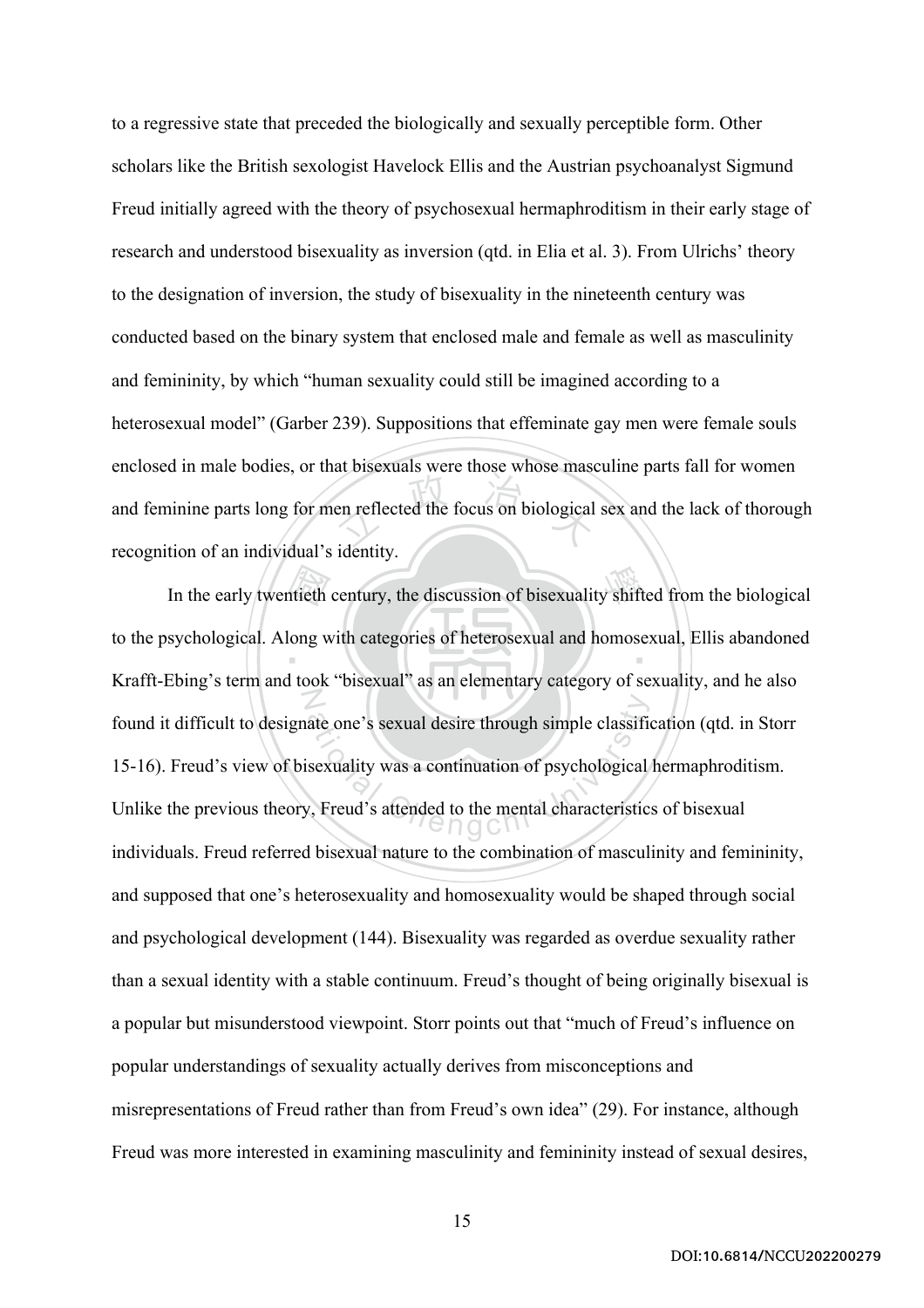cable connection with heterosexual his follower Wilhelm Stekel deliberately took Freud's hypothesis of bisexuality as the primary state of sexuality (qtd. in Storr 28). Stekel argued that if bisexuality was innate, monosexuality as heterosexuality and homosexuality was in effect the repressed, problematic state (28). Had Stekel's argument received enough attention, the recognition of bisexuality would have changed in a new binary framework of monosexuality and bisexuality/plurisexuality. However, bisexuality was not the main issue to be solved. Gooß summarizes the view that bisexuality in the early twentieth century was an explanation for the "puzzle of homosexuality, whereas manifest bisexuality was either not discussed, was mentioned in passing, or was attributed to homosexuality" (10). The early understandings of bisexuality revealed its inextricable connection with heterosexuality and homosexuality.

behaviors in the late 1940s and the early 1950s, arguably the initial emergence of sexual<br>fluidity. Bisexuality was previously analyzed in biological, sexological, and psychoanaly<br>texts until Kineau and bis asllessues, den  $\ddot{\phantom{0}}$ N ale." The scale ranged from 0 to 6 in two polar<br>ual to being extremely homosexual regarding<br>nsey 638-41). Kinsey threw doubt on the binar Such an inextricability was still well preserved in Alfred Kinsey's research on sexual fluidity. Bisexuality was previously analyzed in biological, sexological, and psychoanalytic texts until Kinsey and his colleagues, departing from the biomedically-oriented research, developed the "Kinsey Scale." The scale ranged from 0 to 6 in two polarized extremes from being extremely heterosexual to being extremely homosexual regarding physical contacts and psychologic reactions (Kinsey 638-41). Kinsey threw doubt on the binary model of human sexuality theorized by the early sexologists—that composed of heterosexual and homosexual as two rigid categories—because there was a large intermediate group. The term bisexual (behavior) is not on the scale, and hence the correlation between sexual desire and sexual objects makes the idea of bisexuality "everywhere yet nowhere" (Elia et al. 4). The limited categories failed to capture the nuance and fluidity of sexual behaviors and attractions. However, Kinsey found it difficult to apply the term bisexual because "the term as it has been used has never been strictly delimited" (656). Although bisexuality was assumed to be a biological term rather than an orientation in his research, Kinsey argued that the word

DOI:10.6814/NCCU202200279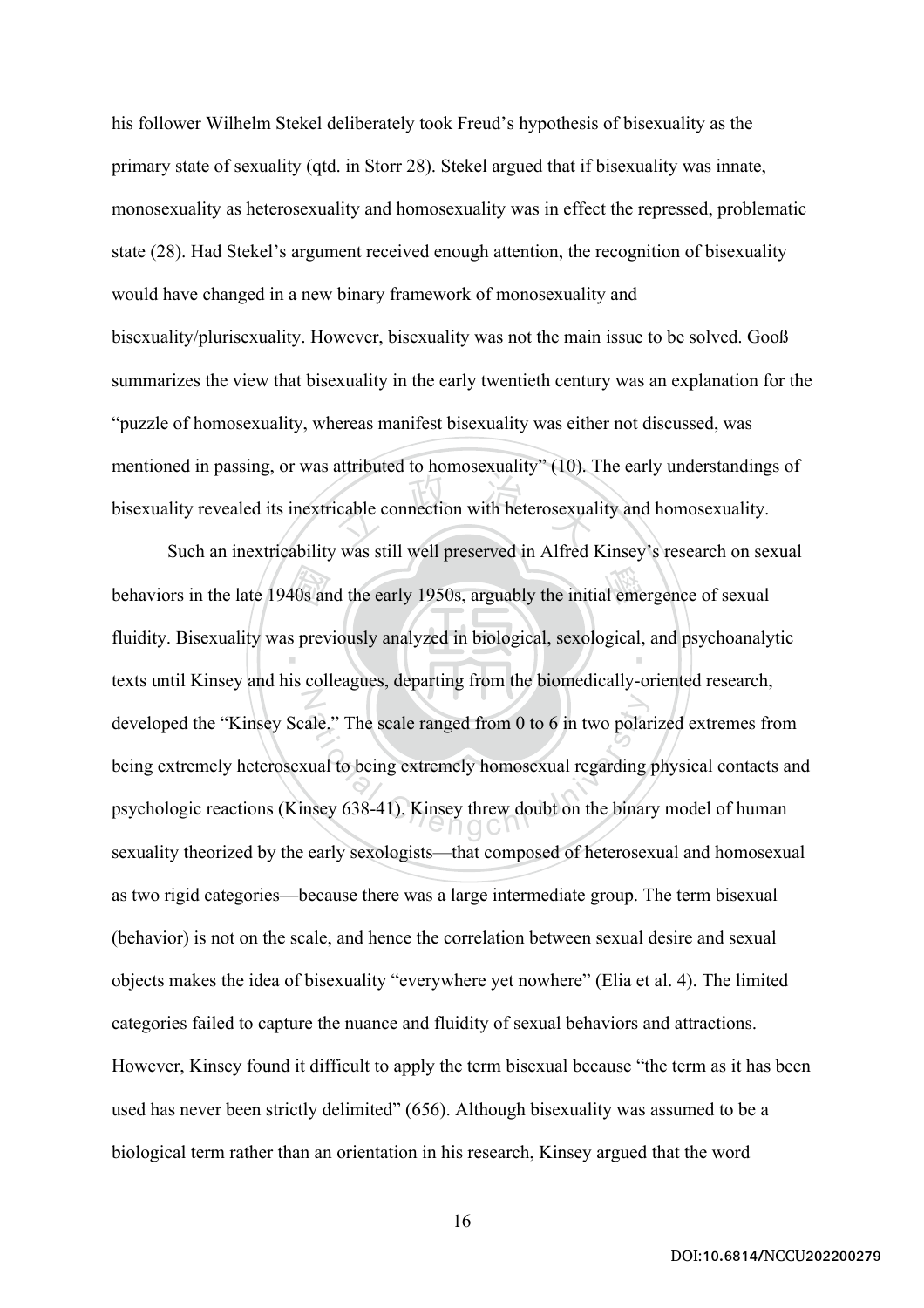*bisexual* should be taken as a sexual description just like *heterosexual* and *homosexual* (657). Kinsey's work also helped distinguish the concepts of bisexuality and intersexuality, thus enabling subsequent researchers to legitimize bisexuality as a sexual orientation. MacDowall observes from the early studies that "[t]here has been an uneasiness with the fact that bisexuality defies the neat categories of *heterosexuality* and *homosexuality*; it blurs the lines and is 'messy' for society" (13; emphasis in original). In Kinsey's research, bisexuality was not recognized as a solid or mature sexual orientation but, along with its subversive characteristics, a challenge to the widespread belief in dichotomous sexuality.

binary was firmly established in defiance of Kinsey's acknowledgment of fluid sexuality.<br>Sexual attraction to both males and females continued to be dismissed by many researche the depathologization of homosexu ‧ N affirmative research, based in psychology, em<br>
in the late 1970s in response to the cultural re<br>
udies of viewing bisexuality as a sexual orienta In the 1950s and the 1960s, there were affirmative gay and lesbian psychological approaches that contributed to the depathologization of homosexuality. It was heartening to see the more positive conceptualization of homosexuality, but at the same time, the sexual Sexual attraction to both males and females continued to be dismissed by many researchers as a psychological disturbance. Sex research tended to lump bisexuality into homosexuality as a transitory phase. Bisexual-affirmative research, based in psychology, empirical sociology, and identity politics, arose in the late 1970s in response to the cultural repudiation of bisexuality. The related studies of viewing bisexuality as a sexual orientation started making progress to acknowledge this perspective. For example, Blumstein's studies of bisexuality in men and women again questioned the sexual dichotomy by examining bisexual behavior among those who self-identified as heterosexual, homosexual, and bisexual.

By the 1980s, the critiques of dichotomous categorizations of sexuality went on, and so did the search for bisexuality as a distinctive identity along with increased bisexual activism. American researcher Fritz Klein emphasized the complex and fluid nature of sexuality in his influential work, *The Bisexual Option*, in 1978. He further developed the Klein Sexual Orientation Grid (KSOG) by extending the narrow focus of the Kinsey Scale on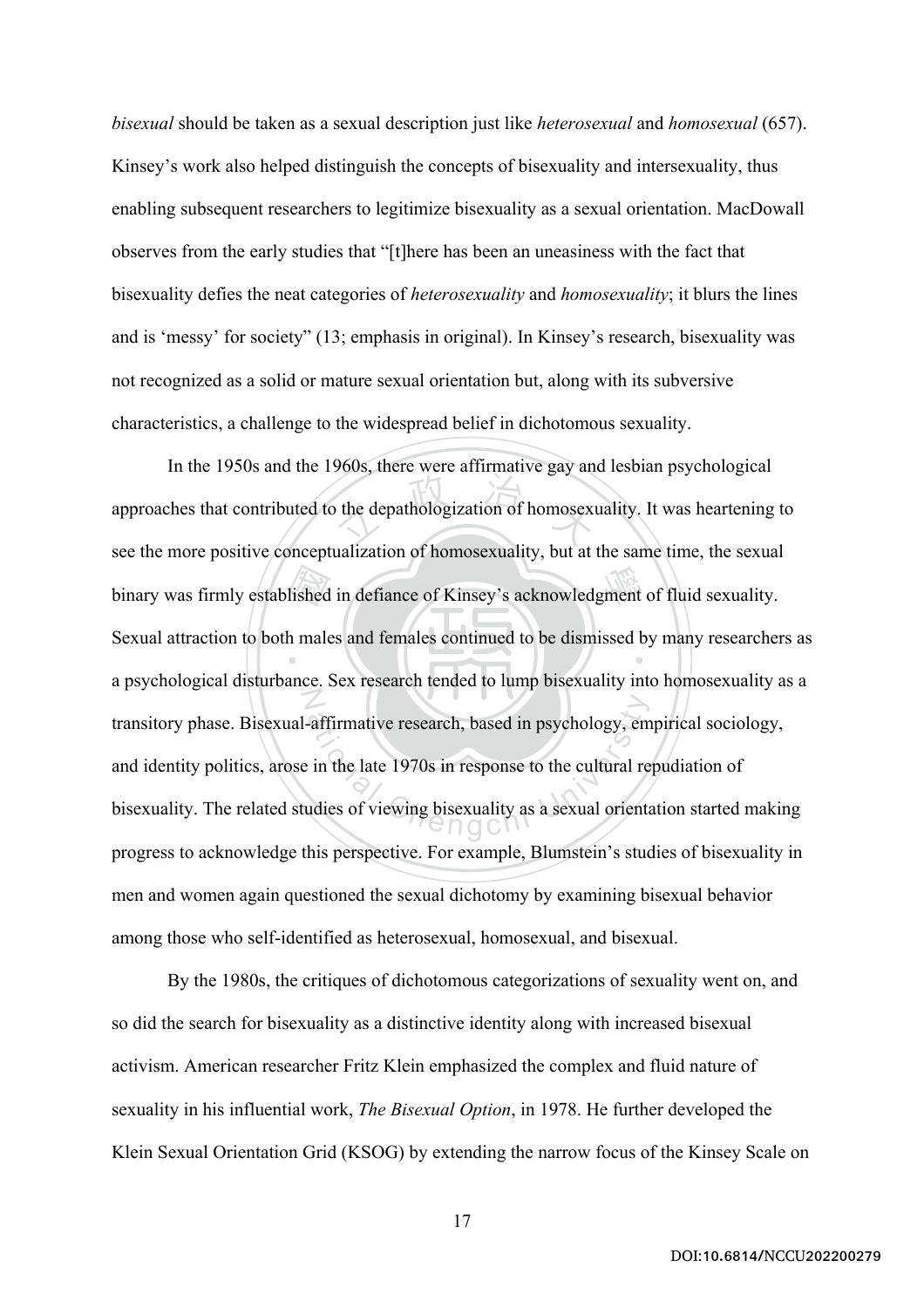sexual behavior, also drawing attention to attractions, fantasies, preferences, selfidentification, and lifestyle, as well as changes over time (Klein et al. 38). KSOG was interview-based research showing that many of Klein's participants were ignorant of bisexuality as an identity (15). This observation demonstrated the lack of a clear definition of bisexuality because by then the public was ambivalent about bisexuality. Theorists agreeing with Klein's research model critiqued the fixed dichotomous models by underscoring the complex and fluid nature of sexuality. Notwithstanding the endeavor of validating bisexuality, the HIV/AIDS crisis from the 1980s onward overwhelmed the awareness of male bisexuality and questioned its very existence.

reflected the tensions within queer communities. The majority of scholars came to<br>concentrate on female bisexuality, but they overlooked the development of male bi feminist movements for gender eq  $\ddot{\phantom{a}}$ N hary of social sciences, humanities, and geogra<br>sonal histories and political perspectives. Heme<br>were prevalent publications about "the relational" Thanks to the growing feminist movements for gender equality in the 1990s, research on bisexuality has received much more critical attention than in previous periods and it also concentrate on female bisexuality, but they overlooked the development of male bisexuality as well as the reassessment of masculinity. There were varied publications from activists and academics in interdisciplinary of social sciences, humanities, and geography. Many edited anthologies addressed personal histories and political perspectives. Hemmings notices that from the early 1990s, there were prevalent publications about "the relationship between feminism and bisexuality" or "the historical and first-person experiences of bisexual women" (*Bisexual Spaces* 17). Scholars of feminism then took a deconstructive standpoint to analyze bisexuality because of the apparent binary structures, such as men and women, heterosexuality and homosexuality, etc. The intervention of feminism distinguished the study of female bisexuality from male bisexuality and made it the main narrative of bisexual research. In addition to the feminist influence, the lack of a discussion of male bisexuality discussion may stem from the loss of bisexual male activists during the AIDS epidemic and the restrictiveness of traditional masculinity (Steinman 39). Hence, while female bisexuality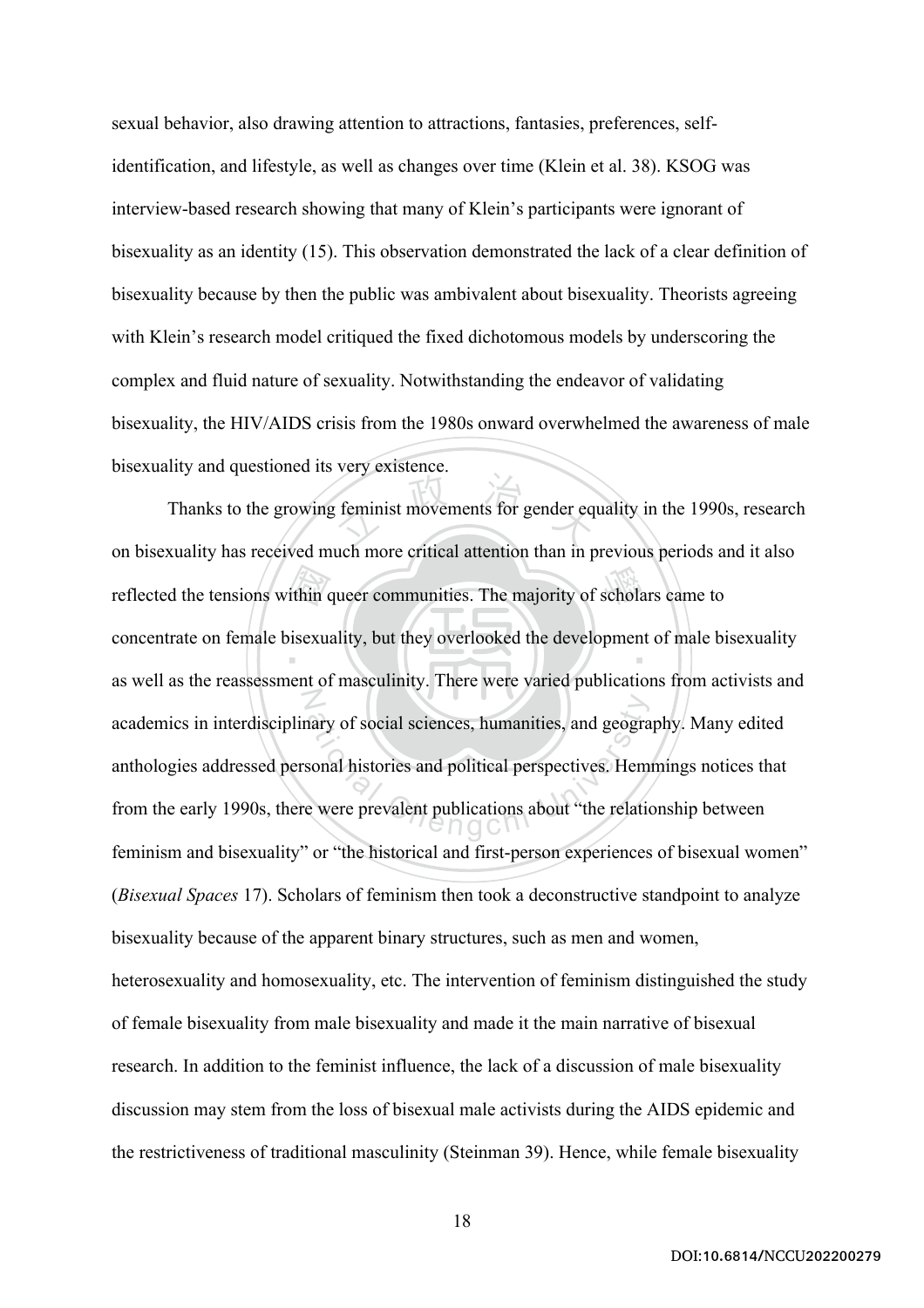meads further to bisexual erasure c is discussed with sexual fluidity (Diamond, *Sexual Fluidity* 11), male bisexuality still confronts medicalization, sexualization, and denial because it threatens a decisive and stable masculinity (Eisner 201). As a whole, bisexual desires, experiences, and subjectivities become specific and uninhibited. However, fears of cross-border mobility and prejudice against fluid sexuality come thick and fast from not only from other members of queer communities; for instance, lesbian and gay people may think that bisexuality is a position of "fence sitting" for being indecisive or opportunistic (Pramaggiore 3). The unfriendliness is also from straight people with attitudes of denial. They may think that bisexual individuals are experimenting same-sex relationships or afraid of accepting their homosexual orientation. The above-mentioned situation leads further to bisexual erasure or invisibility.

interdisciplinarity. *The Journal of Bisexuality* has produced qualitative research on the development of bisexual identity and bisexual discourse analysis. Besides, there has be graving assistifies understanding of the li ‧ N on quantitative and lab-based psychological re<br>researchers to go beyond the organized bisexual<br>gaging with the concerns and agendas of peopl The growth of bisexual research since 2000 has engendered intersectionality and development of bisexual identity and bisexual discourse analysis. Besides, there has been a growing scientific understanding of the links between sexual minorities, mental health, and racialized identities based on quantitative and lab-based psychological research. Bowes-Catton and Hayfield urge researchers to go beyond the organized bisexual community and "seek out new ways of engaging with the concerns and agendas of people outside them" (54). Despite various discussions, several issues raised in the 1990s remain unsolved, such as the imbalance between the bisexuality of different genders. Tyler Curry shares his concern for male bisexuality in the LGBTQ-interest magazine *The Advocate*, pointing out that male bisexual individuals are elusive because they are living in an environment that casts doubt on the legitimacy and authenticity of personal identity. The historical perspective on bisexuality reflects its transformation through biological, pathological, psychological, and sociological contexts. When it comes to identity politics in the current social and interpersonal context,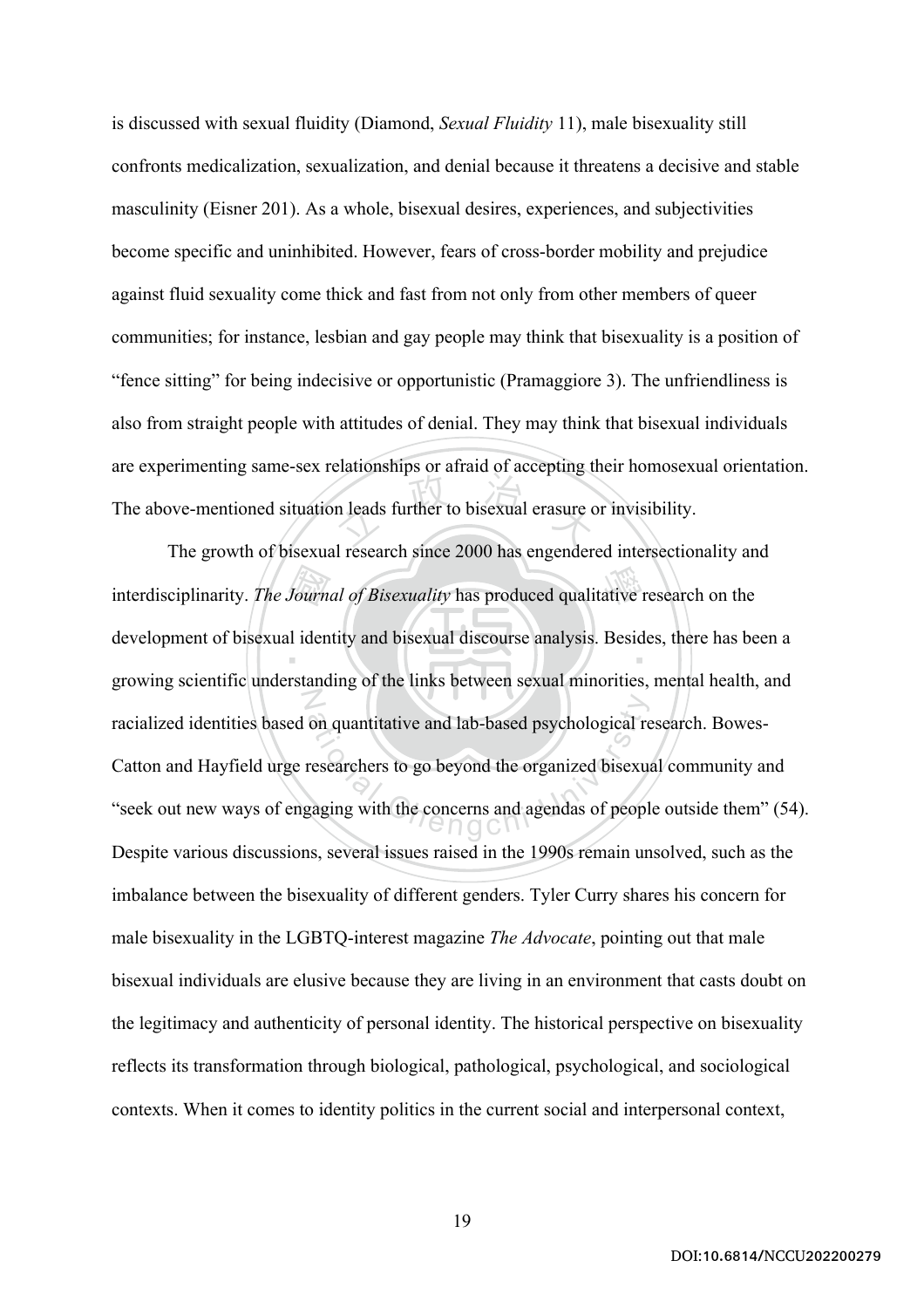discussions about fluidity, continua, and self-interpretation of bisexuality are insufficient, as my review of related theories below will show.

#### THEORIES OF BISEXUALITY

I also shed light on the use of relate From the historical background of bisexuality I trace above, it can be observed that the term bisexuality has been carrying a plethora of meanings. The range of divergent definitions leads, at least in part, to the inadequacy of theories of bisexuality. In this section, bisexual theory explicitly forms the focal point of the methodology. I review some discursive strategies that have been used by queer, feminist, and bisexual theorists to present the difficulties of their formation. I also shed light on the use of related theories in textual and literary analyses.

Discussions of identity-based politics have become fluid and malleable because of<br>neory since the 1990s. However, Erickson-Schroth and Mitchell notice that "in its queer theory since the 1990s. However, Erickson-Schroth and Mitchell notice that "in its N identity" (298). Experiences of lesbians and gas<br>selves with non-normativity. The long-time de-<br>vakes it difficult to see bisexuals. For instance, attempt at theorizing nonheterosexual identity, queer theory has unfortunately come to theorize only homosexual identity" (298). Experiences of lesbians and gays initially help bisexuals to identify themselves with non-normativity. The long-time dependence on lesbian and gay discourses later makes it difficult to see bisexuals. For instance, before bisexual subjectivity becomes visible, male bisexual individuals may express their life history and experiences via gay discourses. It is not until bisexuals find that lesbian and gay discourses cannot adequately convey their situation that they are eager to find their own voices: as Steinman points out, "the gay community's advancement of gay and lesbian interpretations of non-heterosexual attractions and actions may function to restrict bisexual self-interpretations" (24). Therefore, several scholars have been attentive to enlarging the capacity of queer theory. Steven Angelides, who is dedicated to historicizing bisexuality, points out that bisexuality is likely to be found in past or in future because the current discussion of it is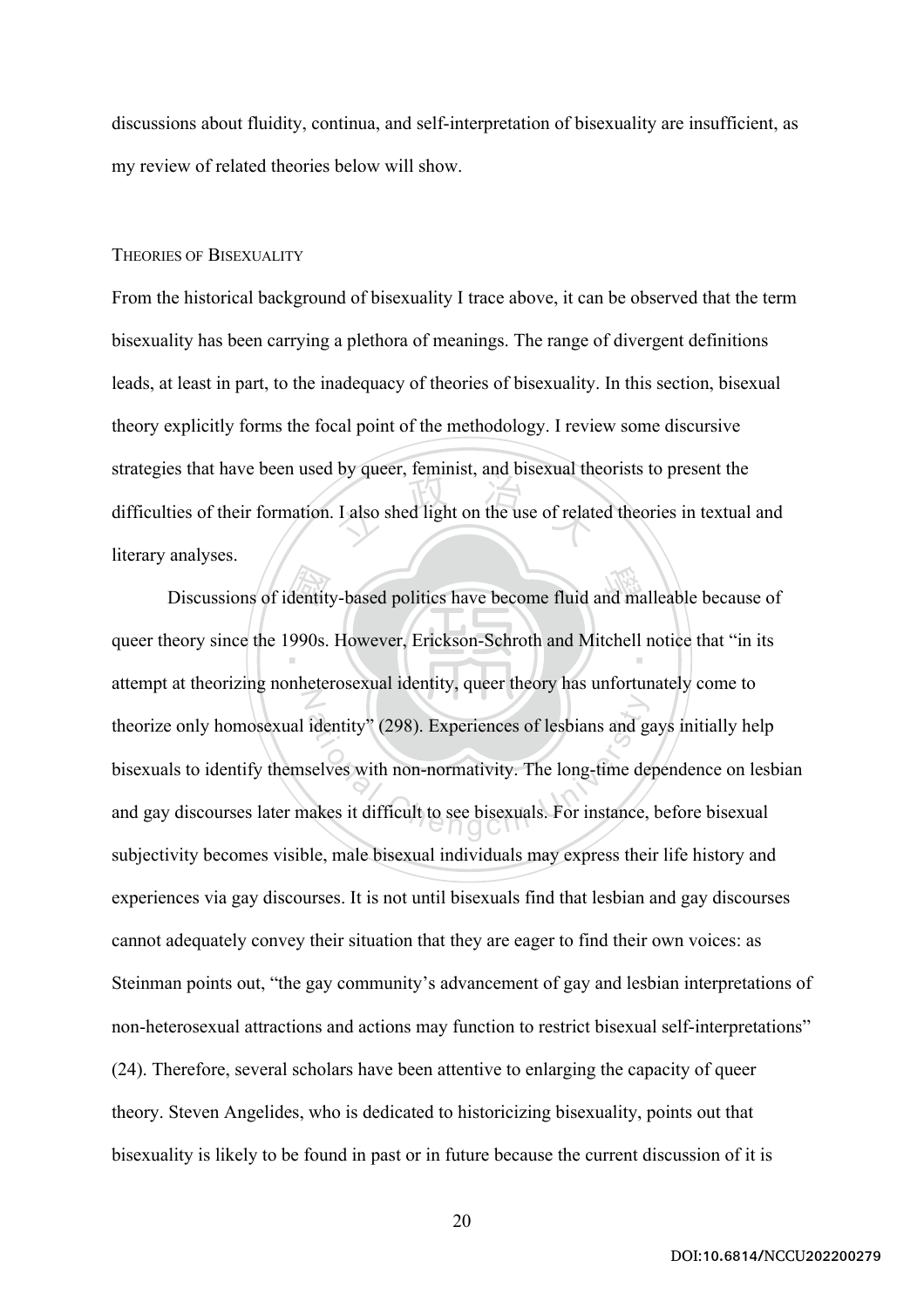hetero/homosexual opposition" (Angelides, "Historicizing" 128). However, building up<br>another binary system between monosexuals and plurisexuals cannot help bisexuals out<br>this structural maste. Beach aned a new way to discu logic "[d]ominated by the field of go ‧ N able encounter with the binary system. In the r<br>th and Mitchell propose that "theories of bisex<br>et one another, ultimately forcing a reconcepture situated in the binary system. By "in past," he means an innate sexuality from Freud's and Stekel's theory, which will develop in heterosexuality or homosexuality. By "in future," he means an ideal sexuality held up by the gay liberation movement in the 1970s, which represents optional sexualities instead of obligatory heterosexuality. He argues that "the elision of bisexuality from the present tense has been one of the primary discursive strategies employed in an effort to avoid a collapse of sexual boundaries—*a crisis of sexual identity*" (*History* 17; emphasis in original). The crisis indicates that both heterosexuals and homosexuals share a similar way of being identified—the partner's sex/gender—and bisexuals undermine this form of identification. The predicament of bisexuality in queer theory is owing to the binary logic "[d]ominated by the field of gay and lesbian history . . . [and] the assumption that bisexuality is merely a by-product or after-effect of the another binary system between monosexuals and plurisexuals cannot help bisexuals out of this structural maze. People need a new way to discuss sexuality and negotiate bisexual subjectivity by its inextricable encounter with the binary system. In the matter of practical influence, Erickson-Schroth and Mitchell propose that "theories of bisexuality and queer theory will mutually inflect one another, ultimately forcing a reconceptualization of categories of sexual difference that extend far beyond our current notions of them" (313). With the involvement of bisexuality, queer theory needs to reconfigure its mode so that it can encompass other sexual possibilities.

Clare Hemmings provides a careful review of recent bisexual theorizing to demonstrate the progress of bisexual epistemologies in her prominent work, *Bisexual Spaces*, although she concentrates on "the increased interest in bisexuality as not only, or nor even, a sexual identity, but as an ontological or epistemological location from which to critically survey the current field of queer and feminist studies" (21). She outlines a few tactics that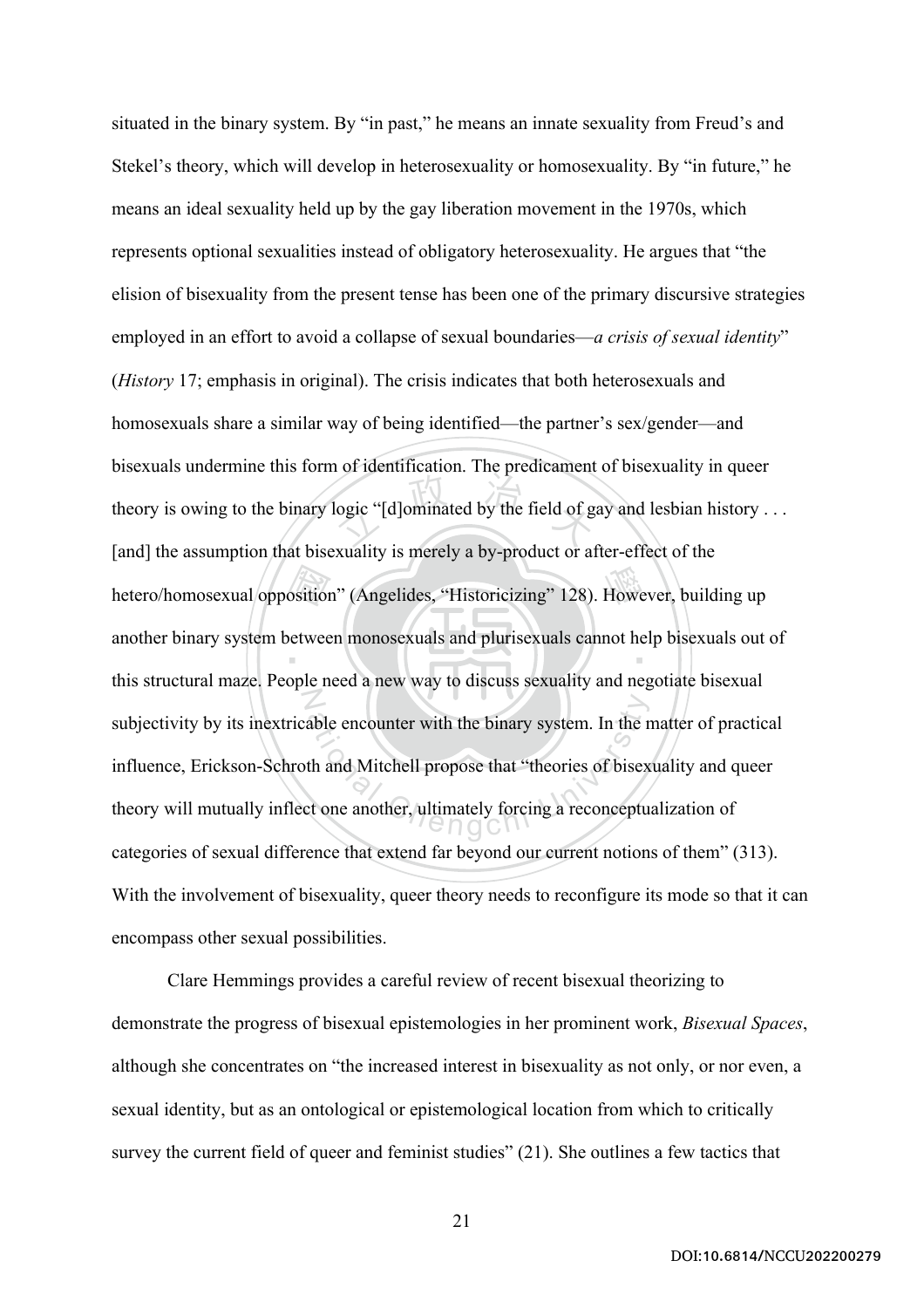on bisexual identity to one of bisexual epistemology" and to focus on "how bisexuality<br>generates or is given meaning in particular contexts" (31). On top of that, Hemmings<br>distinguishes these grimory expressions from this ecause those who do not strictly sti ‧ N pries of sexuality and gender," another is to perform at the last is to emphasize "the<br>expression of 'other' identities" (31). Hemmeters of  $\bigcap_{n=0}^{\infty}$ have been frequently used to analyze bisexuality: The first one is to create a new binary system between bisexuals and monosexuals. This strategy ignores the differences between lesbians, gay men, and heterosexuals by putting them in the same category. It aims at revising social cognition of not just taking a partner's sex or gender as the only factor to conjecture one's sexual orientation. The second method is to postulate that bisexuality is a sexual identity with credibility and authenticity, and its significance needs to be redeemed from history because it is related to sexuality everywhere, but is everywhere repressed (qtd. in Hemmings 30). This argument makes the inclusion of bisexuality in discussing a sexual orientation too loose to be analyzed and offers no basis to designate bisexuality. It erases the nuanced variation of desires because those who do not strictly stick to one gender/sex are considered bisexual. The third technique is to shift, as many recent scholars do, "from a focus generates or is given meaning in particular contexts" (31). On top of that, Hemmings distinguishes three primary approaches from this technique—one is to situate "bisexuality as outside conventional categories of sexuality and gender," another is to position "it as critically inside those same categories," and the last is to emphasize "the importance of bisexuality in the discursive formation of 'other' identities" (31). Hemmings criticizes these approaches for metaphorizing bisexuality because were people looking at bisexual subjectivity through the heteronormative perspective, people might not properly understand it. However, instead of providing a new perspective to recognize bisexual identity, she looks at identifiable bisexual subjects and communities to reinforce bisexual epistemologies.

Reading from a bisexual perspective can be a way to increase bisexual visibility, but it needs extra attention to read through the lens of bisexuality because "bisexuality occupies a space that is delineated by normative assumptions of heterosexual, monosexual, and cisgender experience" (Galupo 71). The conventional goal of reading bisexually is to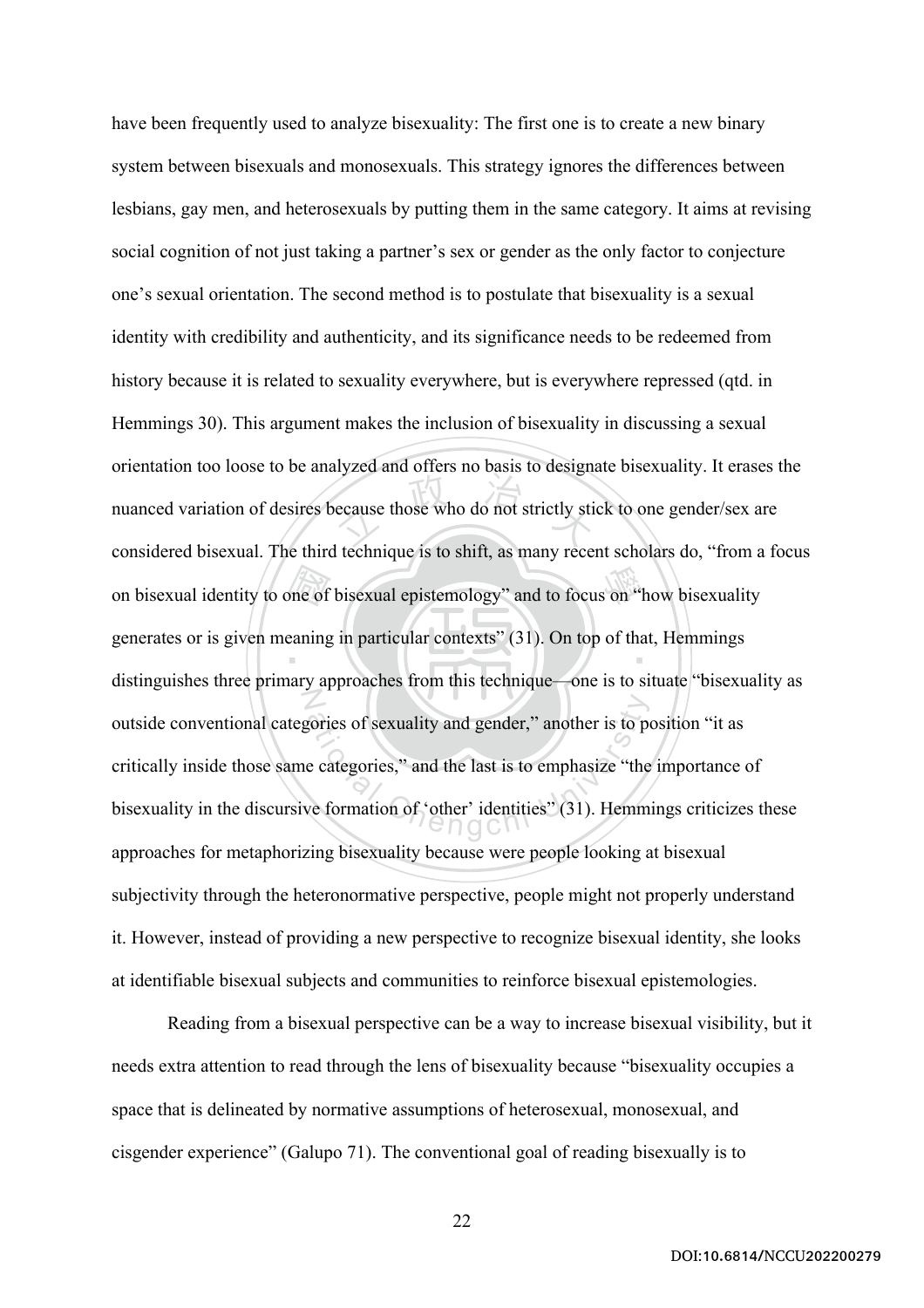challenge the binary categorization. Knopf finds it ironic and difficult to do so because the term bisexuality signifies the idea of two: "bisexuality reifies the same gesture it undoes" (144). The published bisexual readings aim mostly at reclaiming bisexuality from gay (rarely) or lesbian (mainly) sexuality and reflecting the lack of bisexual subjectivity.

and heterosexuality. It is disheartening to see her putting what I consider to be the formation<br>of bisexual subjectivity in a footnote: "a reading which speaks to a bisexual sense of self is<br>and that television and knowing  $\frac{1}{2}$  is in original). Such ambivalence is  $\ddot{\phantom{0}}$ N atiate between, multiple subject positions and the Manuscript (98n29). While Kaloski urges bisexual visitions which Wandams Knopf argues that "Reading bisexually Both Kaloski and Knopf apply a bisexual reading to the protagonists in novels that were publicly read as addressing lesbian identity. They are of the same opinion that a bisexual reading would not necessarily contradict the lesbian interpretation. However, Kaloski argues that "a bisexual reading, unlike a lesbian reading, can *never* be a complete reading, and it/she will experience the ambivalences produced by the (lesbian) attempt at a wholesome text" (98; emphasis in original). Such ambivalence is akin to what I have noticed in the reviewers' opinions about Elio's sexual identity, which lies between homosexuality of bisexual subjectivity in a footnote: "a reading which speaks to a bisexual sense of self is one that tolerates not-knowing, flux, postponement and transition, and is aware of, but continually attempts to mediate between, multiple subject positions and the multiple relationships between them" (98n29). While Kaloski urges bisexual visibility, even risking it being lumped in with lesbianism, Knopf argues that "Reading bisexually means not assuming an either/or conclusion at the end of [the] text . . . to read and reread beyond dualistic hierarchies of binary desire" (158). It is futile to overturn the previous lesbian reading when both lesbian and bisexual perspectives are forming queer subjects. However, Knopf claims that "there needs to be room to think about different kinds of 'queer' subjectivities in as many contexts as possible" (143). In her rereading of *Two Serious Ladies* by Jane Bowles, Knopf reads under the scope of the sexual binary and emphasizes the bisexual character's ability to "pass between and within both heterosexual and lesbian communities" (144). In this case, the discussion of bisexuality is based on established same-sex relationships with heterosexual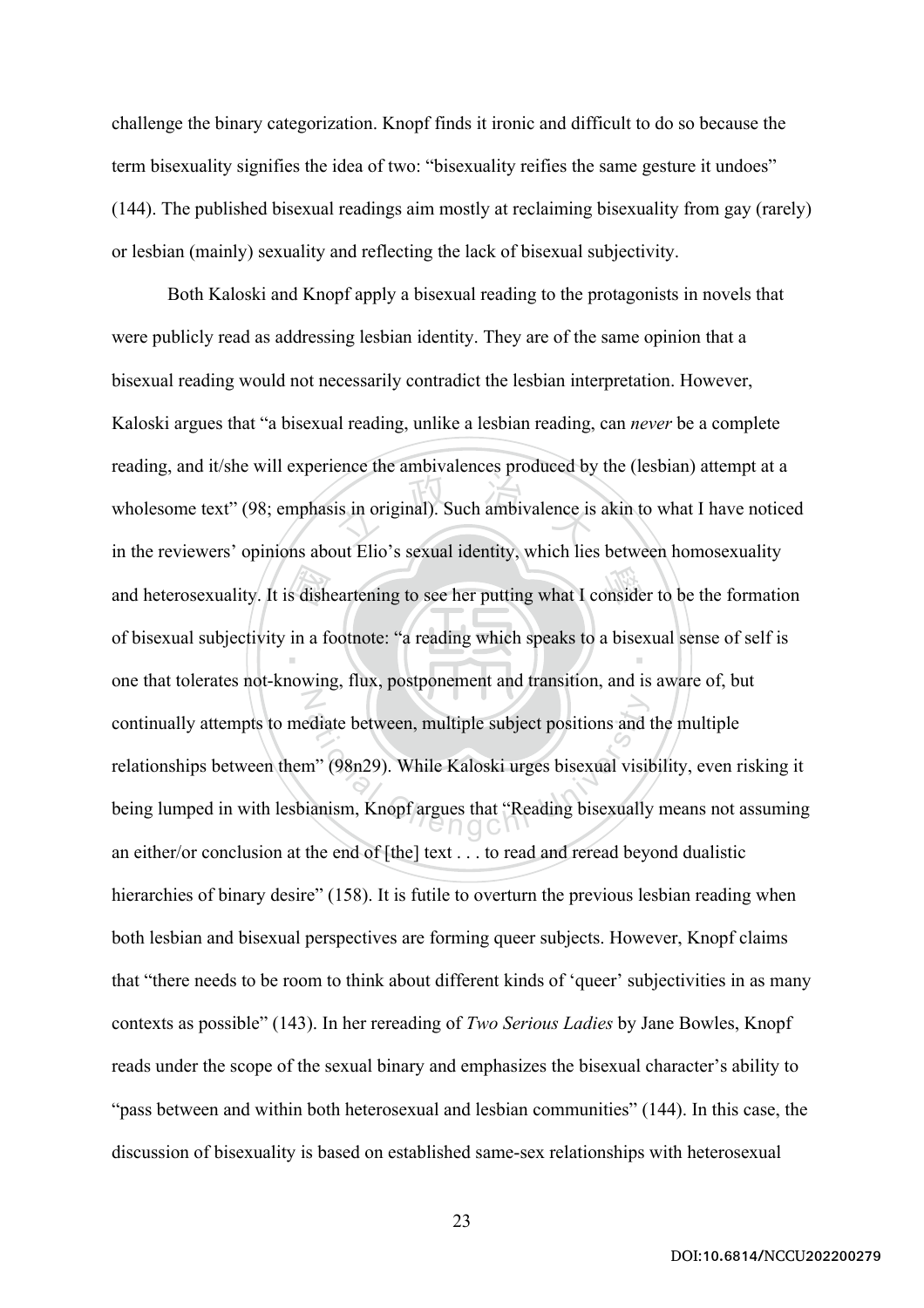elements. Rereading lesbian/homosexual novels from a bisexual perspective between homosexuality and heterosexuality demonstrates bisexuality's fluid sexuality and extends the study of queer subjectivities. However, this strategy risks bisexual subjects of becoming invisible by the act of passing, which potentially indicates bisexuality as an option instead of a need.

ature<br>on du example a sustainant wear, the finder of Denton argues that the nature of sexual binary has continued to exist since then, which causes ‧ N is exuality is noticeable because of the binary convisible by the same structure. As with Knopf<br>esbian community, Denton reveals that male b Male bisexuality is in want of consideration and examination. Several researchers have revealed its erasure and invisibility caused by gender differences and the binary frameworks. When Denton attempts to redeem Oscar Wilde as a proto-bisexual character and reread his *Picture of Dorian Gray* as a bisexual work, he finds that bisexuality is hard to recognize at the end of the nineteenth century in Britain because a deviation from "normal" heterosexuality would easily be assigned as homosexuality, regardless of its complexity. "[t]he problem inherent on dualistic perspectives" and "an inability to recognize or embrace any existing dimensionality" (480). Although Denton challenges the notion of a dichotomous system, he observes that bisexuality is noticeable because of the binary construction, and it is simultaneously rendered invisible by the same structure. As with Knopf's observation of female bisexuality in the lesbian community, Denton reveals that male bisexuality tends to be read as gay performance. Bisexuality is imperceptible in the domain of binary sexuality, so the attempt to reclaim bisexuality by rereading gay/lesbian novels is hardly successful. The rereading process not only indicates the limit of the binary system for more sexual possibilities, but also shows the need for a reading strategy for bisexual subjectivity.

Joseph Ronan's analysis attempts to maneuver the stereotype of bisexuality into subversive narrativity, as the term "queer" becomes a reading strategy to destabilize normativity. Without a consensus of what bisexual identity is or a ready definition, this approach risks endorsing the stereotypes instead of rightfully representing bisexuality. To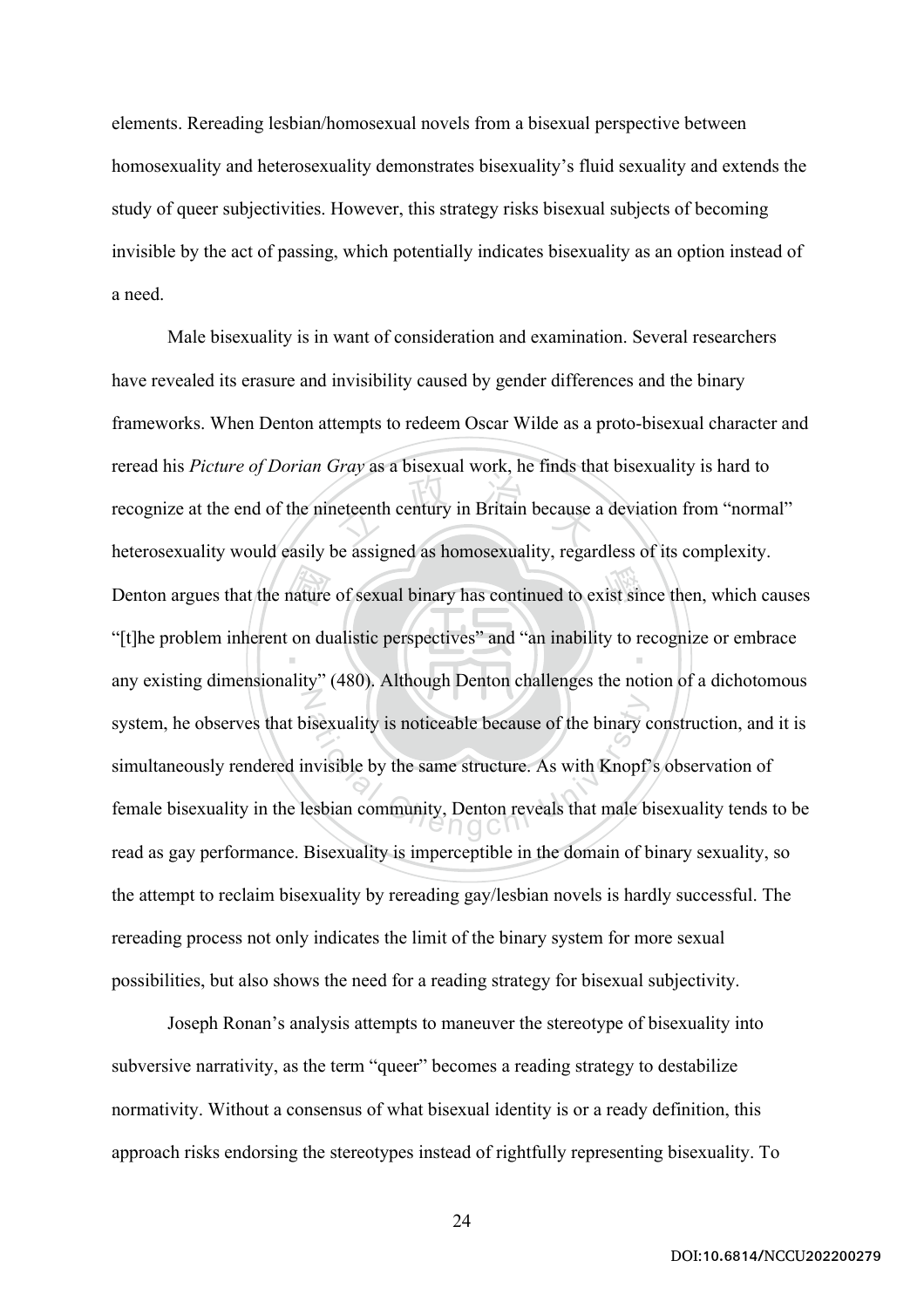though the scholarly references he makes tell him the opposite (Eisner 41; Bi Academic<br>Intervention 208). For Ronan, maturity means being able to choose "according to a parti-<br>menagemiet locie" (97), but this networking in cence as a particular discursive pos ‧ N gh Ronan hypothesizes that the stereotype of b<br>
ism, little headway has been made in acknowl<br>  $\bigcap_{i=1}^{\infty}$ explore "bisexual textuality (or bitextuality)," Ronan takes the stereotype from the psychological perspective that bisexuality is immature and "repurposes 'bisexuality as immature' as 'textual immaturity'" (87). Ronan subscribes to Eisner's epistemological methodology: "these stereotypes should not be taken literally at all, but rather read as metaphors about the subversive potential of bisexuality" (Eisner 43). However, Ronan ignores Eisner's endeavor to provide definitions of bisexuality and explanation of stereotypes beforehand. Thus, the metaphor he proposes lacks the shared meanings and associations between his target texts. In other words, Ronan accepts the stereotype of immaturity as the definition of bisexuality and finally falls into contradiction. The analogy he draws between textual immaturity on "adolescence as a particular discursive position" and bisexuality (88) has already shown his misunderstanding in the first place that sexuality is a choice, even Intervention 208). For Ronan, maturity means being able to choose "according to a particular monosexist logic" (97), but this perspective invalidates the bisexual subjectivity by rendering it a passing phase. Although Ronan hypothesizes that the stereotype of bisexuality can be a way to challenge monosexism, little headway has been made in acknowledging bisexuality as a sexual orientation.

In an article analyzing James Baldwin's *Giovanni's Room* and *Another Country*, Beemyn supports Baldwin's belief that "in our era of constant movement, of surfing and shifting subjectivity, Baldwin reminds us that our position is never fixed, and that we try to do so at the cost of being fixated on ourselves" (58). Despite Beemyn's intention to address bisexuality in Baldwin's works, he is not interested in merely rereading, arguing that "simply reinterpreting them as 'bisexual novels' would scarcely be more appropriate, for none of the characters explicitly identifies as bisexual" (58). Instead, Beemyn concentrates on Baldwin's endorsement of sexual and gender fluidity in terms of bisexual and androgynous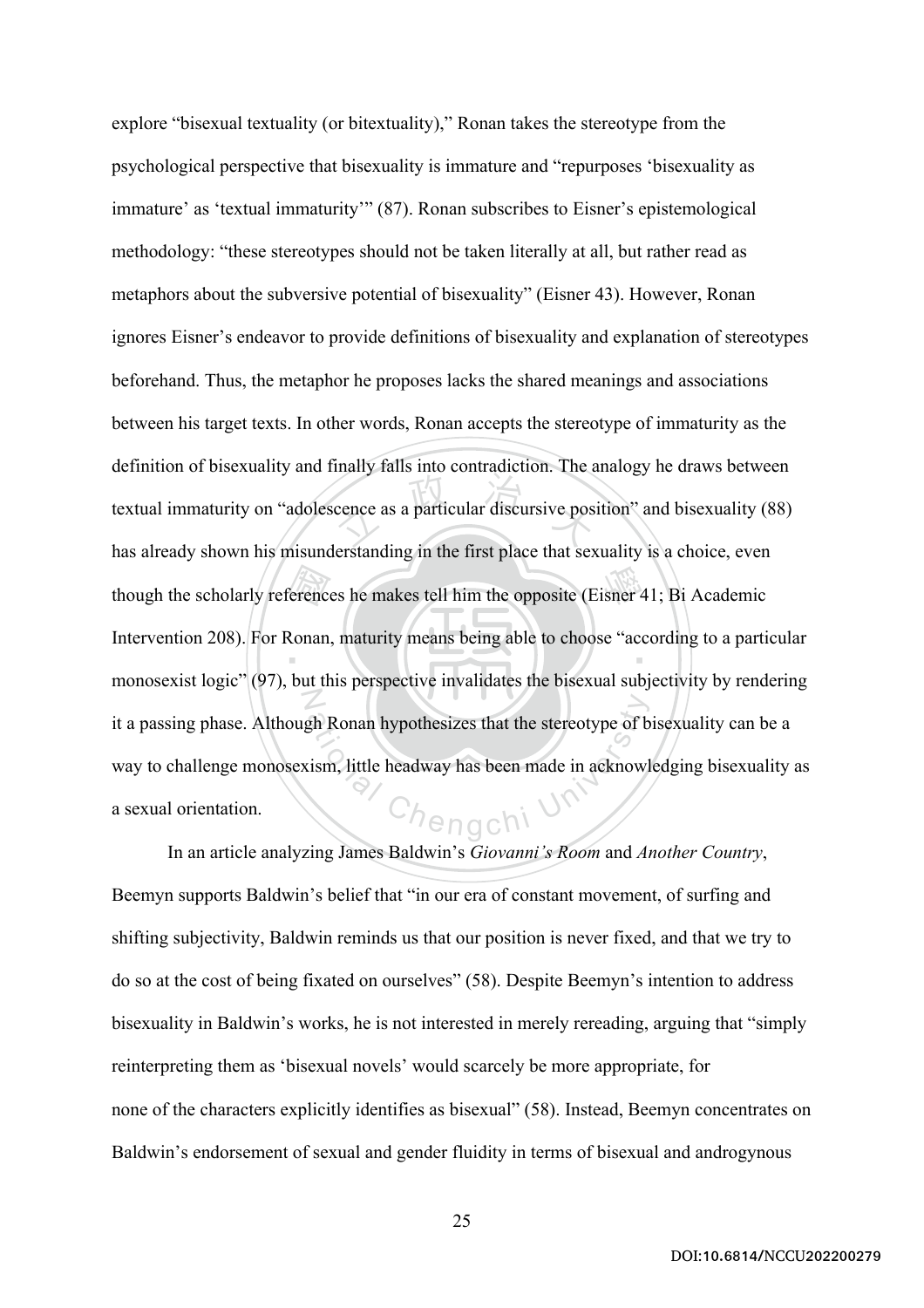bisexuality, and he argues that such fluidity between races, classes, genders, and sexualities<br>in Baldwin's novels results in a "breaking down of rigid identity categories and the<br>measurition of individual complexity" (65) and the state of the momentum<br>and the momentum of the state of the state of the state of the state of the state of the state of the state of<br>Eq. (2) ‧ N devond simplistic categories and narrow, isolatively show how the narrow identity categories<br>(i). His failure might rather reveal the insufficial behaviors. As I have traced in the history of bisexuality above, the term initially referred to a physical trait or psychological perplexity instead of a sexual orientation, but now there are more appropriate and precise terms such as "intersex" and "transsexual" to describe such physical characteristics. Baldwin appropriates the idea of an androgynous body to advocate the harmony between human beings: "But we are all androgynous, . . . because each of us, helplessly and forever, contains the other—male in female, female in male, white in black and black in white. We are part of each other" (qtd. in Beemyn 57). Baldwin's idiosyncratic androgyny deals with the fluidity of gender, sexual, and racial identity. Beemyn's employment of bisexuality here can be seen as the metaphorical force of fusion. However, without a clear delineation, much as Hemmings throws doubts on broadly incorporating bisexual meaning, it turns into vagueness. Beemyn concentrates on the fluid elements of in Baldwin's novels results in a "breaking down of rigid identity categories and the recognition of individual complexity" (65). An ideal goal made in the article is to "see ourselves and each other beyond simplistic categories and narrow, isolated identities," and yet Beemyn does not explicitly show how the narrow identity categories restrict people to a greater or lesser degree (70). His failure might rather reveal the insufficiency of current categories. Repudiating the use of labels or categories before modifying or expanding their capacity is rather arbitrary.

Adding bisexuality to existing sexual categories helps readers further explore more sexual possibilities. Renouncing categories may create inconsistency in discussion. When Fairyington scrutinizes the bisexuality in Kinsey's sex research, she asserts that there are many reasons for people not to self-identify as bisexual, so "it might make sense to drop the identity categories altogether and go back to Kinsey's purely behavioral approach whereby research subjects are asked about their activities and fantasies but not about the labels they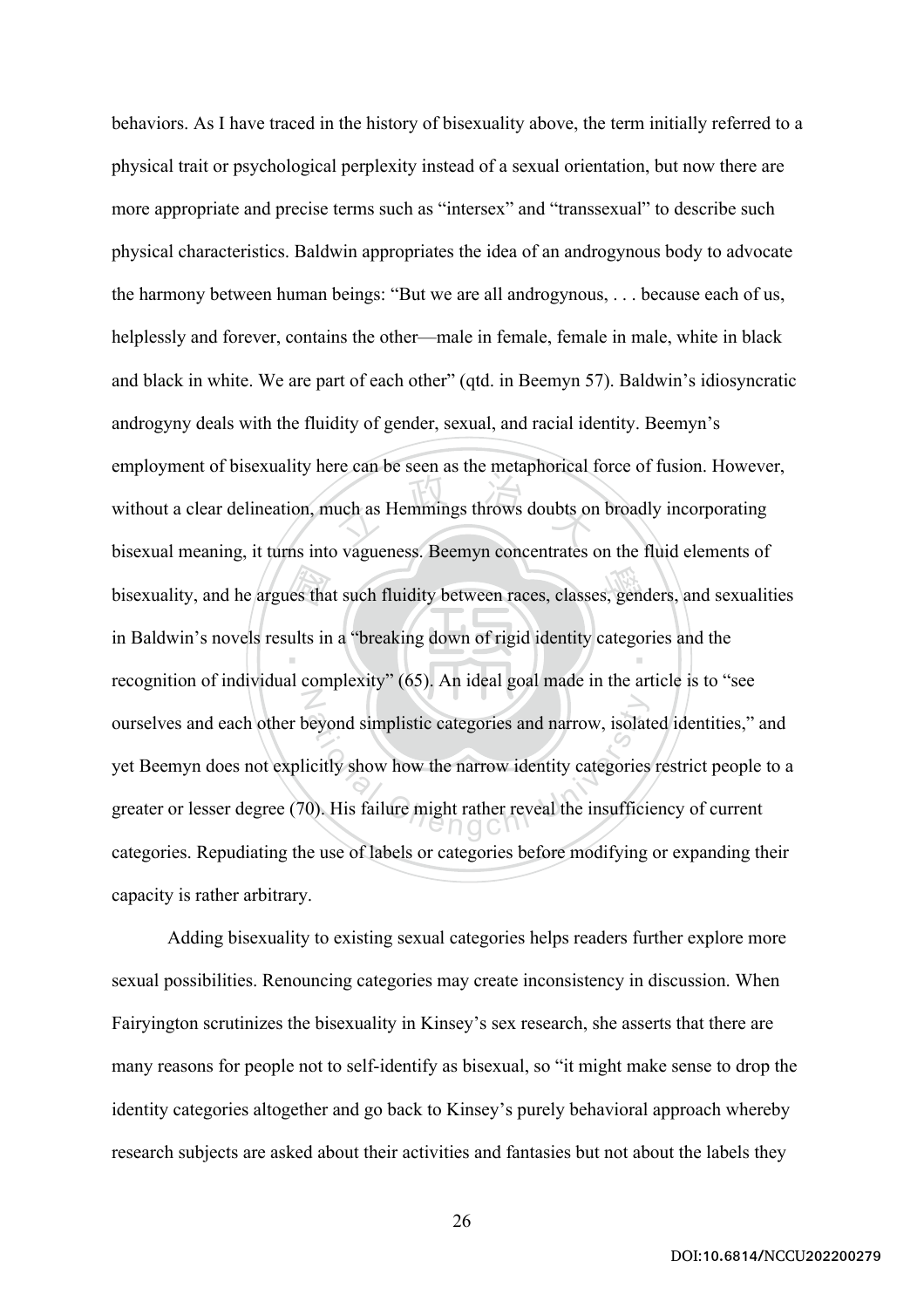Example de la contrade de la contrade de la fundament 學 use" (268). Fairyington ignores the very fact that, as indicated previously, bisexuality was not regarded as a sexual orientation as Kinsey developed this model: "The term bisexual has been used in biology for structures or individuals or aggregates of individuals that include the anatomy or functions of both sexes" (Kinsey 657). Beemyn also supports Fairyington's viewpoint by arguing that "researchers need to ask about sexual attraction and behavior, rather than how people label their sexuality" (qtd. in Fairyington 268). Beemyn seems to ignore the fact that, unlike other sexual orientation labels such as lesbian, gay, and straight, the label of bisexual receives relatively little or only stereotypical public acknowledgment. Perhaps scholars who agree with this notion tend to regard labels as inaccurate or restrictive. It is rather unconvincing to discard labels because, at a fundamental level, labels can also be descriptive and informative for people who want to know about this community and those who want to ascertain their own sexuality.

reir over<br>w of b  $\ddot{\phantom{a}}$ N struction no matter how much it feels like a di<br>claims to be known in specific ways by others<br>bisexuals use the binary concept of sexuality a This brief review of bisexual theories reveals some significant problems, one of which is the formation of identity before being recognized. Calhoun points out that "Selfknowledge—always a construction no matter how much it feels like a discovery—is never altogether separable from claims to be known in specific ways by others" (10). Lacking selfknowledge of bisexuality, bisexuals use the binary concept of sexuality and the binary identification of gender to express themselves. Intuitive though it appears, a way of telling one's sexuality that depends on the gender of one's partner is not suitable for everyone. If gay and lesbian identities continue to be viewed as the only alternatives to straightness, the importance of a person's same-sex attraction and sexual experiences may be lessened or dismissed. Such a perspective may ensure that people of fluid sexuality continue to be ignored. The review also shows that people's understandings of sexuality are varied and probably change through time. Therefore, it is worth noting that a bisexual reading would not necessarily contradict the gay or lesbian interpretation of texts. A bisexual reading may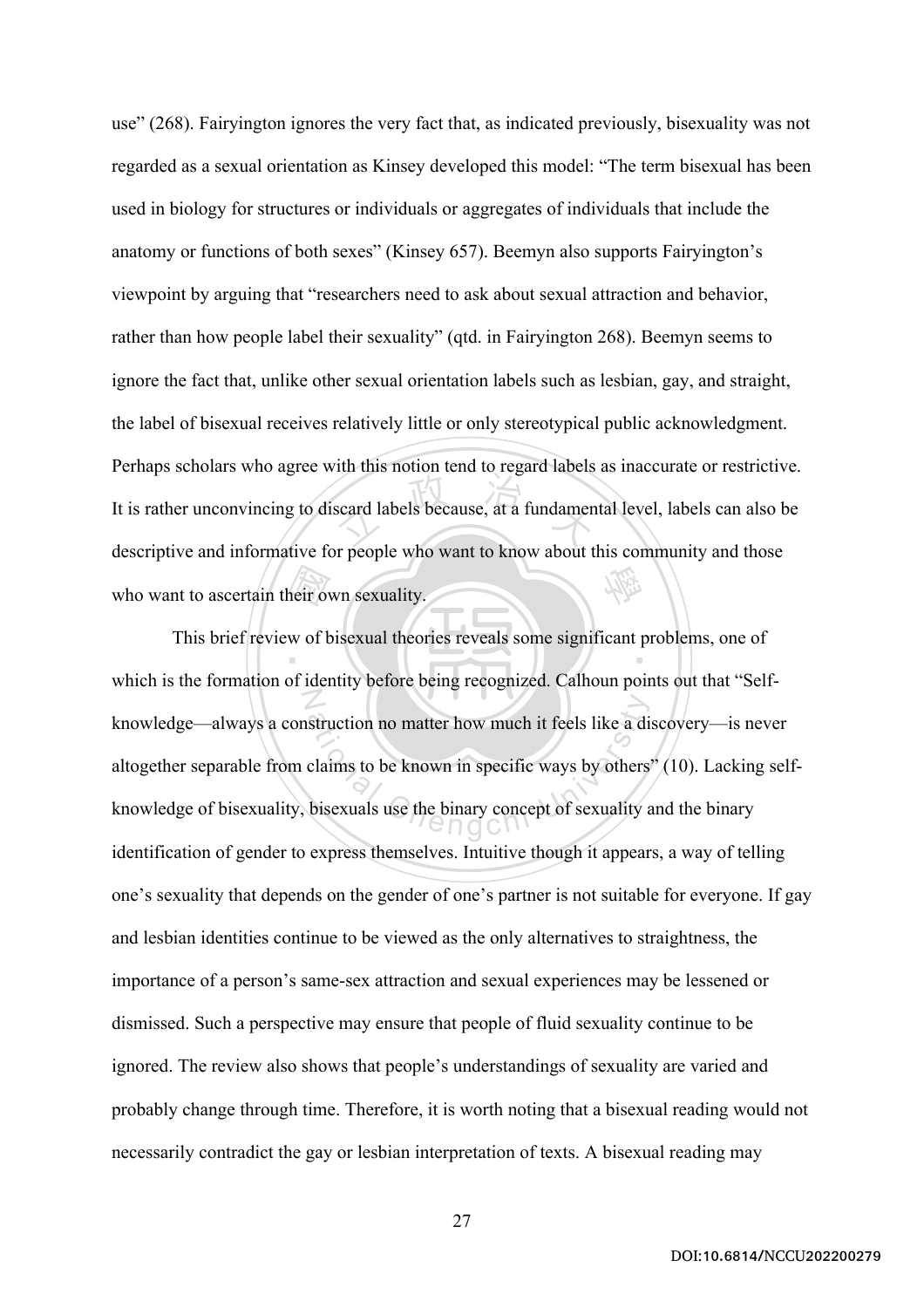provide another perspective for readers to examine characters' self-knowledge, and it may challenge readers' identification of sexuality.

# READING BISEXUALLY

think about who they are. Accordingly, it is necessary to have a way of reading, looking, and making bisexual subjectivity visible. the wind about and the recognition ‧ In her research on distinguishing romantic love and sexual desires, Diamond points out that "the association between same-gender sexual and affectional feelings is that they are somehow related yet somehow distinct" ("Sexual Orientation" 187). As a sexual orientation, bisexuality presents these intricacies by showing both the unpredictable process of a person forming a romantic attachment with another and the recognition of such a desire. For bisexual individuals and those who identify their sexuality other than as part of the binary system, it is not about choosing to be with men or women; instead, it is a question of finding a way to making bisexual subjectivity visible.

Z following traits: sexual behaviors and/or feeling<br>and/or desires or fantasies for, both men and we<br>do this thesis is not to make a list of all possit A bisexual reading strategy entails particular themes of texts. It is ideal for texts whose characters have the following traits: sexual behaviors and/or feelings toward, emotional attachment to, and/or desires or fantasies for, both men and women or people of different genders. My goal of this thesis is not to make a list of all possible aspects of bisexual people because they depend on personal life experience. For example, there may be bisexual subjects who engage only in relationships with those of the opposite sex but also have intense feelings for those of the same sex; and there may be those who think that bisexuality is merely a temporal phase for them. I am not attentive to its typology. Instead, I am intrigued by the reasons they choose or give up such an identity in certain milieux; or more exactly, to capture a character's state of mind. Some texts may overlap with gay or lesbian texts. Reading those texts from a bisexual perspective may allow readers to examine whether bisexuality is considered as a potential sexual orientation for characters in the first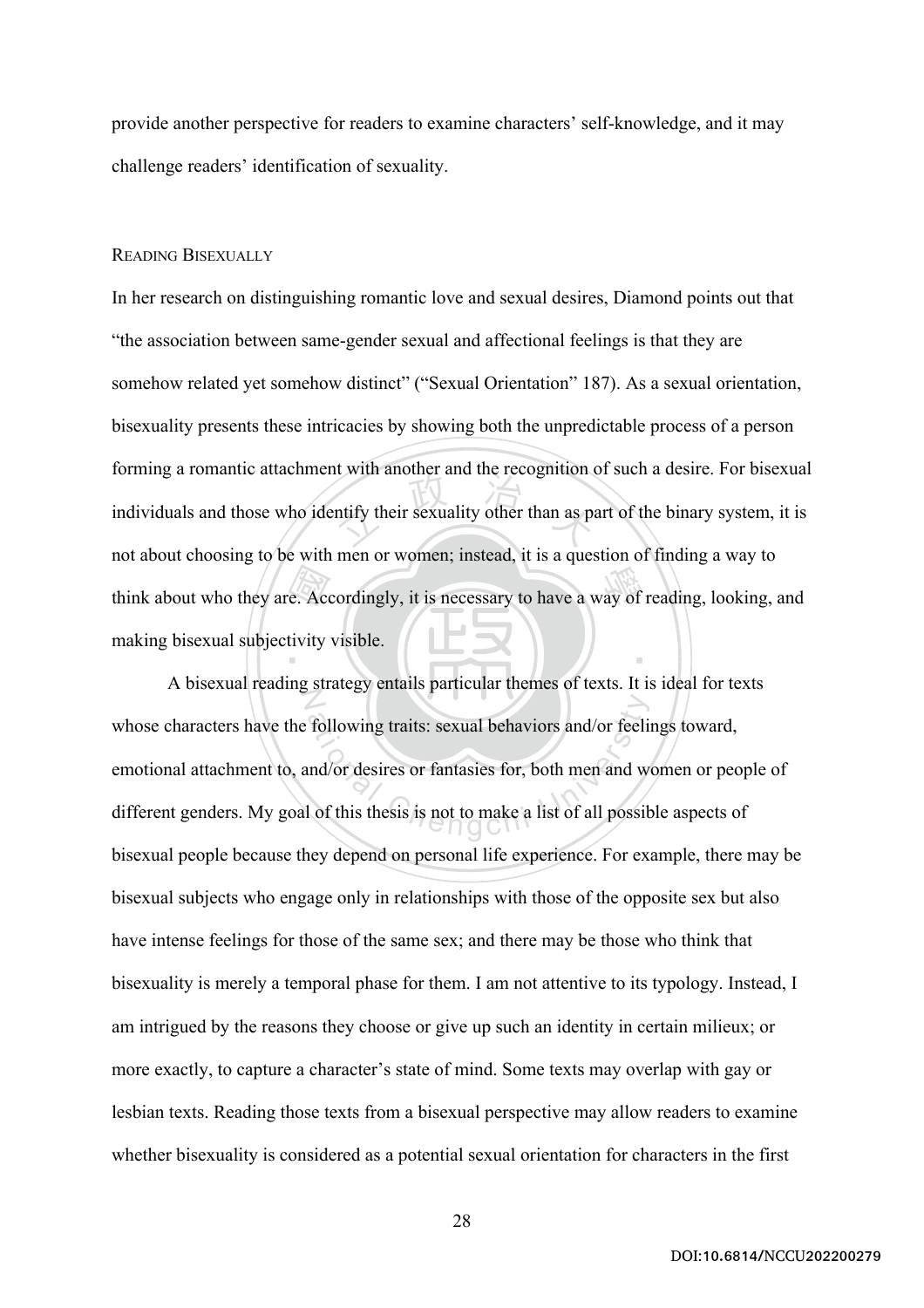place. If so, readers can analyze how characters negotiate their bisexuality along with the presence of heterosexuality and homosexuality. If not, there are questions for readers to ponder on: Do characters strictly abide by the notion of sexual dichotomy? Would claiming bisexuality be helpful for characters to challenge the status quo? What is at stake if characters are bisexual?

of potentially bisexual individuals is meaningful. Such an effort also resonates with Young's<br>suggestion of reading bisexually: "Any theoretical work on sexuality in general would be<br>greatly enhanced by an examination not sexuality, mental health, and the label ‧ N discourses around sexuality as well" (70). Give<br>shaping and reshaping readers' ideas of the we<br>uggestion urges readers not only to search for u Most sources about bisexuality in sociological studies, such as Swan and Habibi's *Bisexuality*, Hall and Pramaggiore's *RePresenting Bisexualities*, Bi Academic Intervention's *The Bisexual Imaginary: Representation, Identity and Desire*, Angelides's *A History of Bisexuality*, and Storr's selection of critical texts on bisexuality, for example, demonstrate binegativity, measurement of sexuality, mental health, and the label's value at an interpersonal level. According to these sources, looking at action, agency, and idiosyncrasies suggestion of reading bisexually: "Any theoretical work on sexuality in general would be greatly enhanced by an examination not only of what bisexuality means for bisexuals, but of how it functions in larger discourses around sexuality as well" (70). Given that literary works have been instrumental in shaping and reshaping readers' ideas of the world by depicting characters in detail, this suggestion urges readers not only to search for unity, coherency, and harmony among characters' actions, desires, and identities, but also to rethink the contemporary perception of sexuality. A bisexual perspective foregrounds a personal tendency instead of social stereotypes.

Aciman's *Call Me by Your Name* is a suitable text to read bisexually. Aciman does not specifically label any kind of sexuality on characters; instead, he encourages readers to put themselves in characters' shoes and to experience their feelings. I focus on an analysis of Elio's bisexuality because as a first-person narrator, he provides a detailed illustration of his mind regarding sexuality. I also look at Oliver's potential bisexuality and how he deals with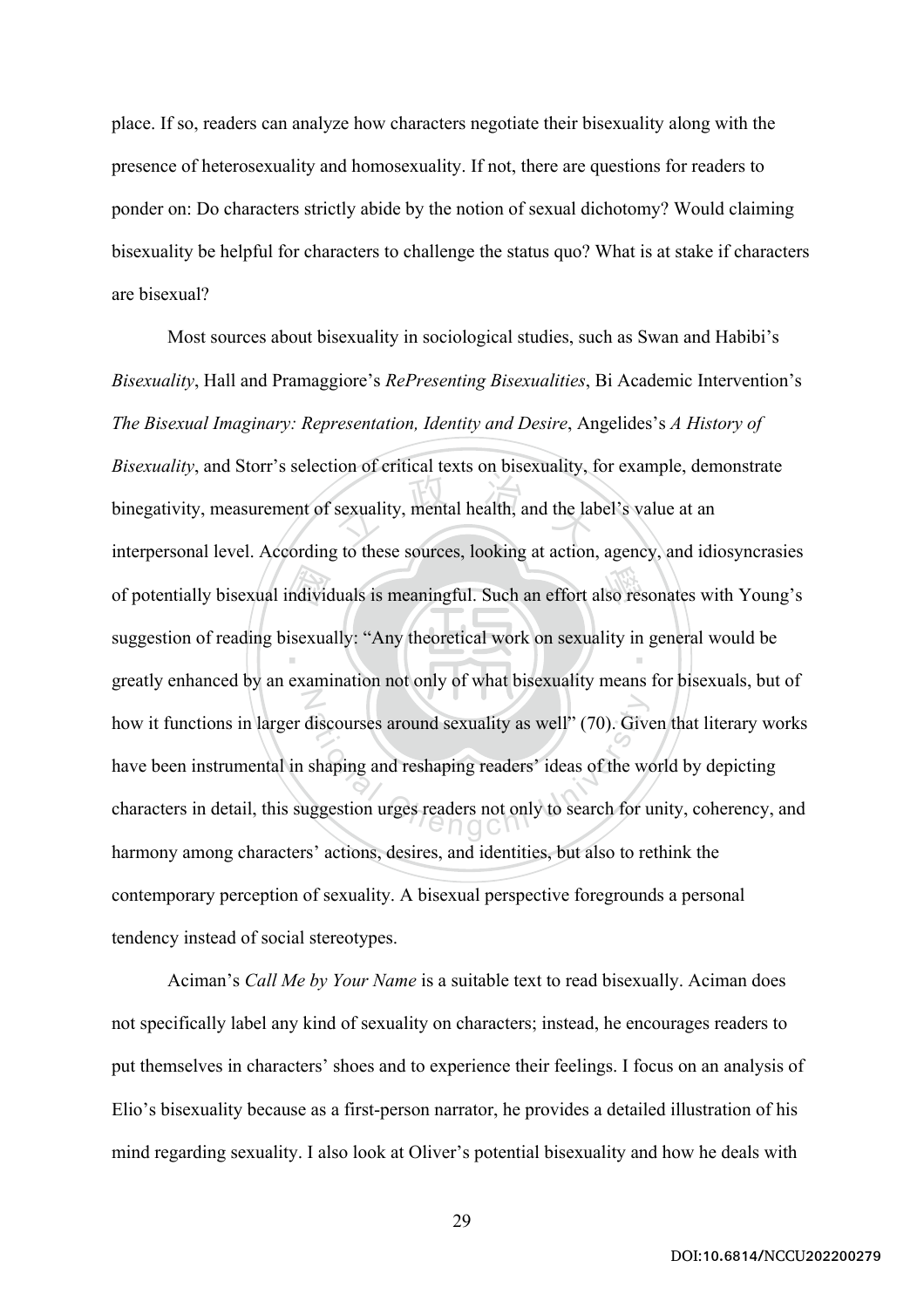it. Moreover, there are scenes that provide rich metaphors of fluid sexuality. To read *Call Me by Your Name* from a bisexual perspective, in the next chapter I first analyze Elio's sexual attraction and behavior toward characters of different genders, revealing the intricate manifestation of subjectivity and the negotiation between self-perception and communal cognition. Readers may observe that although Elio is aware of his sexual desire for men and women, he encounters problems expressing it. In the chapter after that, I will examine how same-sex and opposite-sex relationships pose different risks or new possibilities for a bisexual subject by borrowing the concept of queer temporalities.

characters in a certain context rather than answering statistical questions. The inventive<br>potency of literature can fill the gap between theories and reality, for "literary training a<br>focus on language may hald out the em hich is about not just behavioral pat ‧ N Chengchi University The recognition of bisexuality in *Call Me by Your Name* may extend the understanding of sexuality, which is about not just behavioral patterns but sophisticatedly expressing personal wants and desires, and comprehensively reflecting the development of potency of literature can fill the gap between theories and reality, for "literary training and focus on language may hold out the greatest promise for new interdisciplinary discussions since it is at level of language, of metaphor, and of rhetoric that new connections across fields can begin to be imagined" (Martin 371).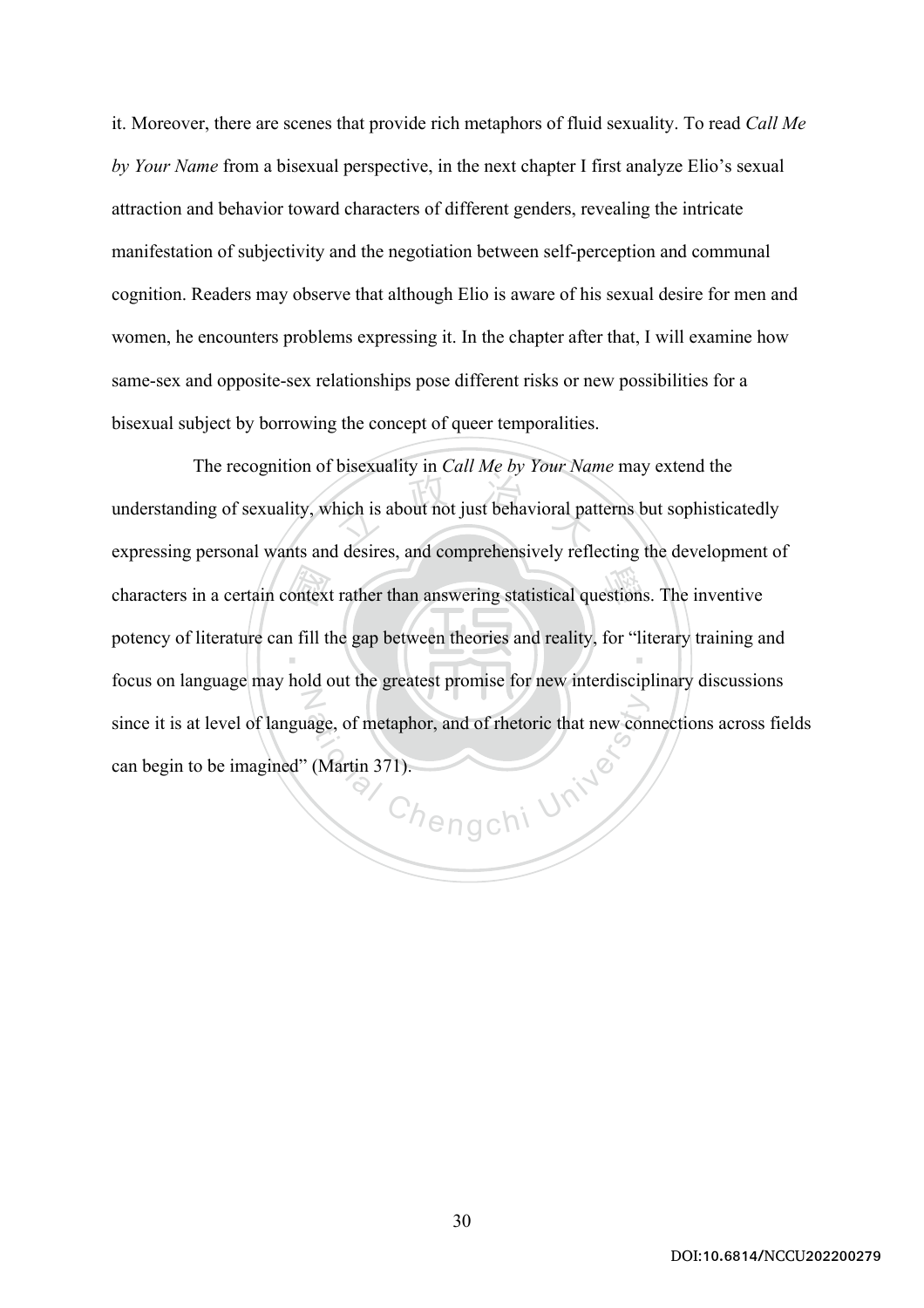## Chapter Three

## Awakening of Bisexual Identity

An unapparent connection is stronger (or: better) than one which is obvious.

—Heraclitus, Fragment 54

Therefore, I focus on the process of how Elio confronts his same-sex attraction while having<br>an opposite-sex relationship with Marzia. and the construction that the contracts his passional ‧ This chapter analyzes *Call Me by Your Name* from a bisexual perspective to scrutinize Elio's sexual identity. Despite the attention given to the same-sex relationship between Elio and Oliver, I argue that Aciman's novel is a bisexual man's coming-of-age story, and it deserves a more broad-ranging discussion than simply treating the protagonist as gay because of its distinctive same-sex relationship. Elio narrates his passionate affair with Oliver in retrospection, and through Oliver, Elio finds that his sexuality is not limited to women. an opposite-sex relationship with Marzia.

N erion for identifying one's sexual orientation.<br>
alt for bisexual individuals to substantiate their<br>
dith a man and a woman simultaneously. I wou Most people tend to take the gender of one's lover, rather than personal experience or self-knowledge, as the criterion for identifying one's sexual orientation. However, this kind of reading makes it difficult for bisexual individuals to substantiate their sexual identity if they do not get involved with a man and a woman simultaneously. I would like to note that I discuss bisexuality in this novel as a sexual orientation that one can identify with, rather than as a form of relationship, because when it comes to the invisibility of bisexual identity, some scholars have argued that, "Expectations of monogamy, and monosexism, also reinforce the expectation that human relationships themselves can only be defined as either straight or gay" (McLean 85). This argument shows why readers should not use only relationships to define a person's sexual identity. It suggests that it is problematic for bisexual individuals to claim such a sexual identity if they are in a monogamous relationship, but on the other hand, straight or gay people can also have nonmonogamous relationships. Besides, gay or lesbian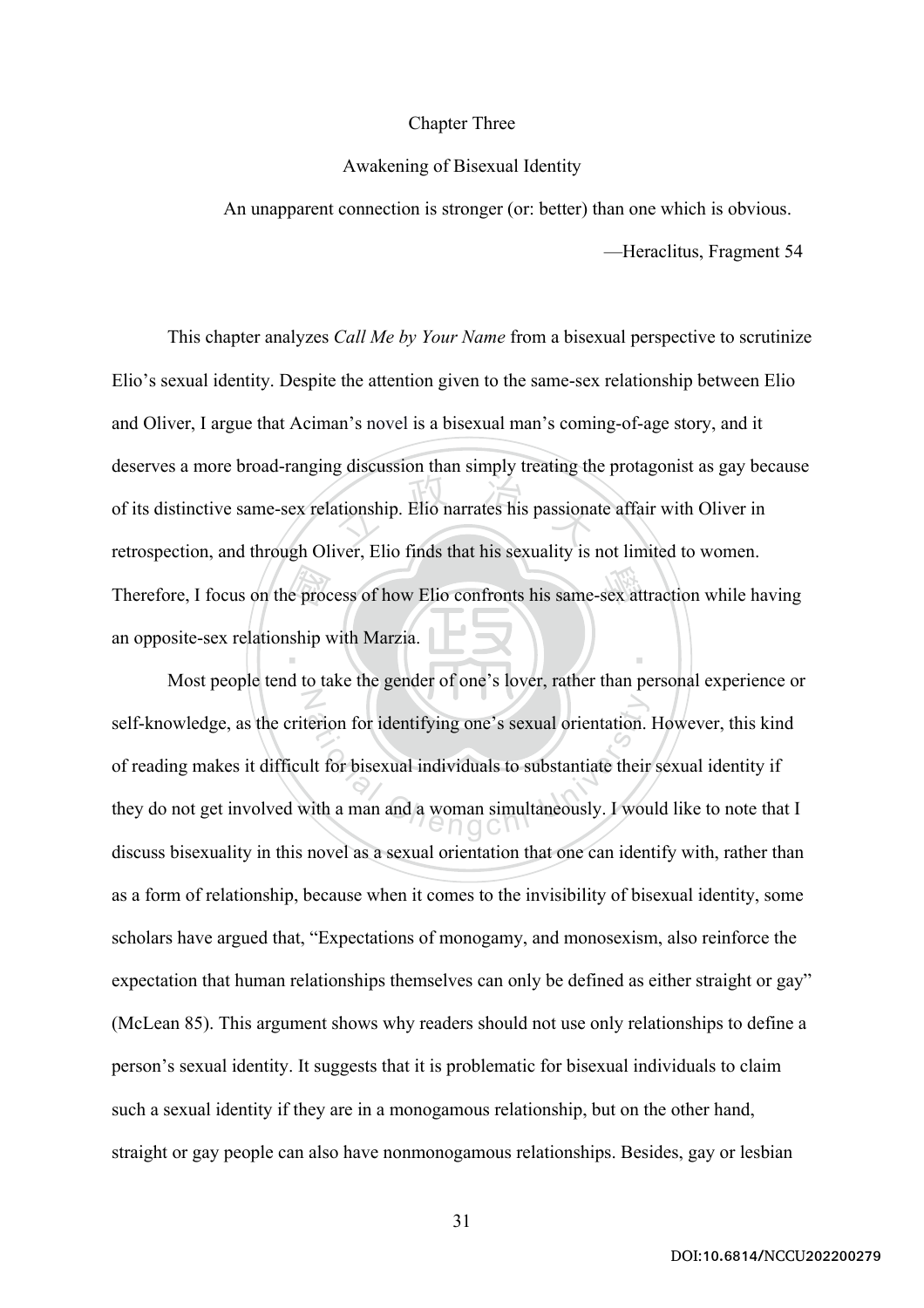individuals may also choose to establish opposite-sex relationships because of social pressure. In other words, relationships reveals one's sexual identity only to a limited extent. I am not saying that the partner's gender is not important, but readers should first look at how subjects recognize their sentiments about the objects of their desire so that they would discover other possible sexualities. An ideal sexual identity should reflect a person's sexual orientation while not conflicting with a person's sexual relationship(s).

 $\sum_{n=1}^{\infty}$ <br> $\sum_{n=1}^{\infty}$ "encompasses a continuum of relationships" for, both men and women. These attractions do not have to be acted on or equal in either their  $\ddot{\phantom{0}}$ N [es] their concept of [formation] in an implicit<br>and moments of the formation of selfhood fore:<br>ce. Meanwhile, in *Queer Phenomenology*, Sar. Given the social background in the mid-1980s, when homosexuality had just been depathologized and the AIDS pandemic had started, Elio undergoes quite different experiences to form his bisexual identity from his relationships with Marzia and Oliver. As a sexual orientation, bisexuality "encompasses a continuum of relational possibilities including, sexual behaviors and/or feelings towards, emotional attachment to, and/or desires or fantasies magnitude or in the ratio . . ." (Swan 55). Such a continuum can be observed through a coming-of-age narrative in the novel, which "not only narrate[s] the character formation of their hero but also discuss[es] their concept of [formation] in an implicit or explicit way" (Engel 267). Those profound moments of the formation of selfhood foreground the protagonist's life experience. Meanwhile, in *Queer Phenomenology*, Sara Ahmed argues that the term "orientation" indicates a spatial formation because it is related to subjects, objects, and the world. "Sexuality would not be seen as determined only by object choice, but as involving differences in one's very relation to the world—that is, in how one 'faces' the world or is directed toward it" (68). I divide the discussion of Elio's sexual identity into three sections. The first addresses Elio's idiosyncrasy, which reflects not only on his sexuality but also on his way of thinking and using language. The second analyzes Elio's awakening of bisexuality through his forming attachments with Marzia and Oliver. The concluding section elucidates Elio's self-recognition of his relationships with Marzia and Oliver so far.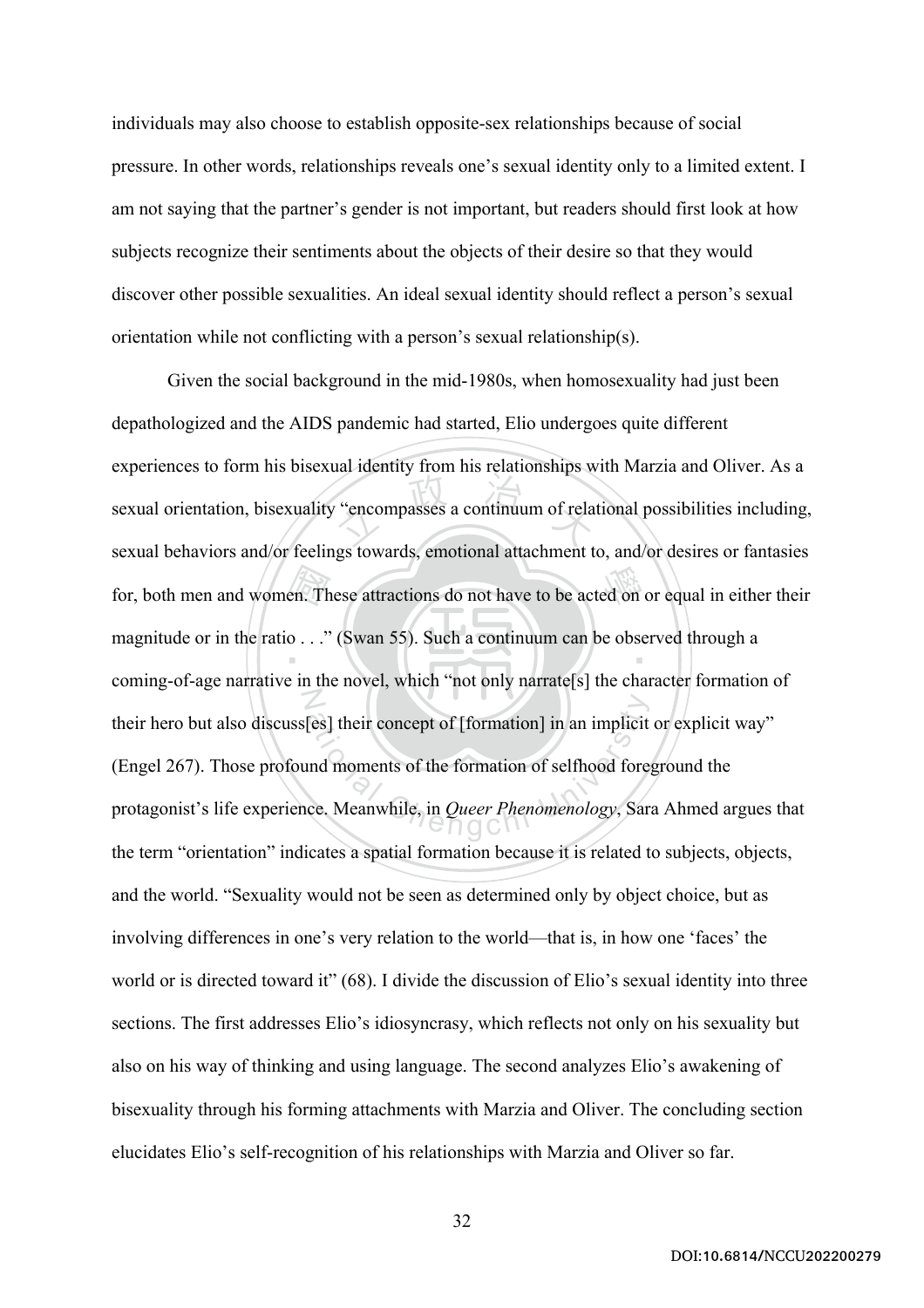## ELIO'S IDIOSYNCRASY

share emotional intimacy. While for 學 The elaborate description of Elio's infatuation with Oliver convinces many readers that the book is a gay romance and hence the narrator is gay, but the story is about a bisexual man falling in love with another man. Regarding his sexuality in retrospect, seventeen-year-old Elio reveals that "no one my age had ever wanted to be both man and woman—with men and women. I had wanted other men my age before and had slept with women" (25). This information shows that Elio has interest in both men and women, but those experiences have not been the same. Elio has fantasized about men but he may have no idea how to express his affection. On the other hand, despite having sexual behaviors with women, Elio may not have close relations with women to share emotional intimacy. While forming his bisexuality through Marzia and Oliver, Elio also learns that relationships may take a turn that one cannot anticipate but can only react to.

react t ‧ N Friage, reproduction, rearing children—as reali<br>by this term she means that such a form of sel-<br>ife narratives and alternative relations to time a In response to heterosexuality and heteronormitivity, Judith Halberstam takes those who develop queer temporalities—a timeline or moments in life not scripted as heteronormativity like marriage, reproduction, rearing children—as realizing other modes of being and a "way of life"; by this term she means that such a form of self-description "has the potential to open up new life narratives and alternative relations to time and space" (1-2). Such a self-description reflects personal ideology and history. Music is Elio's unspoken language to convey the state of mind that he considers "a token of something very beautiful in me that would take no genius to figure out and that urged me to throw in an extended cadenza" (Aciman 13). Enjoying transcribing music on distinct instruments from piano to guitar, Elio shows his agency for diverse expressions by mixing different musicians' ways of playing to speak for him. For example, when Oliver asks Elio to play again Bach's piece that he had played on guitar, Elio deliberately plays it on the piano, first in Busoni's manner and then in Liszt's. Until Oliver was irritated, Elio played it in his own way while thinking: "I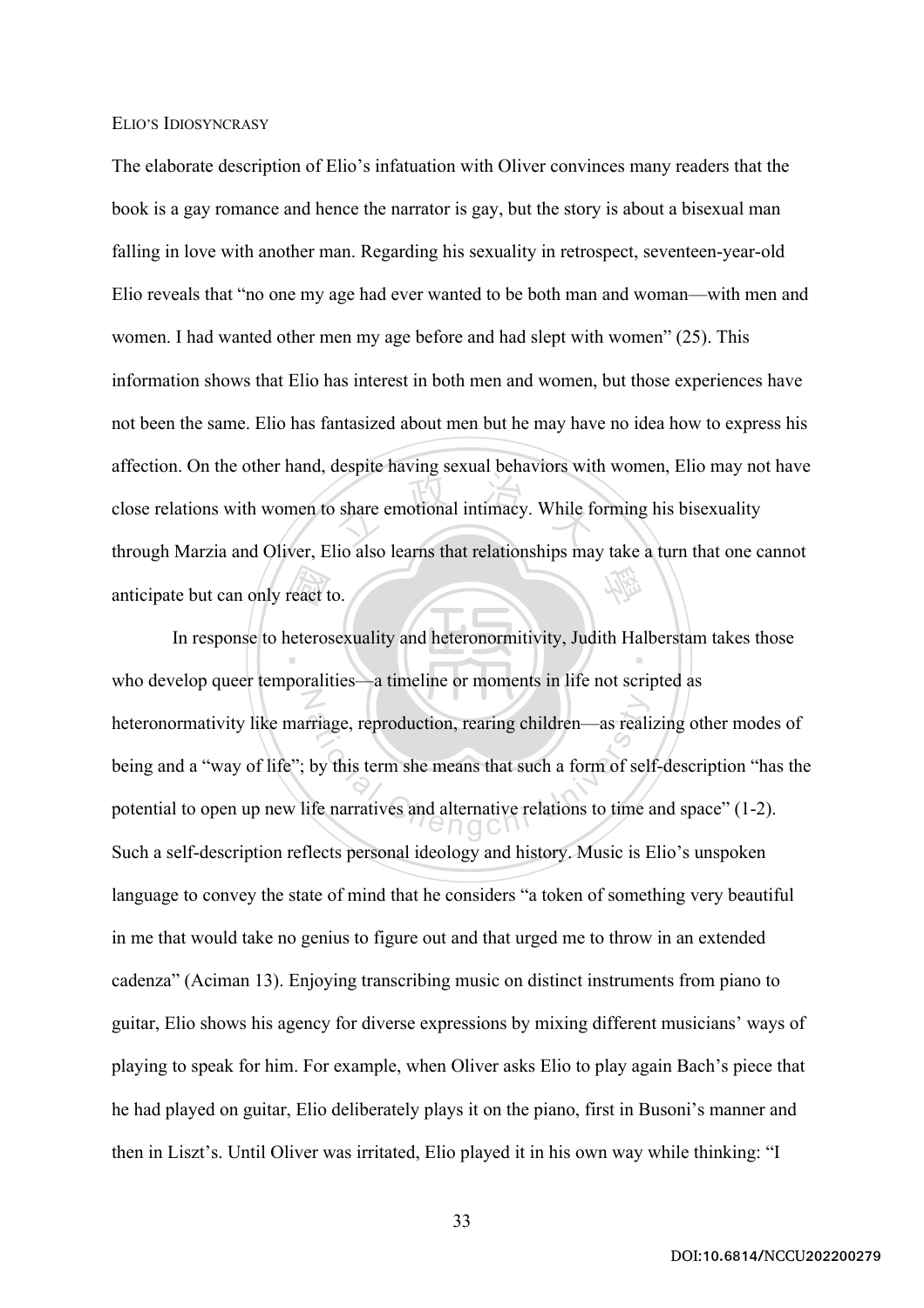was sending it to him as a little gift because it was really for him" (13). Elio's attitude toward music and its interpretation shows that for him there is no certain way to express oneself, and hence he writes at the end of his diary dedicated to Oliver that, "We are not written for one instrument alone; I am not, neither are you" (13). The way Elio performs the same piece of music on varied instruments and in various manners can be read as a metaphor that suggests that he does not confine his affection and sexuality to a specific gender of people.

contexts for the characters to practice their languages and sexualities "in ways that research<br>reports in the social sciences rarely do" (197). Most importantly, she suggests that people ca<br>characteristic and chifting iden example and are influenced<br>
the state of the state of the state of the state of the state of the state of the state of the state of the state of the state of the state of the state of the state of the state of the state of ‧ N d with mobility, runs across borders of culture<br>vel showing linguistic fluidity takes place in R<br>erformer playing Dante who would mumble a How an individual uses language potentially informs their sexuality. In an article examining the intersection of sexual and linguistic fluidity from individual experience, Lyn Wright argues that "Language, gender, and sexuality are closely intertwined, and language ideologies, alignments and identities influence and are influenced by sexualities" (178). She draws on fictional characters from novels, considering that the genre provides situational reports in the social sciences rarely do" (197). Most importantly, she suggests that people can shape flexible and shifting identities through the practices of sexual and linguistic fluidity because fluidity, associated with mobility, runs across borders of culture, history, and politics (179). One scene in the novel showing linguistic fluidity takes place in Rome when Elio and Oliver encounter a street performer playing Dante who would mumble a passage of a canto from *Inferno* in Italian if tourists kept tossing coins. Elio finds that no one but him recognizes the touching citation of the Fifteenth Canto, where Dante meets his teacher Brunetto Latini, who is in hell because of sodomy. Brunetto is a sympathetic character who reminds readers of whether homosexual acts or relationships are still considered against the natural order. Following the passage from the *Inferno*, the performer deliberately recites a Roman drinking song after two American tourists toss him just a few tiny coins and makes the locals burst out laughing. Oliver is bewildered because he cannot tell the difference between the two Italian citations. Elio explains the context to readers and Oliver by saying that "unless you know it,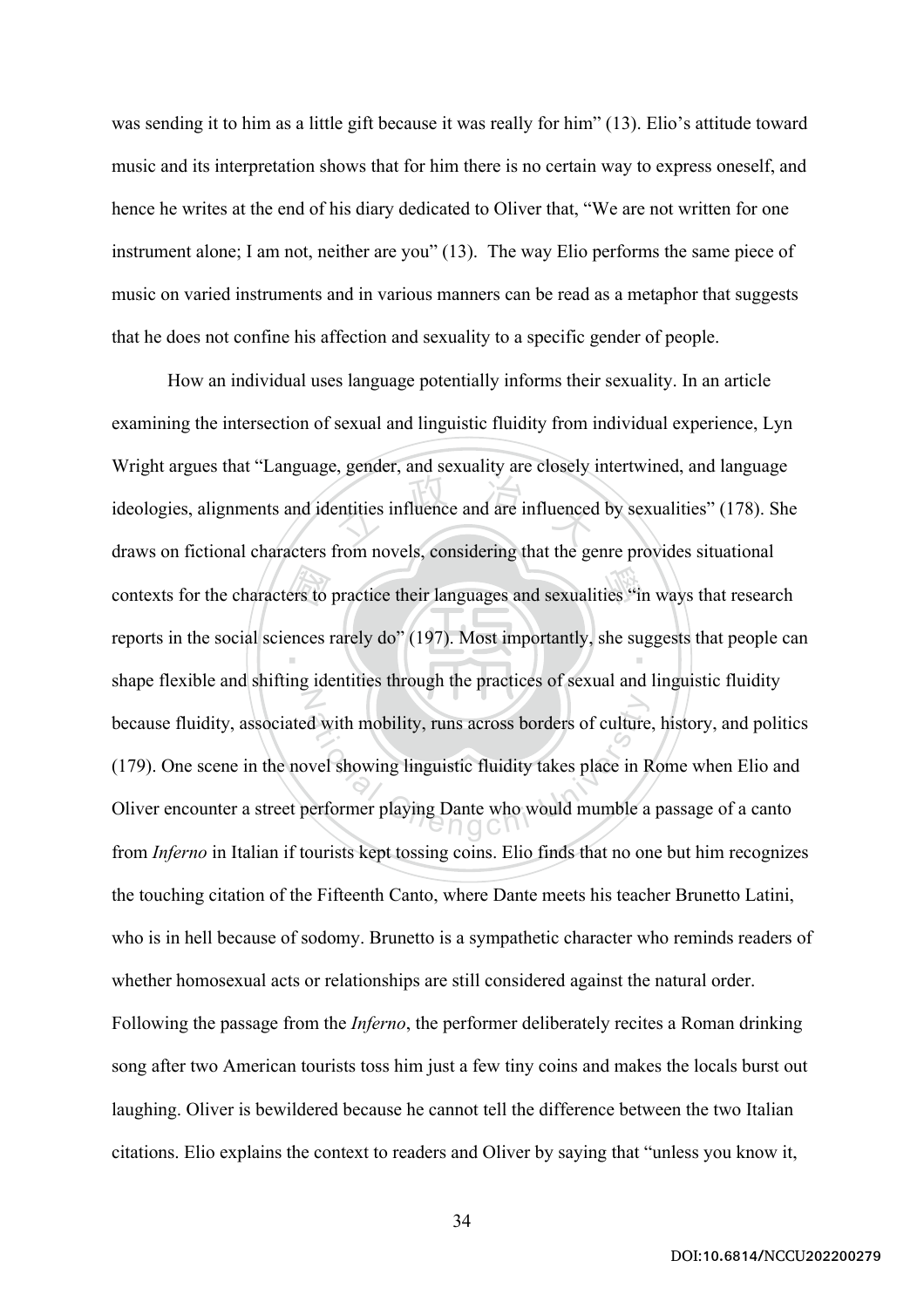it's not funny" (175). On the surface, the scene seems to show that without knowing the language, one cannot figure out the intertextual links in a context. Still, despite knowing a language, one may not understand the content as readily as Elio recognizes the specific passage of the *Inferno*. I regard Elio's words "unless you know it" as a suggestion of knowing sexuality, especially the difference between bisexuality and homosexuality, which both contain same-sex desire but need explanations to distinguish them.

understand Elio's gesture by asking why he bought her this particular book. Despite knowing<br>the intention of Marzia's question, Elio answers in their mother tongue, "*Perché mi andava*,<br>because I felt like it" (114). His r en he talks to Marzia and Oliver. El ‧ N de: "Perhaps I didn't want to believe what she<br>or my behavior" (115). A similar situation happentually to manifest the interplay of language Although Lyn Wright's research bestows mobility to multilingual individuals, I argue that such capacity depends on the act of practicing, which demands courage when it comes to emotion and sexuality. In the novel, Elio is multilingual, but he tends to avoid speaking out about what he really feels when he talks to Marzia and Oliver. Elio buys himself and Marzia two copies of poetry entitled *Se l'amore* [*If Love*]. After receiving the poetry, Marzia wants to the intention of Marzia's question, Elio answers in their mother tongue, "*Perché mi andava*, because I felt like it" (114). His response vexes Marzia, and Marzia's irritation makes Elio aware of his passive attitude: "Perhaps I didn't want to believe what she was implying for fear of having to answer for my behavior" (115). A similar situation happens when he is with Oliver. Elio maneuvers his fluidity to manifest the interplay of language and sexuality. Elio accidentally reveals his hidden emotions after the two men translate Leopardi's poems :

. . . all the while delving deeper into Leopardi's world, we were also finding occasional side alleys where our natural sense of humor and our love for clowning were given free play. We translated the passage into English, then from English to ancient Greek, then back to gobbledygenglish to gobbledygitalian. Leopardi's closing lines of 'To the Moon' were so warped that it brought bursts of laughter as we kept repeating the nonsense lines in Italian—when suddenly there was a moment of silence, and when I looked up at him he was staring at me . . . (Aciman 158-59)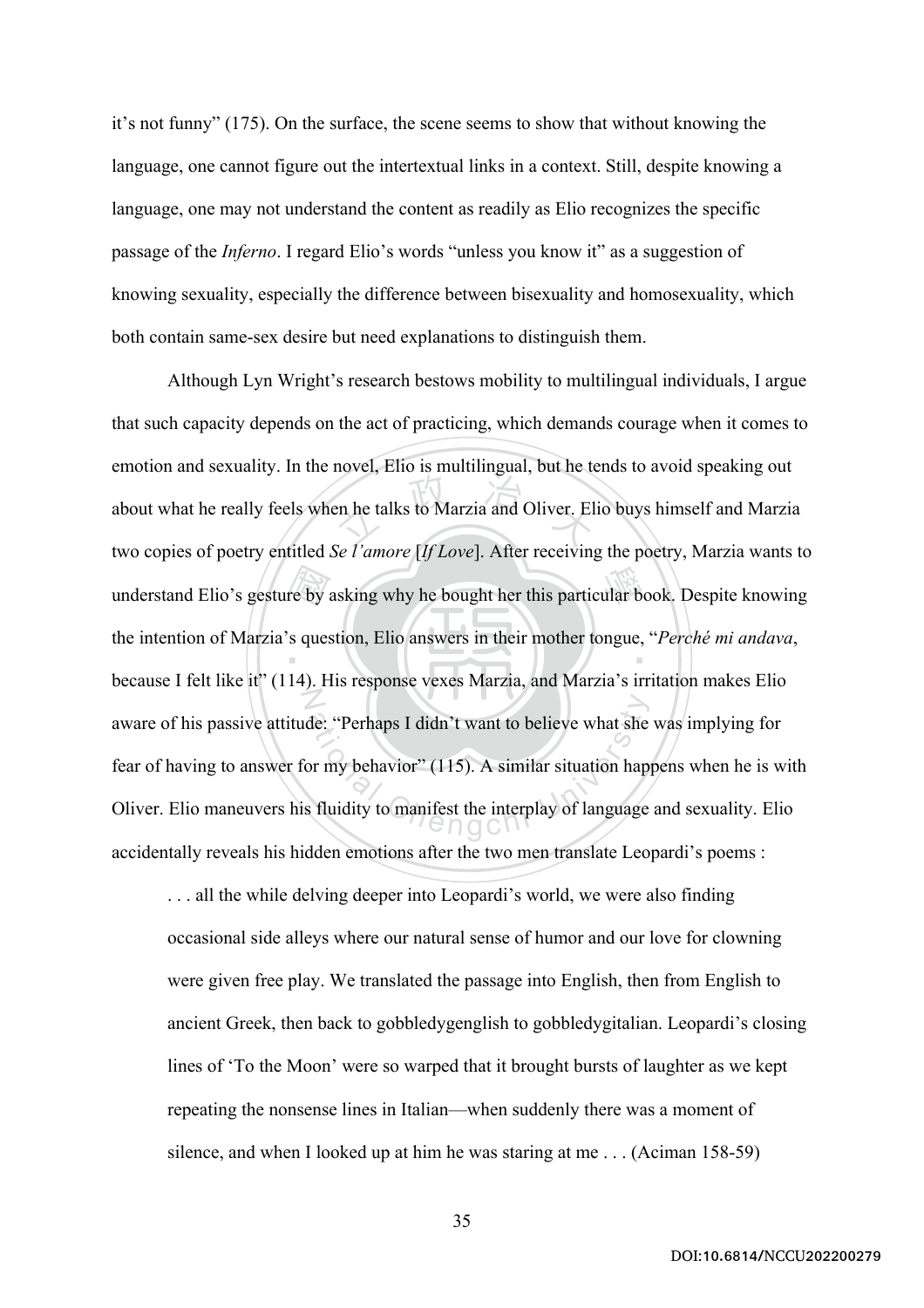<sup>立</sup> <sup>政</sup> <sup>治</sup> <sup>大</sup> Perhaps the multiple languages and attempts to translate the last few lines of Leopardi's "To the Moon" reminds Elio that his feeling for Oliver will be memorable: "Oh in youth, when hope has a long road ahead/ and the way of memory is short, how sweet it is remembering what happened,/ though it was sad, and though the pain endures!" (113). Garofalo discusses the importance of the moon to Leopardi by seeing that, "The moon becomes the understanding of his vicissitudes, the one to whom he can open his heart without possible ridicule" (356). After they are together, Oliver mentions that he knows Elio's secret affection by seeing Elio blush when they look at each other during a brief silence. From Elio's expression, readers can learn that he is too timid to speak his mind and that his words and actions may contradict each other.

attractions do not have to be acted on or equal in either their magnitude or in the ratio of men<br>and women to whom they are targeted" (55). This is a significant yet easily overlooked point. ‧ N with both Marzia and Oliver. In other words, E<br>bt indicate that what Elio and Marzia share is in<br>g bisexual history, readers can observe that bise Swan has made additional relevant remarks on the definition of bisexuality: "These and women to whom they are targeted" (55). This is a significant yet easily overlooked point. Even though readers know Oliver is Elio's idea of love, this conclusion comes from Elio's experience of interacting with both Marzia and Oliver. In other words, Elio loves Oliver more than Marzia, but it does not indicate that what Elio and Marzia share is invalid. In the previous chapter regarding bisexual history, readers can observe that bisexual temporalities are often mistakenly or deliberately ascribed to heterosexual or homosexual temporalities because of the binary or dichotomy perspective. A traditional bisexual reading looks at the subject's interaction with objects of different genders individually, instead of the subject's awareness of bisexuality as an undivided whole. The bisexual perspective I propose is to notice, in addition to sexual behavior and desire, the experience of "being" bisexual. Even though Elio has feelings for both men and women, his sexuality entails relational changes over his interactions with different objects. Elio's recognition of sexuality shows a transformative change from a teenager exploding with hormones to a man who knows whom

DOI:10.6814/NCCU202200279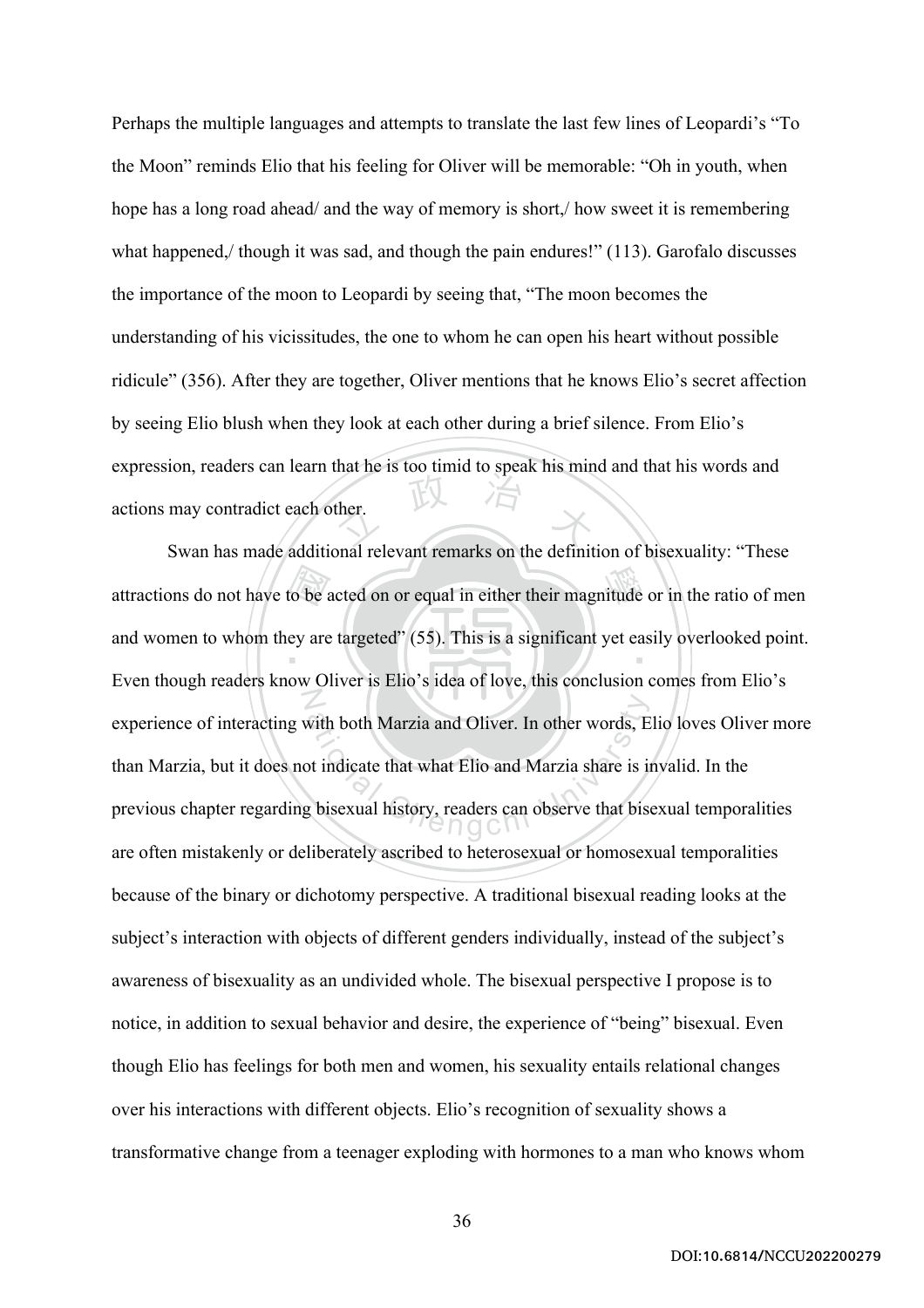he loves. The development of Elio's subjectivity meets his awakening of bisexuality interwoven with his profound feelings for Marzia and Oliver.

erness, the mistaken signals put bot The only scene where the three characters get together shows their interrelated development. After playing tennis doubles, Oliver reaches out and gently squeezes Elio's shoulder; he later claims that the gesture is a "sign" of affection he gives to Elio, but the way Elio reacts makes Oliver feel like he was a molester (160). Elio, on the other hand, first convinces himself that delicate touch is "in imitation of a friendly hug-message," but he abruptly frees himself from Oliver because he feels panicked by something akin to "what startles virgins on being touched for the first time by the person they desire" (15-16). Regardless of the hidden tenderness, the mistaken signals put both men in an embarrassing situation because they do not even know what the other man is thinking. Therefore, from

Marzia's perspective, it seems that the boy she likes maybe hurt and she cares about his pain:<br>
"Here, let me make it better." He was testing me and proceeded to massage my<br>
shoulder "Pelay" he said in front of the others ‧ N this," he said to Marzia, one of the girls closes<br>ands on my back. "Here," he ordered, pressing<br>ck. "Feel it? He should relax more," he said. " "Here, let me make it better." He was testing me and proceeded to massage my shoulder. "Relax," he said in front of the others. "But I am relaxing." "You're as stiff as this bench. Feel this," he said to Marzia, one of the girls closest to us. "It's all knots." I felt her hands on my back. "Here," he ordered, pressing her flattened palm hard against my back. "Feel it? He should relax more," he said. "You should relax more," she repeated. (Aciman 16)

Those knotted muscles and knots of sexual confusion tangled within Elio's body while Marzia and Oliver are willing to ease them. Perhaps Marzia has already picked up the perceptible affinities between Elio and Oliver among those knots, but it does not bother her to be protective of Elio because she also has feelings for him as the story unfolds. This scene also reveals that Elio tends to remain passive until Oliver and Marzia take action. In the process of exploring his sexuality, Elio learns and improves himself through his two objects.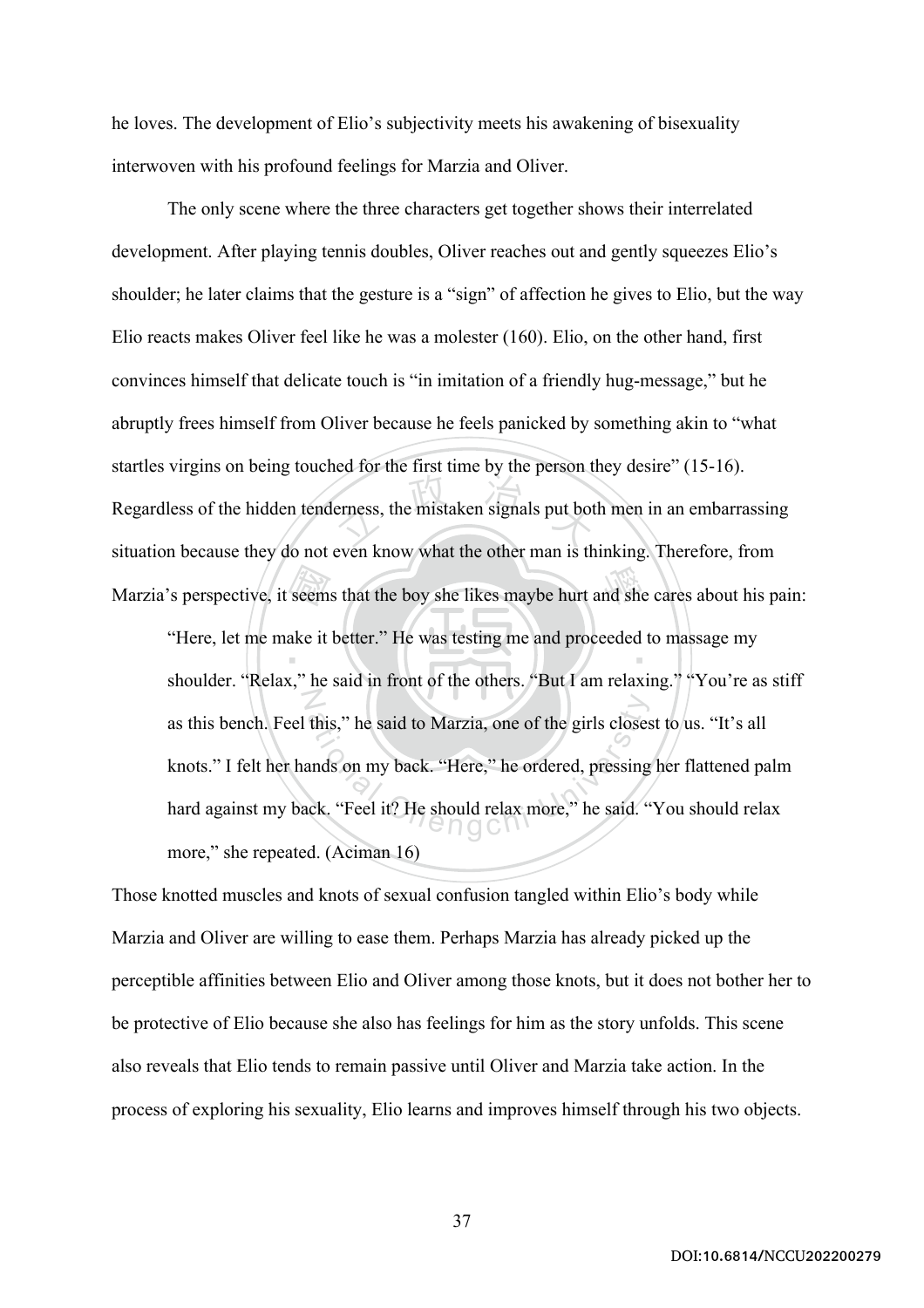He thinks about Marzia when he is with Oliver, and vice versa. Although I analyze Elio's two relationships independently, I will also show how they interact with each other.

## ELIO AND MARZIA

inquiry about his sexuality by "feigning a puzzled look" (50). After their swim, Elio takes the initiative to kiss Marzia. The mutual attraction makes the two kiss each other heartily and rough Elio's passivity to his emotion initiative to kiss Marzia. The mutual attraction makes the two kiss each other heartily and Z It is shown of the his father and Oliver as if in a<br>l it" (50). The two grown-ups encourage Elio to<br>on that happens to be the chapter title of the no The narrative based on Elio's memory of Oliver leaves the impression that Marzia is a substitute for Oliver or simply a passing infatuation. Yet, the interaction between Elio and Marzia deserves a more detailed discussion due to its impact on Elio's self-knowledge and sexual identity. A few scenes in the novel show that their interactions carry their own weight. Elio and Marzia dance past midnight and decide to have a late-night swim together. Honest and insightful, Marzia sees through Elio's passivity to his emotions, asking him whether his being with her is simply because Oliver is with the other girl. Elio tries to avoid such an agree to meet at the same spot the following night. Even though Marzia asks Elio not to tell anyone about that night, Elio shows off to his father and Oliver as if in a game between men by saying, "We almost did it" (50). The two grown-ups encourage Elio to try again later. Oliver asks Elio the question that happens to be the chapter title of the novel: "If not later, when?" (51). The term "later" in this context suggests the time one needs to find the courage and the will to reach out again. The scene also shows that at the time Elio almost has sex with Marzia, he does not even dare to recognize his feeling for Oliver. It is the reciprocal affection shared with Marzia and her straightforwardness that urge Elio to face his same-sex desire.

After Elio plucks up the courage to tell Oliver his feelings and the two men have their first kiss, Elio becomes vexed and frustrated when Oliver gives no more attention to him. Those emotions remind him of Marzia: "It never crossed my mind that I too was a traitor, that somewhere on a beach near her home a girl had waited for me tonight, as she waited every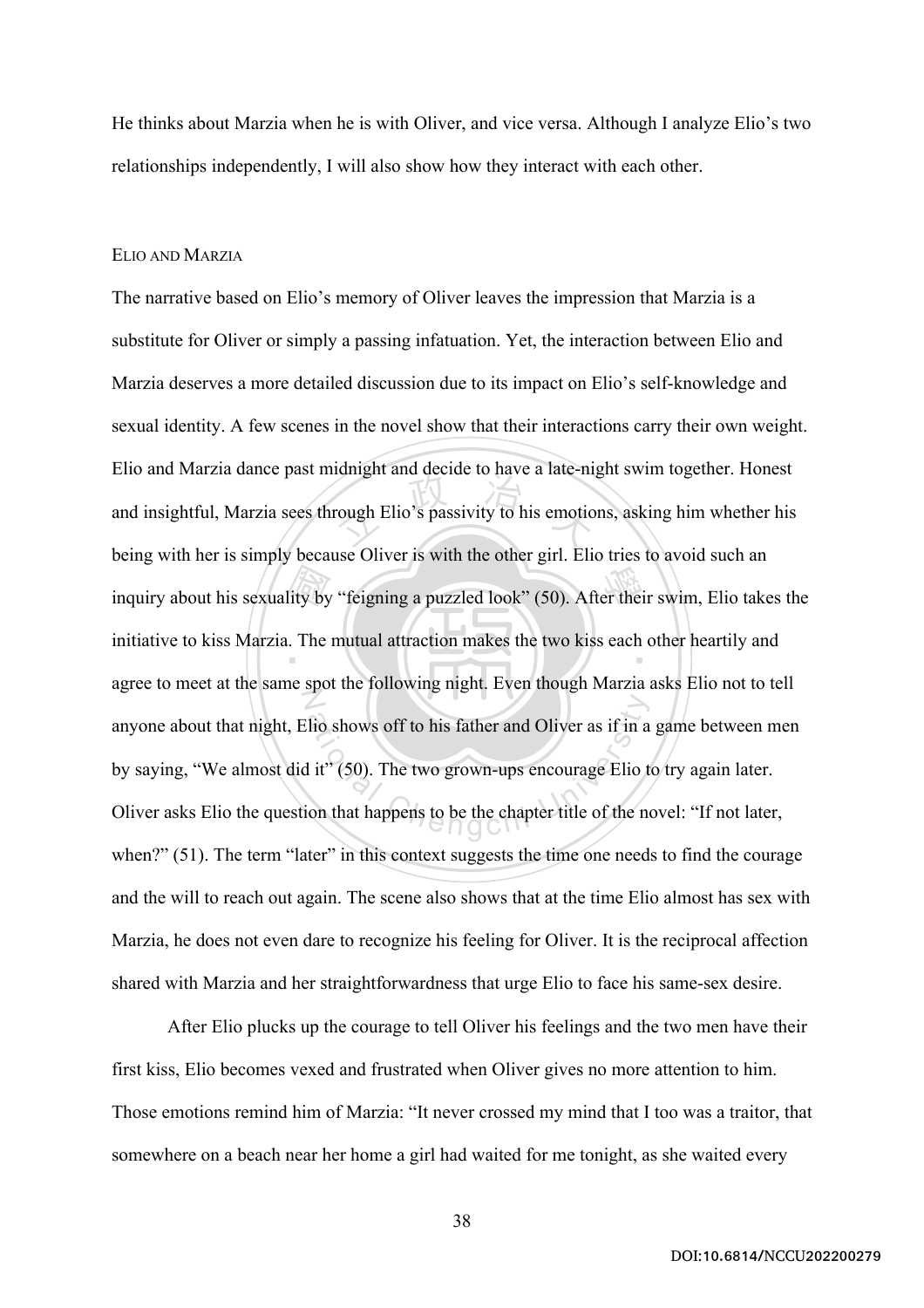night now, and that I, like Oliver, hadn't given her a second thought" (96). Elio starts guessing and presuming what Oliver's attitude represents until he decides to ignore Oliver. Elio's father asks him to ask Marzia out unless he is avoiding her. "Not avoiding—but she seemed full of complications . . . Even being with her would challenge me in one way or another. I didn't want to be challenged" (111-12). Elio is no less complicated because he is not good at dealing with the emotions caused by others but craves attention from people he likes. Despite the complaint, Elio enjoys their date in a bookstore.

poem the two read together, Elio cannot wait to turn the next page and give advice to the<br>couple near them looking for good Italian novels in translation. Elio buys the poetry about<br>law and gives it to Marria after he kies  $\frac{1}{2}$  is that dissatisfied with his young application of the  $\frac{1}{2}$  of  $\frac{1}{2}$  of  $\frac{1}{2}$  of  $\frac{1}{2}$  of  $\frac{1}{2}$  of  $\frac{1}{2}$  of  $\frac{1}{2}$  of  $\frac{1}{2}$  of  $\frac{1}{2}$  of  $\frac{1}{2}$  of  $\frac{1}{2}$  of  $\frac{1}{2}$  or  $\ddot{\phantom{0}}$ N While Marzia is angry at Elio's evasion of her<br>himself: "Perhaps I'd been ignoring every one<br>This the shy and ineffectual call strategy.... Here  $\bigcap_{n=0}^{\infty}$ Marzia, like Elio, is afraid of getting hurt by someone who has not made up his mind yet, but what makes her different is that she is willing to talk about her feelings and clear the air. The bookstore scene shows that dissatisfied with his young age, Elio is eager to have more life experience instead of enjoying what he has. When Marzia is still rereading the couple near them looking for good Italian novels in translation. Elio buys the poetry about love and gives it to Marzia after he kisses her behind the ear. It is Marzia's turn to figure out what Elio's intentions are. While Marzia is angry at Elio's evasion of her question about their relationship, Elio thinks to himself: "Perhaps I'd been ignoring every one of her signals on purpose: to draw her out. This the shy and ineffectual call strategy . . . Had Oliver been doing the same thing with me?" (115). Their conversations then turn into those between two loving people trying to align their feelings. Marzia shares her thought that people who like to read tend to hide who they are, and explains why. "People who hide don't always like who they are" (115). She is suggesting that Elio, who is devoted to reading, may not be truthful. After Marzia confesses that she sometimes hides as well, Elio suddenly becomes brave enough to ask Marzia whether she also hides from him. The question is a turning point for Elio because he has been reading people and situations based on his own imagination. When reality does not align with his imagination, he becomes discouraged. Marzia answers with her own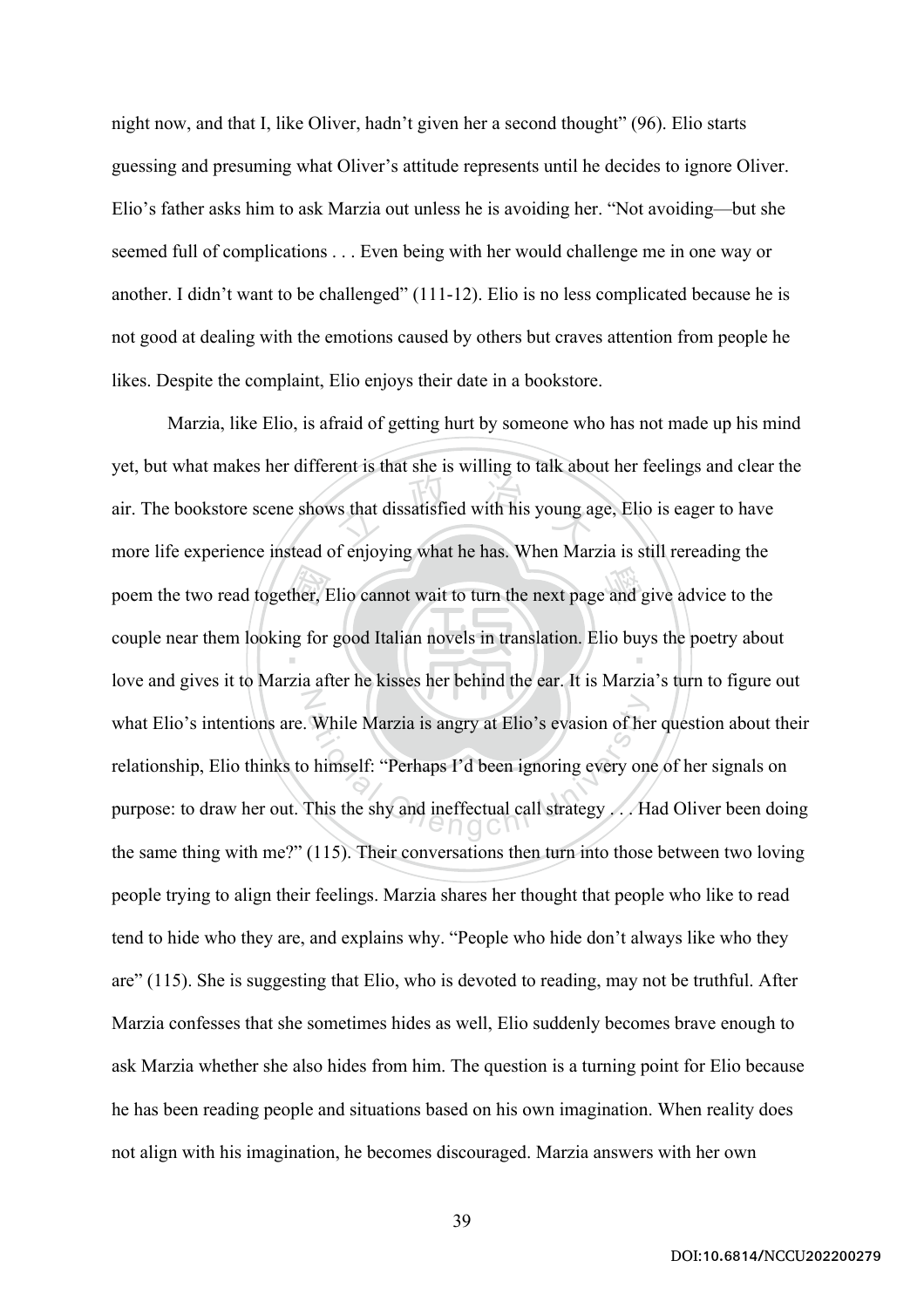concern: "No, not from you. Or maybe, yes, a bit . . . Not that you mean to hurt anyone, but because you're always changing your mind, always slipping, so no one knows where to find you. You scare me" (116). Marzia points out Elio's characteristics that no others ever do, and her candor fascinates Elio.

Oliver inexplicably, Elio decides to leave a note to him and composes it while kissing Marzia<br>passionately: "Can't stand the silence. I need to talk to you" (117). Although Elio may have<br>devite short his series are desired  $\mu$ , do you really care for me?" (117)  $\ddot{\ }$ N **onal Chengchi University** Marzia shows Elio that passion and vulnerability coexist if one recognizes and follows desire. After they get to know each other further, the two become intimate. During those erotic moments, Elio even pictures their lives together. While Elio is mentally scanning through the location where they may have sex, Marzia utters words with audacity and tenderness, which make Elio feel perplexed for a second: "*Sei duro*, *duro*, you're so hard . . . *Ma tu mi vuoi veramente bene*, do you really care for me?" (117). Marzia's unabashed affection again reminds Elio of his tenuous connection with Oliver. Not to lose his desire for passionately: "*Can't stand the silence. I need to talk to you*" (117). Although Elio may have doubts about his same-sex desire, it does not bother him to forge a romantic opposite-sex relationship. Besides, it is through Marzia that Elio earnestly speaks out his desire for men and women.

## ELIO AND OLIVER

Despite the awareness of his same-sex desire, Elio takes a long time to confess his true feelings for men, at least to Oliver. The narrative mixes adult Elio's love for Oliver in memory, which has lasted for two decades, and young Elio's exploration of his feelings towards Oliver.

*Jewishness and Queerness.* Their shared Jewishness first forges the connection between Elio and Oliver. Oliver's open attitude towards his Jewishness makes Elio come to embrace his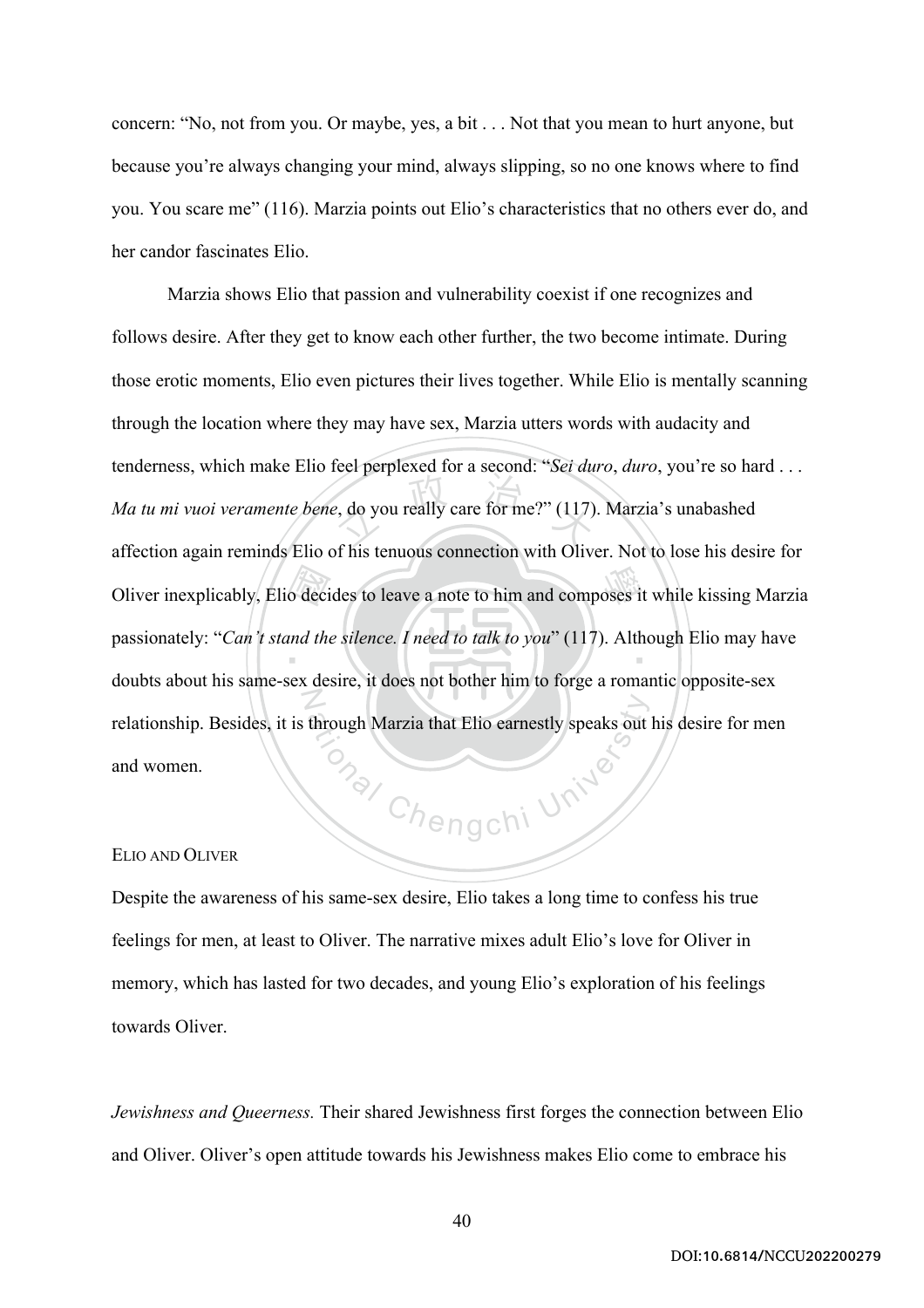who can share his same-sex desire as well as his Judaism at the same time. Seeing Oliver fine<br>with being Jewish—wearing the Star of David necklace and talking about it—helps Elio<br>himself examents in inequality of exacting imself replaced desire with fear on ‧ N same-sex desires. Aciman does not stress Jewish history in Europe or whether Elio's family has been oppressed. Still, he endows this identity with a vicarious and "repressed shame" and intimacy for the protagonist (19). The same-sex desire is implicitly associated with the Jewish identity in the novel. As Roden analyzes the novel from a religious perspective, being Jewish in a Catholic country equates, in a social sense, to being queer in a heteronormative world (201). Pavel, Oliver's predecessor, is an anti-Semite who unconsciously offends Elio's family because they are "Jews of discretion," as Elio's mother claims (228). They do not celebrate this identity nor forget it. Elio fantasizes about Oliver when he first looks at Oliver's applicant photo before meeting him. Oliver's face, hair, and shirt are imprinted in Elio's mind, reminding Elio that he himself replaced desire with fear on that sixteen-year-old afternoon because of his secret sexuality (228). Elio expects that Oliver would be someone with being Jewish—wearing the Star of David necklace and talking about it—helps Elio himself overcome the insecurity of accepting a significant part of his identity.

Elio uses Jewishness to subtly express his stron<br>uch on the hidden same-sex desire. Just when I<br>eighborhood who also adores Oliver, for being Out of discretion, Elio uses Jewishness to subtly express his strong feelings for Oliver when he is not ready to touch on the hidden same-sex desire. Just when Elio is taunted by Chiara, the girl from the neighborhood who also adores Oliver, for being "a well-behaved boy," Oliver comes to his rescue and replies that Elio's reading Paul Celan is a rebellious act (48). Paul Celan, a Jewish poet whom both men adore, is as proxy to enact Elio's emotions. Elio addresses their inextricable connection in this interior monologue:

Me Jewish, Celan Jewish, Oliver Jewish—we were in half ghetto, half oasis, in an otherwise cruel and unflinching world where fuddling around strangers suddenly stops, where we misread no one and no one misjudges us, where one person simply knows the other and knows him so thoroughly that to be taken away such intimacy is *galut*, the Hebrew word for exile and dispersal. (49)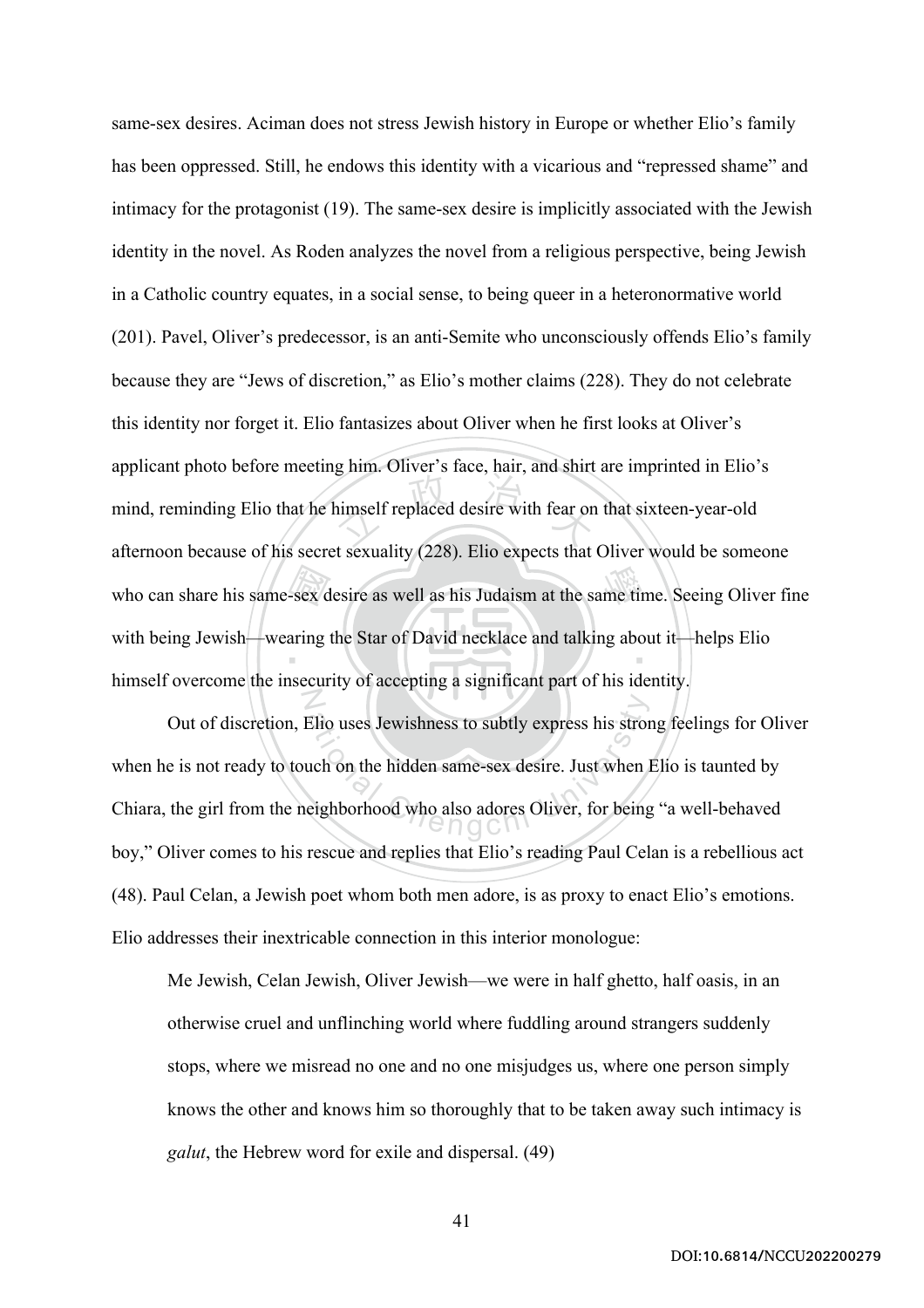Elio's inner voice speaks out the historical and religious root within the Jewish community and his self-identification. Elio further adopts Celan's words to convey his profound emotions and complicated state of mind. When both men avoid talking about their feelings for each other after their first kiss, Elio inscribes a line from Celan and a few words on the endsheet of a novel he gives to Oliver: *Zwischen Immer und Nie [between always and never], for you in silence, somewhere in Italy in the mid-eighties* (105). Elio wants Oliver to remember that the silence tells a lot in a desperate attempt to remind them of ignoring their sentiments. Elio exercises their spiritual but imaginary connection to convey the idea that sharing each other's bodies is for a return to a kind of union:

place and you suddenly realize that for seventeen years all you'd been doing was<br>fiddling with the wrong combination. Which was when I decided to convey with<br>budging without maying gained www.poly in my hody that I'd be wi me... like coming home to a place ‧ N d already yielded, was yours, all yours, ... (A<br>ory that both men can learn to cope with it from<br>desire is rarely a blood-wise connection or a to This is like coming home . . . like coming home to a place where everyone is like you, where people know, they just know—coming home as when everything falls into fiddling with the wrong combination. Which was when I decided to convey without budging, without moving a single muscle in my body, that I'd be willing to yield if you pushed, that I'd already yielded, was yours, all yours, . . . (Aciman 15) Jewishness has a long history that both men can learn to cope with it from their parents or the community, but same-sex desire is rarely a blood-wise connection or a topic to discuss with others. In his *Christianity, Social Tolerance, and Homosexuality*, John Boswell notes the

similarities and differences between Judaism and homosexuality:

[T]he fate of Jews and gay people has been almost identical throughout European history, from early Christian hostility to extermination in concentration camps. The same laws which oppressed Jews oppressed gay people; . . . the same periods of European history which could not make room for Jewish distinctiveness reacted violently against sexual nonconformity; . . . But there are significant differences, . . . Judaism, for example, is consciously passed from parents to children, and it has been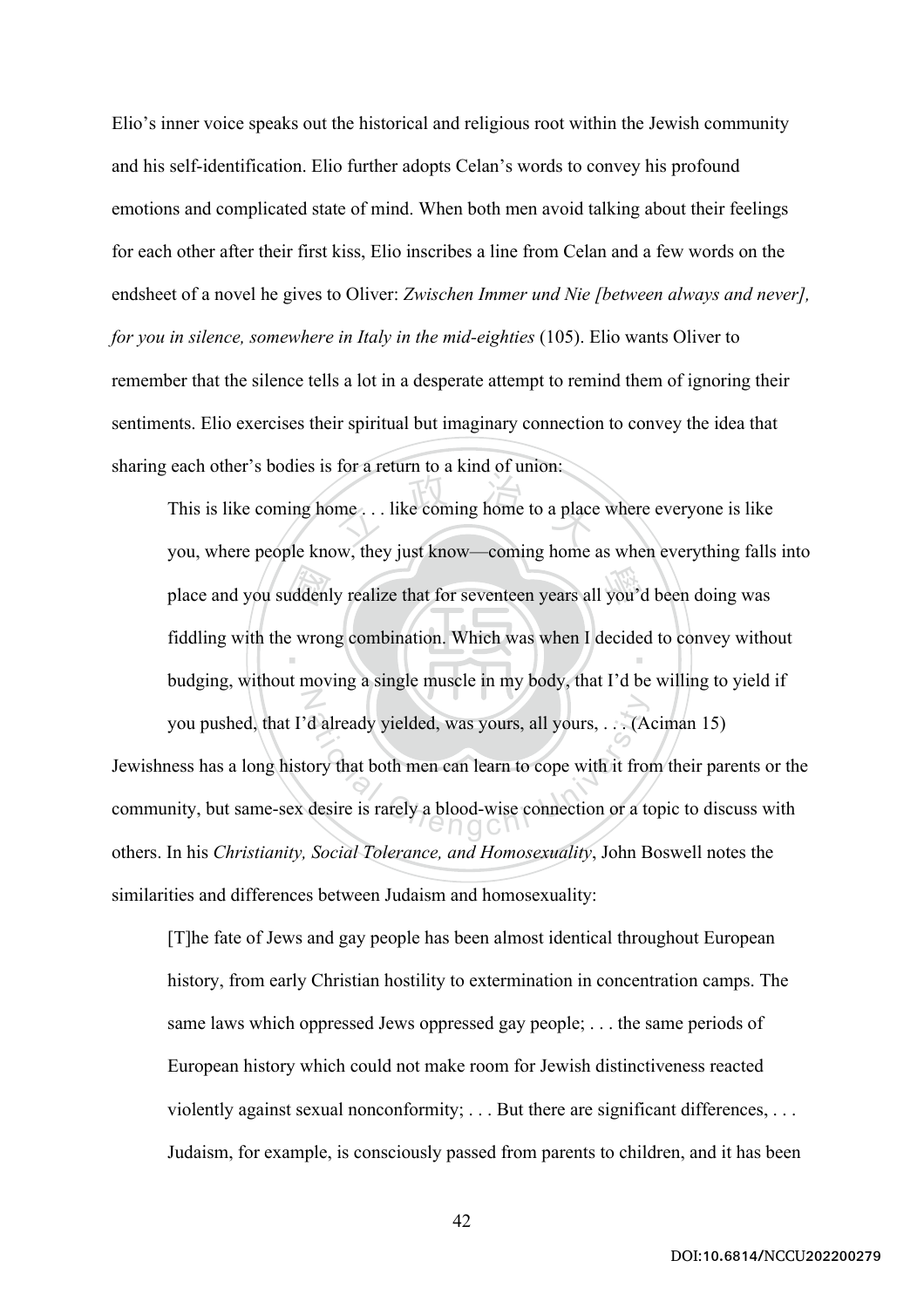able to transmit, along with its ethical precepts . . . Moreover, it has been able to offer its adherents at least the solace of solidarity in the face of oppression . . . Gay people are for the most part not born into gay families. They suffer oppression individually and alone, without benefit of advice or frequently even emotional support from relatives or friends . . . . (15-16)

Elio experiences the same struggle to confront same-sex sexuality, seeing himself insulated from his family, relatives, friends:

needed a shrink? Tell Oliver? Tell Oliver. There is no one else to tell, Oliver, so I'm<br>afraid it's going to have to be you . . . (61)  $\frac{1}{2}$  when they came? Never. My ‧ There was no one to speak to. Whom could I tell? Mafalda? She'd leave the house. My aunt? She'd probably tell everyone. Marzia, Chiara, my friends? They'd desert me in a second. My cousins when they came? Never. My father held the most liberal views—but on this? Who else? Write to one of my teachers? See a doctor? Say I afraid it's going to have to be you  $\dots$  (61)

N men and women. Elio's anxiety reflects the six<br>
viduals may undertake. Against such anxiety, the<br>
opposite-sex relationships may calm their work Here Elio again experiences the same feeling of having "no one" to talk to or share with as he expresses his attraction to men and women. Elio's anxiety reflects the similar path that gay, lesbian, and bisexual individuals may undertake. Against such anxiety, the novel suggests that bisexual individuals' opposite-sex relationships may calm their worried minds when they want to follow their same-sex desire. After all, Elio finds the courage from the relationship with Marzia to tell Oliver about his feelings.

*Same-sex Desire.* In addition to Jewishness, the other connection lies in adult Elio's hindsight that Oliver and he share the resemblances in many characteristics, especially their intuition and sexuality. Elio diligently looks for terms as a smokescreen to conceal his affection, but his romantic feeling unfolds as he repeatedly fantasizes about Oliver. The affinities between them draw Elio to Oliver "with a compulsion that [overrides] desire or friendship or the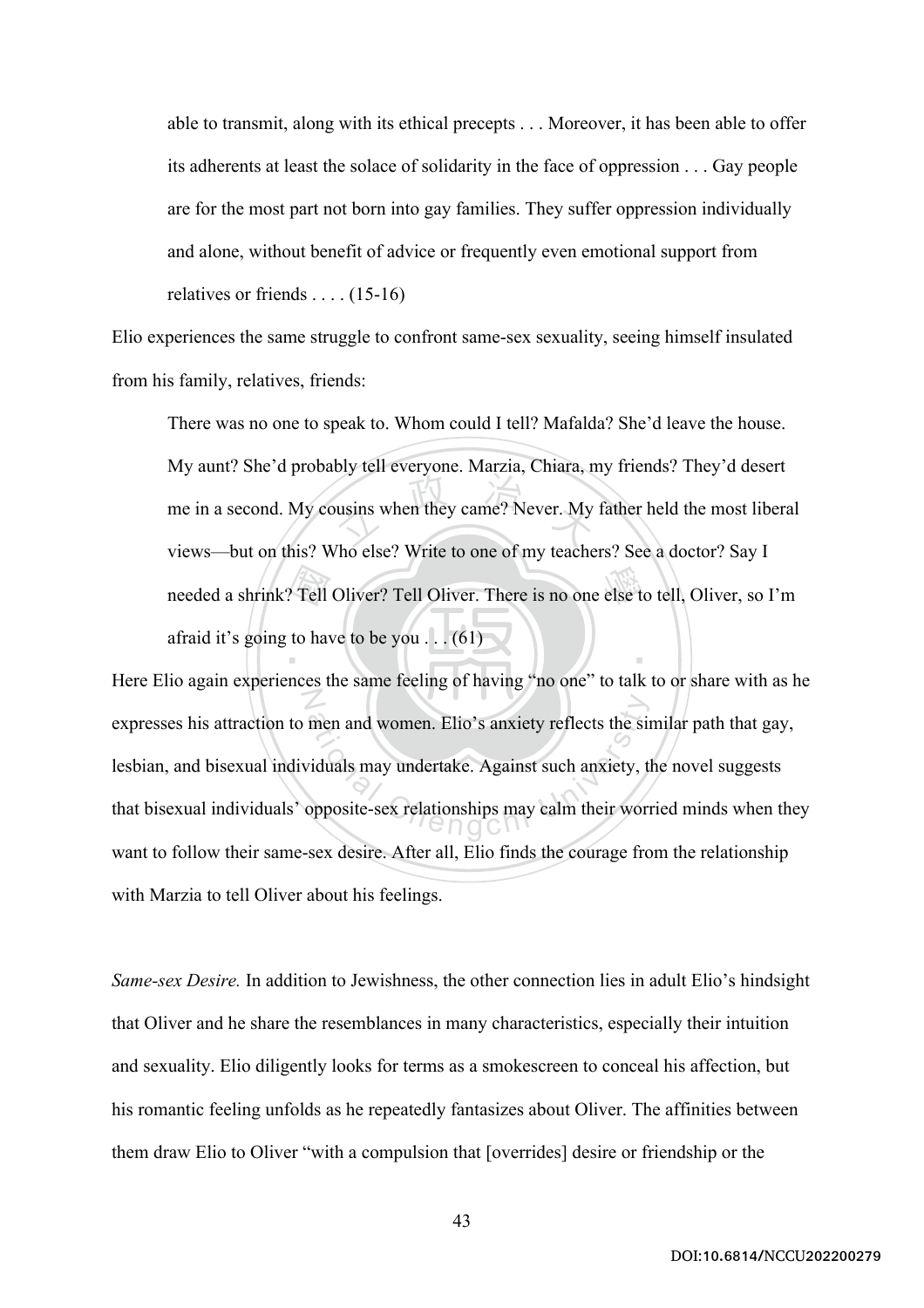$\frac{1}{2}$  of creating an affectional bond for allurement of a common religion," and his thoughts of Oliver transform with intimacy as long as they have conversation and interaction (22). The compulsion may refer to Elio's surprise at finally meeting someone just like him for the first time: "What never crossed my mind was that someone else who lived under our roof . . . that someone else in my immediate world might like what I liked, want what I wanted, be who I was" (25). On top of that, Elio explicitly talks about their resemblance in sexuality despite the age difference: "no one my age had ever wanted to be both man and woman—with men and women. I had wanted other men my age before and had slept with women" (25). Even though Elio's self-revelation indicates the potential acknowledgment of bisexuality, his sexual identity is still theoretical because Elio has no experience of creating an affectional bond for other men. Elio does not tackle his same-sex desire, either in mind or in reality, until he meets Oliver.

Due to his lack of same-sex experience or knowledge about it, Elio first comprehends<br>e-sex attraction through his imagination and experience with the opposite sex. Elio's<br>at of "being heth man and wamps, with man and wamps ‧ N woman and love a woman like a man. Elio co<br>er have intimate interaction: "Sometimes it was<br>at she was up to. At my age, her body was more his same-sex attraction through his imagination and experience with the opposite sex. Elio's statement of "being both man and woman—with men and women" can be understood as his desire to love a man like a woman and love a woman like a man. Elio compares himself with Chiara when she and Oliver have intimate interaction: "Sometimes it was Chiara who had to be eliminated. I knew what she was up to. At my age, her body was more than ready for him. More than mine?" (42). Elio's jealousy is not just about physical maturity but his insecurity of probing into uncertain feelings. "What I didn't realize was that wanting to test desire is nothing more than a ruse to get what we want without admitting that we want it" (43). Such desire alludes to his bisexual inclination: "I dreaded losing him to her. Dreaded losing her to him too. Yet thinking of them together did not dismay me. It made me hard, even though I didn't know if what aroused me was her naked body lying in the sun, his next to hers, or both of theirs together" (43). The desire that Elio projects on Oliver engenders his self-image as a woman. "It never bothered me to think of him between a girl's legs as she lay facing him, his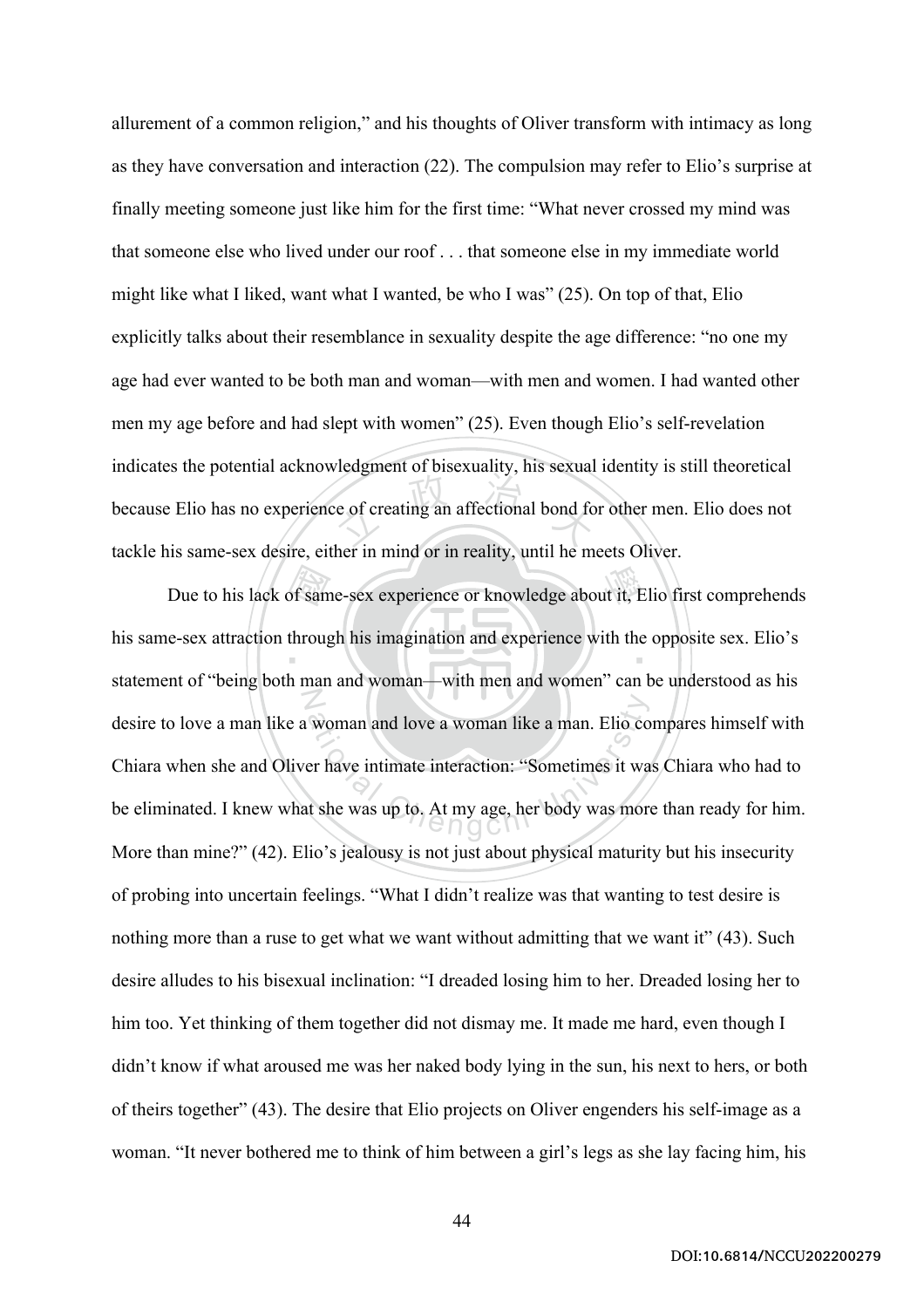$\frac{2}{\pi}$  e sex with Oliver (127). broad, tanned, glistening shoulders moving up and down as I'd imagined him that afternoon when I too had wrapped my legs around his pillow" (67). Even after the two men kiss each other for the first time, Elio still imagines himself as a woman while visualizing the sexual contact with Oliver: "I'd make sure to turn him on as he pinned me down while I wrapped my legs around him like a woman" (87). Heteronormativity affects Elio's presumptive understanding of sexual behavior; his lust for Oliver is still based on the imagination of one man and one woman instead of two men. Imagining himself as a woman in his fantasy may also imply the untold impact of the AIDS epidemic and Elio's inherent conflict about having sex with men as well. The paradox of physical and emotional desire for men will disturb Elio again when he is about to have sex with Oliver (127).

Oliver, but he only admits and recalls those episodes after becoming emotionally and<br>physically intimate with Oliver. Oliver's presence is evocative of Elio's past and later<br>homeopatic experiences. Flie's first some sex ex ‧ N who shows interest in him, but all Elio could d<br>down the boy and other boys after him because<br>while remembering the event with rue: "I could Elio has sensed and experienced different degrees of same-sex attraction prior to physically intimate with Oliver. Oliver's presence is evocative of Elio's past and latent homoerotic experiences. Elio's first same-sex arousal is at the age of fourteen when he encounters an errand boy who shows interest in him, but all Elio could do is cast back "a troubled look." Elio turns down the boy and other boys after him because of uncertainty, shyness, and passiveness while remembering the event with rue: "I could have—easily—I didn't" (176). Despite all probability, Elio wants Oliver to know that he is the first man Elio has ever pursued. Oliver also elicits Elio's belated awareness of affection from other men. The uncanny feeling of stares between men strikes Elio once again when he sees Oliver holding the postcard from Maynard, the previous summer guest. The front of the postcard is the picture of Monet's berm, a rendezvous that Elio regards as his secret spot and where he first speaks out his feelings to Oliver. The back of the card inscribed—*Think of me someday*—reminds Elio of the latent lust that Maynard attempted to express when Elio was fifteen. Elio remembers the scene when Maynard came to his room, staring at him while Elio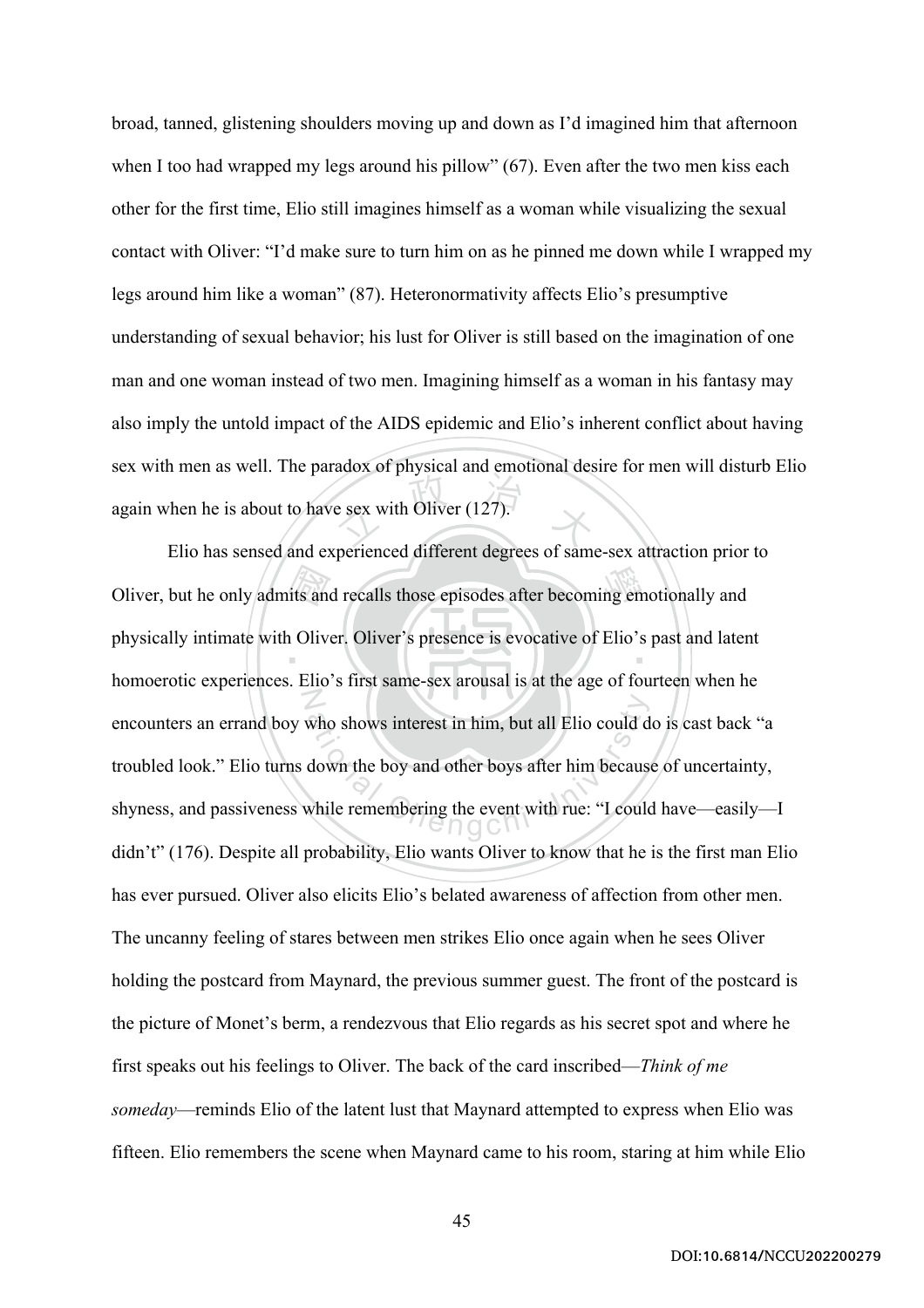文 政 治 木 was wearing only a bathing suit. However, Maynard's silence causes "an awkward moment" (221). With the benefit of hindsight, Elio makes no pretense of his inexperience by saying that, "But I wouldn't have said no" if Maynard takes the initiative (221). The desire expressed through stares and silence is unfulfilled and even unconscious for Elio at the time. Elio's experience with the errand boy and Maynard also shows that sometimes people do not grasp their sexuality if they are still in doubt. Moreover, some attractions only come to be realized with exposure over time. Elio does not fully recognize his same-sex sexuality until he speaks out his affection to and has physical intimacy with Oliver, shifting his position from the object of others' desire to the subject who pursues his own desire.

haract<br>*lity*, F repeatedly making his characters lapse into silence and then break it. When discussing silence in *The History of Sexuality*, Foucault tackles oppression and the discourse of power-relations N must try to determine the different ways of not<br>ose who cannot speak of them are distributed.<br>sion is not just about "who" and "how" but als *Confession and Silence.* Aciman attempts to reflect the difficulties of exposing intimacy by with the argument that, "There is no binary division to be made between what one says and what one does not say; we must try to determine the different ways of not saying such things, how those who can and those who cannot speak of them are distributed. ..." (27). Moreover, breaking free from oppression is not just about "who" and "how" but also "where" and "when." Time and space are meaningful frameworks for one's sexual identity and its revelation. Overwhelmed by the imagination of sexual intimacy with Oliver, Elio decides to confront Oliver with his feelings so that he can be sure of himself. Same-sex desire unfolds in the synthesis of confession and silence between the two men. Elio takes three times to finally express his feelings to Oliver, and those three spaces where Elio attempts to confess play a psychological role in revealing the relations between self and others.

Elio first uses a story to conceal his feelings while prying on Oliver's thoughts in the residential garden. The garden, generally regarded as a liminal space between the inside and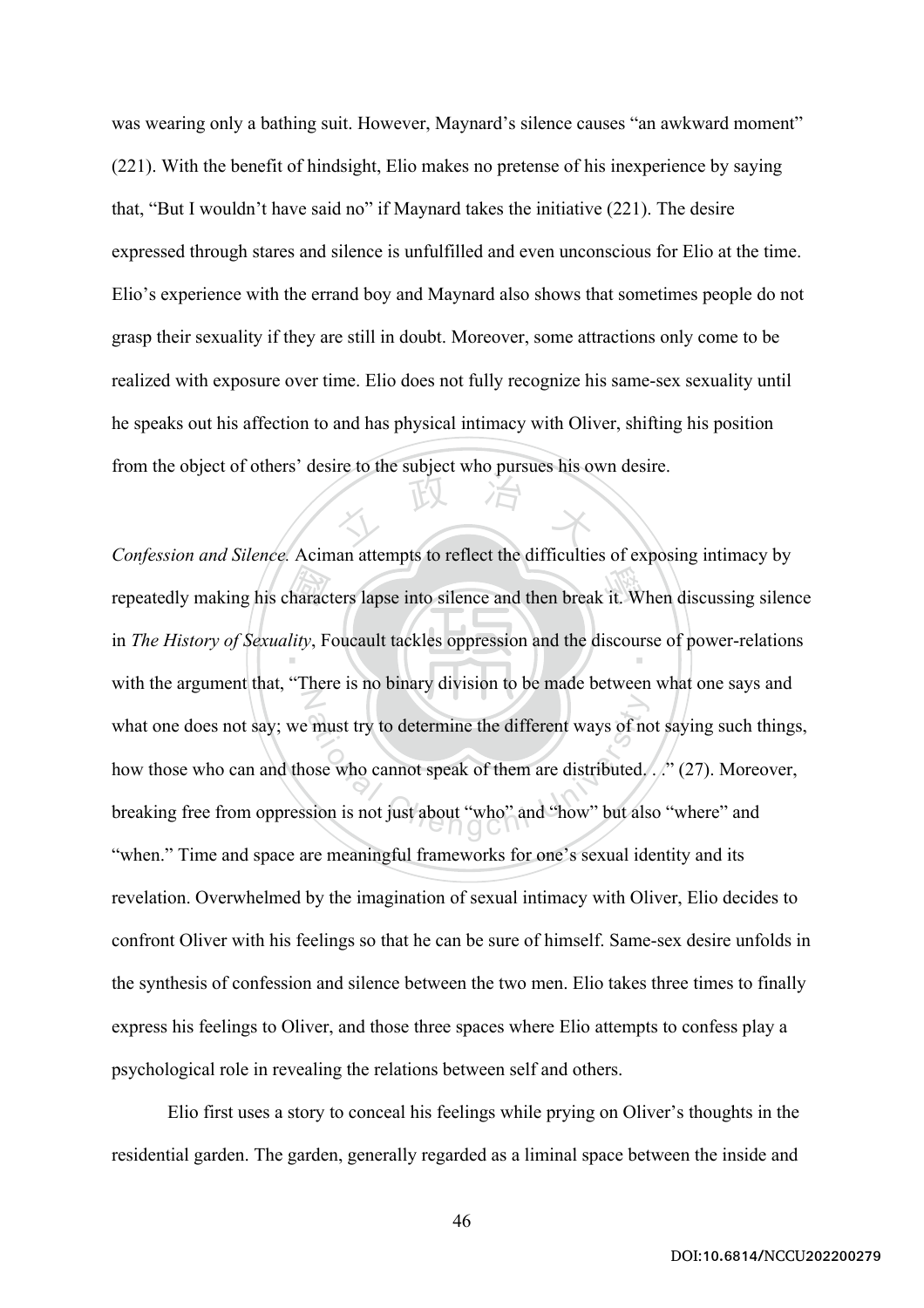and his unreserved admiration despite his wish for Oliver to encourage him to speak up. On<br>the other hand, although Oliver senses Elio's ulterior motive, he agrees with the knight's<br>communities attitude. Bedan descrit see  $\frac{1}{2}$  for Elio and Oliver (203). Although ‧ N began "Silence = Death" from the social activist<br>of 'gay disease'" (203). Roden's association be<br>ne-sex desire is inevitably doomed because of the outside, also bridges the connection between the private and the public (Alexander 868). The location suggests Elio's tendency to show his interiority. The story he tells refers to *Heptaméron*: a knight falls in love with a princess but has no idea whether he should express his love or not. "'Tell me, [my Lady], is it better to speak or to die?' 'I would always advise my friends to speak,' she replied quickly, 'because there are very few words that can't be remedied, but once you've lost your life, there's no way of getting it back" (Navarre 2257). What constrains the knight from expressing his affection is owing to his social status, and therefore the expression may sabotage their current relationship. As Roden argues, "Literature shapes their unconsummated union"; the literary references and anecdotes become a means of expression for Elio and Oliver (203). Although the knight does confess in the story nevertheless, Elio tells Oliver that the knight fudges. Elio evades the real question the other hand, although Oliver senses Elio's ulterior motive, he agrees with the knight's compromising attitude. Roden doesn't see the silence as "the Wildean love that dare not speak its name" but the slogan "Silence = Death" from the social activism of the AIDS crisis that embodies "the closet of 'gay disease'" (203). Roden's association between silence and death here implies that same-sex desire is inevitably doomed because of the disease. However, the "Silence = Death" slogan tended to ask people to raise their awareness and speak up about their status. The mutual silence between Elio and Oliver is rather like a performance of being closeted as described in Sedgwick's *Epistemology of the Closet*, in which she argues that such a silence is "not a particular silence, but a silence that accrues particularity by fits and starts, in the relation to the discourse that surrounds and differentially constitutes it" (3). Hence, the shared silence can be seen as a strategy for the two men to tell their feelings without the act of mentioning while the silence carries different meanings for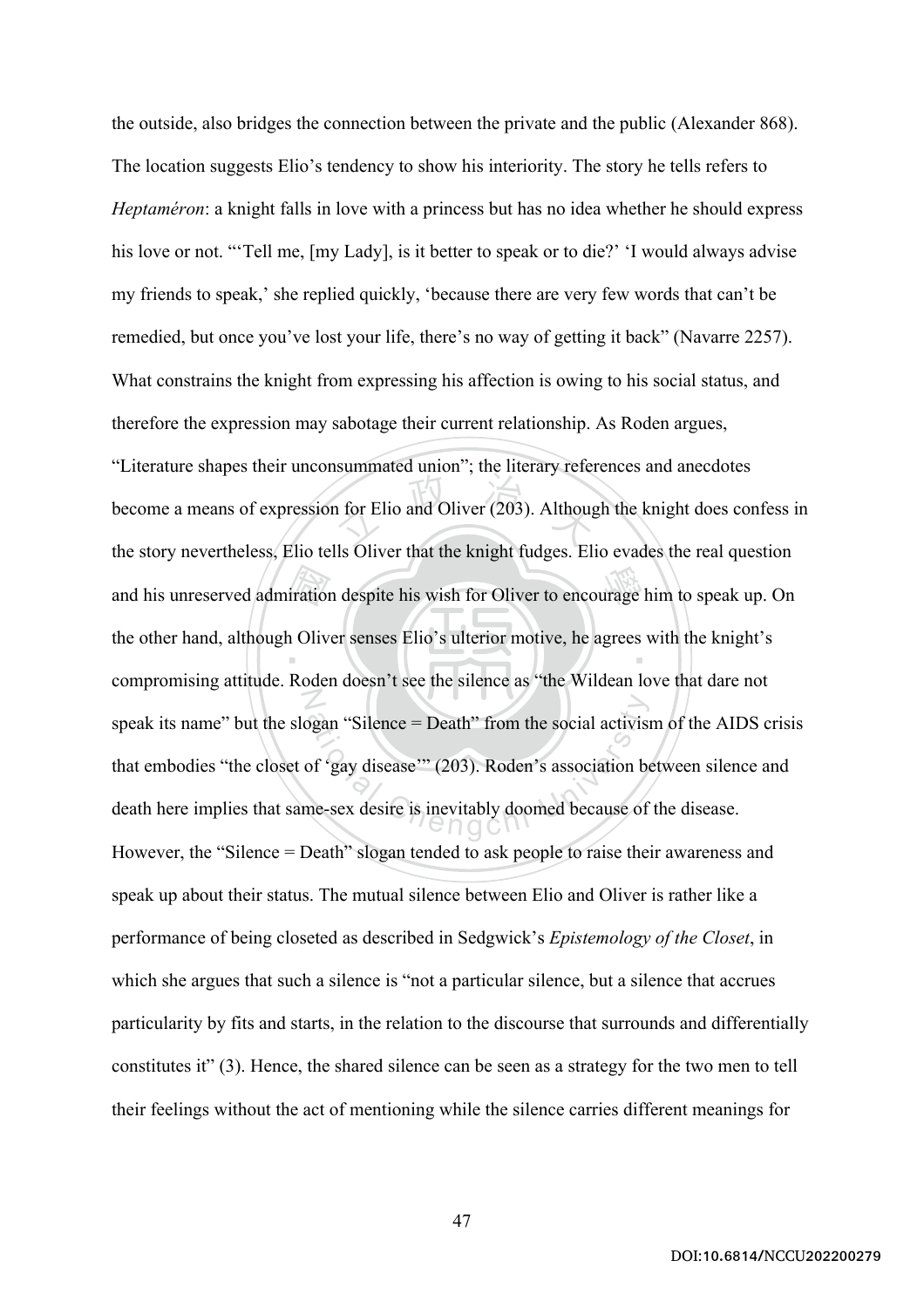them: for Elio, it is about how to tell his affection to Oliver; for Oliver, it is about how to conceal his feeling from Elio.

"If you only knew how little I know about the things that really matter.... Because there is<br>no one else I can say it to but you" (72). However, aware of Elio's intention to confess,<br>Oliver repeats broaks of their conversi blowing the story, Oliver wonders ‧ N waiting for Oliver, Elio looks at the war memore<br>ea of how their conversation is going to be rem<br>in space signifies Elio's determination to let his After listening to the story, Oliver sits "silently a moment" and then asks Elio to go downtown with him (69). They leave the domestic realm for a public space to continue the unfinished topic. Although his second attempt to confess is silenced by Oliver in a public square, Elio discovers a side of Oliver he had never seen before. The scene moves to the piazzetta overlooking the sea, where Oliver probes Elio's feelings by asking him whether he knows the story about Percy and Mary Shelley. Elio briefly retells the dramatic episode "*Cor cordium*, heart of hearts," when Mary Shelley kept her husband's heart before his body was cremated on the shore (71). Following the story, Oliver wonders how Elio seems to know everything. Elio seizes the chance to speak his unspoken affection for the first time, saying no one else I can say it to but you" (72). However, aware of Elio's intention to confess, Oliver promptly breaks off their conversation and leaves to find his translator to avoid responding to Elio. While waiting for Oliver, Elio looks at the war memorial centered in the square, entertaining the idea of how their conversation is going to be remembered by others. That monument in the open space signifies Elio's determination to let his feelings be recognized. After Oliver returns, Elio notices that he is dodging the subject, but Elio does not want to pretend that nothing had happened between them:

"I wish I hadn't spoken," I finally said.

I knew as soon as I'd said it that I'd broken the exiguous spell between us.

"I'm going to pretend you never did."

Well, that was an approach I'd never expected from a man who was so okay with the world. I'd never heard such a sentence used in our house.

"Does this mean we're on speaking terms—but not really?"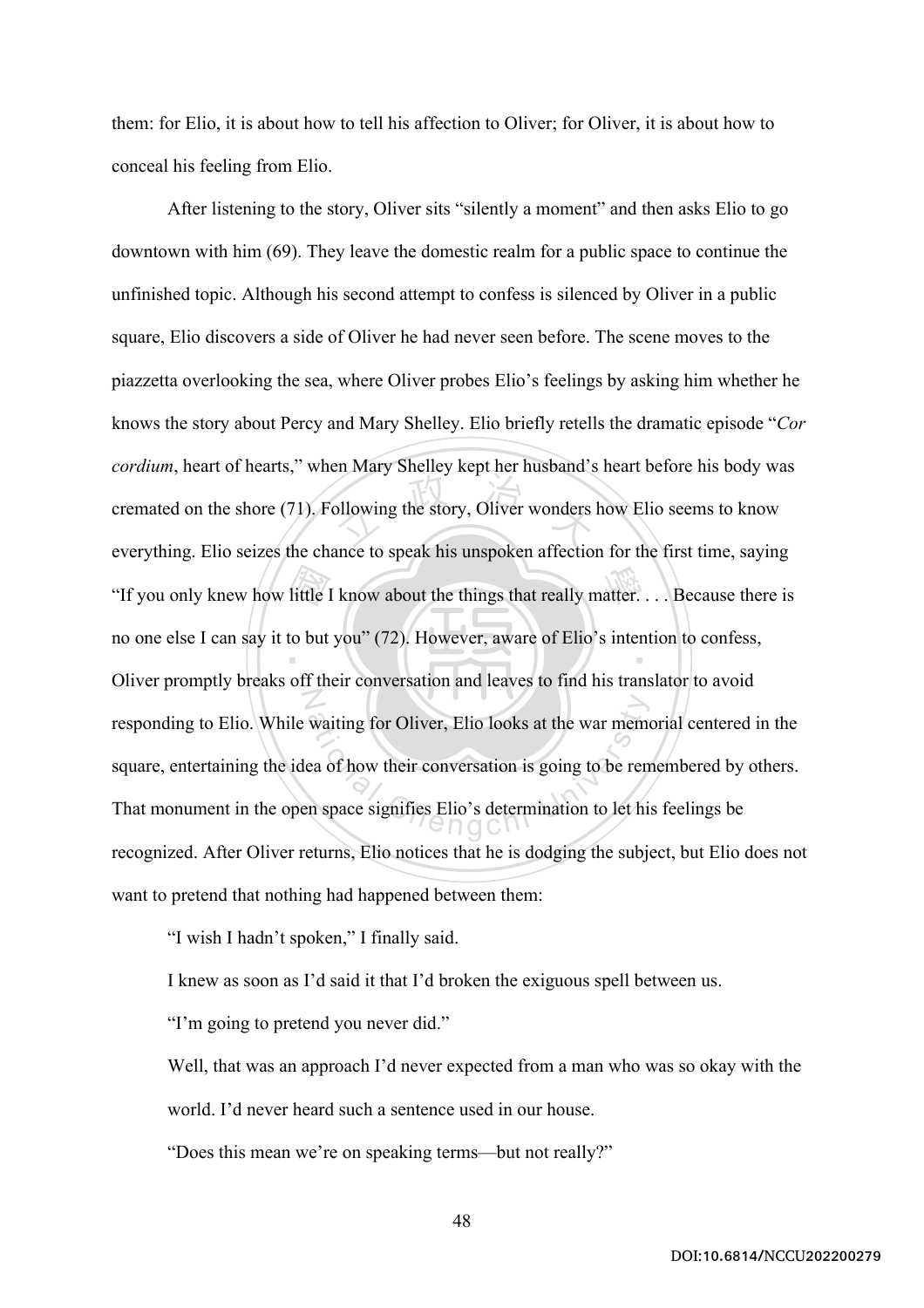He thought about it.

"Look, we can't talk about such things. We really can't." (Aciman 75)

al affection explicitly. Despite Olive Departing from his previous strategy of using a story, Elio speaks for himself this time to break the silence. Sedgwick argues that "the fact that silence is rendered as pointed and performative as speech, in relations around the closet, depends on and highlights more broadly the fact that ignorance is as potent and as multiple a thing there as is knowledge" (4). Oliver's deliberate ignorance of the ongoing same-sex sexuality provokes an emotional response from Elio. Elio finds that his agony, shame, and secrecy stemming from his lust for Oliver is gone because now Oliver is cognizant of his feeling. This is also the first time the two men address their potential affection explicitly. Despite Oliver's unwillingness to discuss what they have brought to light, Elio ventures to confess one more time.

Elio's third confession confirms his same-sex sexuality through physical interaction<br>iver. Elio brings Oliver to his secret spot with its temporality and individual space for<br>mon to reveal their decises without dignation.  $\ddot{\phantom{0}}$ N palm trees near the edge of the cliff, "not a signal"<br>ty, no fishing boats" (76). As on the previous round about Elio's vague confession and is un with Oliver. Elio brings Oliver to his secret spot with its temporality and individual space for the two men to reveal their desires without disruption. The spot where Monet came to paint is covered by olive trees and palm trees near the edge of the cliff, "not a sign of civilization anywhere, no home, no jetty, no fishing boats" (76). As on the previous two occasions, Oliver keeps giving Elio the runaround about Elio's vague confession and is unwilling to discuss same-sex attraction. While the two men stare at each other, the silence they share teems with their sexual desires and tensions. Despite his own saying that "I have to hold back," Oliver cannot help but flirt with Elio and finally kisses him as a kind of test (79-81). After their first kiss, Elio gives Oliver a more violent kiss, containing Elio's own doubts about his sexuality and their relationship. Elio realizes how much he enjoys this serene sense of intimacy with Oliver. However, Oliver seems to simply want their relationship to stop at the kiss by exercising self-censorship: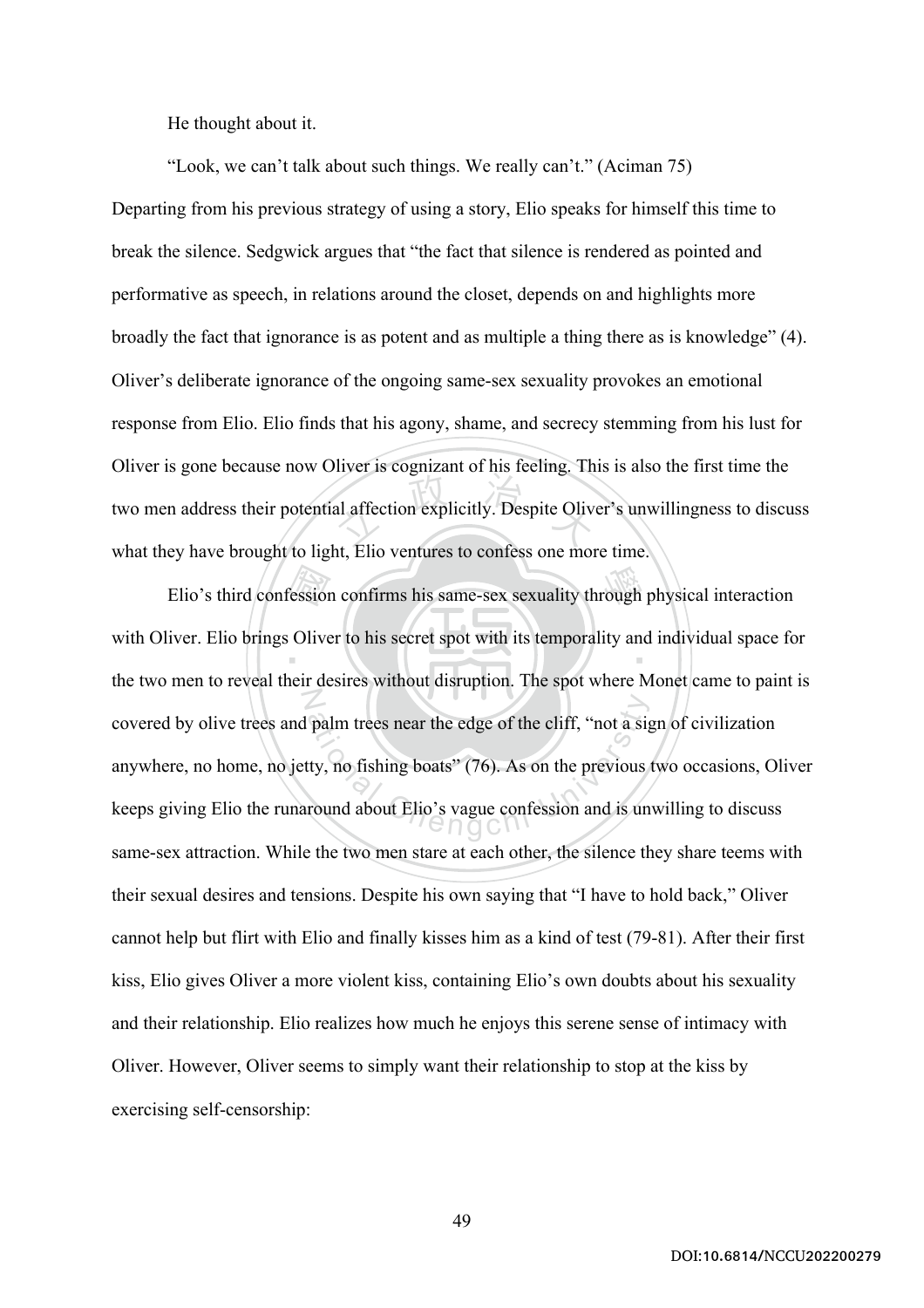[Oliver:] "We can't do this—I know myself. So far we've behaved. We've been good. Neither of us has done anything to feel ashamed of. Let's keep it that way. I want to be good."

[Elio:] "Don't be. I don't care. Who is to know?" (Aciman 82)

Despite the consensus of their feeling, the two men's attitudes toward same-sex sexuality are quite different from each other. From Elio's confession, it is easy to observe how he overcomes uncertainty and fear and finally dares to express himself. Oliver's silence and selfrestraint show how much he considers the ramifications of revealing his feelings.

( 政 治

### **CONCLUSION**

y for<br>exuali observe that it is not easy for bisexual subjects to confront the part of less-explored sexuality. Elio's awakening of bisexuality reflects the subtle nuances of his identity and the different N onsciously perceive and recognize his attraction<br>
er ponder on his connection with others instead<br>  $\bigcap_{i=1}^{\infty}$ From Elio's guarded exploration of his sexuality with Marzia and Oliver, readers may ratio of feelings that a bisexual subject may have with men and women. The first and most crucial step for Elio is to consciously perceive and recognize his attractions to more than one gender so that he can further ponder on his connection with others instead of keeping himself away from others.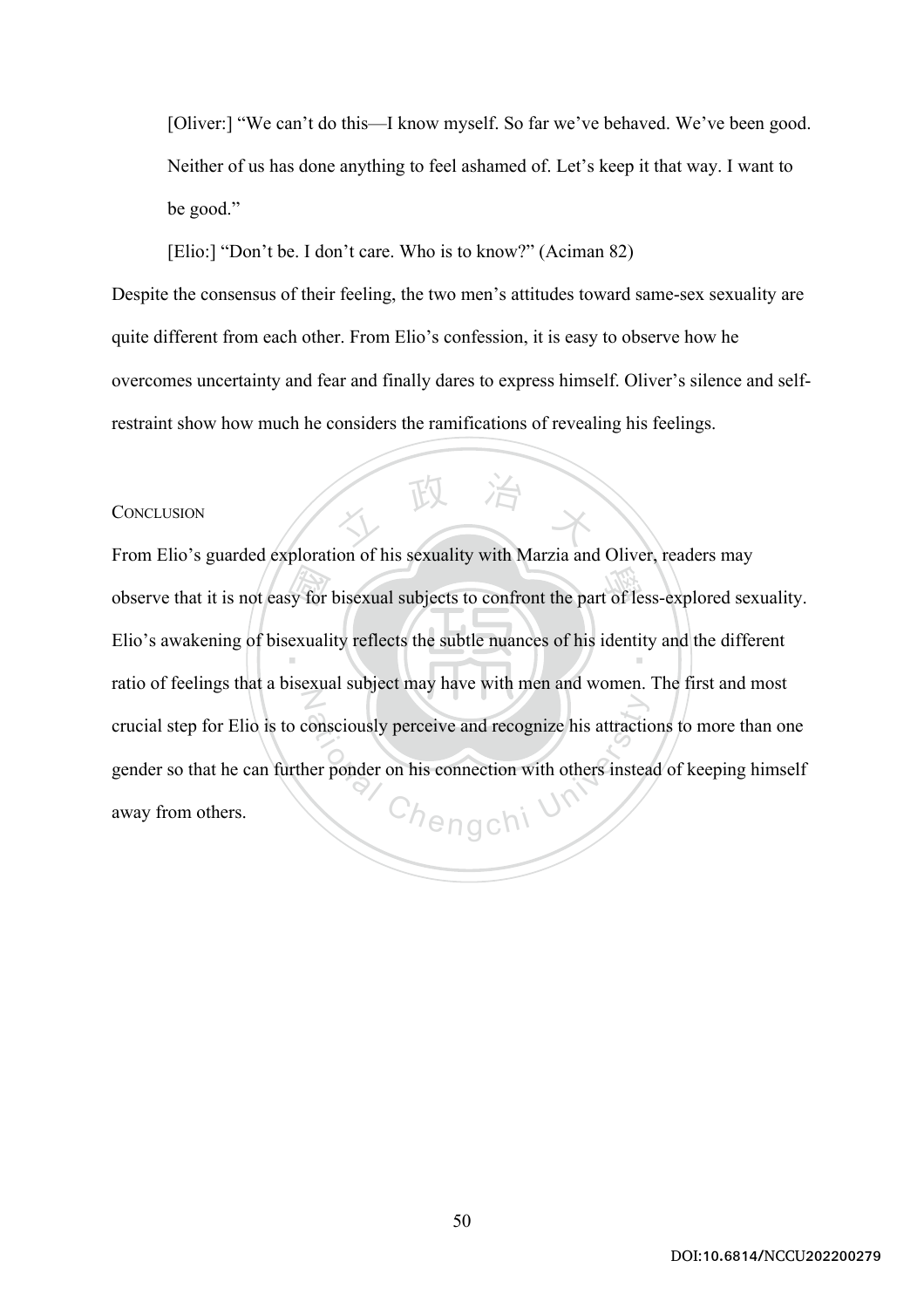## Chapter Four

#### Exposure of Bisexuality

I investigate myself (or: I made enquiry of myself).

—Heraclitus, Fragment 101

for men were hard to talk about with others. Aciman consciously avoids adopting labels to<br>describe the desire fluctuating between the characters in *Call Me by Your Name*, but there is  $\frac{1}{2}$  continued the parameter of  $\frac{1}{2}$  $\ddot{\phantom{0}}$ N mmunal, and social traits. In *Love Between Me*<br>hts out that there are varied forms of affection<br>thomosexual. He believes that strategies are no In *Find Me*, the sequel to *Call Me by Your Name,* adult Elio talks about his family and his fluid sexuality: "I was a quiet child and by the time I was eighteen or so it was clear that my inclinations ran in all ways. I said nothing at first, but I am forever grateful that my father made it easy for us to speak about matters most parents are reluctant to even hint at" (176). It takes time for Elio to show his certitude about his own sexuality because when he was a teenaged boy, he was not so sure about his feelings for men and women; of them, his feelings describe the desire fluctuating between the characters in *Call Me by Your Name*, but there is already a given societal norm that reminds readers that sexuality is a correlational synthesis composed of personal, communal, and social traits. In *Love Between Men in English Literature*, Hammond points out that there are varied forms of affection between men and not all of them are exclusively homosexual. He believes that strategies are needed to "resist both the negative stereotypes of homosexual love, and the predominance in literature of the language of heterosexual experience" (3). Reading bisexually provides a nonexclusive way for readers to ponder on nonheterosexual sexuality as a component of identity. In the exposure of bisexuality, it takes time to reveal the nuances between romantic love and sexual desire, which can be accomplished by avoiding falling into binary assumptions. This chapter first discusses the differences between monosexual and bisexual perspectives on reading sexuality in *Call Me by Your Name*. It also examines bisexual subjects' recognition of their sexuality intersected with queer temporalities.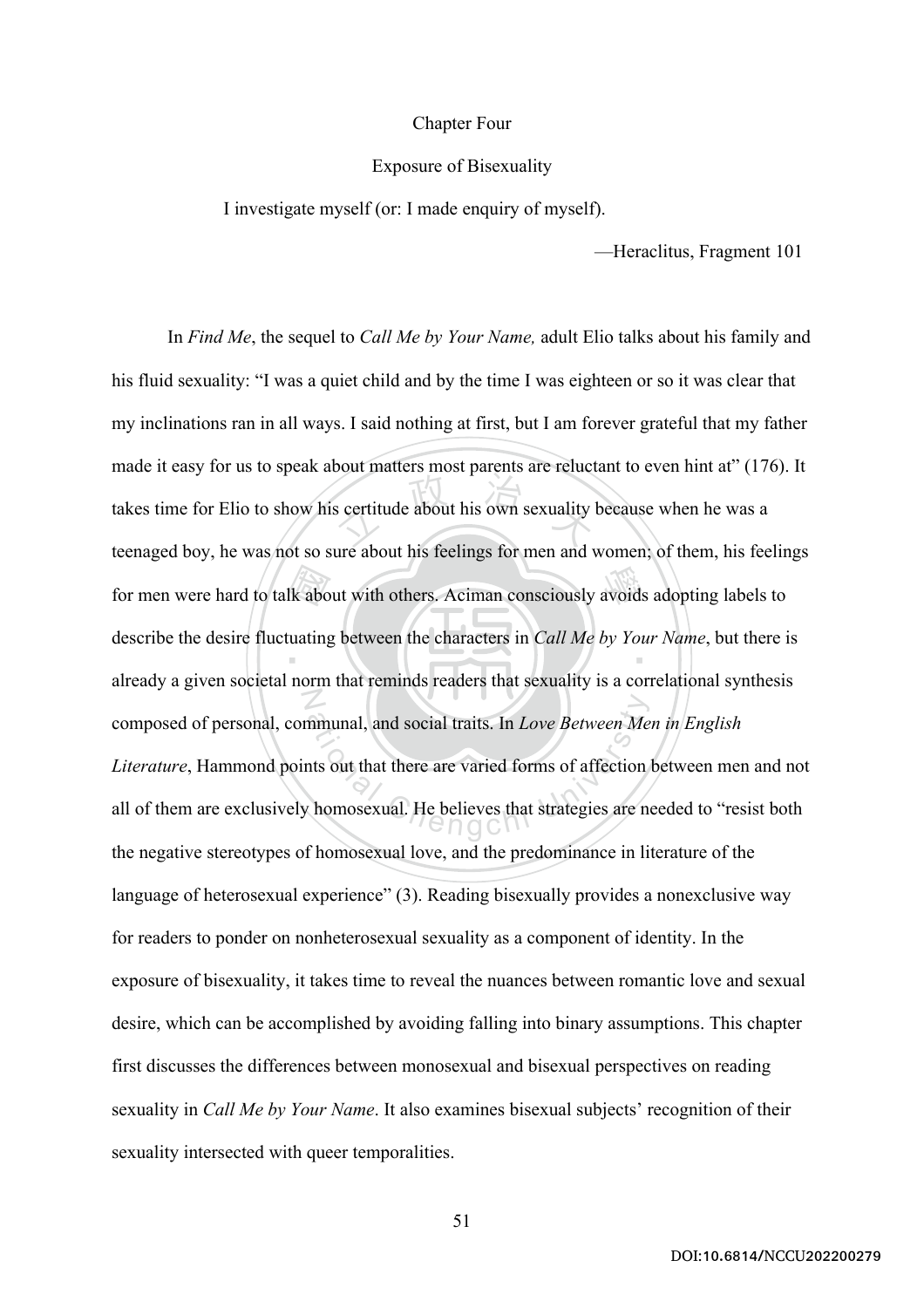## REVISITING BISEXUALITY

Oliver. The difficulty for Elio is not just to confess to someone of the same gender because he<br>also needs to adapt to another realm of sexuality. Not until Elio dispels his misgivings about<br>council follings and behaviors lects his doubts and confusion about  $\ddot{\ }$ N Marzia. In hindsight, as a bisexual subject, Elie<br>conflict with his profound affection with Olive<br>bisexuals may hold different views on sexual d Bisexuality is able to redeem from the retrospective rewriting of past experiences because to recognize one's bisexual identity, the subject may need to go through "a continuum of relational possibilities" (Swan 55). Such a continuum refers not only to possible objects of different genders but also the time a bisexual subject needs. That is to say that bisexual subjects may initially see themselves as heterosexuals or homosexuals with fluid sexuality and later self-identify as bisexual after they become sure of themselves. The process of recognition shows the potential risks posed by same-sex and opposite-sex relationships for a bisexual subject, such as monosexual and heteronormative presumptions. Despite intense passion, Elio's recognition reflects his doubts and confusion about sexuality between men: Elio is aware of his attraction to men and women, but he dates only girls until he meets also needs to adapt to another realm of sexuality. Not until Elio dispels his misgivings about sexual feelings and behaviors for men and women does he find himself more romantically attached to Oliver than to Marzia. In hindsight, as a bisexual subject, Elio's sexual desire for Marzia (women) is not in conflict with his profound affection with Oliver (men).

Monosexuals and bisexuals may hold different views on sexual desire, romantic love, and identity when the former is more exclusive and the latter is nonexclusive. For monosexual subjects, their objects of love are either homosexual or heterosexual, and their sexual orientations denote their sexuality solely through the gender of their objects of attraction, so the romantic love they perceive in a sexual relationship likely comes in degrees instead of among a range of other possibilities. Reading Elio from a monosexual perspective or through the lens of the homosexual/heterosexual binary would fall into comparison and negate Elio's heterosexual experience when it is not as momentous as his homosexual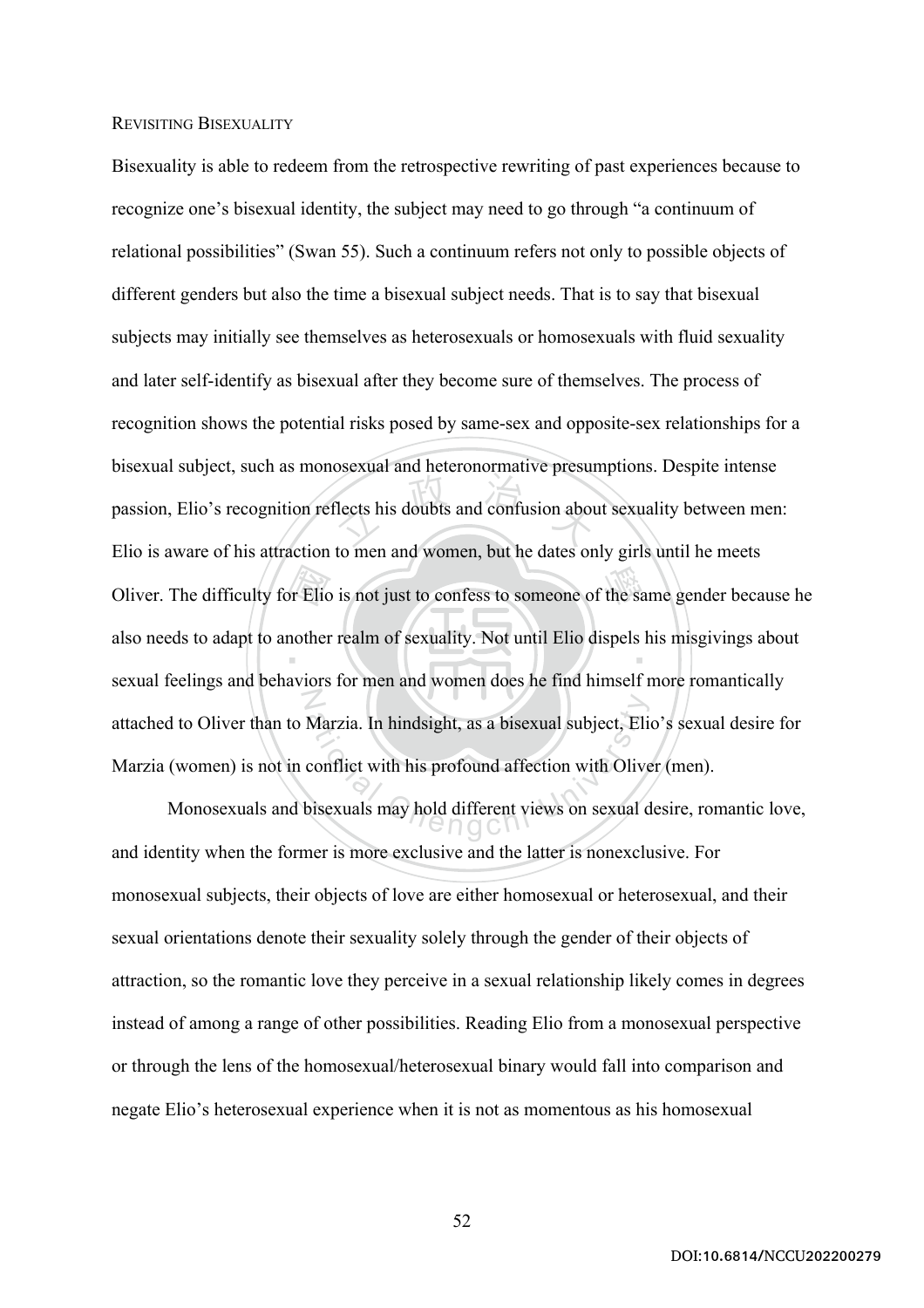relationship. Such negation may further create discrimination and a stigma against fluid sexuality and reinforce the sexual dichotomy.

the military, religious settings, and sport teams, where emotional expressions and spiritual<br>support are appreciated (576). Despite men's capacity for "emotional intimacy" in close<br>same sex friendships are notatial remarti where any interest with the center. ‧ N might form" (Smiler and Heasley 576). It is posed<br>about nonheterosexual sexuality still affects per<br>ny tendentious statements that are expressed in Although many results show that bisexual men have sexual desire for both men and women, heterosexual people still consider that "a man who engaged in sexual behaviors with more than one gender was perceived to be more homosexual and less heterosexual than a woman who engaged in the identical behaviors," and that gay and lesbian people assume that "bisexual men are actually gay and just have not come out yet" (Flanders 129). Flanders argues that these viewpoints may stem from the different obligations and social norms embedded with gender roles, where they intersect with the concept of masculinity (132). In their article regarding male psychology and intimate relationships, Smiler and Heasley find that males' close relationships mostly occur when there are opportunities for bonding, such as support are appreciated (576). Despite men's capacity for "emotional intimacy" in close same-sex friendships or potential romantic relationships, "they often lack a context within which such relationships might form" (Smiler and Heasley 576). It is possible that the early psychological hypothesis about nonheterosexual sexuality still affects people's imagination of sexuality. There are many tendentious statements that are expressed in heterosexual language: homosexual men are female souls trapped in male bodies; or there were two souls in a bisexual subject and the male soul is looking for female objects, and vice versa. Therefore, lots of research and theories pertaining to sexuality are exclusively gendered in binary concepts: man and women, male and female, masculinity and femininity.

The juxtaposition of monosexual and bisexual perspectives is not to deny the differences between homosexuality and heterosexuality or to equate their social status to each other, but rather to reveal their respective effect of reading. Monosexuals can apply binary concepts to discuss sexual orientation assuredly because the aforementioned categories are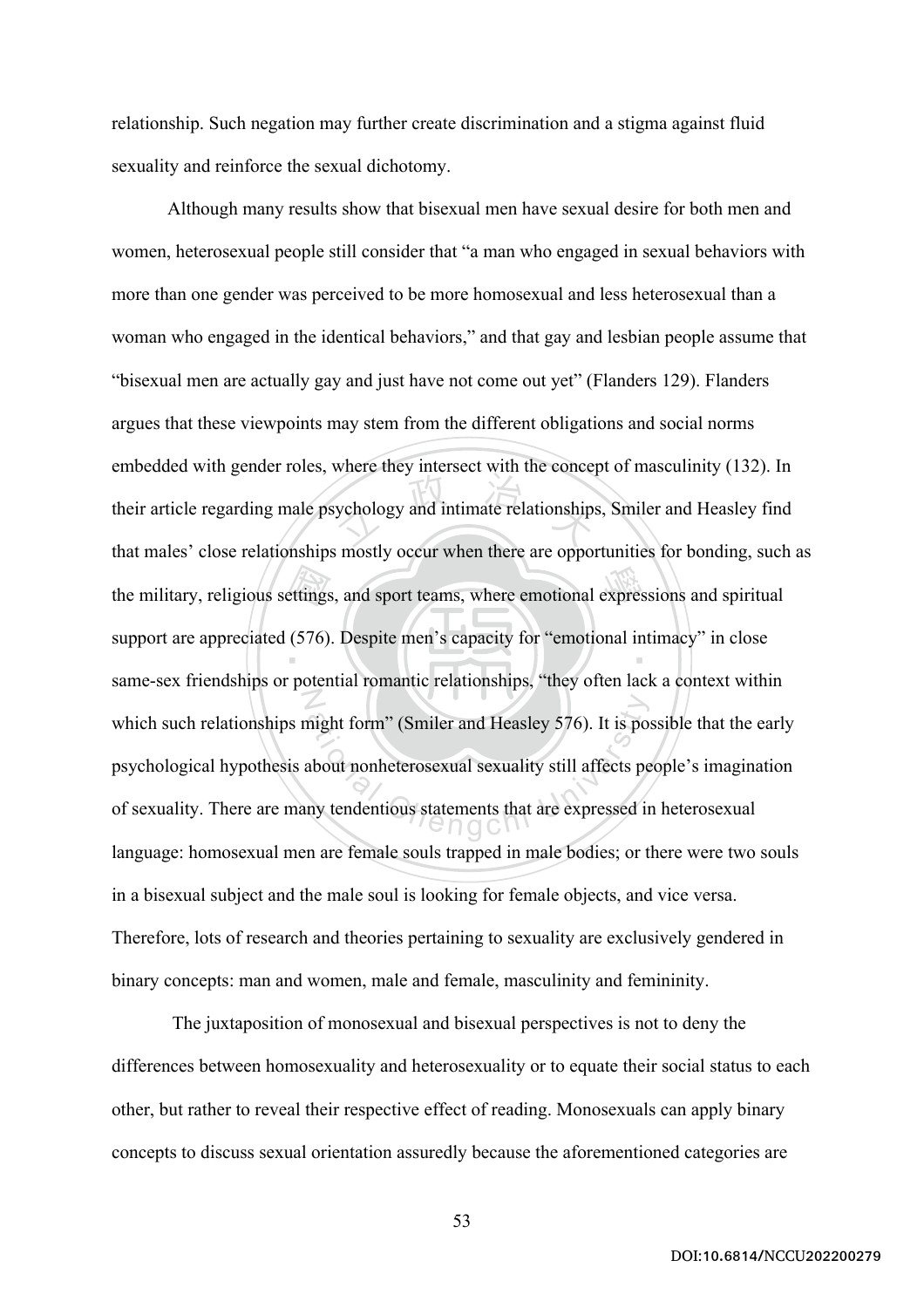For multiple desires while also having 學 related to each other, especially when a subject can only embody one trait at a time. A heterosexual subject's possible objects are of the opposite gender and a homosexual subject's possible objects are of the same gender. If one must look at bisexuality from a monosexual perspective, a bisexual subject will only be recognized when the subject can simultaneously embody male and female traits, as in what is known as intersex people, and the object is the same. After all, no human subject can spontaneously and reversibly switch between being a man and being a woman. Discussion of sexual identity based on an exclusive binary concept comes at the expense of voices from bisexual subjects or others of plural sexualities on the sexual landscape. Since bisexual subjects are attracted to more than one gender, they would have an inclusive inclination for multiple desires while also having as exclusive a view on a certain object of love as anyone who wants to form a romantic relationship.

# 國 BISEXUALITY AND QUEER TEMPORALITIES

N me-sex sexuality. This concept has become an<br>th its literal and theorized meanings. Queer the<br>dars, and uses of time that "seem natural to tho Theory of queer temporalities may help readers understand Elio's agitated and contradictory state of mind about his same-sex sexuality. This concept has become an important topic within queer theory for both its literal and theorized meanings. Queer theorists argue that there are schedules, calendars, and uses of time that "seem natural to those whom they privilege" and "internalize the given cultural tempos and timelines" (E. Freeman 160-61). For example, a heteronormative individual is expected to get married and have children, but nonheterosexual people may find themselves misfits in these situations in the first place. Therefore, those who adopt queer timelines have their own timetables or simply live in every moment by refusing or creating the imagination of the future. Halberstam finds temporality significant to queer subjects because they exist "in [a certain] place at [a certain] time," and they are "engaged in activities that probably seem pointless to people stranded in hetero temporalities" (qtd. in Dinshaw et al. 181-82). Queer temporality posits a corresponding

‧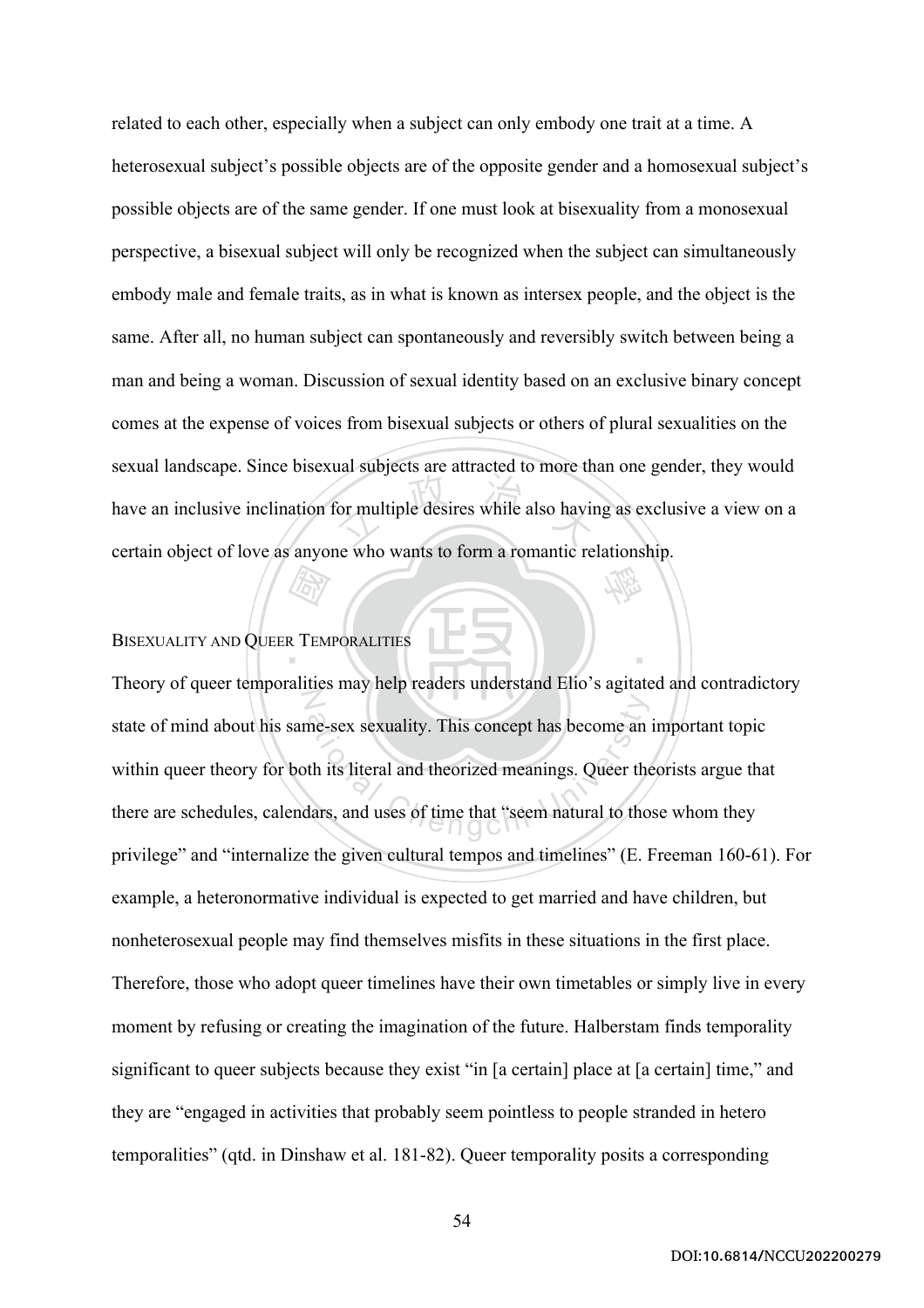concept to the social script, "a mode of implantation through which institutional forces come to seem like somatic facts" (E. Freeman 160). "Somatic facts" refer to physical changes or reactions through time such as puberty, orgasm, illness, and death. Nonheterosexual people would have different temporal experience, and those temporalities can also be shared with surrounding people. In *Call Me by Your Name*, queer temporalities describe the structure of time by mixing adult Elio's memory and young Elio's presence, mainly comprised of Elio's exploration of bisexuality and connections with his friends, lovers, and family.

opposite-sex and same-sex feelings at the same time without contradicting each other.<br>Although Elio reveals his interests in men and women early in the novel, the process of ce of heterosexuality or homosexuality ‧ N ation<br>
at perspective and sidesteps his bisexual roman<br>
norm: a non-heterosexual feeling or relations<br>
that Elio needs to overcome before living his b *Reading Elio Bisexually.* Elio dose not fully recognize his bisexuality until he relinquishes control over monosexual choice of heterosexuality or homosexuality. Through developing his relationships with Oliver and Marzia, Elio notices that his bisexuality is allowed him to have Although Elio reveals his interests in men and women early in the novel, the process of establishing his own bisexuality is rather challenging. Elio looks at his sexual desire from a predominantly monosexual perspective and sidesteps his bisexual romantic feelings because he abides by hidden social norm: a non-heterosexual feeling or relationship is homosexual. Hence, the main obstacle that Elio needs to overcome before living his bisexuality is to deal with same-sex intimacy physically and emotionally.

Despite his fluid sexual desire, Elio seems to be stuck in a dilemma of being heterosexual or being homosexual until he has sufficient experience with men. Given that Marzia is not the first woman that Elio dates and has sexual intimacy, Elio may not encounter a revolutionary sense of feeling with her like what Oliver brings to him. Some of Elio's thoughts regarding same-sex sexuality have changed after he creates a deeper connection with Oliver and approaches to bisexuality. Not deemed as a social norm, the secretive samesex affection makes the relationship between Elio and Oliver distinctive. Unfamiliar with sex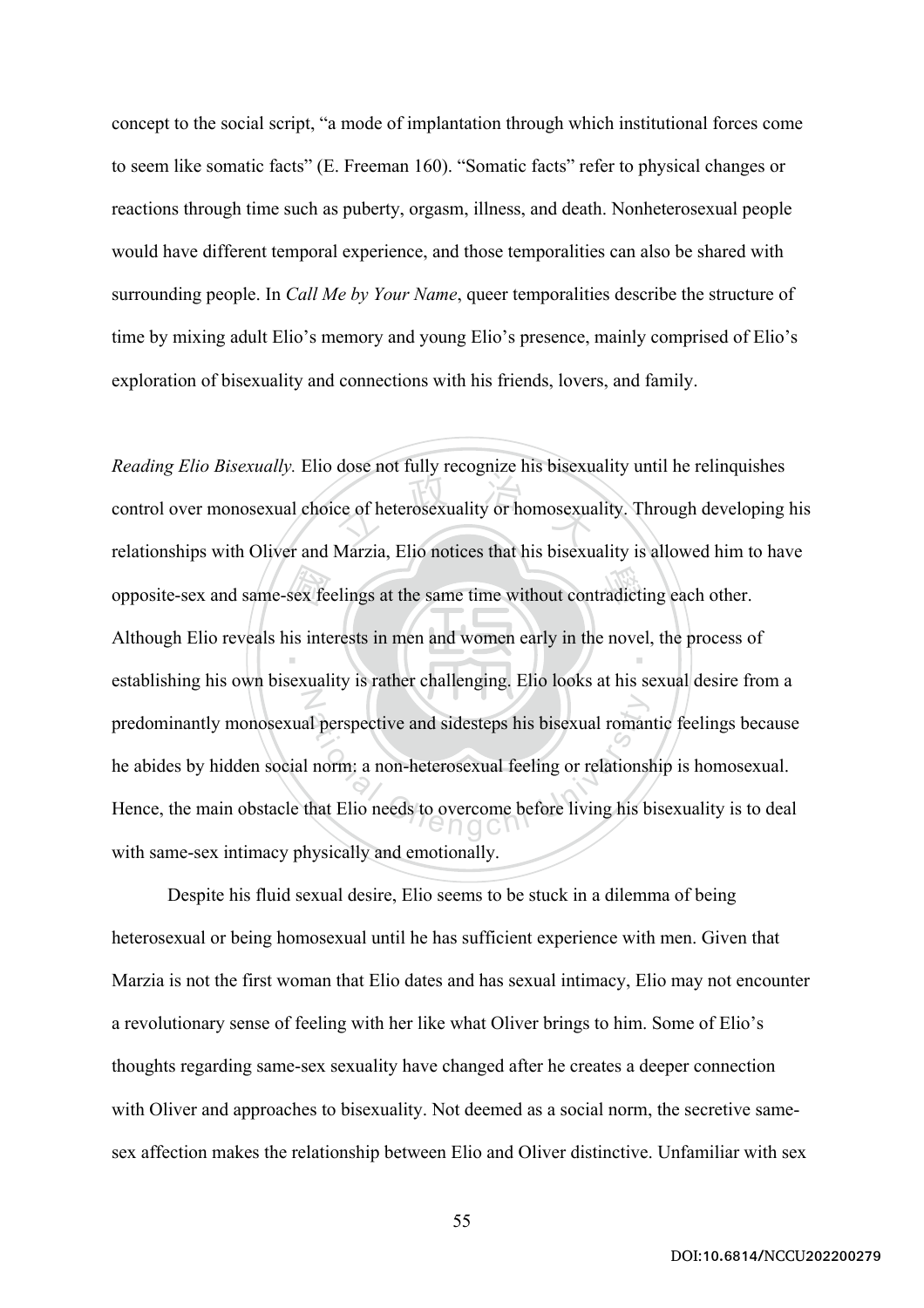$\frac{1}{2}$  an I was" (161). Such mobility is h and relationships between men, Elio first would picture himself as a woman while imaging having sex with Oliver (87). However, after having sex with Oliver, Elio no longer regards himself as a woman and even uses terms that refer to sexual preferences within the queer community: "I had never done this for anyone else in my life, and yet here I was, making certain that not a speck of the shell fell into his egg. . . . Just because he'd let me be his top last night" (157). Besides, Oliver is Elio's first same-sex lover, so everything that occurs in their relationship might carry unusual meanings. Fluid nature allows a bisexual subject to move from one sexuality to another. Recalling their best moments together, Elio describes the state of being emotionally androgynous when he is with Oliver: " . . . and next to me my man-woman whose man-woman I was" (161). Such mobility is hardly present in reality when identifications of sexuality are socially and monosexually distinguished.

Elio also shows his prejudice against homosexuality because of his angst of desiring<br>Picturing what the life of two men together would be like and persuading himself to<br>which Oliver are the magne of Elia's registered to th ‧ N bolous attitude and curiosity about homosexual<br>
. He jokes about wearing a purple shirt and the<br>
k of gay representation in Elio's life makes El Oliver. Picturing what the life of two men together would be like and persuading himself to have sex with Oliver are the means of Elio's resistance to the dominant hetero timelines. Aciman depicts Elio's frivolous attitude and curiosity about homosexuality when a gay couple visit Elio's parents. He jokes about wearing a purple shirt and the couple's flamboyant outfit. It shows that the lack of gay representation in Elio's life makes Elio presume he would also be comical by claiming his same-sex desire. During his waiting time for Oliver, Elio finds himself "shadowed by the thought" of having more in common with the gay couple than his parents or anyone else in his world (123). Despite his sexual desire for men, Elio is not positive about having a relationship with men. Many emotions teems within Elio's mind, and he imagines all kinds of possible situations: Oliver may stand him up or finally show up but reject him. While he thinks about losing his virginity to a man, Elio hears the voice of his deceased grandfather saying, "*Don't try, don't try this, Elio*" (127). Roden argues that the lovemaking between men is an ethical problem and "the threat to patriarchal futurity" (204).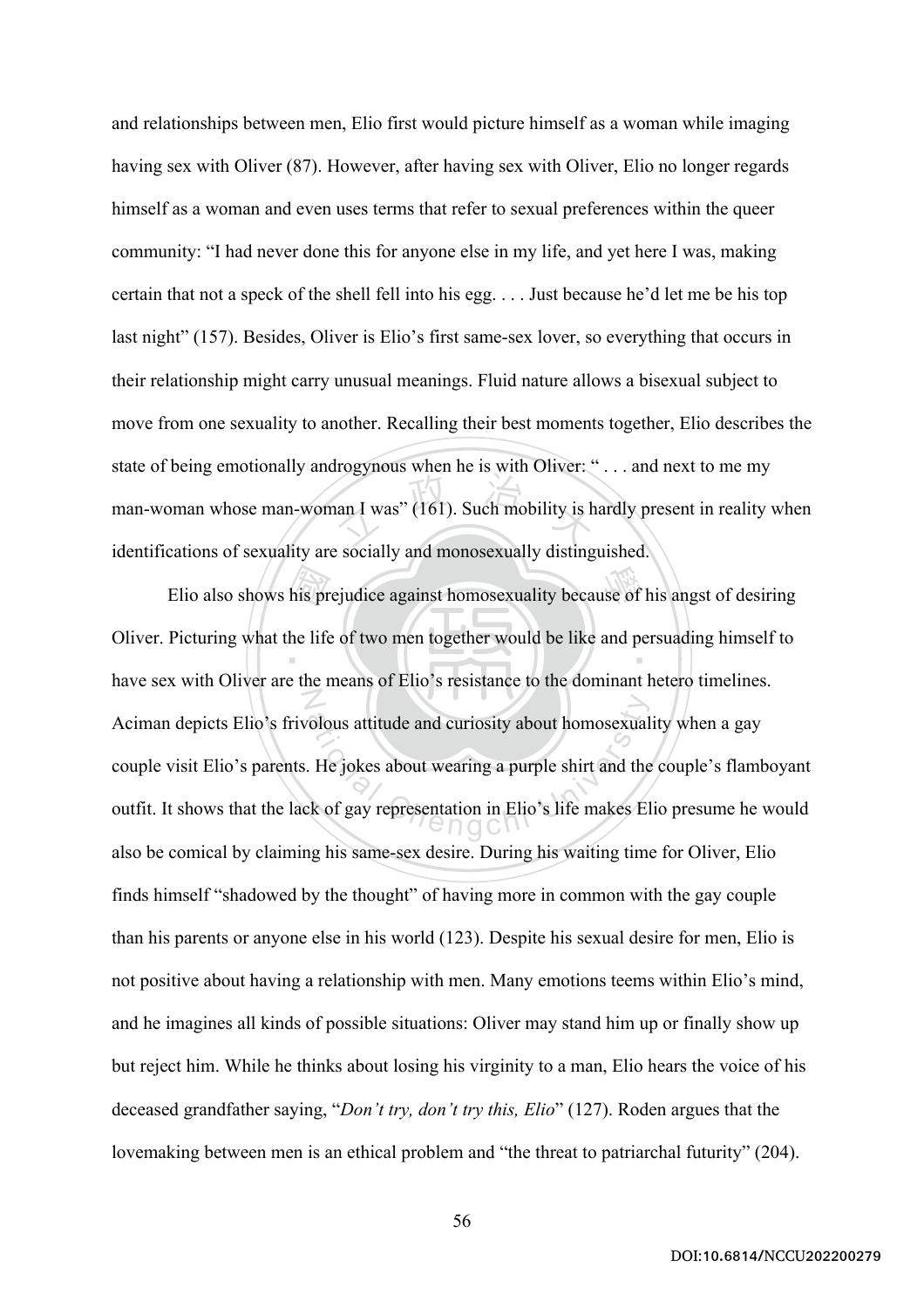However, Elio's sexual drive convinces him of the opposite: "But I loved the fear—if fear it really was—and this they didn't know, my ancestors. It was the underside of fear I loved, ... I loved the boldness that was pushing me forward; it aroused me, because it was born of arousal itself" (127). Despite the potential risk, Elio transforms the unknown fear of same-sex desire into an incentive for him to figure it out. By rejecting the idea of futurity, Elio is in immediate proximity to bisexuality in queer temporalities.

forever, because I knew there'd be no coming back from this" (133). What is on the cusp is<br>not just a sex act, but a choice that would make Elio depart from the social norm and<br>exerciting he used to be Elio for pain discom h Oliver. Aciman illustrates a sex so  $\ddot{\phantom{0}}$ N Their carnal union is articulated by Oliver say<br>u by mine," an expression of a depth of intimal<br>] life before, or since" (134). However, despite Heteronormative and queer timelines do not necessarily overlapped, and those who try to pass through both simultaneously may feel displaced. Although Elio always has a strong sexual desire for both men and women, he experiences self-doubt, shame, and repulsion after having sex with Oliver. Aciman illustrates a sex scene with Elio's thought on what is happening: "Now this. I was on the cusp of something, but I also wanted it to last not just a sex act, but a choice that would make Elio depart from the social norm and everything he used to be. Elio feels pain, discomfort, a dream come true, and a sense of coming home with Oliver. Their carnal union is articulated by Oliver saying "Call me by your name and I'll call you by mine," an expression of a depth of intimacy that Elio "never shared with anyone in [his] life before, or since" (134). However, despite his intense affection with Oliver, Elio feels "self-loathing and remorse" the next morning and hopes Marzia would be there to save him from "a whirlpool of anxiety" and help him "rebuild" himself (135). His first sexual experience with a man has reshaped Elio, and also reflects the fact that a bisexual subject may initially encounter different degrees of feelings toward men and women. From Elio's response to his own doing, Elio may be considered a heterosexual man with fluid sexual desire for men and women at that moment of self-doubt: "Would I always experience such solitary guilt in the wake of our intoxicating moments together? Why didn't I experience the same thing with Marzia? Was this nature's way of reminding me that I would rather be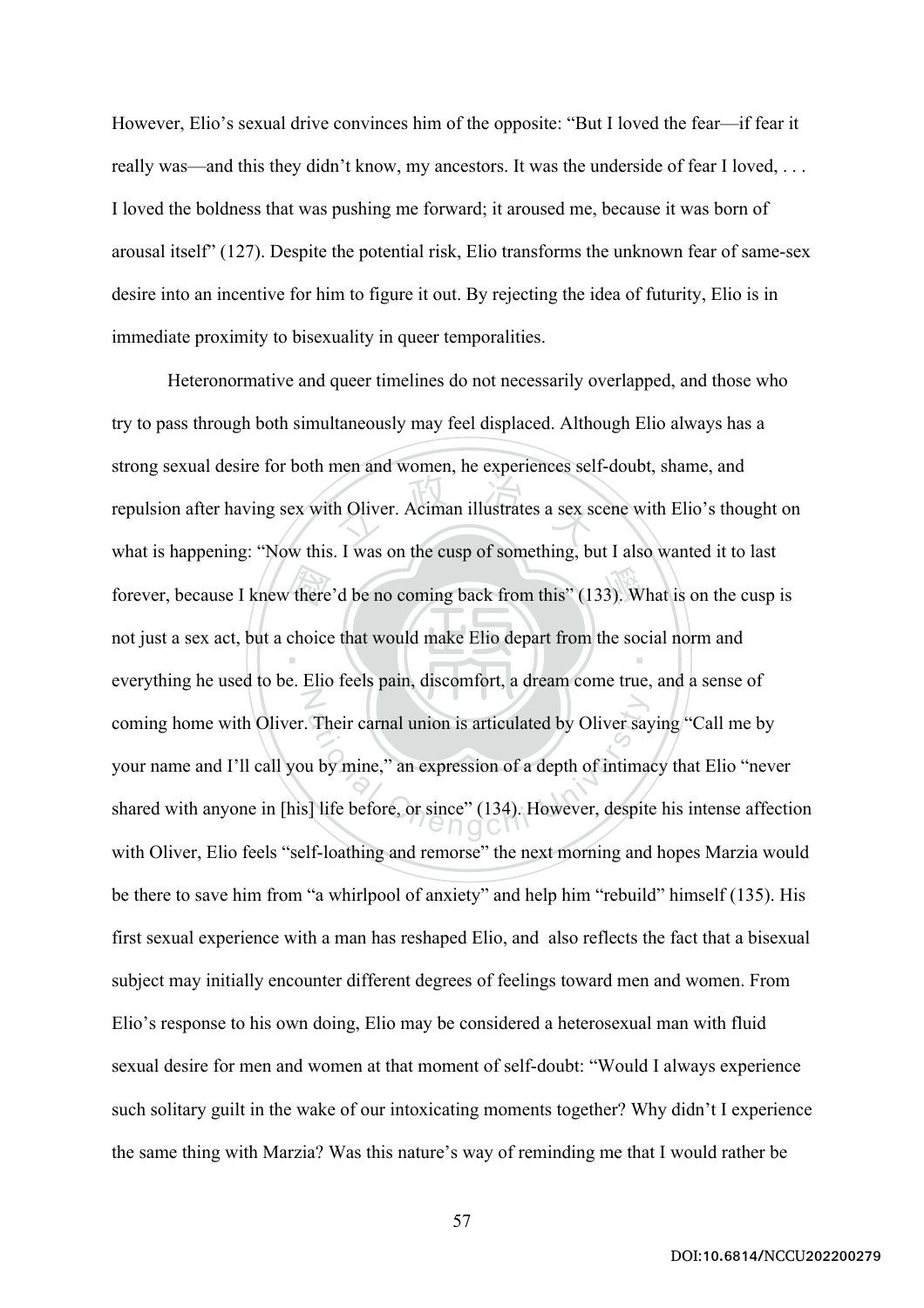with her?" (150). Against the risky same-sex relationship and the unknown, unstable development with Oliver, Elio relies heavily on his sexual attraction for women to dispel his sexual desire for men. Elio finds his bisexual attraction discordant.

sense that he hardly feels desire toward Oliver because he now loves the smell of Marzia on<br>his hand and loves "the all-woman in every woman" (118). By focusing on Marzia, Elio doe ween men and women. Those place ‧ N of interchangeable. He treats his lovemaking w<br>accurred to me to hide from Oliver what I was<br>compete, I thought" (151). By temporarily den Elio does not have much to consider when he is with Marzia. For example, when the couple are about to have sex, Marzia asks Elio, "Do you really care for me?" while Elio is thinking about where the best location to have sex would be: "my mind was racing ahead to the berm. Should I propose it? . . . I knew we'd run into other lovers around there. Otherwise there was the beach. I'd used the spot before. Everyone did. I might propose my room, no one at home would have known or for that matter cared" (117). Elio's thought shows the social tolerance for relationships between men and women. Those places are less private, or people know the purpose of going there as a couple. Elio enjoys a brief feeling of triumph in the his hand and loves "the all-woman in every woman" (118). By focusing on Marzia, Elio does not have to care about his unfulfilled sexuality for Oliver even though he knows that desires for women and men are not interchangeable. He treats his lovemaking with both genders as acquired skills: "It never occurred to me to hide from Oliver what I was doing with Marzia. Bakers and butchers don't compete, I thought" (151). By temporarily denying his deeper affection, Elio ensures that his bisexual identity stays at the behavioral level. Ironically, questioning bisexual men's sexual arousal toward men and women is a common way to deny male bisexuality. Flanders finds it strange in the first place to see that bisexuality can only be defined by patterns of physical sexual arousal (130). Related research has been conducted to ascertain bisexual men's attraction to both sexes (Jabbour et al.). Focusing on bisexual subjects' sexual arousal originates also from a monosexual perspective because it expects bisexual subjects to stand on the side of either homosexual or heterosexual by rejecting the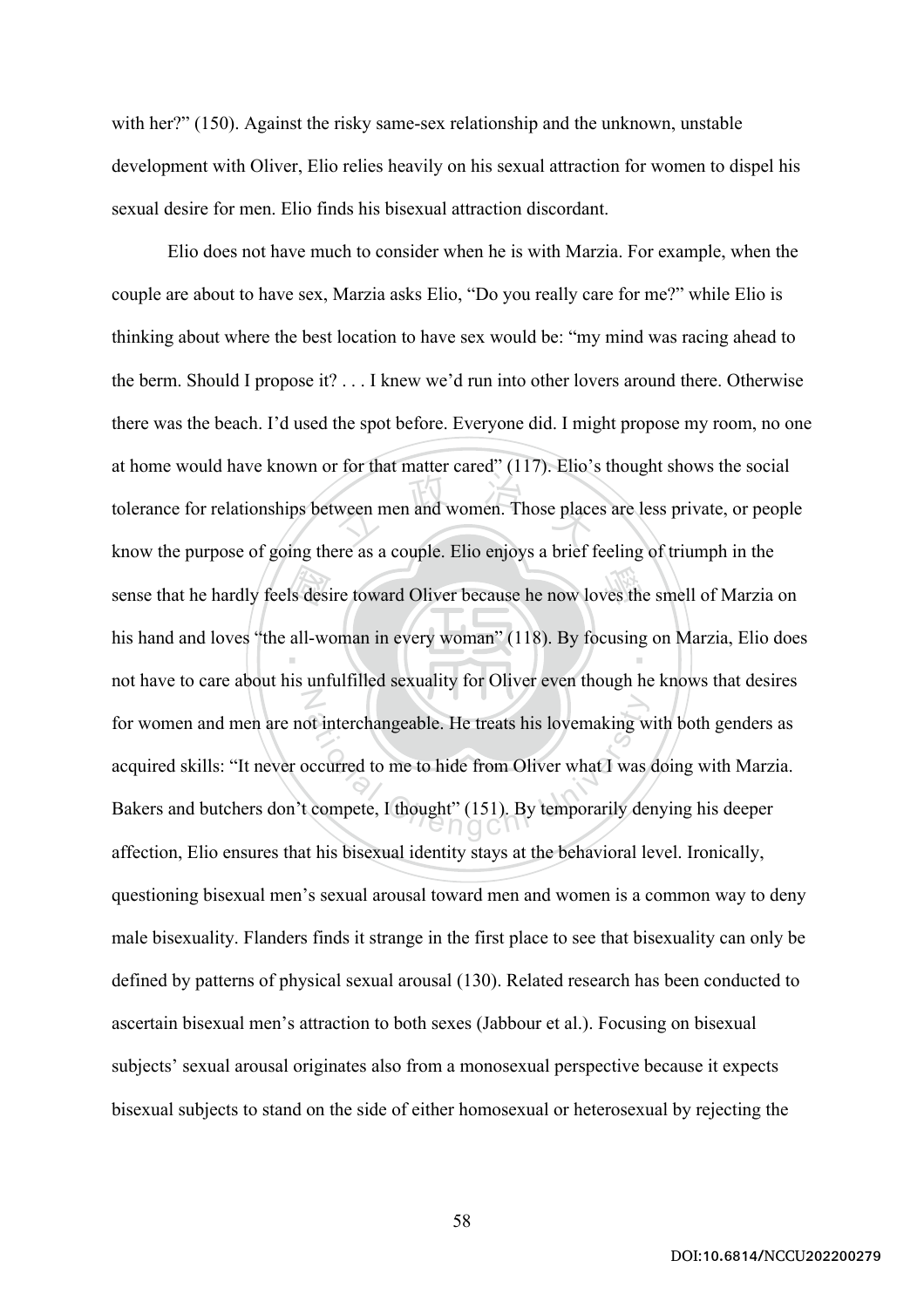fact that people may have feelings for more than one gender but not necessarily in equivalent amounts. Besides, the ascendant interest in homosexuality also suppresses other possibilities.

each also discloses many layers of Fortunately, Elio's concerns about same-sex relationships soon pass. He starts indulging himself with his bisexual fantasies when he is about to masturbate with a ripe peach: "If Oliver walked in on me now, I'd let him suck me as he had this morning. If Marzia came, I'd let her help me finish the job. The peach was soft and firm, and when I finally succeeded in tearing it apart with my cock, I saw that its reddened core reminded me not just of an anus but of a vagina" (146). The maturity of the fruit and Elio requires time. The ripe peach is a metaphor for Elio's recognition of his bisexuality. Similar to the third stanza of Lee's "From Blossom,", the peach also discloses many layers of meanings related to time:

學

‧

O, to take what we love inside,

 $\frac{1}{2}$  and  $\frac{1}{2}$  and  $\frac{1}{2}$  and  $\frac{1}{2}$  and  $\frac{1}{2}$  and  $\frac{1}{2}$  and  $\frac{1}{2}$  and  $\frac{1}{2}$  and  $\frac{1}{2}$  and  $\frac{1}{2}$  and  $\frac{1}{2}$  and  $\frac{1}{2}$  and  $\frac{1}{2}$  and  $\frac{1}{2}$  and  $\frac{1}{2}$  and  $\frac{1}{2}$  a N to carry within us an orchard, to eat not only the skin, but the shade, not only the sugar, but the days, to hold the fruit in our hands, adore it, then bite into the round jubilance of peach. (21)

ational Chengchi University<br>
and Chengchi University<br>
Chengchi University<br>
Chengchi University<br>
Chengchi University<br>
Chengchi University<br>
Chengchi University<br>
Chengchi University<br>
Chengchi University<br>
Chengchi University<br> Elio tries to keep emotional distance from Marzia and Oliver because he relies heavily on his perception of their response. He is afraid they will see through his pretense of indifference. However, both Marzia and Oliver push Elio to encounter his emotions. There comes a time when Elio stops complying not just with sexual desire but with feelings and even the possible development of romantic relationships: "It was the first time I kissed him with feeling, not just desire" (154). It is a turning point for Elio to think about what he likes to do with Marzia and Oliver rather than their genders and sexuality. After their physical intimacy, nothing changes significantly between Marzia and Elio. They do what they do as usual: dating in the piazzetta, going to the movies, visiting bookstores. This sense of a pattern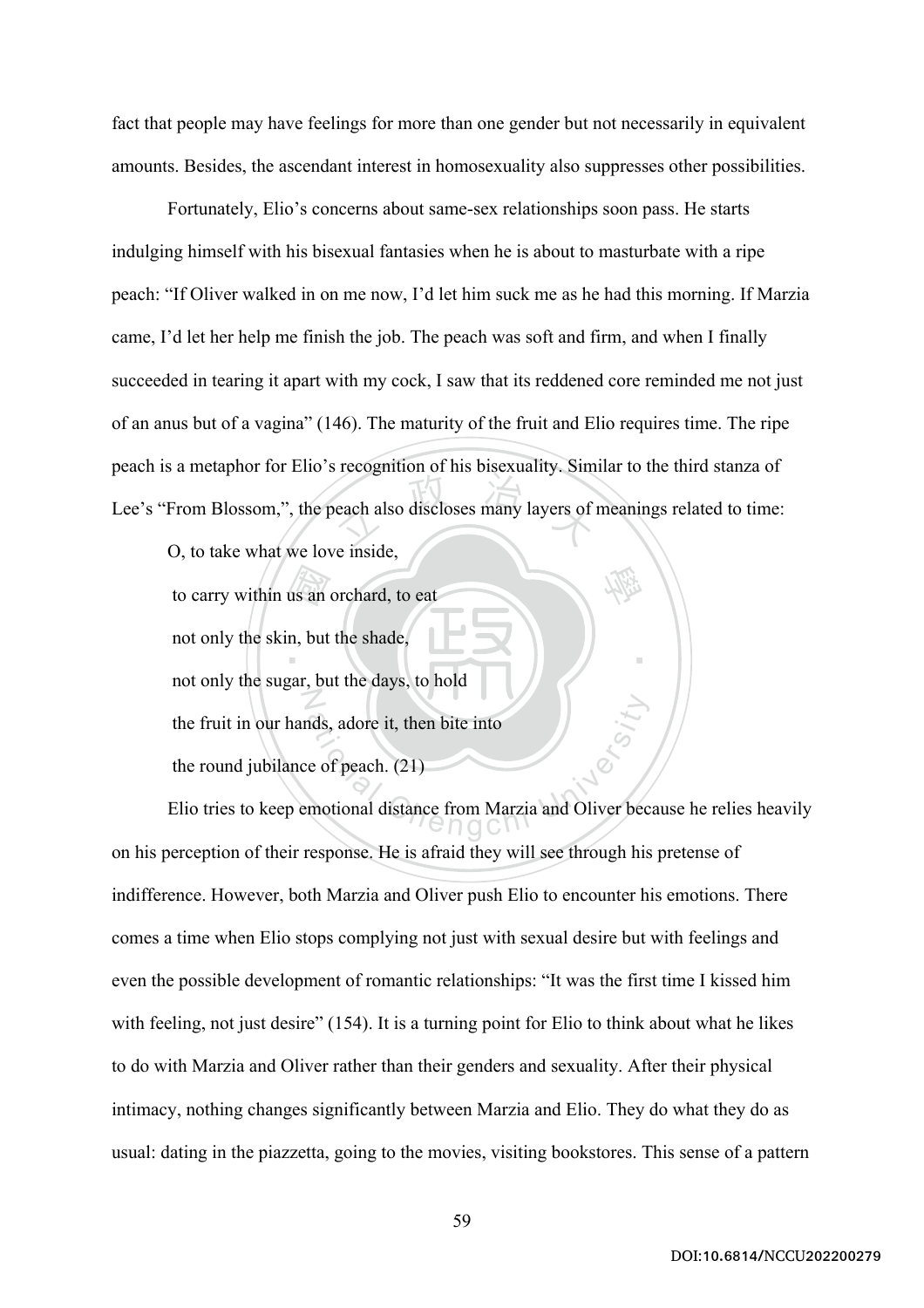of daily life is amicable. However, the affection between Elio and Oliver becomes more intense as the summer draws to an end. Elio feels they do not have enough time to be together: "'We wasted so many days—so many weeks.' 'Wasted?' I don't know. Perhaps we just needed time to figure out if this is what we wanted'" (155). The time Elio considers wasted proves to be unforgettable in his life. Besides, it takes time for them to make sure of their bisexuality when neither of them has established a close relationship with another man.

first book and teach in college. Initially, his relationship with Elio is more like competitors of<br>masculinity and intelligence. When he stays at Elio's house, he dates girls from the<br>majoblarhead and makes Elio feel isola  $2\pi$  and  $\pi$  and  $\pi$  and  $\pi$  and  $\pi$  and  $\pi$  is from Elio's po ‧ N r stave Elio off several times. Oliver also hides<br>After he kisses Elio for the first time, he imme<br>is—I know myself. So far we've behaved. We *Reading Oliver Bisexually.* Oliver, another bisexual character who also experiences his queer temporalities when he is with Elio, can also be seen as a role model in a heteronormative timeline. Everything readers know about Oliver is from Elio's point of view, and hence, his own thoughts on bisexuality are insufficient. He is young and promising, about to publish his masculinity and intelligence. When he stays at Elio's house, he dates girls from the neighborhood and makes Elio feel jealous. It is possible that the seven-year age gap between Elio and him makes Oliver stave Elio off several times. Oliver also hides his same-sex desire and refuses to confront it. After he kisses Elio for the first time, he immediately exercises prudence: "We can't do this—I know myself. So far we've behaved. We've been good. . . . I want to be good" (82). Although Oliver attempts to hold back his feelings for Elio, he finally reveals them. Oliver has sexual experience with other men before meeting Elio and knows what changes it would bring to a man, so he carefully keeps his distance from Elio. Yet, they still consummate their desires and their first sex does not turn out to be as fervently anticipated for a moment.

Oliver's reaction to Elio's vibes reflects how people engaged in same-sex relationships may take a skeptical attitude with fear. Unlike Marzia when she asks Elio whether he cares about her, Oliver knows it takes more than care to make their sexuality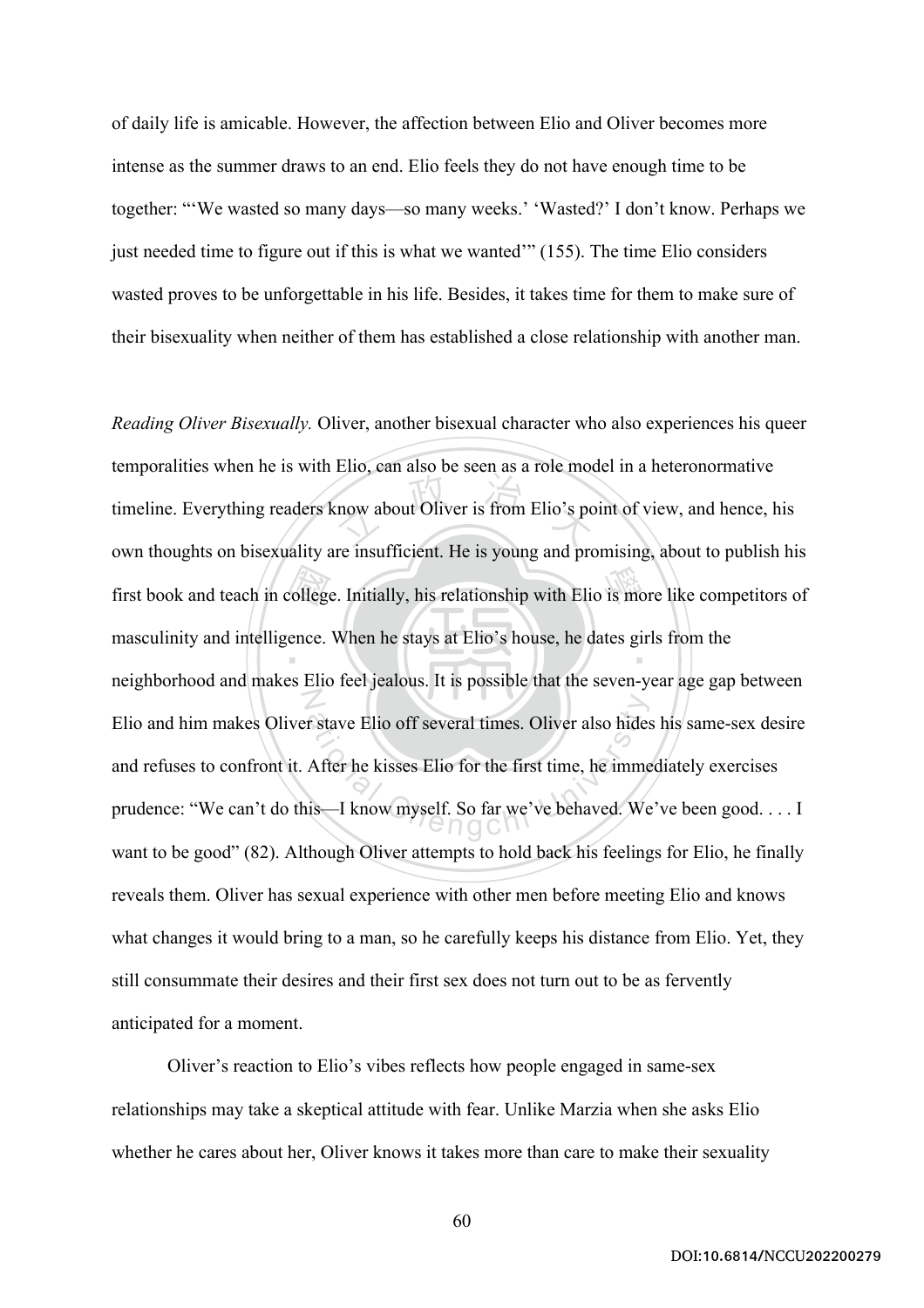wardly<br>or you  $\frac{1}{2}$  and  $\frac{1}{2}$  and  $\frac{1}{2}$  and  $\frac{1}{2}$  and  $\frac{1}{2}$  are shows his vulnerability when Oliver straightforwardly talks about his emotions: "Do you understand how glad I am ‧ N Thas not figured out is not clear here, but the coubt and a sense of shame toward their same-s<br>liver show their attraction to men and women, work. Nonheterosexual relationship would risk a person's social status in the 1980s, as it still does nowadays. When Elio approaches Oliver and touches him lovingly without saying much about his feelings, Oliver has to confirm they have come to a consensus: "You sure you want this? . . . We haven't talked" (131). Oliver is dismayed by Elio's agitation and uneasiness. Elio observes a side of Oliver he has never seen before: "For the first time in my life I watched him balk, prey to self-doubt" (136). Elio simply tries to adapts himself to the discomfort from anal sex and ponders over whether it is worth enduring the pain despite his infatuation for Oliver. Not knowing what causes the sudden indifference between them, Oliver is frightened at the thought of Elio's passive attitude by asking, "Are you going to hold last night against me?" (140). Oliver shows his vulnerability to Elio and hopes Elio will understand that he is not simply looking for fun. The two men soon become intimate again we slept together? . . . For you, however you think of it, it's still fun and games, which it should be. For me it's something else which I haven't figured out, and the fact I can't scare me" (143-44). What Oliver has not figured out is not clear here, but the common experience the two men have is self-doubt and a sense of shame toward their same-sex sexuality. Although both Elio and Oliver show their attraction to men and women, they also share the fear that their selfhood is threatened by the act of same-sex sexuality.

The restless summer weeks can be seen as a break for Oliver from his heteronormative timeline. Despite their intimacy, Oliver does not tell Elio about having a girlfriend back in America until he is getting married. Oliver's reluctance of disclosing his same-sex desire may stem from his idea of family. Oliver thinks Elio is lucky to have a father who is open-minded because his would send him to a correctional facility (227). Elio's father acknowledges the special friendship between Oliver and Elio by addressing the friendship between Montaigne and Etienne de la Boétie: "Parce que c'était lui, parce que c'était moi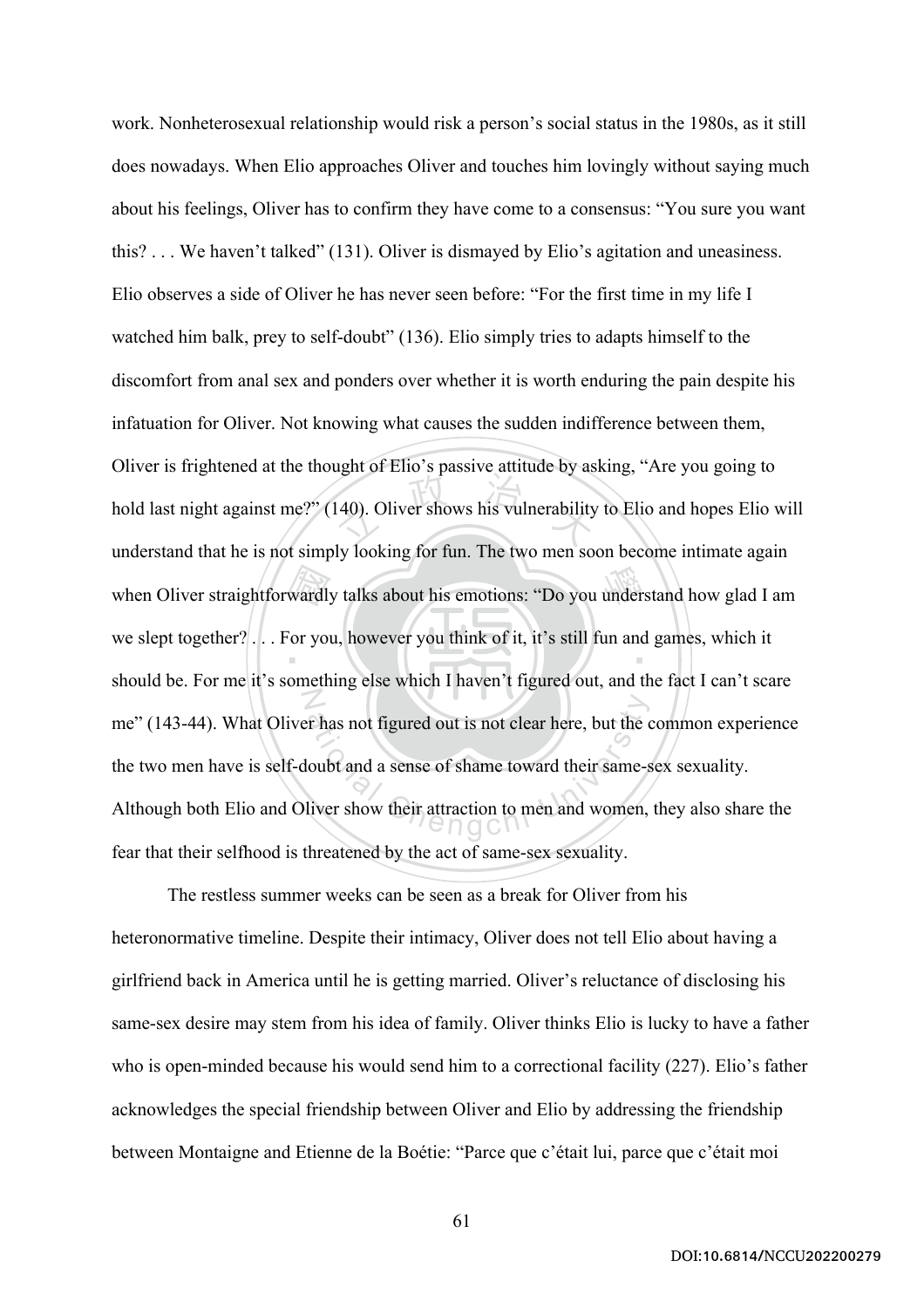[Because it was him, because it was me]" (223). Oliver possibly never thought that he would ever have a chance to build up a deep connection with a man, so he did not cling to it. That summer is as queer temporality for Oliver to indulge himself and embrace his bisexuality with Elio. The two men exchange and cherish those unspoken signals: lust and desire, guilt and shame.

The poet is the author of *Se l'amore*, whom he and Marzia had met before. He shares the poem entitled "The San Clemente Syndrome," referring to a stratified site that has at least at crossed my own came like a com  $\ddot{\phantom{0}}$ N Example 2. The memory, like time itself, like every sing<br>
s of subsequent restorations . . . " (192). The positive early in the novel: "We are not written for *Shared Queer Temporalities.* The three-day trip in Rome before Oliver leaves for America is Elio and Oliver's shared queer temporalities, in which they feel released and "in the same spirit of avoidance" (187). Besides, the party they join for a poetry reading is meaningful for Elio as well: "Every glance that crossed my own came like a compliment, or like an asking and a promise that simply lingered in midair between me and the world around me" (183). poem entitled "The San Clemente Syndrome," referring to a stratified site that has at least four layers of history underneath it. The structure of many layers is multidimensional: "'like the subconscious, like love, like memory, like time itself, like every single one of us, the church is built on the ruins of subsequent restorations . . .'" (192). The poem resonates with Elio's thought about sexuality early in the novel: "*We are not written for one instrument alone*" (13). A sexual subject can have more than one sexuality. The poem also reminds Elio of his relationships with Oliver and Marzia. Oliver is like the top layer of Elio's sexuality, which makes him wonder: "Whom else would I ever be able to call by my name? There would be others, of course, and others after others, but calling them by my name in a moment of passion would feel like a derived thrill, an affectation" (187). It is also the defining moment for him to leave Marzia and see her as the layer beneath Oliver: "I remembered Marzia . . . How far, how different. How thoroughly unreal she'd become" (187). The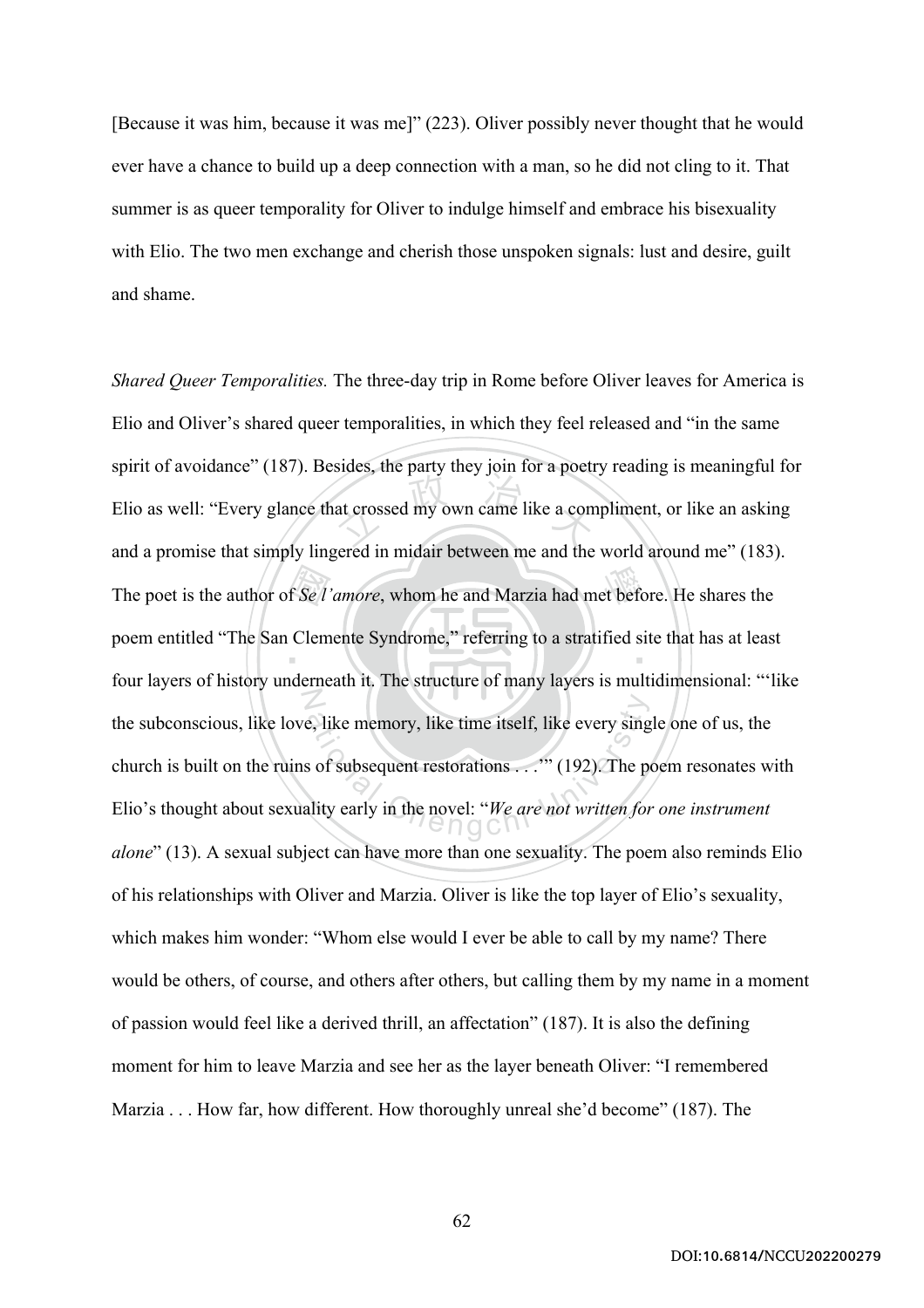relationship between Marzia and Elio becomes part of Elio's history, continuing to shape his identity.

egorie<br>|<br>|<br>| w who we are sexually" (qtd. in Har 學 grammatical gender categories in linguistics: "'*Evviva il sindromo di San Clemente* [Long ‧ N the talk. For Oliver, he thinks the poem "is to 1<br>movement of time: "... one thing leading to t<br>eseen, ..." (197) The poet's story in Bangkok was the original inspiration for "The San Clemente Syndrome," which is about his encounter with an androgynous person and his potential bisexual desire. The story attempts to break the stereotype of genders and how people take genders of their objects of affection to recognize their sexuality. The androgynous person challenges the poet's identification of his attraction by asking: "Do you want me man or woman?" (196). Not knowing how to answer, the poet said: "I want you as both, or as in between" (196). The whole scene seems to be Aciman's play of his idea pertaining to the theme: "Most of us don't know who we are sexually" (qtd. in Harman n. pag.). The poet's speech on the San Clemente Syndrome ends with a salutation in Italian, which toys with live the San Clemente Syndrome].' . . . '*Sindromo* [Syndrome] is not masculine, it's feminine, *la sindrome*.'" (196). People ponder on their own experience related to the San Clemente Syndrome after the talk. For Oliver, he thinks the poem "is to help us see double"; for Elio, he reflects on the movement of time: ". . . one thing leading to the next, to the next, to something totally unforeseen, . . ." (197).

The above queer temporalities are not just shared with those in the party. When Elio is back from Rome, Elio still feels insecure talking about his relationship with Oliver to others. Elio's father bridges the gap between heteronormative and queer temporalities by imparting how time and body affect one's identity from his experience, without explicitly discussing the romantic relationship between Elio and Oliver:

I may have come close, but I never had what you had. Something always held me back or stood in the way. How you live your life is your business. But remember, our hearts and our bodies are given to us only once. Most of us can't help but live as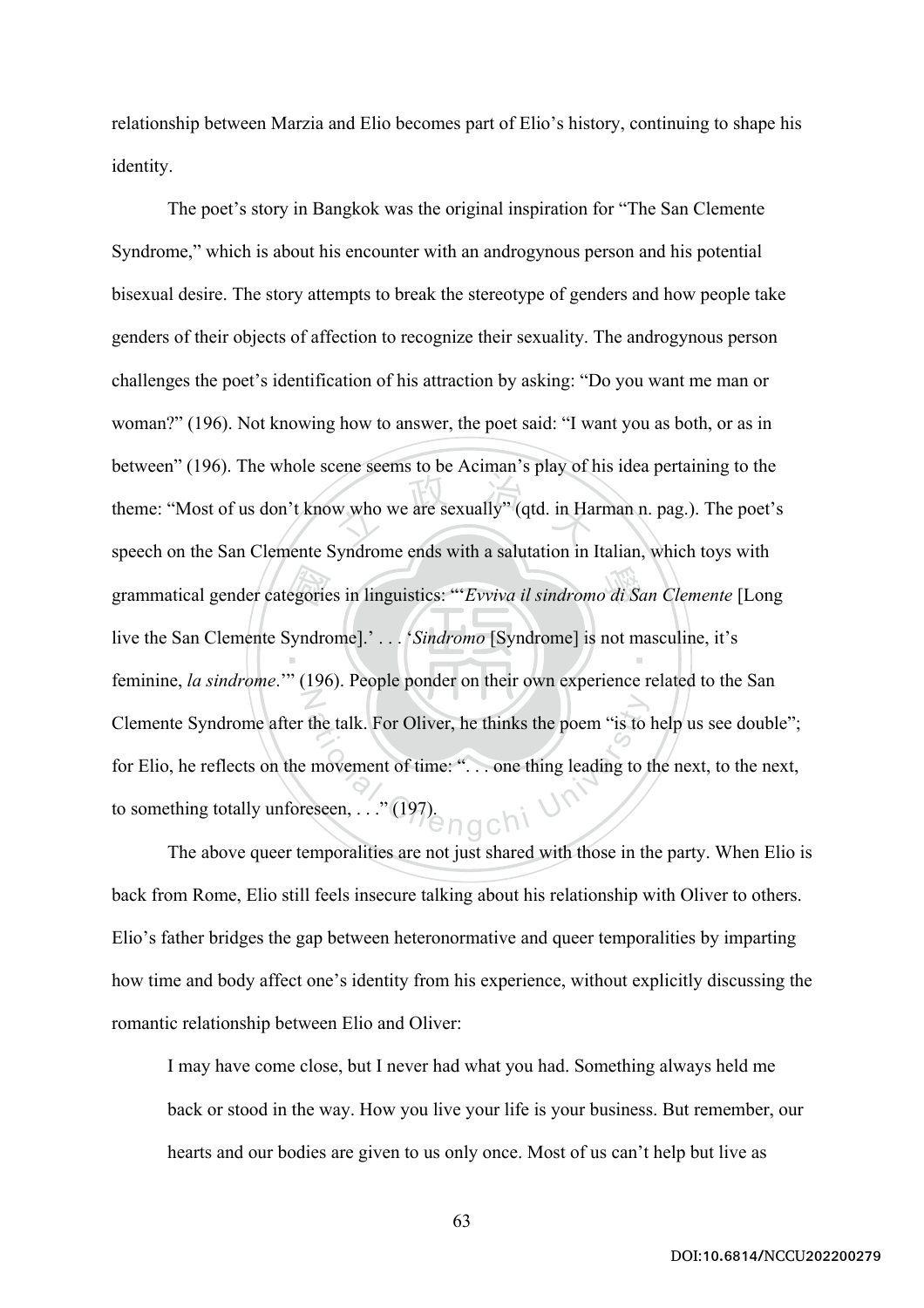though we've got two lives to live, one is the mockup, the other the finished version, and then there are all those versions in between. But there's only one, and before you know it, your heart is worn out, and, as for your body, there comes a point when no one looks at it, much less wants to come near it. Right now there's sorrow. I don't envy the pain. But I envy you the pain. (225)

tead o g. Elio's father's speech also reflect 學 The scene implies the intersection between heterosexual and queer timelines. By saying that he envies the pain Elio has, Elio's father indicates that such pain is not scripted to a heterosexual timeline. However, I argue that Elio's father is framing a new form of futurity for his son: a life that an elder man and father could not live again, which is to feel different kinds of emotions while young. Elio's father's speech also reflects the fact that no matter what is scripted to timelines, getting old and feeling weary are inevitable, so people should live as who they are instead of making a pretense for others.

‧

N Exercise of a timeline similar text of a timeline similar stam argues that, "Queer subcultures produce a<br>their participants to believe that their futures contributions of a good state of a good state. *Personal Queer Temporalities.* Queer temporalities mean differently to bisexual subjects like Elio and Oliver because they have opportunities to adopt a timeline similar to heteronormativity. Halberstam argues that, "Queer subcultures produce alternative temporalities by allowing their participants to believe that their futures can be imagined according to the logics that lie outside of those paradigmatic markers of life experience namely, birth, marriage, reproduction and death" (2). Elio takes Oliver as a marker of time on his timeline. Elio imagines what the other Elio would be like if he did not meet Oliver in that summer, but then he thinks that there will always be an Oliver who makes a change in him: " . . . would either of us understand why the other became who he is, would either be surprised to learn that each of us had in fact run into an Oliver of one sort or another, man or woman, and that we were very possibly, regardless of who came to stay with us that summer?" (229). Elio feels fortunate to have met Oliver in his young adulthood because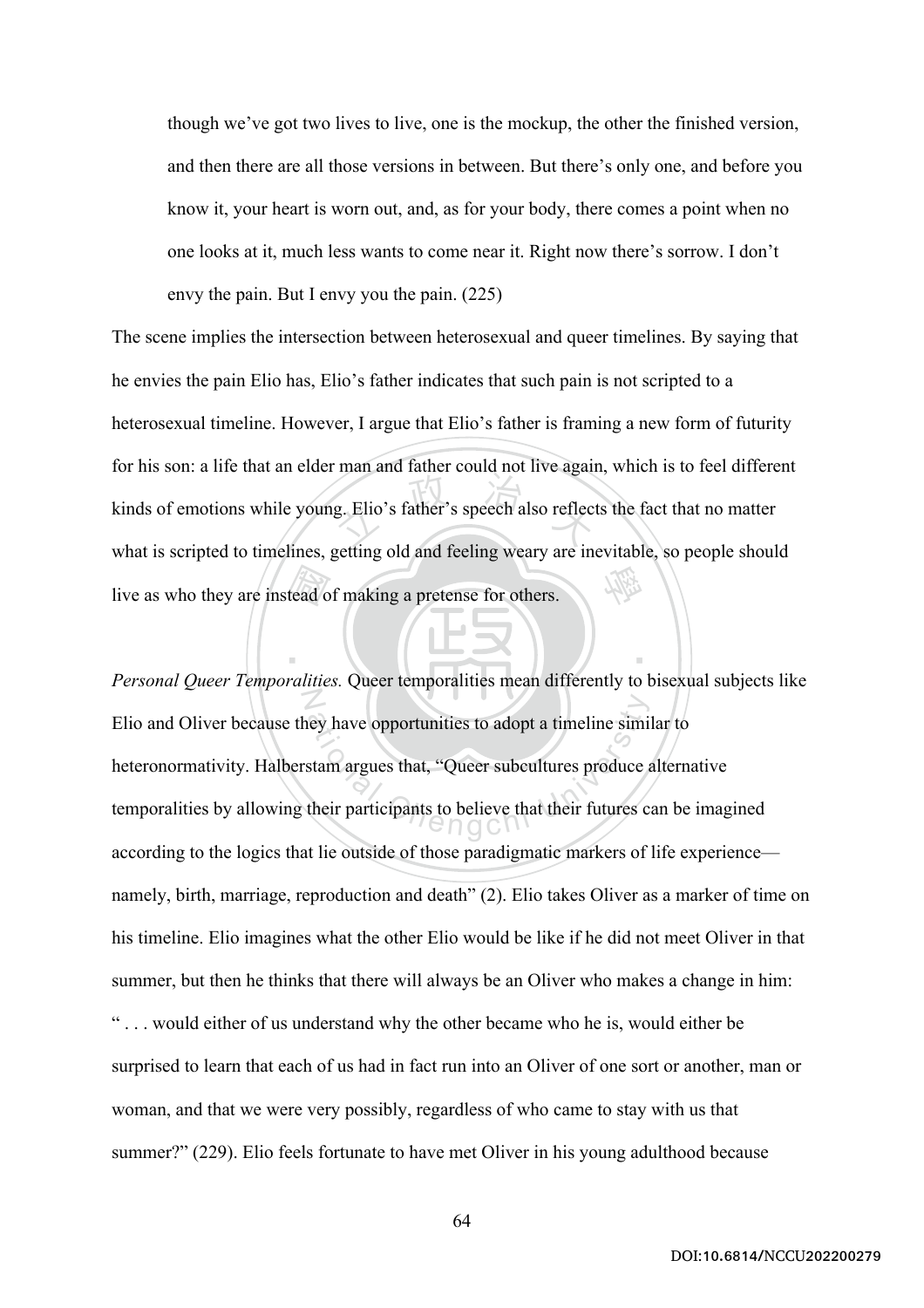Oliver has let him know what he wants in life: "If I were to punctuate my life with the people whose bed I shared, and if these could be divided in two categories—those before and those after Oliver—then the greatest gift life could bestow on me was to move the divider forward in time" (230). Although there are many successors to Oliver, Elio has only have short-lived relationships with them because Oliver is irreplaceable. The whole story can be seen as Elio's way of keeping his queer temporalities with Oliver.

invitation to visit his family because he is not ready to accept the new Oliver. "The very<br>possibility of meeting his family suddenly alarmed me—too real, too sudden, too in-my-<br>not reheaved enough . Or we it that I we ier 2). It is possible that Oliver has affaired the  $\frac{1}{2}$ ‧ N ver shared and couldn't possibly have known a<br>ir, and their past feels uncanny, for they both v<br>they feel like they are still living their past his Despite his affection for Elio, Oliver is married and has two kids. Elio pays Oliver a surprise visit after fifteen years but their reunion is not remarkable as their previous time together. "He was suddenly distant, as if stricken by the fear that we had met in a place he didn't care to remember" (232). It is possible that Oliver has affairs with men secretly, so he is still cautious about bringing his same-sex inclination to light. Elio declines Oliver's possibility of meeting his family suddenly alarmed me—too real, too sudden, too in-my-face, not rehearsed enough. . . . Or was it that I was jealous of his family, of the life he'd made for himself, of the things I never shared and couldn't possibly have known about?" (233-34). The two men discuss their affair, and their past feels uncanny, for they both want to relive that period of time. Moreover, they feel like they are still living their past history while their lives keep moving on, just like the notion of the San Clemente Syndrome. Both of them describe their lives as "a coma" or "a parallel life" because they are not with each other (240). Their circumstance is also consonant with Michelle Wright's recapitulation of queer temporalities: "the self always being selves in moments of acute consciousness, alive and aware through interactions composed of a multitemporal moment rather than a linear narrative" (301). In Elio and Oliver's case, once a bisexual subject is in a relationship with an object of a certain gender, the possible sexuality with the other gender may be put into a coma or run parallel despite being lively.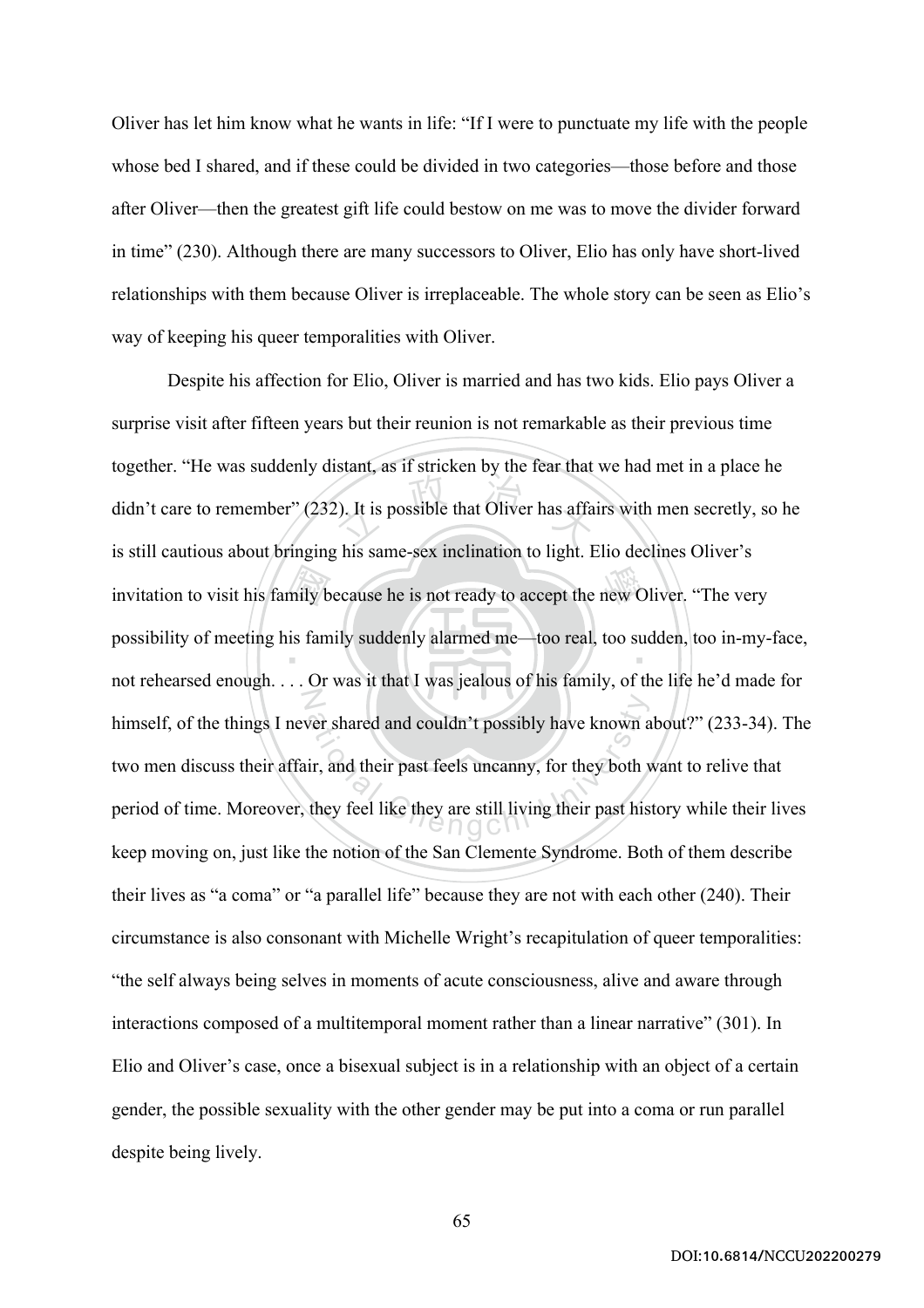## **CONCLUSION**

 $\frac{1}{2}$  is significant in the formation of b 學 The exposure of Elio's and Oliver's bisexuality reveals a few perspectives that people would use to describe sexuality—binary, monosexual, and bisexual. Reading bisexually allows readers to observe the nuances between sexual desire, sexual behavior, and romantic love. The fact that Elio and Oliver are so different is proof of how much individuality sexuality can contain. In them, two seemingly contradictory sides of manhood come together. Most importantly, a subject's sexual identity and relationships do not necessarily align with each other. That is to say that Elio, as a bisexual man, establishes relationships with men and women. Although his same-sex relationship is distinctive, his bisexual identity cannot be erased. Last but not least, time is significant in the formation of bisexual identity because a bisexual subject may undergo a continuum of relational possibilities and review self-identity in retrospection.

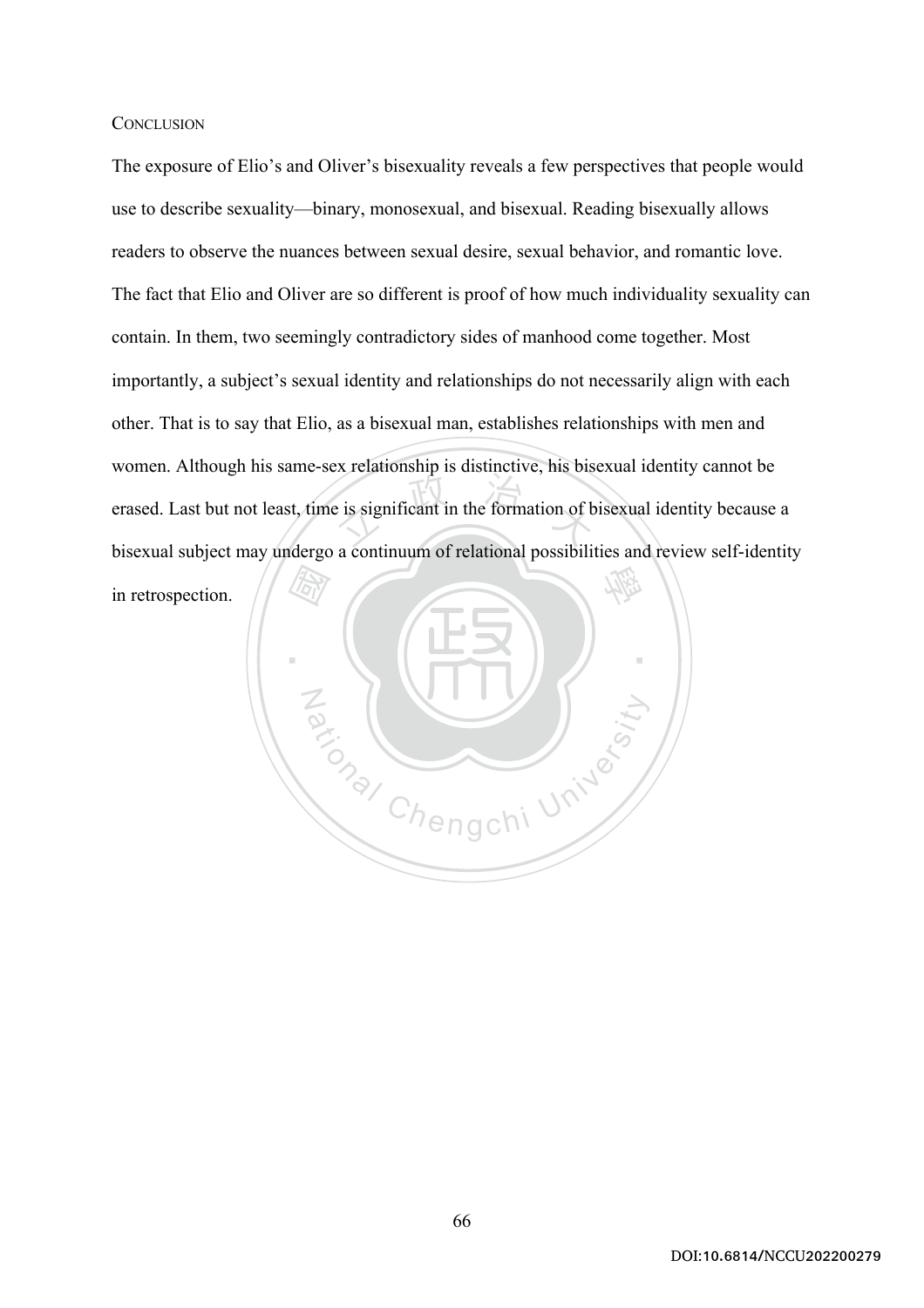## Chapter Five

## Conclusion

Love is not primarily a relationship to a specific person; it is an *attitude*, and *orientation* of *character* which determines the relatedness of a person to the world as a whole, not toward one 'object' of love.

—Erich Fromm, *The Art of Loving*, p. 43

bisexuality cannot be addressed properly because of its varied meanings, leading to ambivalent discussions between genders and sexual orientations. With a clear definition ehavior. However, a sexual identity ‧ N a romantic relationship with a man or a woma<br>an, or straight. People consider a bisexual pers<br>se people tend to take a person's object of affe Furthering research on bisexuality within LGBTQ+ studies is important because as a sexual orientation, bisexuality is generally misunderstood and partially appropriated by its homosexual or heterosexual behavior. However, a sexual identity is more than what a person does; it also reflects a person's self-knowledge and the interaction with others. Often, ambivalent discussions between genders and sexual orientations. With a clear definition, bisexuality can distinguish itself from a merger of heterosexuality and/or homosexuality. First and foremost, building up a romantic relationship with a man or a woman does not make a bisexual subject gay, lesbian, or straight. People consider a bisexual person as heterosexual or homosexual mainly because people tend to take a person's object of affection in relationships as an indicator of his or her sexual identity.

The above-mentioned misunderstanding is quite common in reading literary novels. Aciman's *Call Me by Your Name* is a typical recent example. In this novel, the protagonists, Elio and Oliver, are regarded as gay because of the love between them. Yet this perspective ignores Elio's romantic relationship with Marzia as well as Oliver's marriage afterwards. Therefore, I propose a revised reading strategy—reading bisexually—to locate characters' bisexuality and reveal the paradoxical confrontation between bisexuality and homosexuality. Such a method of reading is appropriate to apply when characters experience different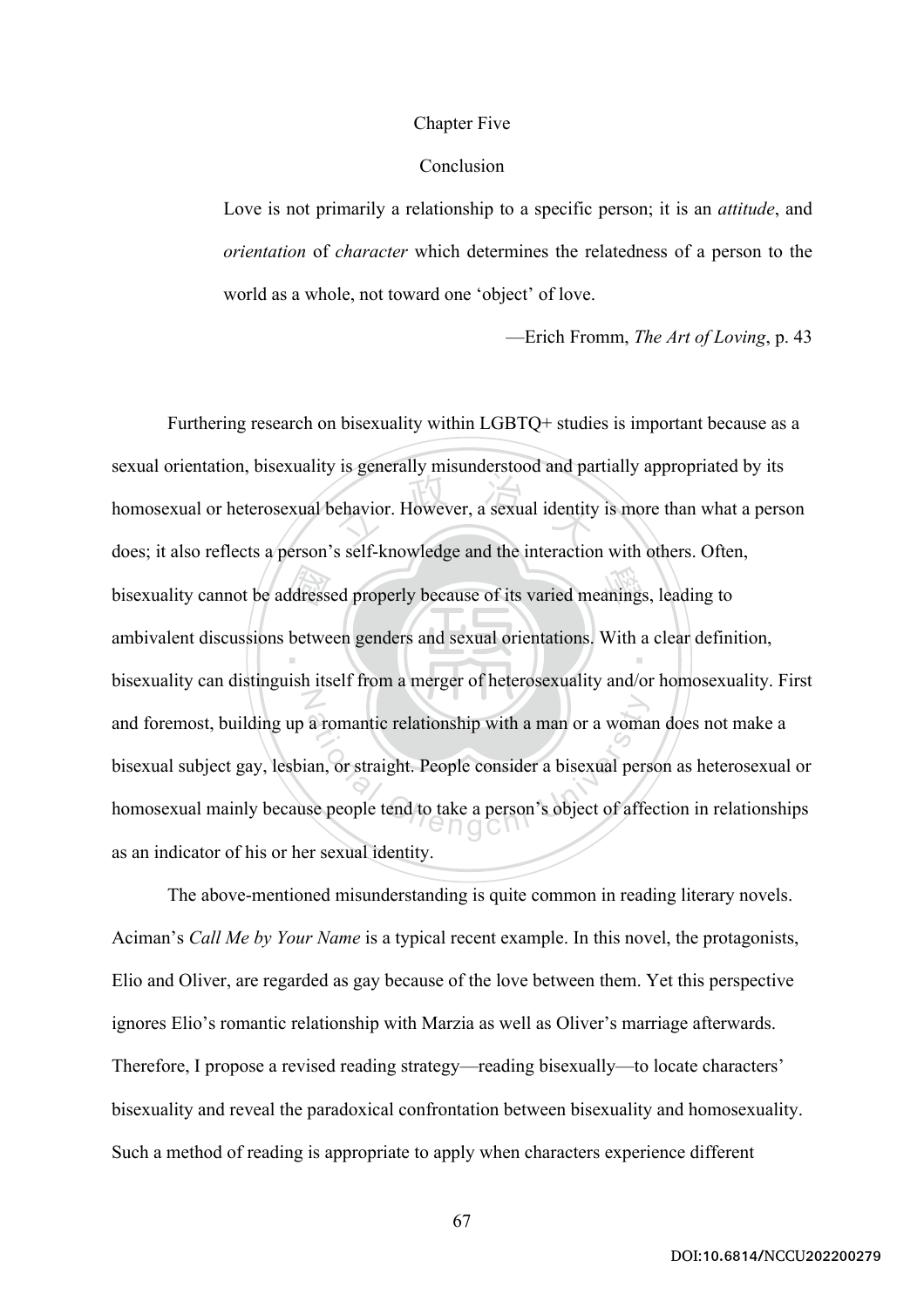degrees of affection or behavior toward people of more than one gender. It also looks at time and space for bisexual subjects to confront their own identity and negotiate it with others. Traditional readings of bisexual novels focus on characters' less-discussed relationship, emphasize the inadequacy of sexual dichotomy, and even tend to get rid of all kinds of sexual labels. Unlike those readings, my method, with the premise of clear definitions, stresses the importance of a bisexual category as a way of knowing, and I also draw attention to bisexual subjects' recognition of their attractions to other objects of desire and how those attractions further reflect their subjectivity. Reading Elio and Oliver carefully from a bisexual perspective reveals the nuances between love and desire for men and women.

sexuality. When heterosexual or homosexual people have relationships with others, people<br>tend to examine personality traits of objects of affection and the degree of love they are<br>charging because all notatial chiefs are a ally, readers can not only understand ‧ N xelusive: in Elio's case, although his relations<br>
ith Marzia, this does not mean that his attractic<br>  $\bigcap_{n=0}^{\infty}$ By reading Elio bisexually, readers can not only understand a bisexual person's interaction with different genders but also adopt a nonexclusive perspective regarding tend to examine personality traits of objects of affection and the degree of love they are showing because all potential objects are expected to be opposite-sex or same-sex. However, such connections are nonexclusive: in Elio's case, although his relationship with Oliver is more profound than his with Marzia, this does not mean that his attractions to women should be forsaken.

This research can be a stepping stone to further research on masculinity, manhood, forms of relationship, etc. The application of reading bisexually to more literary fiction may continue to challenge dichotomous thinking, and bring comparison and refinement within queer studies. Finally, I do hope this thesis can approach Fromm's idea of love: "love is exclusively an act of will and commitment, and that therefore fundamentally it does not matter who the two persons are" (52).

68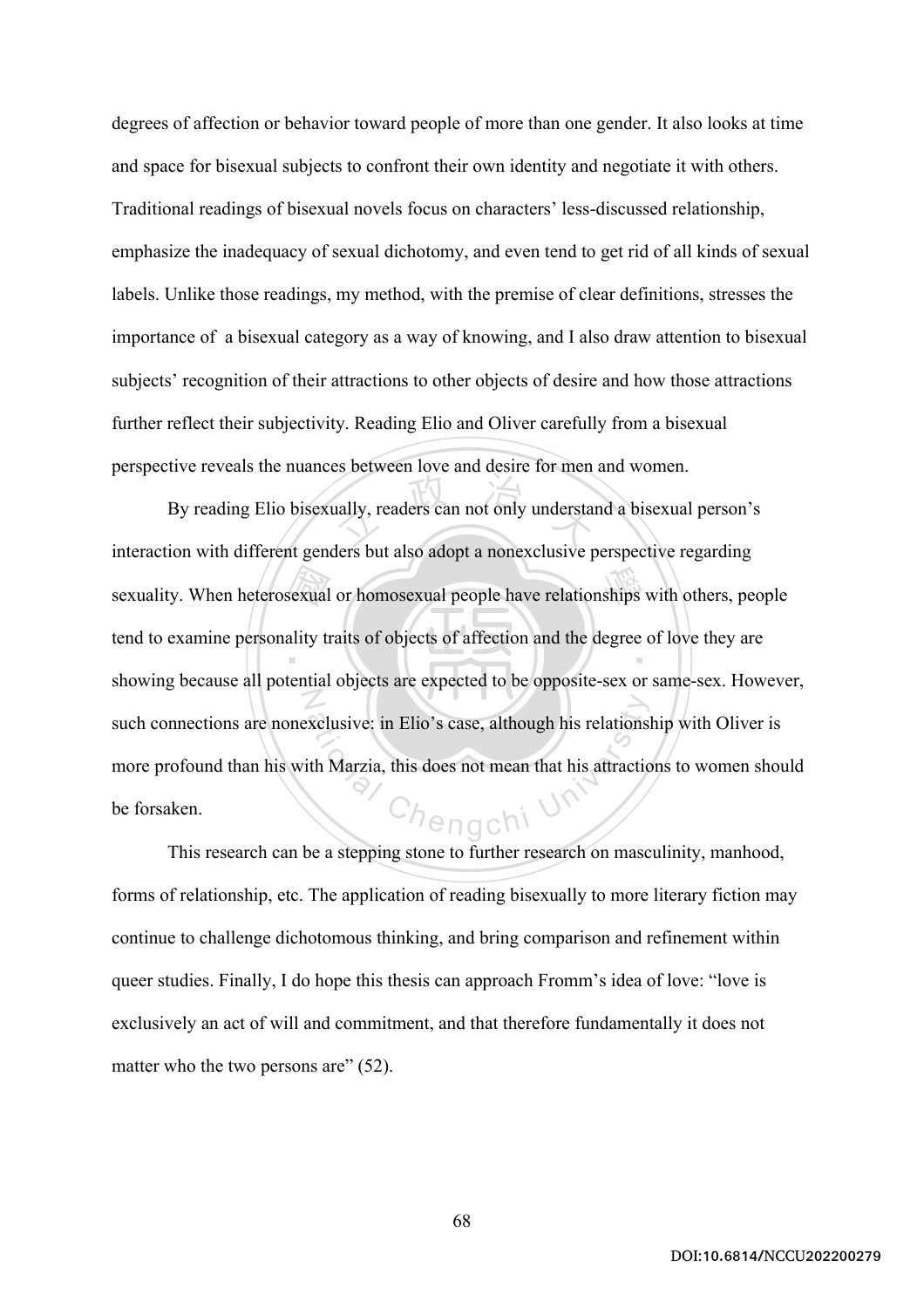## Works Cited

Aciman, André. *Call Me by Your Name*. Picador, 2008.

- ---. *False Papers: Essays on Exile and Memory*. Picador, 2001.
- ---. *Find Me*. Farrar, Straus and Giroux, 2019.
- ---. "In Search of Blue." *False Papers: Essays on Exile and Memory*, Picador, 2001, pp. 22-36.
- ---. "Intimacy." *Alibis: Essays on Elsewhere*, Picador, 2012, pp. 23-43.
- ---. *Out of Egypt*. Picador, 2007.
- ---, ed. *The Proust Project*. Farrar, Straus and Giroux, 2004.
- 文 政 治 Adams, Tony E. *Narrating the Closet: An Autoethnography of Same-Sex Attraction*. Left Coast Press, 2011.
- Ahmed, Sara. *Queer Phenomenology: Orientations, Objects, Others.* Duke UP, 2006.
- Alexander, Catherine. "The Garden as Occasional Domestic Space." *Signs: Journal of*<br>
Women in Culture and Society, vol. 27, no. 3, 2002, pp. 857-71. ‧ *Women in Culture and Society*, vol. 27, no. 3, 2002, pp. 857-71.
- N eer Theory." Journal of Homosexuality, vol. 52 Angelides, Steven. "Historicizing (Bi)sexuality: A Rejoinder for Gay/Lesbian Studies, Feminism, and Queer Theory." *Journal of Homosexuality*, vol. 52, no. 1-2, 2006, pp.125-58.
- ---. *A History of Bisexuality*. U of Chicago P, 2001.
- Bailey, J. Michael, et al. "Sexual Orientation, Controversy, and Science." *Psychological Science in the Public Interest*, vol.17, no. 2, 2016, pp. 45-101. *SAGE*, doi:

10.1177/1529100616637616. Accessed 27 Oct. 2020.

Baldwin, James. *Giovanni's Room.* Penguin Books, 2007.

---. *Another Country*. Vintage, 1992.

Beemyn, Brett. "'To Say Yes to Life': Sexual and Gender Fluidity in James Baldwin's *Giovanni's Room* and *Another Country*." *Journal of Bisexuality*, vol. 2, no. 1, 2002, pp. 55-72.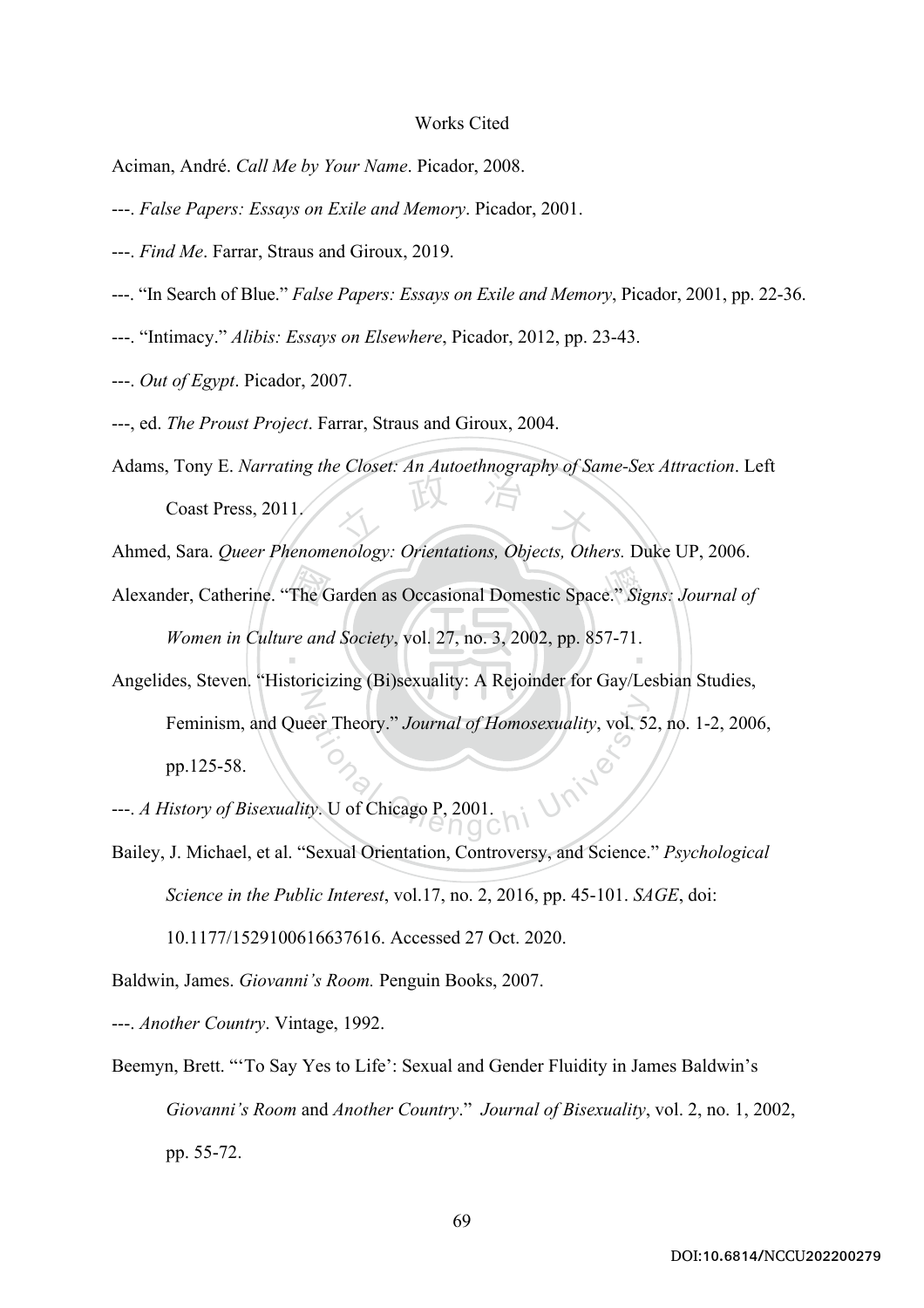"Bisexuality, *N*. (1)." *Oxford English Dictionary*, Oxford UP, 2015,

https://www.oed.com/view/Entry/19449?redirectedFrom=bisexuality#eid. Accessed 9 Feb. 2019.

- Bi Academic Intervention, editors. *The Bisexual Imaginary: Representation, Identity and Desire.* Cassell, 1997.
- Blumstein, Philip W, and Pepper Schwartz. "Bisexuality in Men." *Urban Life*, vol. 5, no. 3, 1976, pp. 339-58. *SAGE*, doi: 10.1177/089124167600500305. Accessed 1 Mar. 2020.

文 政 治 大 ---. "Bisexuality in Women." *Archives of Sexual Behavior*, vol. 5, no. 2, 1976, pp.171-81. *American Psychological Association*, doi: 10.1007/BF01541873. Accessed 1 Mar. 2020.

Boswell, John. *Christianity, Social Tolerance, and Homosexuality*. U of Chicago P, 1981.

Bowes-Catton, Helen, and Nikki Hayfield. "Bisexuality." *The Palgrave Handbook of the*<br>Psychology of Sexuality and Gender, edited by Christina Richards and Meg-John ‧ N *Psychology of Sexuality and Gender*, edited by Christina Richards and Meg-John Barker, Palgrave Macmillan, 2015, pp. 42-59.

Bowles, Jane. *Two Serious Ladies*, Alfred A. Knopf, 1943.

- S Ladies, Alfred A. Knopf, 1943.<br>
us Gay love Story Seduces and Overwhelms."<br>
Luca Guadagnino. The Guardian, 26 Oct. 2017 Bradshaw, Peter. "Gorgeous Gay love Story Seduces and Overwhelms." Review of *Call Me by Your Name*, by Luca Guadagnino. *The Guardian*, 26 Oct. 2017, https://www.theguardian.com/film/2017/oct/26/call-me-by-your-name-review-lucaguadagnino-armie-hammer. Accessed 17 Nov. 2020.
- Calhoun, Craig. "Social Theory and the Politics of Identity." *Social Theory and the Politics of Identity*, edited by Craig Calhoun, Wiley-Blackwell, 1994, pp. 9-36.
- Campbell, Karen. "A Luminous First Novel of a Young Man's Longing." Review of *Call Me by Your Name*, by André Aciman. *The Boston Globe*, 17 Feb. 2007, archive.boston.com/ae/books/articles/2007/02/19/a luminous first novel of a youn g\_mans\_longing/. Accessed 27 Sep. 2018.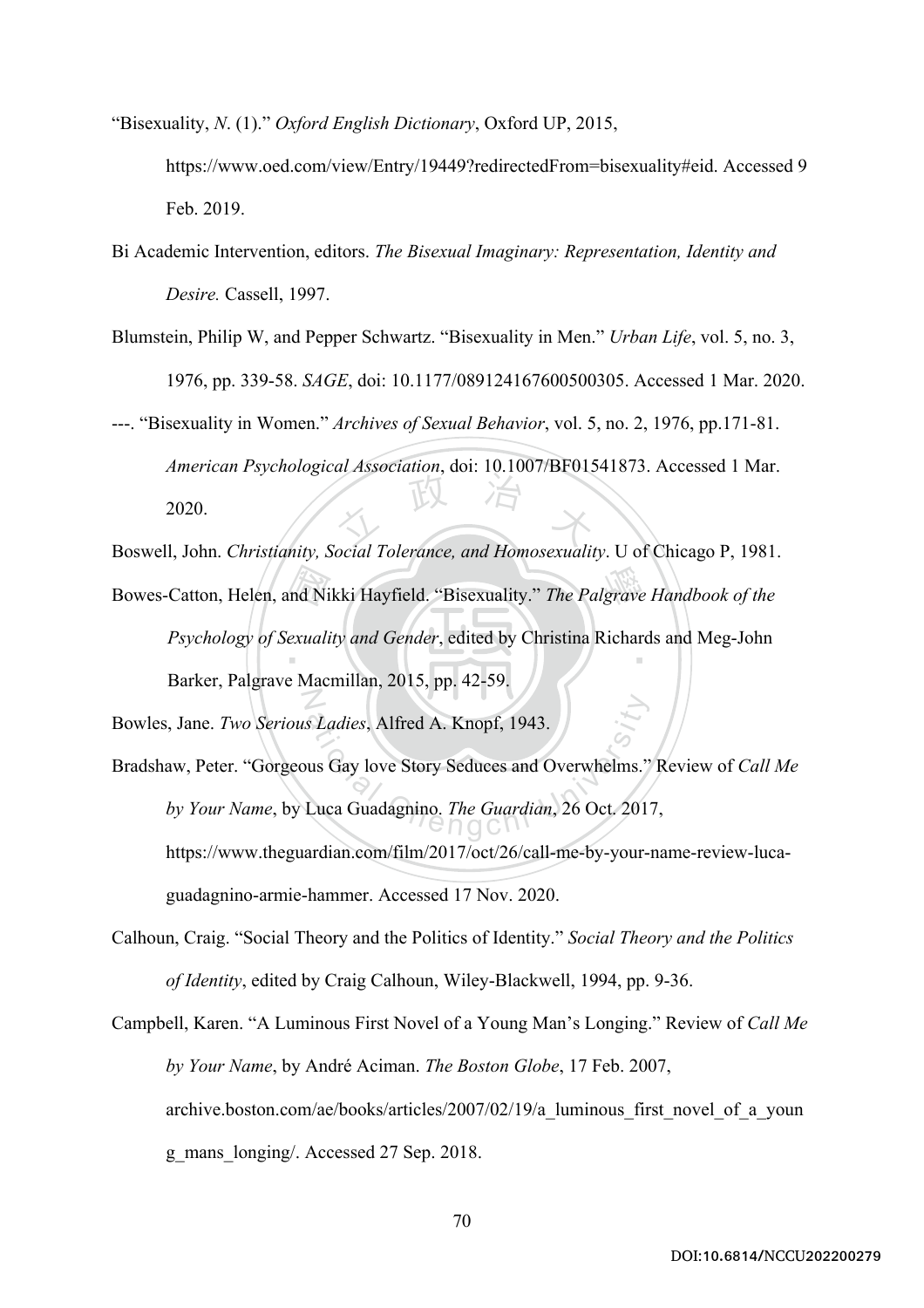- Combrinck-Graham, Lee. Review of *Call Me by Your Name*, by André Aciman. *Psychiatric Services*, vol. 58, no. 12, 2007, pp.1611-12.
- Curry, Tyler. "Op-ed: A Second Look at Bisexuality." *The Advocate*, 07 Mar. 2014, www.advocate.com/commentary/tyler-curry/2014/03/07/op-ed-second-lookbisexuality. Accessed 22 Nov. 2020.

Dante Alighieri. *Dante's Inferno*. Edited and translated by Mark Musa, Indiana UP, 1995.

- Däumer, Elizabeth. "Queer Ethics; or, The Challenge of Bisexuality to Lesbian Ethics." *Hypatia: a Journal of Feminist Philosophy*, vol. 7, no. 4, 1992, pp. 91-105.
- $\mu$  Bisexuality, vol. 12, no. 4, 2012, p Denton, Nicholas Reid. "Dare Not Speak Its Name: Bisexuality in Victorian Fin de Siècle Literature." *Journal of Bisexuality*, vol. 12, no. 4, 2012, pp. 416-83.
- Aciman. *The New York Times Sunday Book Review*, 25 Feb. 2007, nyti.ms/2kf6YQm.<br>Accessed 10 Sep. 2018. ‧ D'Erasmo, Stacey. "Suddenly One Summer." Review of *Call Me by Your Name*, by André Accessed 10 Sep. 2018.
- N Diamond, Lisa M. *Sexual Fluidity: Understanding Women's Love and Desire*. Harvard UP, 2008.
- Frientation Orient? A Biobehavioral Model Dist<br>esire." Psychological Review, vol. 110, no. 1, ---. "What Does Sexual Orientation Orient? A Biobehavioral Model Distinguishing Romantic Love and Sexual Desire." *Psychological Review*, vol. 110, no. 1, 2003, pp. 173-92.
- Dinshaw, Carolyn, et al. "Theorizing Queer Temporalities: A Roundtable Discussion." *GLQ: A Journal of Lesbian and Gay Studies*, vol. 13 no. 2, 2007, pp. 177-95.

Eisner, Shiri. *Bi: Notes for a Bisexual Revolution*. Seal Press, 2013.

- Elia, John P., et al. "Mapping Bisexual Studies: Past and Present, and Implications for the Future." Swan and Habibi, pp. 1-18.
- Engel, Manfred. "Variants of the Romantic 'Bildungsroman.'" *Romantic Prose Fiction*, edited by Gerald Gillespie et al., Benjamins, 2008, pp. 263-95.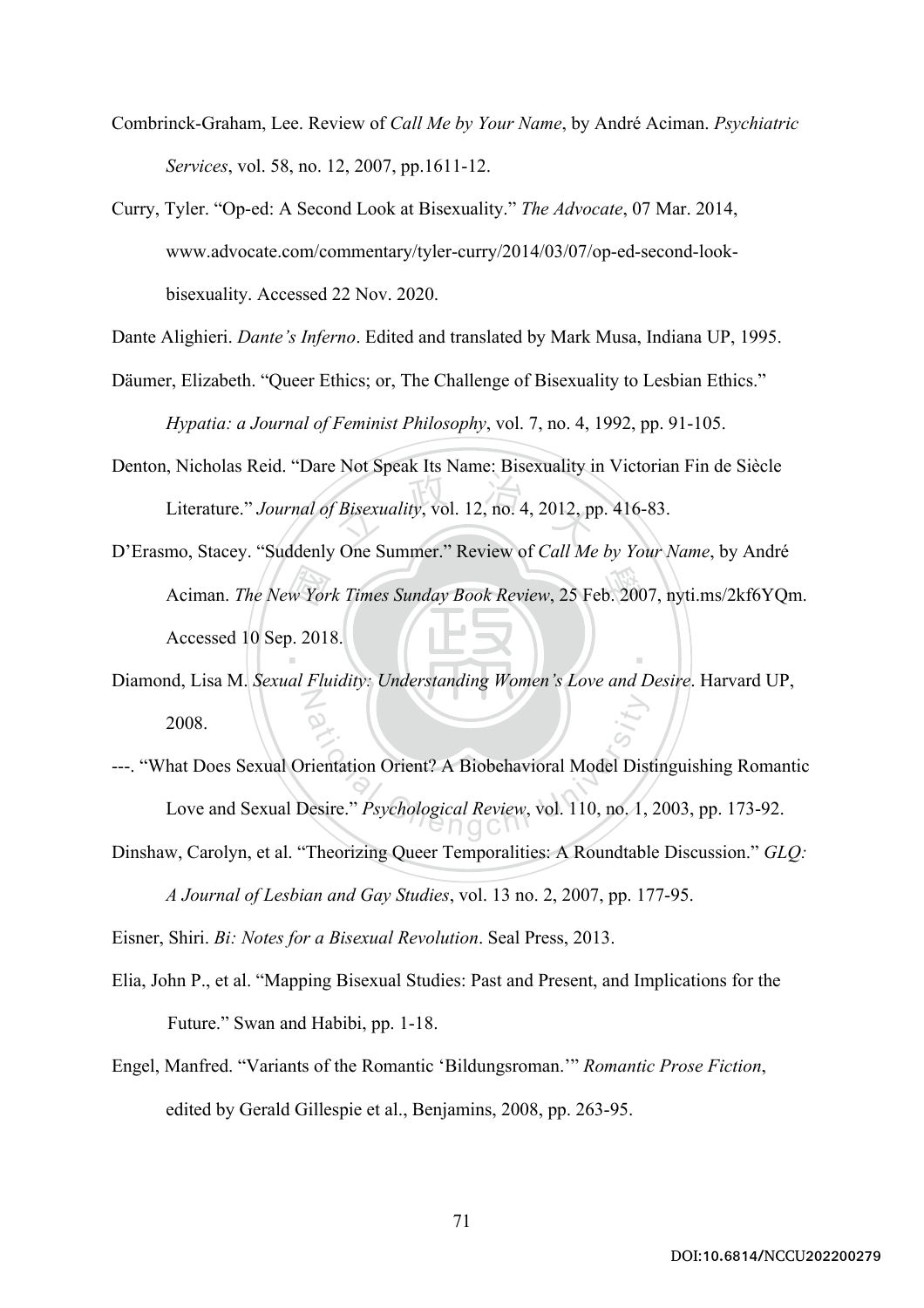Erickson-Schroth, Laura, and Jennifer Mitchell. "Queering Queer Theory, or Why Bisexuality Matters." *Journal of Bisexuality*, vol. 9, no. 3-4, 2009, pp. 297-315.

Esterberg, Kristin G. "The Bisexual Menace: Or, Will the Real Bisexual Please Stand Up?" *Handbook of Lesbian and Gay Studies*, edited by Diane Richardson and Steven Seidman, SAGE, 2002, pp. 215-27.

Fairyington, Stephanie. "Kinsey, Bisexuality, and the Case Against Dualism." *Journal of Bisexuality*, vol. 8, no. 3-4, 265-70.

Flanders, Corey E. "The Male Bisexual Experience." Swan and Habibi, pp. 127-43.

- 文 政 治 木 Foucault, Michel. *The History of Sexuality*. Translated by Robert Hurley, vol. 1, Pantheon Books, 1978.
- *Lifespan: Psychological Perspectives*, edited by Anthony R. D'Augelli and Charlotte<br>J. Patterson, Oxford UP, 1995, pp. 48-86. ‧ Fox, Ronald C. "Bisexual Identities." *Lesbian, Gay, and Bisexual Identities Over the*  J. Patterson, Oxford UP, 1995, pp. 48-86.
- N Freeman, Elizabeth. "Introduction." *GLQ: A Journal of Lesbian and Gay Studies*, vol. 13 no. 2, 2007, pp. 159-76.
- 6.<br>
ational Chengchi University Article State University Article State University Article State University Article<br>
Chengcom/archives/la-xpm Freeman, Judith. "Consumed." Review of *Call Me by Your Name*, by André Aciman. *Los Angeles Times*, 28 Jan. 2007, www.latimes.com/archives/la-xpm-2007-jan-28-bkfreeman28-story.html. Accessed 9 Sep. 2018.
- Freud, Sigmund. "The Sexual Aberrations." *The Standard Edition of the Complete Psychological Works of Sigmund Freud.* Edited and Translated by James Strachey, vol. 7, Hogarth Press, 1953, pp. 135-72.

Fromm, Erich. *The Art of Loving*. HarperCollins, 2019.

Galt, Rosalind, and Karl Schoonover. "Untimely Desires, Historical Efflorescence, and Italy in *Call Me by Your Name*." *Italian Culture*, vol. 37, no. 1, 2019, pp. 64-81.

Galupo, M. Paz. "Plurisexual Identity Labels and the Marking of Bisexual Desire." Swan and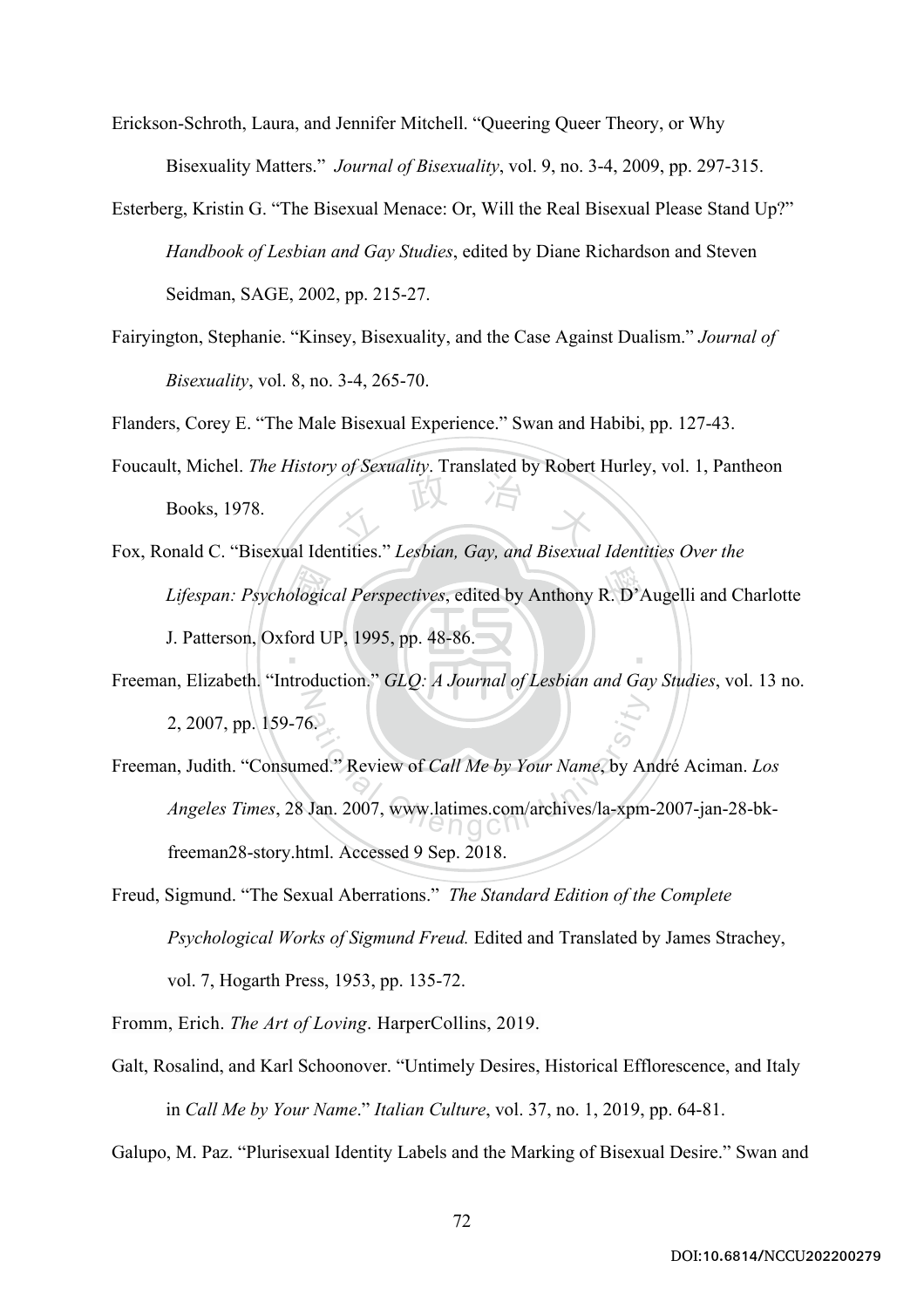Habibi, pp. 61-75.

Garber, Marjorie. *Bisexuality and the Eroticism of Everyday Life.* Routledge, 2000.

- Garofalo, Silvano. "The Moon in the Poetry of Leopardi and Unamuno." *Italica*, vol. 45, no. 3, 1968, pp. 353-64.
- Gibson, Michelle A., et al. *Finding Out: An Introduction to LGBT Studies*. 2nd ed., SAGE, 2014.

Gooß, Ulrich. "Concepts of Bisexuality." *Journal of Bisexuality*, vol. 8, no. 1-2, 2008, pp.9-23.

- Halberstam, Judith (*see also* Halberstam, J. Jack). *In a Queer Time and Place: Transgender Bodies, Subcultural Lives*. Duke UP, 1998.
- amaggiore, editors. RePresenting Bi Hall, Donald E, and Maria Pramaggiore, editors. RePresenting *Bisexualities: Subjects and Cultures of Fluid Desire*. NYUP, 1996.

Hammond, Paul. *Love Between Men in English Literature*. St. Martin's Press, 1996.<br>Harman, Justin. "'Call Me by Your Name' Author: 'Most of Us Don't Know Who V ‧ N Example 1-of-us-dont-know-who-we-are-sexually. Acce<br>al Spaces: A Geography of Sexuality and Gend<br>Perspectives: Emergent and Contingent Relation Harman, Justin. "'Call Me by Your Name' Author: 'Most of Us Don't Know Who We Are Sexually.'" *Glamour,* 6 Dec. 2017, www.glamour.com/story/call-me-by-your-nameandre-aciman-most-of-us-dont-know-who-we-are-sexually. Accessed 14 Oct. 2018. Hemmings, Clare. *Bisexual Spaces: A Geography of Sexuality and Gender*. Routledge, 2002. ---. "Bisexual Theoretical Perspectives: Emergent and Contingent Relationships." Bi

Academic Intervention, pp. 14-37.

- Heraclitus, and T. M. Robinson. *Heraclitus: Fragments: a Text and Translation with a Commentary*. U of Toronto P, 1987.
- Jabbour, Jeremy, et al. "Robust evidence for bisexual orientation among men." *PNAS*, vol. 117, no. 31, 2020, pp. 18369-77.
- Kaiser, Charles. "Love That Knows No Boundaries." Review of *Call Me by Your Name*, by André Aciman. *Washington Post*, 21 March 2007, www.washingtonpost.com/wpdyn/content/article/2007/03/21/AR2007032102069\_pf.html. Accessed 10 Sep. 2018.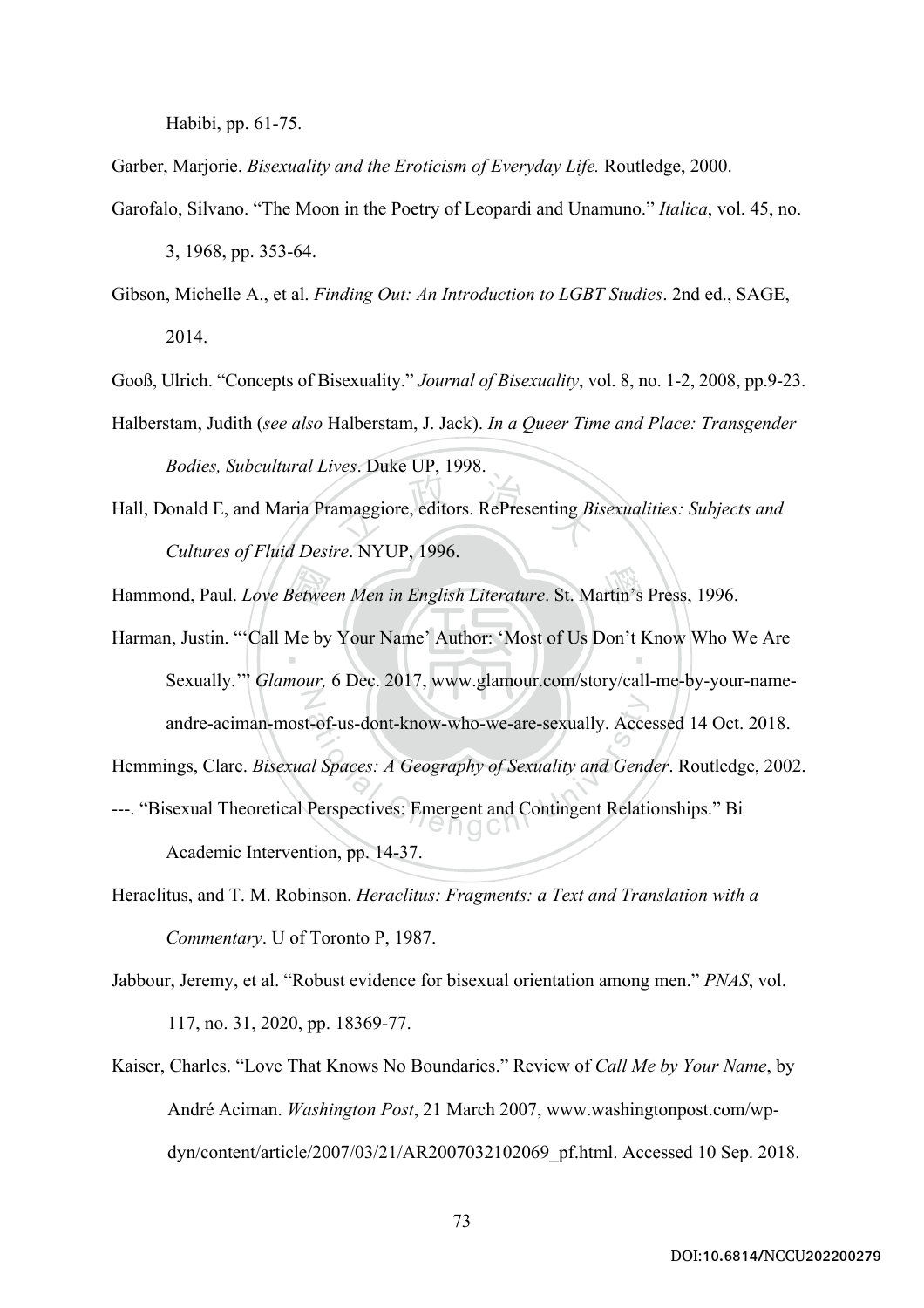Kaloski, Ann. "Returning to the Lesbian *Bildungsroman*: A Bisexual Reading (of) Nancy Toder's *Choices*." Bi Academic Intervention, pp. 90-105.

Kinsey, Alfred C., et al. *Sexual Behavior in the Human Male*. W. B. Saunders Co., 1953.

Klein, Fritz. *The Bisexual Option*. 2nd ed., 1978. Haworth Press, 1993.

- Klein, Fritz, et al. "Sexual Orientation: A Multi-Variable Dynamic Process." *Journal of Homosexuality*, vol. 11, no. 1-2, 1985, pp. 35-49.
- Knopf, Mary Jane. "Bi-nary Bi-sexuality: Jane Bowles's *Two Serious Ladies*." Hall and Pramaggiore, pp. 142-64.
- wash-gay-films-call-me-by-your-name. Accessed 17 Jan. 2019.<br>-Young. "From Blossom." Rose: Poems. BOA Editions, LTD., 1<br>di Gieseme. "XIV: To the Moon". Translated by Janethan Gole view of Call Me by Your Name, by Lee, Benjamin. "Call Me by the Wrong Name: How Studios Are Still Trying to Straight-Wash Gay Films." Review of *Call Me by Your Name*, by Luca Guadagnino. *The Guardian*, 8 Nov. 2017, https://www.theguardian.com/film/2017/nov/08/straight-

‧ Lee, Li-Young. "From Blossom." *Rose: Poems*. BOA Editions, LTD., 1986, p. 21.

- N Leopardi, Giacomo. "XIV: To the Moon." Translated by Jonathan Galassi. *Canti*. Farrar, Straus and Giroux, 2011, p. 113.
- 2011, p. 113.<br>storicising Contemporary Bisexuality." Journal MacDowall, Lachlan. "Historicising Contemporary Bisexuality." *Journal of Bisexuality*, vol. 9, no. 1, 2009, pp. 3-15.
- Martin, Biddy. "Success and Its Failures." *Feminist Consequences: Theory for the New Century*, edited by Elisabeth Bronfen and Misha Kavka, Columbia UP, 2001, pp. 353-80.

McLean, Kirsten. "Bisexual in Society." Swan and Habibi, pp. 77-93.

- Monro, Surya, et al. "Is Bisexuality Invisible? A Review of Sexualities Scholarship 1970- 2015." *The Sociological Review*, vol. 65, no. 4, 2017, pp. 663-81.
- Navarre, Marguerite de. "*The Heptameron*: Story 10." Translated by P. A. Chilton. *The Norton Anthology of Western Literature*. Edited by Martin Puchner et al., 9<sup>th</sup> ed., vol. 1, W. W. Norton, 2014, pp. 2252-74.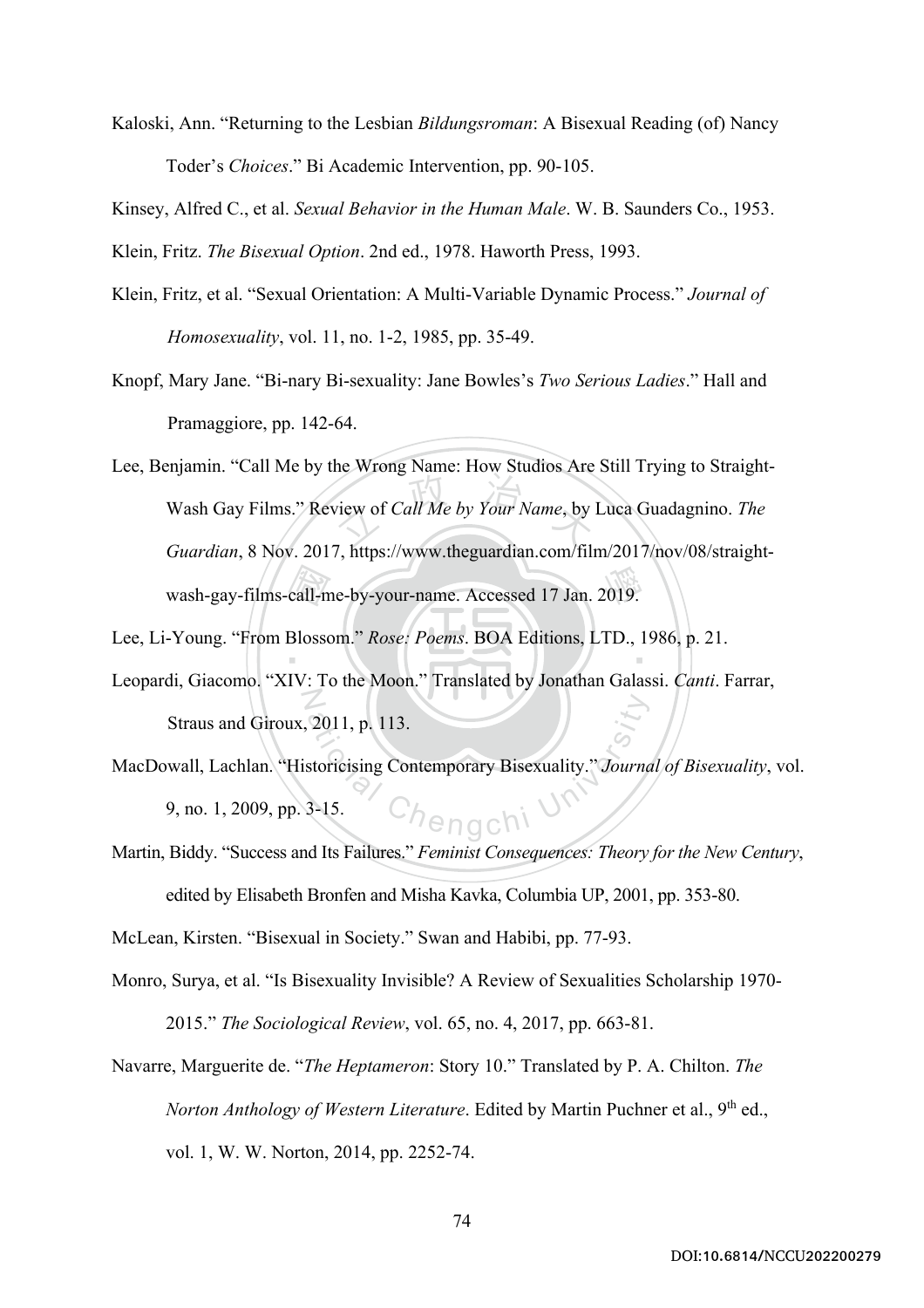Ochs, Robyn. "Finding Bisexuality in Fiction." *Getting Bi: Voices of Bisexuals Around the World*, edited by Robyn Ochs and Sarah E. Rowley, 1<sup>st</sup> ed., Bisexual Resource Center, 2005, pp. 218-20.

- Plato. *Symposium.* Translated by Seth Benardete with commentaries by Allan Bloom and Seth Benardete, U of Chicago P, 2001.
- Pramaggiore, Maria. "BI-ntroduction I: Epistemologies of the Fence." Hall and Pramaggiore, pp. 1-7.

s/article/Jewish-teen-boy-in-Italy-re Reyn, Irina. "Jewish Teen Boy in Italy Recalls a Summer of Lust." Review of *Call Me by Your Name*, by André Aciman. *SFGATE*, 11 Feb. 2007, www.sfgate.com/books/article/Jewish-teen-boy-in-Italy-recalls-a-summer-of-lust-2649807.php. Accessed 09 Sep. 2018.

- er Jev<br>urn Jev<br>1 Imm Roden, Frederick. "Queer Jewish Memory: André Aciman's Call Me by Your Name." ‧ *Journal of Modern Jewish Studies*, vol. 18, no.2, 2019, pp. 194-211.
- N Ronan, Joseph. "Textual Immaturity: Bisexuality, Textuality and Adolescence." *Journal of Bisexuality*, vol. 18, no. 1, 2018, pp. 86-101.

Sedgwick, Eve Kosofsky. *Epistemology of the Closet*. U of California P, 1990.

ation 1, 2018, pp. 86-101.<br>
Epistemology of the Closet. U of California P,<br>
Call Me by Your Name, by André Aciman." 1 Simon, Justin. "Review of *Call Me by Your Name*, by André Aciman." *The American Journal of Psychiatry*, vol. 164, no. 12, 2007, pp.1917-18.

Smiler, Andrew P., and Robert Heasley. "Boys' and Men's Intimate Relationships: Friendships and Romantic Relationships." *APA Handbook of Men and Masculinities*, edited by Y. Joel Wong and Stephen R. Wester, American Psychological Association, 2016, pp. 569-89.

- Steinman, Erich. "Interpreting the Invisibility of Male Bisexuality." *Journal of Bisexuality*, vol. 1, no. 2-3, 2001, pp. 15-45.
- Stekel, William (*see also* Stekel, Wilhelm). *Bi-sexual Love*. Translated by James S. Van